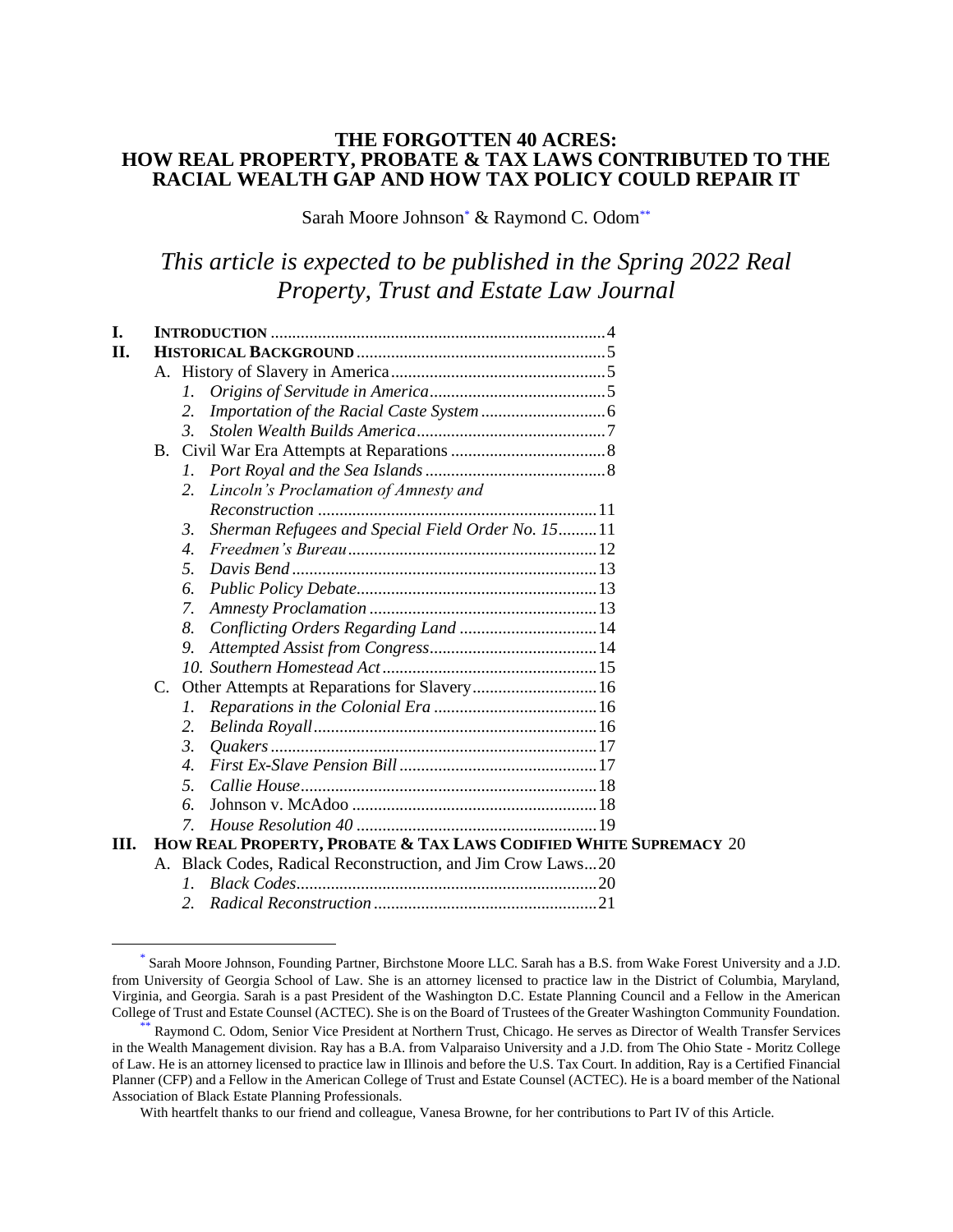|     | 3.                                                          |  |
|-----|-------------------------------------------------------------|--|
|     | Sharecropping, Tenant Farming, and Convict Leasing 23<br>В. |  |
|     | 1.                                                          |  |
|     | 2.                                                          |  |
|     | $\mathfrak{Z}$ .                                            |  |
|     | C.                                                          |  |
|     | Early Racial Segregation Ordinances 25<br>1.                |  |
|     | 2.                                                          |  |
|     | 3.                                                          |  |
|     | $\overline{4}$ .                                            |  |
|     | D.                                                          |  |
|     | L                                                           |  |
|     | 2.                                                          |  |
|     | Е.                                                          |  |
|     | $F_{\cdot}$                                                 |  |
|     | Hardship Created by Probate Process32<br>1.                 |  |
|     | Liquidity Problems During Estate Administration33<br>2.     |  |
|     | 3.                                                          |  |
|     | $\mathcal{A}_{\cdot}$                                       |  |
|     | "Anti-Tax" Movement Entrenches White Supremacy 36<br>G.     |  |
|     | Ι.                                                          |  |
|     | 2.                                                          |  |
|     | $\mathfrak{Z}$ .                                            |  |
|     | $\overline{4}$ .                                            |  |
|     | 5.                                                          |  |
|     | б.                                                          |  |
| IV. |                                                             |  |
|     | А.                                                          |  |
|     | 1.                                                          |  |
|     | Conference on Jewish Material Claims against<br>2.          |  |
|     |                                                             |  |
|     | 3.                                                          |  |
|     | B.                                                          |  |
|     | 1.                                                          |  |
|     | Truth and Reconciliation Commission (TRC)43<br>2.           |  |
|     |                                                             |  |
|     | 1.                                                          |  |
|     | 2.                                                          |  |
|     | D. Internment of Persons of Japanese Descent DuringWorld    |  |
|     |                                                             |  |
|     | 1.                                                          |  |
|     | Commission on Wartime Relocation and Internment<br>2.       |  |
|     |                                                             |  |
|     | 3.                                                          |  |
|     | Е.                                                          |  |
| V.  | <b>OPTIONS FOR REPARATIONS IN THE UNITED STATES 48</b>      |  |
|     | A. Federal Level - Estate Tax as a Funding Source  48       |  |
|     | Jeffersonian Ideals Apply to Reparations Argument50<br>1.   |  |
|     | 2.                                                          |  |

| $\mathcal{D}$<br>, |  |  |
|--------------------|--|--|
|                    |  |  |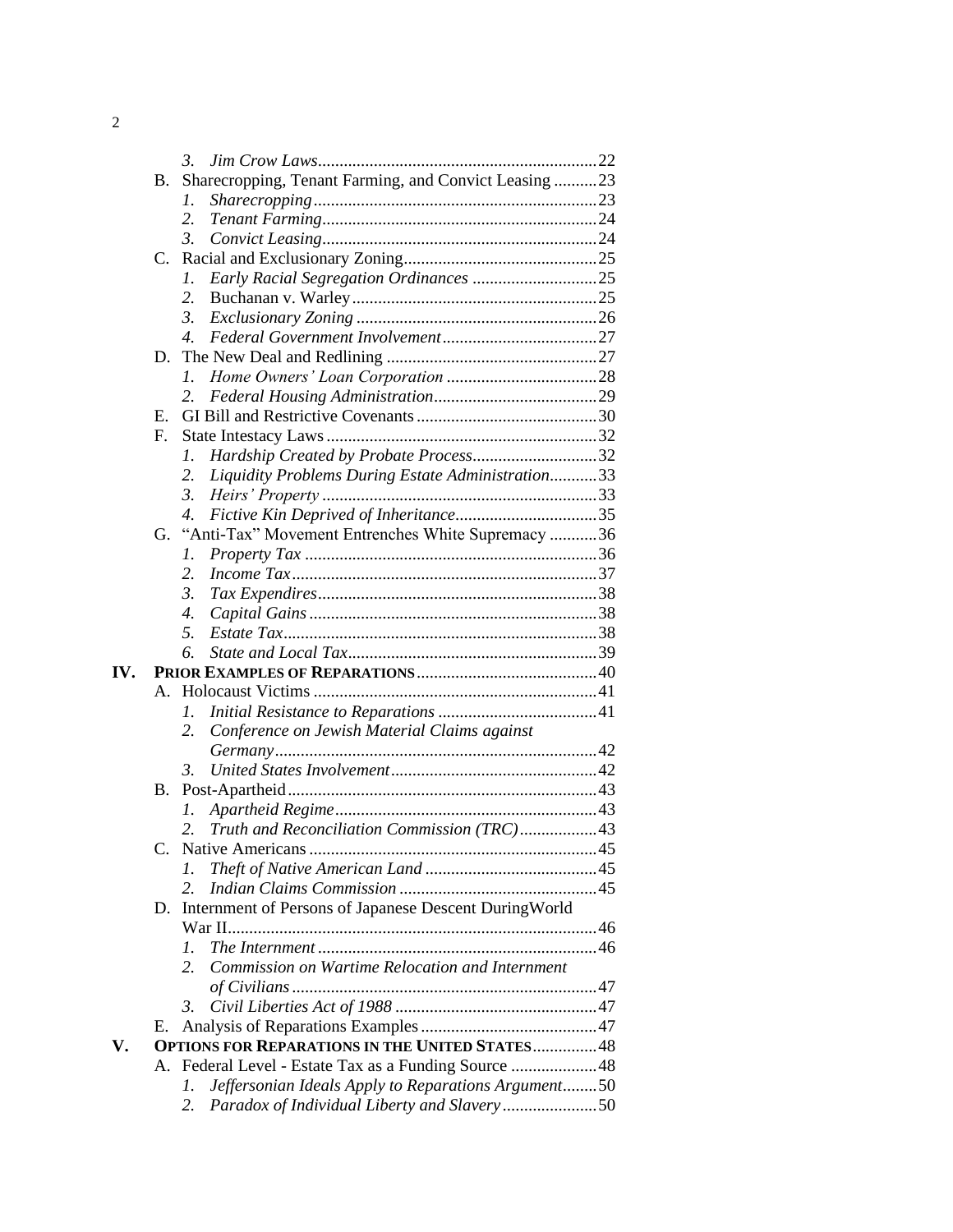|     |           | $\mathfrak{Z}$   | Paradox of Disavowing Inherited Wealth While             |
|-----|-----------|------------------|----------------------------------------------------------|
|     |           |                  |                                                          |
|     |           | 4.               | Estate Tax as an Egalitarian Wealth Reallocation         |
|     |           |                  |                                                          |
|     |           | 5.               |                                                          |
|     |           | 6.               |                                                          |
|     |           | 7.               |                                                          |
|     |           | 8.               |                                                          |
|     |           | 9.               | Measuring Damages through the Racial Wealth              |
|     |           |                  |                                                          |
|     |           |                  | 10. Using Swollen Fortunes to Pay for Stolen             |
|     |           |                  |                                                          |
|     |           |                  |                                                          |
|     |           |                  | 12. Clear Connections Between the Harm, Source, and      |
|     |           |                  |                                                          |
|     |           |                  |                                                          |
|     |           |                  | 14. Black Reparations, Not Slave Reparations 58          |
|     |           |                  | 15. Black Reparations as a Means to Correct Other Ills58 |
|     |           |                  | 16. Charitable Contributions Create Public-Private       |
|     |           |                  |                                                          |
|     | <b>B.</b> |                  |                                                          |
|     |           | L.               |                                                          |
|     |           | 2.               |                                                          |
|     |           | $\mathfrak{Z}$ . | State and Local Reparations Funding - Alternatives       |
|     |           |                  |                                                          |
|     |           |                  | $a_{-}$                                                  |
|     |           |                  | b.                                                       |
|     |           | 4.               |                                                          |
| VI. |           |                  |                                                          |
|     |           |                  |                                                          |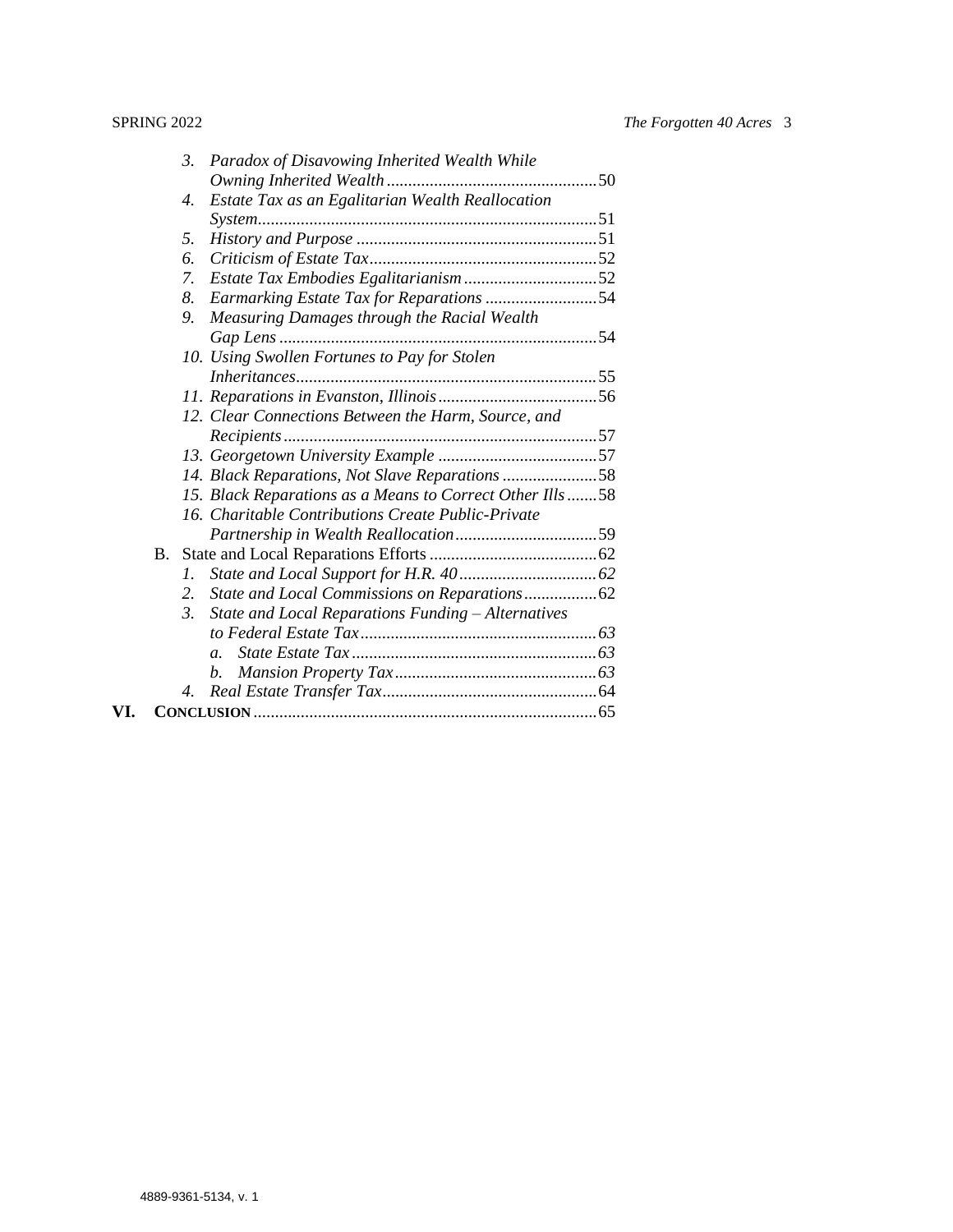## <span id="page-3-1"></span>**I. INTRODUCTION**

<span id="page-3-0"></span>The story of America's racial history is inextricably bound up with land and wealth. In the infancy of our country, land was limitless and inexpensive, but labor to turn that land into profit was in short supply. Expansion of our country to the Western territories and the question of whether slavery would follow suit ignited the sparks of the Civil War.<sup>1</sup> Confederates fought the Union in part out of fear that, not only would the institution of slavery be abolished, but that their land would be stripped from them and awarded to their slaves.<sup>2</sup>

After the war, the South remained short on cash but rich in land, so rather than paying fair wages, Black Codes and sharecropping were instituted to lock in a labor force.<sup>3</sup> When the Black<sup>4</sup> population spread west and north in the Great Migration, segregationist policies created barriers to land ownership.<sup>5</sup> For people of color who managed to overcome the odds and acquire land or money, our probate laws have allowed it to slip away at death. After the progress of the civil rights movement, anti-tax policies implemented in the 1980s and continued today have created an economic segregation that threatens the continued success of our democracy.<sup>6</sup>

Reparations were expected and were attempted to be awarded after the conclusion of the Civil War, but a series of ill-fated and ill-willed efforts precluded it.<sup>7</sup> Instead, many of the people and governments of this country, including the federal government, reverted to the same racial narrative used to dehumanize Black people and justify slavery. By dehumanizing Black Americans, federal, state, and local governments systematically deprived Black Americans of property and rights after the Civil War, until race discrimination was officially outlawed by the Civil Rights Act of 1964<sup>8</sup> and the Fair Housing Act of 1968.<sup>9</sup> Other civilized countries have made monetary awards and sacrifices to correct past wrongs, such as South Africa after apartheid and Germany after the Holocaust.<sup>10</sup> Additionally, the United States has attempted reparations for other groups it has mistreated, such as Native Americans and Asian Americans after World War II. $11$ 

Our failure as a nation to address the issue of reparations for Black Americans has contributed to a new form of racial segregation—economic segregation—in the form of income disparity and the racial wealth gap, which is taking us further away from the democratic ideals on which our country was founded. This Article proposes to use tax policy to repair the racial wealth gap, not just in the form of slave reparations,

<sup>1</sup> *See infra* note 23.

<sup>2</sup> *See infra* note 113.

<sup>3</sup> *See infra* Parts III.A and B.

 $4$  In accordance with the AP Stylebook, this Article will capitalize the terms "Black" and "White" when used as an adjective to describe Black and White people in the United States, except when the lowercase adjective is used in quoted sources. The term "African American" will be used when describing an American Black person of African descent. Immediately after slavery, most Black people in America were African Americans. The same cannot be said today. The term "Black American" can include persons of Caribbean descent or Europeans who do not trace their history back to Africa. The decision of whether to capitalize White is an issue that is currently up for debate, but the National Association of Black Journalists in June of 2020 issued a statement recommending that whenever a color is used to appropriately describe a race, it should be capitalized, including White and Brown. *See* Kanya Stewart, *NABJ Statement on Capitalizing Black and Other Racial Identifiers*, NAT'L ASSOC. OF BLACK JOURNALISTS (June 11, 2020), [https://www.nabj.org/ news/512370/NABJ-Statement-on-Capitalizing-Black-and-Other-Racial-Identifiers.htm](https://perma.cc/GH46-6ZBX) [https://perma.cc/GH46-6ZBX].

<sup>5</sup> *See infra* Parts III.C, D and E.

<sup>6</sup> *See infra* Part III.G

<sup>7</sup> *See infra* Part II.B

<sup>8</sup> *See* Civil Rights Act of 1964, [Pub. L.](https://en.wikipedia.org/wiki/Public_Law_(United_States)) [88-352,](https://uslaw.link/citation/us-law/public/88/352) 7[8 Stat.](https://en.wikipedia.org/wiki/United_States_Statutes_at_Large) [241](http://legislink.org/us/stat-78-241) (1964).

<sup>9</sup> *See* Civil Rights Act of 1968, [Pub. L.](https://en.wikipedia.org/wiki/Public_Law_(United_States)) [90-284,](https://uslaw.link/citation/us-law/public/90/284) 8[2 Stat.](https://en.wikipedia.org/wiki/United_States_Statutes_at_Large) [73](http://legislink.org/us/stat-82-73) (1968).

<sup>10</sup> *See infra* Parts IV.A and B.

<sup>11</sup> *See infra* Parts IV.C and D.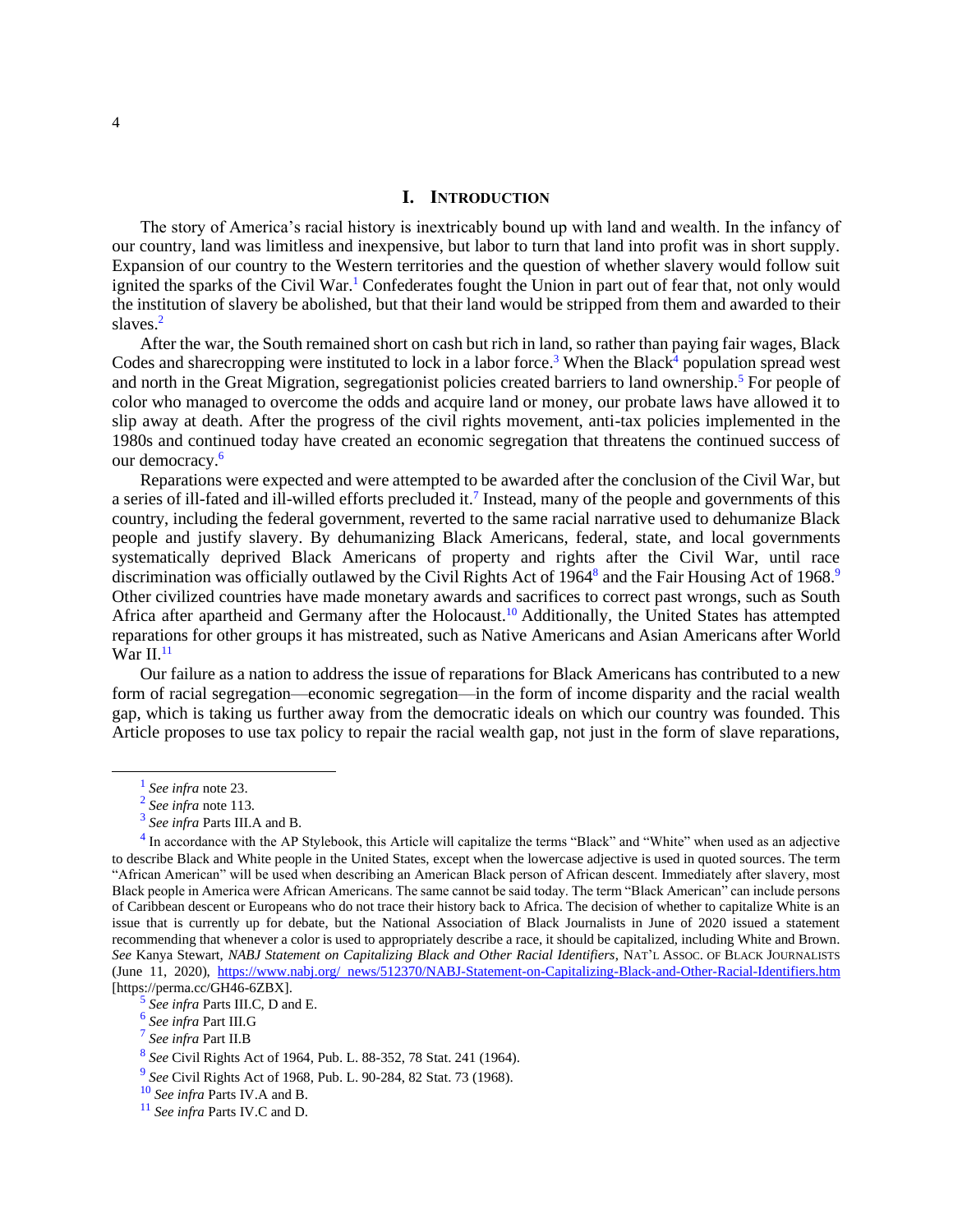but as "Black reparations." These reparations can be achieved by using the estate tax and new charitable contribution rules to create a public and private partnership that makes both direct payments and community-based payments to Black Americans with a focus on the cornerstone of all American rights property.

Part II begins by providing a historical background on slavery in America and post-Civil War attempts to provide slavery reparations. Part III explores the ways in which federal and state real property and tax laws have further discriminated against and continue to harm Black Americans. Part IV provides specific examples of reparations paid by other countries in connection to the Holocaust and Apartheid, as well as examples of reparations paid by the United States in connection to government seizure of Native American land and the internment of Japanese Americans. Part V discusses options for reparations to Black Americans through federal Estate Tax, as well as options available at the state and local level.

### <span id="page-4-3"></span>**II. HISTORICAL BACKGROUND**

## <span id="page-4-1"></span><span id="page-4-0"></span>A. History of Slavery in America

This Article begins in August 1619, when Jamestown colonists were the first in the New World to purchase enslaved Africans, marking what many believe was the beginning of slavery in America.<sup>12</sup> Other historians argue that slavery in America began much earlier, on September 8, 1565, when Spanish Admiral Pedro Menendez de Aviles founded St. Augustine, Florida, arriving on Florida's shores in "ships filled with soldiers, wives, children and Africans, who were mostly slaves."<sup>13</sup>

Over 400,000 Africans were stolen from their homes in Africa and sold into slavery in America before the abolishment of the international slave trade.<sup>14</sup> From 1619 to 1865, almost 250 years, slave owners flourished under a cruel system of unpaid labor.<sup>15</sup>

### <span id="page-4-2"></span>*1. Origins of Servitude in America*

An unfortunate truth is that forms of involuntary servitude have been practiced throughout human history. Typically, such slavery occurred as a result of war or other armed conflict, but America was not at war with any tribe in Africa when slavery began in America.

<span id="page-4-4"></span>When the Mayflower arrived at Plymouth in 1620, it carried indentured servants to the New World. Indentured servitude was the original model for growing a tobacco labor force in America. Investors would secure low wage citizens from England to migrate to America in exchange for a set number of years of labor.<sup>16</sup> Failure of an indentured servant to be productive resulted in a court-imposed lengthening of their

<sup>12</sup> *See* Nikole Hannah-Jones, *[Our Democracy's Founding](https://www.nytimes.com/interactive/2019/08/14/magazine/black-history-american-democracy.html) Ideals Were False When They Were Written. Black Americans Have Fought to Make Them True*, N.Y. TIMES MAG. (Aug. 14, 2019), [https://www.nytimes.com/interactive/2019/08/14/magazine/black](https://perma.cc/5ENA-W67U)[history-ameri can-democracy.html](https://perma.cc/5ENA-W67U) [https://perma.cc/5ENA-W67U]. As to the Jamestown location and 1619 as the year African slaves arrived in America, *see also* TIM HASHAW, THE BIRTH OF BLACK AMERICA: THE FIRST AFRICAN AMERICAN AND THE PURSUIT OF FREEDOM AT JAMESTOWN xvi (2007).

<sup>13</sup> Nicquel Terry Ellis, *Forget What You Know About 1619, Historians Say. Slavery Began a Half-century Before Jamestown*, USA TODAY (Dec. 16, 2019), [https://www.usa today.com/in-depth/news/nation/2019/12/16/american-slavery-traces-roots-st](https://perma.cc/3M9N-UG5M)[augustine-florida-not-jamestown/4205417002/](https://perma.cc/3M9N-UG5M) [https://perma.cc/3M9N-UG5M].

<sup>14</sup> *See* Hannah-Jones, *supra* note [12](#page-4-3)*.*

<sup>15</sup> *See id*.

<sup>16</sup> *See* WILLIAM A. DARITY, JR. & A. KRISTEN MULLEN, FROM HERE TO EQUALITY: REPARATIONS FOR BLACK AMERICANS IN THE TWENTY-FIRST CENTURY 314 n.89 (2020) (citing David Galenson, *The Rise and Fall of Indentured Servitude in the United States: An Economic Analysis*, J. ECON. HIST. 44, no. 1 (1984)).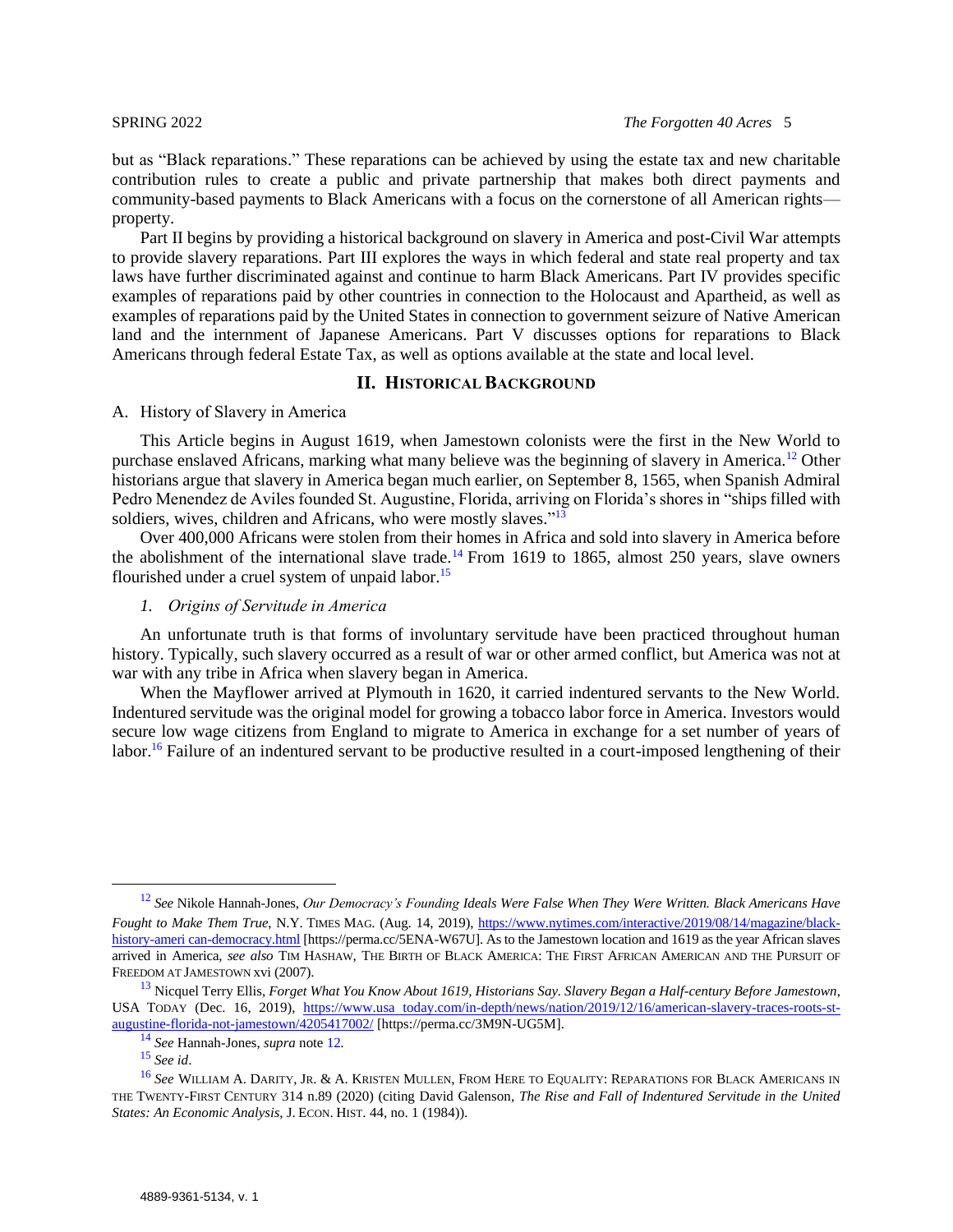indenture.<sup>17</sup> There is some dispute as to exactly when and how the preferred source of labor became African slaves rather than indentured White servants. There is, however, no dispute that it happened.<sup>18</sup>

<span id="page-5-1"></span>One theory for the origins of chattel slavery originates with Bacon's Rebellion in 1676.<sup>19</sup> Nathaniel Bacon led a coalition of poor White farmers, African enslaved people, and White indentured servants frustrated with the inability to find farmland and disappointed that the Virginia governor (a relative of Bacon's) would not aid them in their vigilante killing and plunder of peaceful Native Americans to drive them off their lands.<sup>20</sup> Bacon and his supporters set fire to Jamestown in a rebellion against the Governor and other land-owning elites.<sup>21</sup>

After Bacon's Rebellion, White planters reacted with alarm to the anger they had seen among the Black Virginians who had joined Bacon. Worried about their inability to control this rowdy labor force of servants and slaves, laws were enacted making the Africans "hereditary slaves," and the system of White indentured servitude was slowly dismantled.<sup>22</sup> This backlash from Bacon's Rebellion is said to have caused landowners to make a "racial bribe"<sup>23</sup> with poor Whites, elevating them to a preferred status by giving them the right to join in the legally permitted dehumanizing of African slaves to the status of non-person property-chattel.

Perhaps the idea of a racial bribe is a good description of the birth of racism, but historian Edmund Morgan provides a more practical insight as to why state governments codified white supremacy into a racist caste system. An indentured servant coming to Virginia in the first half of the seventeenth century cost about half as much as an African slave.<sup>24</sup> Then, the supply of indentured servants began to decline at about the same time as the need for more labor began to sharply increase.<sup>25</sup> As more African slaves were imported to meet the demand, an obvious problem began to manifest: indentured servants could not be controlled by physical coercion (English law prevented the maiming or killing of an English indentured servant), but they could be motivated by the threat of extending their term of service.<sup>26</sup> There was no similar way to motivate African slaves, who had a life sentence.

<span id="page-5-2"></span><span id="page-5-0"></span>*2. Importation of the Racial Caste System*

In Barbados, the English enacted a law that permitted the beating, maiming, and death of Africans by libelously labeling Africans as a "brutish sort of people," and because they were viewed as such, it was

<sup>20</sup> *See, e.g.*, Erin Blakemore, *Why America's First Colonial Rebels Burned Jamestown to the Ground* (Aug. 2, 2019), [https://www.history.com/news/bacons-rebellion-james town-colonial-america](https://perma.cc/5CN3-7BY6) [https://perma.cc/5CN3-7BY6].

<sup>17</sup> *Id.*

<sup>18</sup> *See* DARITY, *supra* note [16,](#page-4-4) at 67 ("Black people overwhelmingly were the objects of enslavement. . . . Moreover, black enslavement had a unique severity that obviates any equivalence that might be drawn to white indentured servitude."). Digital History reports:

To meet planters' growing demand for slaves, the English government established the Royal African Company in 1672. After 1698, when Britain ended the Royal African Company's monopoly of the slave trade, the number of enslaved Africans brought into the colonies soared. Between 1700 and 1775, more than 350,000 African slaves entered the American colonies. By the mid-18th century, blacks made up almost 70 percent of the population of South Carolina, 40 percent in Virginia, 8 percent in Pennsylvania, and 4 percent in New England.

*The Origins of New World Slavery*, DIGITAL HIST., [https://www.nytimes.com/interactive/ 2019/08/14/magazine/black-history](https://perma.cc/YQ4E-AXJG)[american-democracy.html](https://perma.cc/YQ4E-AXJG) [https://perma.cc/YQ4E-AXJG].

<sup>19</sup> *See* MICHELLE ALEXANDER, THE NEW JIM CROW: MASS INCARCERATION IN THE AGE OF COLORBLINDNESS 24 (rev. ed. 1975).

<sup>21</sup> *See id.*

<sup>22</sup> *See id.*; *see also* Enactment of Hereditary Slavery Law Virginia 1662-ACT XII (explaining that under English law, a child received his or her status from the father. This Virginia colonial law of December 1662 made a child of an enslaved mother also a slave for life), [https://hsi.wm.edu/cases/anthony/documents.html](https://perma.cc/EBP9-APTZ) [https://perma.cc/EBP9-APTZ].

<sup>23</sup> *See* ALEXANDER, *supra* not[e 19,](#page-5-1) at 25.

<sup>24</sup> *See* EDMUND S. MORGAN, AMERICAN SLAVERY, AMERICAN FREEDOM 297 n.4 (1975) ("A newly arrived English servant with 5 years or more to serve cost 1,000 pounds of tobacco more or less in the 1640s and early 1650s. The earliest surviving contract for importation of Negroes, in 1649, called for their sale on arrival at 2000 pounds apiece.").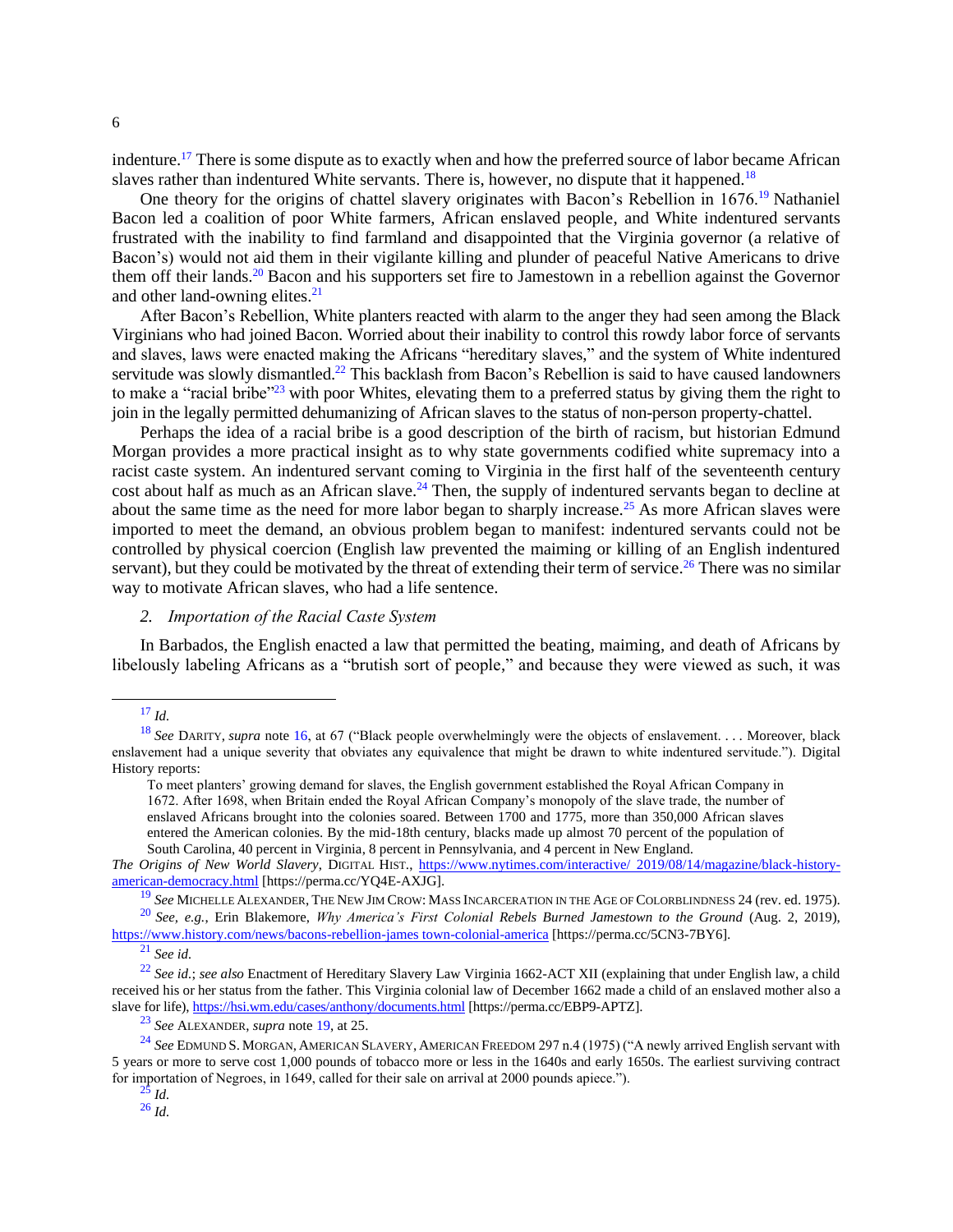necessary "or at least convenient" to kill or maim them in order to make them work.<sup>27</sup> Similarly, in 1705, Virginia passed a law that allowed the dismemberment of unruly slaves, but prohibited the whipping of a Christian, White servant without an order from the justice of the peace.<sup>28</sup> Slavery required new methods of labor discipline that became inextricably bound to contempt for African Americans. Governmentsanctioned, judicially-enforced white supremacy had arrived in America as a necessary tool of American mercantilism. Historian Edmund Morgan boldly asserts that "to a large degree it may be said that Americans bought their independence with slave labor."<sup>29</sup>

Thus, to justify the inhumane institution of slavery, a false narrative became entrenched in the psyche of our nation—that people of northern European descent labeled as "White" were a superior race. John C. Calhoun, the senior Senator from South Carolina, was one of the most outspoken and formidable Congressional advocates for the lie that would undergird slavery and its ensuing African American dehumanization. He argued on the Senate floor in 1848 that "the two great divisions of society are not the rich and poor, but white and black, and all of the former, the poor as well as the rich, belong to the upper class and are respected and treated as equals."<sup>30</sup>

## <span id="page-6-0"></span>*3. Stolen Wealth Builds America*

Slavery was also the backbone of America's financial success. By 1840, cotton produced by slave labor accounted for 59 percent of all U.S. exports and 66 percent of the world's supply.<sup>31</sup> The stolen wealth accumulated in America from slavery was not just in the crops farmed by uncompensated slave labor, but in the slaves themselves. Yale historian David W. Blight noted, "In 1860, slaves as an asset were worth more than all of America's manufacturing, all of the railroads, all of the productive capacity of the United States put together.<sup>"32</sup> In the Mississippi Delta, the richest cotton-farming land in the country, there were more millionaires per capita in the 1860s than anywhere else in the country.<sup>33</sup>

America owes a great debt to the enslaved people that built it. As so eloquently written by Nikole Hannah-Jones, the creator of *The New York Times*' 1619 Project:

<span id="page-6-1"></span>They built the plantations of George Washington, Thomas Jefferson and James Madison, sprawling properties that today attract thousands of visitors from across the globe captivated by the history of the world's greatest democracy. They laid the foundations of the White House and the Capitol, even placing with their unfree hands the Statue of Freedom atop the Capitol dome. They lugged the heavy wooden tracks of the railroads that crisscrossed the South and that helped take the cotton they picked to the Northern textile mills, fueling the Industrial Revolution. They built vast fortunes for white people North and South—at one time, the second-richest man in the nation was a Rhode Island "slave trader." Profits from black people's stolen labor helped the young nation pay off its war debts and financed some of our most prestigious universities. It was the relentless buying, selling, insuring and financing of their bodies and the products of their labor that made

<sup>27</sup> *Id.* at 314, 315, 325.

<sup>28</sup> *See An Act Concerning Servants & Slaves*, ENCYC. VA., [https://encyclopediavirgin ia.org/entries/an-act-concerning](https://perma.cc/ZCJ5-R9Q2)[servants-and-slaves-1705/](https://perma.cc/ZCJ5-R9Q2) [https://perma.cc/ZCJ5-R9Q2] (last visited Oct. 26, 2021).

<sup>29</sup> MORGAN, *supra* note [24,](#page-5-2) at 5.

<sup>30</sup> John C. Calhoun, *"On the Oregon Bill," June 27, 1848*, *in* 4 THE WORKS OF JOHN C. CALHOUN 503, 503–12 (Richard Kenner Cralle ed., D. Appleton & Co. 1888), [http://constitutionreader.com/reader/chapter.engz?doc=constitution&chapter=OEBPS/Text/ch76.xhtml](https://perma.cc/2C7N-BJFU) [https://perma.cc/2C7N-BJFU].

<sup>31</sup> *See id.*; *see also* Hannah-Jones, *supra* note [12.](#page-4-3)

<sup>32</sup> Ta-Nehisi Coates, *The Case for Reparations*, ATLANTIC MAG. (June 2014). [https://www.theatlantic.com/magazine/archive/2014/06/the-case-forreparations/361631](https://perma.cc/4VR5-72FB) [https://perma.cc/4VR5-72FB].

<sup>33</sup> *See id.*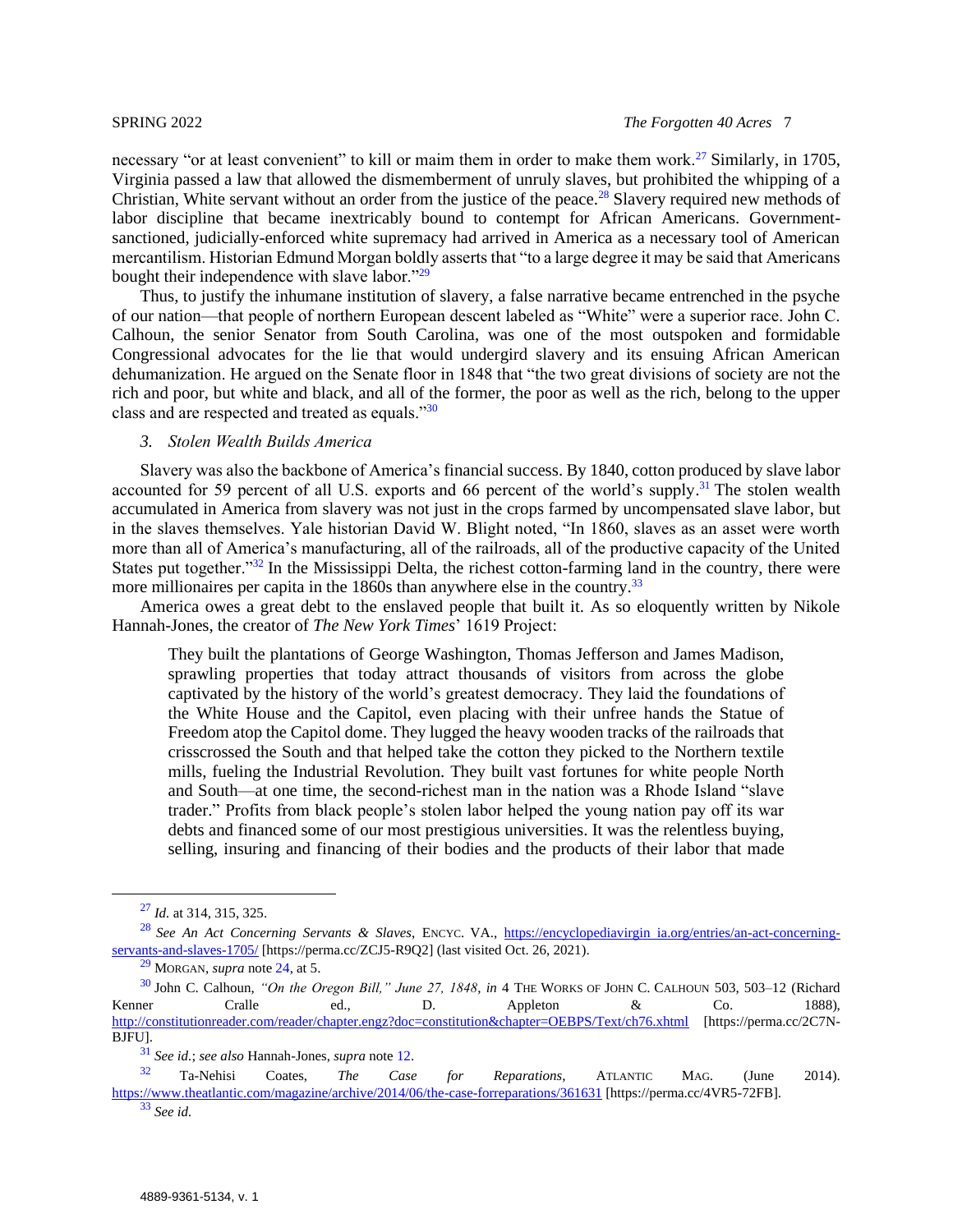Wall Street a thriving banking, insurance and trading sector and New York City the financial capital of the world.<sup>34</sup>

Because the South was agrarian and the North was industrial, the North was able to gradually abolish slavery, although the North was by no means innocent of racist policies.<sup>35</sup> While some in the South cloaked their arguments for secession from the Union in the defense of states' rights and southern honor, the South's defense of its slave-based economy led to the first shots of the Civil War being fired on Fort Sumter in Charleston, South Carolina on April 12, 1861.<sup>36</sup> What follows in the rest of this Part is the story of our country's first attempts to repay its "great debt" created from stolen labor and stolen lives.

## <span id="page-7-1"></span><span id="page-7-0"></span>B. Civil War Era Attempts at Reparations

## <span id="page-7-2"></span>*1. Port Royal and the Sea Islands*

In November 1861, a fleet from the Union navy arrived at Port Royal, South Carolina to capture the harbor, which was ideally located between Charleston and Savannah.<sup>37</sup> Surrounding the harbor were several of the sea islands that stretch along the Atlantic coastline, including Edisto, St. Helena, Hunting, Parris, Hilton Head, and Daufuskie Islands.<sup>38</sup> Aside from harnessing the strategic military worth of Port Royal, the generals also planned to harvest the rich Sea Island cotton and rice fields there to finance the Northern war efforts.<sup>39</sup> The plantation owners were easily outnumbered by the Northern troops and were forced to flee, leaving over 10,000 Black men, women, and children behind. <sup>40</sup> They were not yet freed, as the Emancipation Proclamation was still two years away, but they were no longer slaves. Thus began the "Port Royal Experiment," as the abolitionists called it. $41$ 

There was no plan for what to do with the formerly enslaved people, called "freedmen," and there were competing interests, summarized by Katherine Franke as follows:<sup>42</sup>

<sup>34</sup> Hannah-Jones, *supra* not[e 12.](#page-4-3)

<sup>35</sup> Between 1774 and 1817, all Northern states abolished slavery, even though emancipation was gradual. *See* J. Gordon Hylton, *Before There Were "Red States" and "Blue States," There Were "Free States" and "Slave States*,*"* MARQUETTE UNIV. L. SCH. FACULTY BLOG (Dec. 20, 2012), [https://law.marquette.edu/facultyblog/2012/12/before-there-were-red-and-blue-states-there](https://perma.cc/EGW7-6UXK)[were-free-states-and-slave-states/](https://perma.cc/EGW7-6UXK) [https://perma.cc/ EGW7-6UXK]. As evidence of racist policies among Northern states, Article 13 of Indiana's Constitution of 1851 stated, "No negro or mulatto shall come into or settle in the State, after the adoption of this Constitution." Anyone employing an African American would be fined between \$10 and \$500. *See Article 13 – Negros and Mulattoes*, IND. HIST. BUREAU, [https://www.in.gov/history/about-indiana-history-and-trivia/explore-indiana-history-by](https://perma.cc/9CFS-GR3N)[topic/indiana-documents-leading-to-statehood/constitution-of-1851/article-13-negroes-and-mulattoes/](https://perma.cc/9CFS-GR3N) [https://perma.cc/9CFS-GR3N]. This law may have been inspired by neighboring Illinois, which is said to have had "the harshest of all discriminatory Black Laws passed by Northern states before the Civil War." *100 Most Valuable Documents at the Illinois State Archives*, OFF. OF THE ILL. SEC'Y OF STATE, [https://www.ilsos.gov/depart ments/archives/online\\_exhibits/100\\_documents/1853-black-law.html](https://perma.cc/XY63-2EUK) [https://perma.cc/X Y63-2EUK]. Illinois' 1853 Black Law charged any African American who entered the state with a misdemeanor and a heavy fine. *See id.* If the fine could not be paid, the sheriff was authorized to sell the African American's labor to the lowest bidder, essentially returning the freed person to slavery. *See id.*

<sup>36</sup> *See Slavery As A Cause of the Civil War*, NAT'L PARK SERV., [https://www.nps.gov/ liho/learn/historyculture/slavery-cause](https://perma.cc/9DN2-ZWGV)[civil-war.htm](https://perma.cc/9DN2-ZWGV) [https://perma.cc/9DN2-ZWGV] (last updated May 14, 2021) (quoting Alexander H. Stephens, Vice Pres. of the Confederate States of Am., *in* SAVANNAH REPUBLICAN, March 21, 1861, [https://www.nps.gov/liho/ learn/historyculture/slavery](https://perma.cc/R4XD-AA9P)[cause-civil-war.htm](https://perma.cc/R4XD-AA9P) [https://perma.cc/R4XD-AA9P] ("The new [Confederate] constitution has put at rest, forever, all the agitating questions relating to our peculiar institution—African slavery as it exists amongst us—the proper status of the negro in our form of civilization. This was the immediate cause of the late rupture and present revolution.") (emphasis omitted).

<sup>37</sup> *See* KATHERINE FRANKE, REPAIR: REDEEMING THE PROMISE OF ABOLITION 19 (2019).

<sup>38</sup> Today, the sea islands are home to luxury resorts, state parks, and military training grounds. *See* "*Sea Islands*," BRITTANICA, [https://www.britannica.com/place/Sea-Islands](https://perma.cc/BP8H-ABU3) [https://perma.cc/BP8H-ABU3].

<sup>39</sup> *See* FRANKE, *supra* not[e 37,](#page-7-2) at 20–23.

<sup>40</sup> *See id.* at 22.

<sup>41</sup> *See* William C. Lowe, *Battle of Port Royal, America's Civil War*, HISTORYNET, [https://www.historynet.com/battle-of](https://perma.cc/3AJJ-X9QN)[port-royal.htm](https://perma.cc/3AJJ-X9QN) [https://perma.cc/3AJJ-X9QN].

<sup>42</sup> *See* FRANKE, *supra* note [37,](#page-7-2) at 23.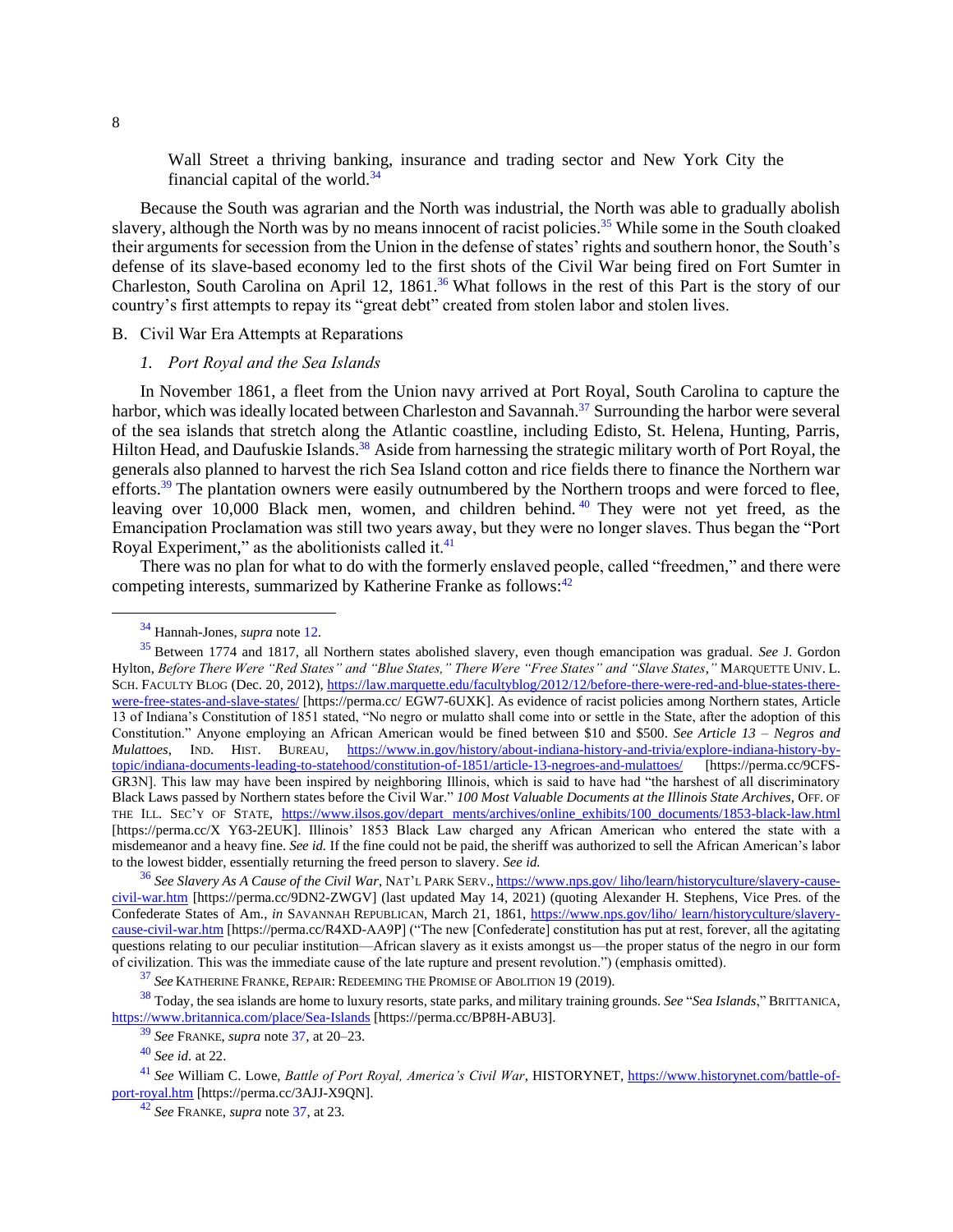<span id="page-8-0"></span>The military was interested in the profits that could be generated from the agricultural work the freed people could undertake. Otherwise they wanted them out of the way. Northern missionaries were determined to save the souls and educate the minds of these people who had been subjected to a life of barbarism, and Northern land speculators were soon to arrive eager to turn a profit through the use of a cheap source of labor.

The person responsible for managing these competing interests and deciding what to do with the abandoned cotton plantations and former slaves who had worked them was Salmon P. Chase, head of the Department of the Treasury and one of the staunchest abolitionists in Lincoln's cabinet.<sup>43</sup> For Chase, the Sea Islands presented an opportunity to demonstrate the value and productivity of freed Black labor.<sup>44</sup>

For a time, Chase and his team staved off the capitalists and turned to anti-slavery religious leaders from Northern cities to oversee the farming operations and teach the children.<sup>45</sup> In April 1862, Chase was joined by Brigadier-General Rufus Saxton, who assumed governorship of the Sea Islands when the responsibility for overseeing abandoned Confederate lands shifted from the Treasury to the War Department.<sup>46</sup> Along with Chase, Generals Saxton and William T. Sherman shared the view that "an essential part of their mission was the reallocation of confiscated land to the freed people so that they could fend for themselves."<sup>47</sup>

To further this mission, Saxton embraced a land allocation plan that Chase's administration had recommended: "two acres of land were assigned to each working hand, plus an additional five-sixteenths of an acre for each child. In exchange for working the government's cotton fields, Black workers were permitted to raise corn and potatoes sufficient for their own use."<sup>48</sup>

In time, the federal government was able to seize abandoned Confederate lands through a series of Confiscation Acts passed in the summer of 1862.<sup>49</sup> Under these laws, the federal government seized almost 77,000 acres of land in the Sea Islands.<sup>50</sup> Despite uncertain legal grounds,<sup>51</sup> the land was to be sold in lots of about thirty-two acres to "loyal citizens" at an open auction.<sup>52</sup>

Saxton wrote to Secretary of War Edwin Stanton in December 1862 to persuade him to alter the plan.<sup>53</sup> There was a widespread view throughout the Union that the seized Confederate lands should be allocated to the freed people as a kind of reparation for enslavement, and the prospect of the freed people being outbid

<sup>53</sup> *See id.* at 35–36.

<sup>43</sup> *See id.* at 23; *see also* ALBERT BUSHNELL HART, SALMON PORTLAND CHASE 258 (Houghton, Mifflin, and Co. 1899) ("Chase had come forward as the leading anti-slavery spirit in the cabinet.").

<sup>44</sup> *See* HART, *supra* not[e 43,](#page-8-0) at 23.

<sup>45</sup> *See* FRANKE, *supra* note [37,](#page-7-2) at 25.

<sup>46</sup> *See id.* at 32–33.

<sup>47</sup> *Id.* at 33.

<sup>48</sup> *Id.* at 34.

<sup>49</sup> *See* Act of June 7, 1862, 37th Cong., Sess. II, Chapter 98, 12 Stat. 589 (June 7, 1862) (concerning collection of direct taxes in insurrectionary districts within the United States, and for other purposes); *see also* Act of July 17, 1862, 37th Cong., Sess. II, Chapter 195, 589–92 (concerning suppression of insurrection, to punishing treason and rebellion, to seizing and confiscating the property of rebels, and for other purposes). Section Five of the Confiscation Act of 1862 stated that

to insure [sic] the speedy termination of the present rebellion, it shall be the duty of the President of the United States to cause the seizure of all the estate and property, money, stocks, credits, and effects of the persons hereinafter named in this section, and to apply and use the same and the proceeds thereof for the support of the army of the United States.

<sup>50</sup> *See* FRANKE, *supra* note [37,](#page-7-2) at 35.

<sup>&</sup>lt;sup>51</sup> There was concern that the Confiscation Acts were unconstitutional and the Kentucky Supreme Court held them to be so in 1863. *See* Norris v. Doniphan, 61 Ky. (4 Met.) 385, 436–40 (1863). The U.S. Supreme Court upheld the Confiscation Acts after the close of the war as a legitimate exercise of the war power in seizing enemy property. *See* Tyler v. Defrees, 78 U.S. 268, 349 (1871).

<sup>52</sup> FRANKE, *supra* not[e 37,](#page-7-2) at 35.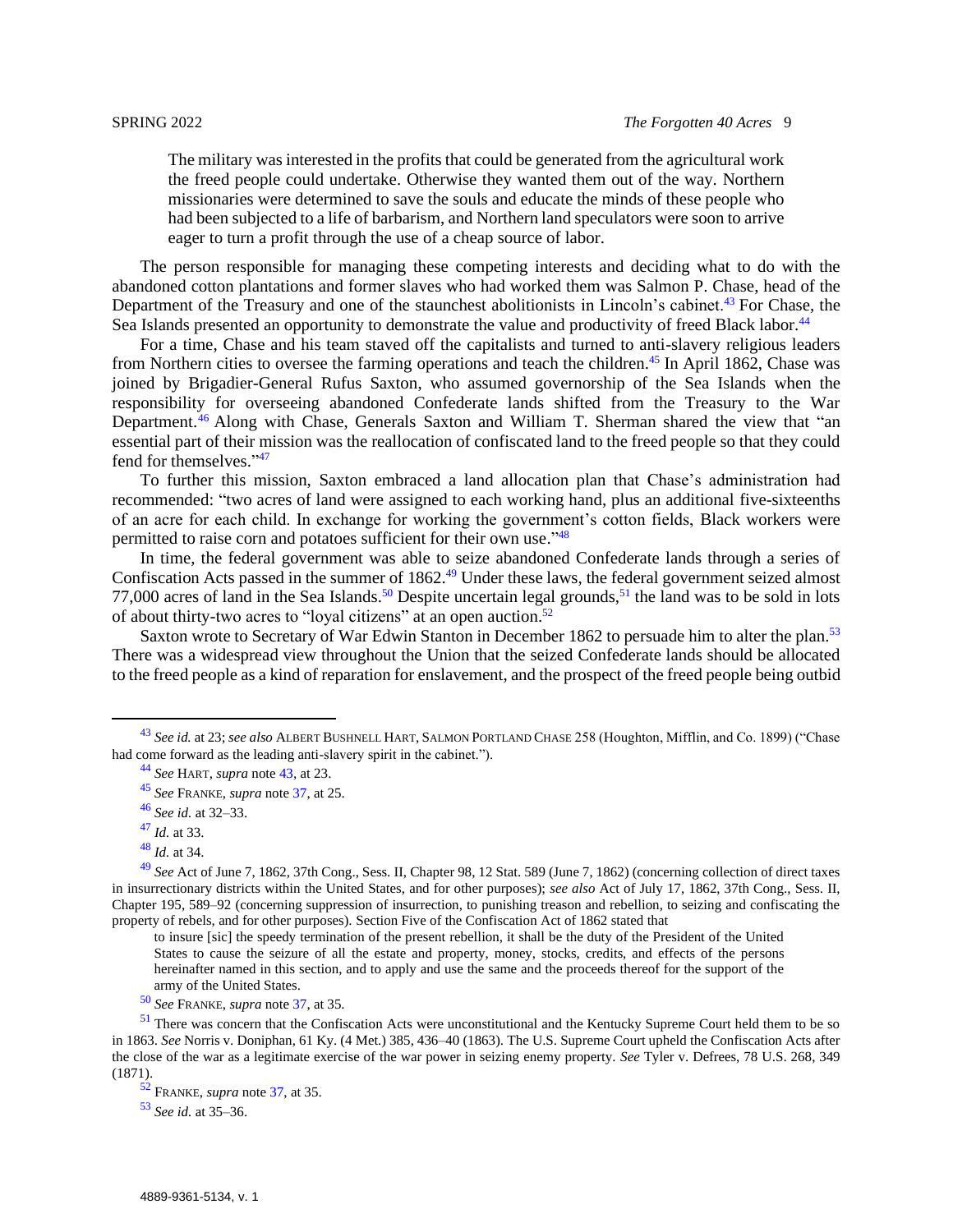by Northern speculators alarmed the friends of the freedmen.<sup>54</sup> Saxton, Stanton, Chase, and others desperately—and successfully—lobbied Congress to change the course of the impending auction.<sup>55</sup>

Congress asked Abram Smith, one of the three tax commissioners sent by the federal government to inventory and administer the land auctions, to draft an amendment to the 1862 Direct Tax Act that would ensure the government "could reserve enough lands for all of the Sea Islands' freedmen," and the amendment became law on February 6, 1863<sup>56</sup>—a mere five days before the auction was to take place. Of the 77,000 acres available, about 60,000 were reserved for the freed people.<sup>57</sup> Of the remaining 17,000 acres sold at public option, 2,595 acres were purchased by freed people, for about \$1 per acre, using pooled savings they had earned from selling pigs, chickens, and eggs, and from their meager wages from the government.<sup>58</sup>

<span id="page-9-0"></span>After much politicking, Secretary Chase and his friend Reverend Mansfield French persuaded Lincoln to make the full 60,000 or so acres of land that had been reserved from the first auction available to the freed people in a second auction.<sup>59</sup> Lincoln issued an order with the instructions that those who had resided on the land for the last six months or were currently cultivating the land had a preferred, preemptive right to purchase up to 40 acres of land at a price of \$1.25 per acre.<sup>60</sup> This is the first mention in history of the 40-acre reparations proposal.<sup>61</sup>

<span id="page-9-2"></span>Within two weeks of Lincoln's order, over a thousand freed people and their families filed applications for land.<sup>62</sup> Based on various accounts of this time period, the freed people's spirit of entrepreneurship was high, and their excitement was palpable.<sup>63</sup> Imagine the disappointment then, when, in February 1864, the Tax Commissioners reversed course and eliminated the preemptive right of the freed people to buy the land at a fixed \$1.25 per acre.<sup>64</sup> Saxton described the feeling of the freed people as follows: "The action of the commissioners proved a sad blow to their hopes, and the disappointment and grief of all were in proportion to their previous exaltation in the hope of soon becoming independent proprietors, free men upon their own free soil."<sup>65</sup>

<span id="page-9-1"></span>In the aftermath of the tax auctions, freed people who were not able to purchase land were forced to choose between again working for a White overseer under labor contracts for poor wages or leaving the land on which they had spent their entire lives for an uncertain future.<sup>66</sup>

<sup>61</sup> *See* Lincoln, *supra* note [59,](#page-9-0) at 120.

<sup>62</sup> *See* FRANKE, *supra* note [37,](#page-7-2) at 46 (citing WILLIE LEE ROSE, REHEARSAL FOR RECONSTRUCTION: THE PORT ROYAL EXPERIMENT 287 (Bobbs-Merrill ed., Athens: Univ. of Ga. Press 1999) (1964)).

<sup>63</sup> *Id*. at 49.

<sup>66</sup> *See* FRANKE, *supra* note [37,](#page-7-2) at 56.

<sup>54</sup> *Id.* 

<sup>55</sup> *See id.* at 36–37.

<sup>56</sup> *Id.*; *see also* Act of February 6, 1863, ch. 21, 37 Stat. 640, 640–41 (amending collection of direct taxes in insurrectionary districts), [https://babel.hathitrust.org/cgi/pt?id= uc1.\\$b279462&view=1up&seq=43&skin=2021&q1=February%206,%201863](https://perma.cc/5CGV-N7XX) [https://perma.cc/5CGV-N7XX].

<sup>57</sup> *See* FRANKE, *supra* note [37,](#page-7-2) at 35 and 45.

<sup>58</sup> *See* FRANKE, *supra* note [37,](#page-7-2) at 38. Importantly, given that the Confiscation Act permitted the auction of land to "loyal citizens," the fact that the freed people participated in this sale made them de facto citizens. "Indeed, their successful participation in the first Port Royal land auction should be understood as the first 'acts of citizenship' by freed people." *Id.* at 42.

<sup>59</sup> *See* Abraham Lincoln, *Additional Instructions to the Direct Tax Commissioners for the District of South Carolina in Relation to the Disposition of Lands*, *in* 4 WAR OF THE REBELLION, OFFICIAL RECORDS, no. 3, 120 (Fred Ainsworth & Joseph King ed. 1900) (1863).

<sup>60</sup> *See id.*; *see also* Walter Lynwood Fleming, *Forty Acres and A Mule*, 182 N. AM. L. REV. 721, 724 (1906).

<sup>64</sup> *See* FRANKE, *supra* note [37,](#page-7-2) at 52.

<sup>65</sup> Rufus Saxton, *Report of Rufus Saxton to Edwin Stanton*, *in* 4 WAR OF THE REBELLION, no. 3, 1026 (Fred Ainsworth & Joseph King ed. 1900) (1863).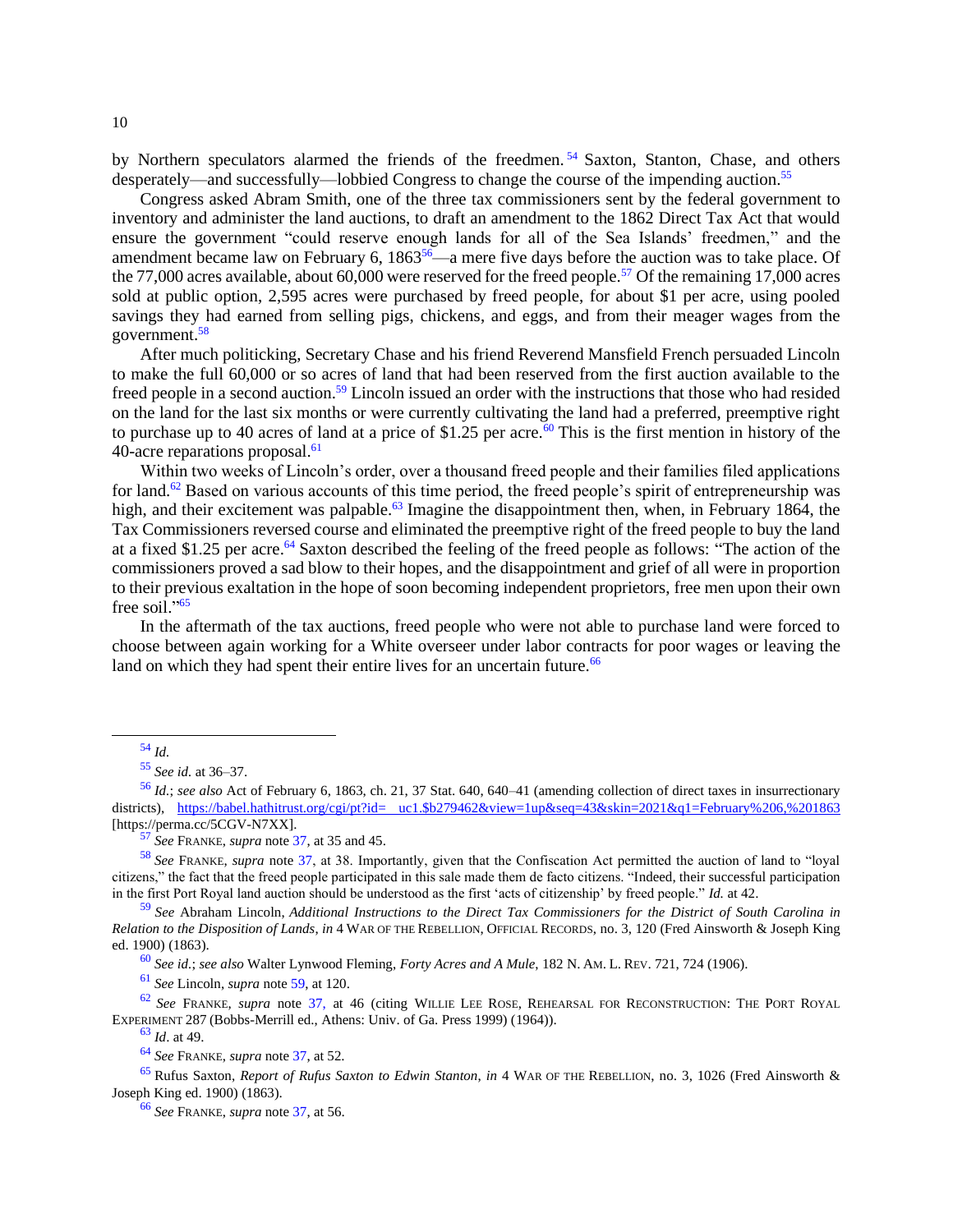Outside of the Sea Islands, the amount of land actually confiscated during or after the war was not great.<sup>67</sup> Aside from slaves, cotton was the primary property confiscated by the Union.<sup>68</sup>

## <span id="page-10-0"></span>*2. Lincoln's Proclamation of Amnesty and Reconstruction*

At the same time as Secretary Chase and Reverend French were persuading Lincoln to allocate land to freed people in the second Port Royal auction,<sup>69</sup> Lincoln was considering plans for the post-war South. On December 8, 1863, Lincoln issued a Proclamation of Amnesty and [Reconstruction.](https://www.history.com/topics/american-civil-war/reconstruction)<sup>70</sup> Referred to as the "Ten Percent Plan," the proclamation addressed three main areas of concern.<sup>71</sup>

First, it allowed for a full pardon for and restoration of property to all engaged in the rebellion with the exception of the highest Confederate officials and military leaders. Second, it allowed for a new state government to be formed when 10 percent of the eligible voters had taken an oath of allegiance to the United States. Third, the Southern states admitted in this fashion were encouraged to enact plans to deal with the formerly enslaved people so long as their freedom was not compromised.<sup>72</sup>

Lincoln's Proclamation of Amnesty and Reconstruction wrested control of reconstruction from Congress, put it in the hands of the Southern states, and minimized the chances that the former slaves would be granted their own land to farm.<sup>73</sup>

## <span id="page-10-1"></span>*3. Sherman Refugees and Special Field Order No. 15*

As General Sherman and his troops marched from Atlanta to the sea, many enslaved deserters and newly freed people began caravanning behind the troops.<sup>74</sup> At the peak, estimates suggest nearly 17,000 formerly enslaved people were trailing the Union troops.<sup>75</sup> The refugees were a hindrance to the Union soldiers on their campaign, and Sherman sought some way to address both their destitution and his need to continue his military mission, unencumbered.<sup>76</sup>

On January 12, 1865, Sherman and War Secretary Stanton gathered Black leaders to seek their opinion on a solution to the refugee problem.<sup>77</sup> Garrison Frazier, a former slave from North Carolina who bought his and his wife's freedom before joining Sherman's military operation, told Sherman, "[t]he way we can best take care of ourselves is to have land and turn it and till it by our own labor. . . . We want to be placed on land until we are able to buy it and make it our own."<sup>78</sup> When Sherman asked whether the freed people would rather live mixed with Whites or on their own, Frazier replied that his people preferred to live apart from White people, "for there is a prejudice against us in the South that it will take years to get over."<sup>79</sup>

<sup>73</sup> *See id.*

<sup>74</sup> *See* Ben Parten, "Somewhere Toward Freedom:" Sherman's March and Georgia's Refugee Slaves, at 23 (May 2017) (Masters of Arts dissertation, Clemson Univ.) (TigerPrints).

<sup>75</sup> *See id.* at 12.

<sup>77</sup> *See* Edwin D. Hoffman, *From Slavery to Self-Reliance: The Record of Achievement of the Freedmen of the Sea Island Region*, 41 J. AFRICAN AM. HIST. 8, 20 (1956).

<sup>67</sup> *See id.* at 59.

<sup>68</sup> *See* Saxton, *supra* note [65,](#page-9-1) at 118–20.

<sup>69</sup> *See id.*

<sup>70</sup> *See id.*

<sup>71</sup> *See* Proclamation No. 11 (Dec. 8, 1863).

<sup>72</sup> *President Lincoln Issues Proclamation of Amnesty and Reconstruction*, HIST. (Nov. 13, 2009), [https://www.history.com/this-day-in-history/lincoln-issues-proclamation-of-am nesty-and-reconstruction](https://perma.cc/V5DC-LCC9) [https://perma.cc/V5DC-LCC9].

<sup>76</sup> *See* FLEMING, *supra* not[e 60,](#page-9-2) at 725.

 $^{78}$  *Id.* at 20.

<sup>79</sup> FRANKE, *supra* not[e 37,](#page-7-2) at 58.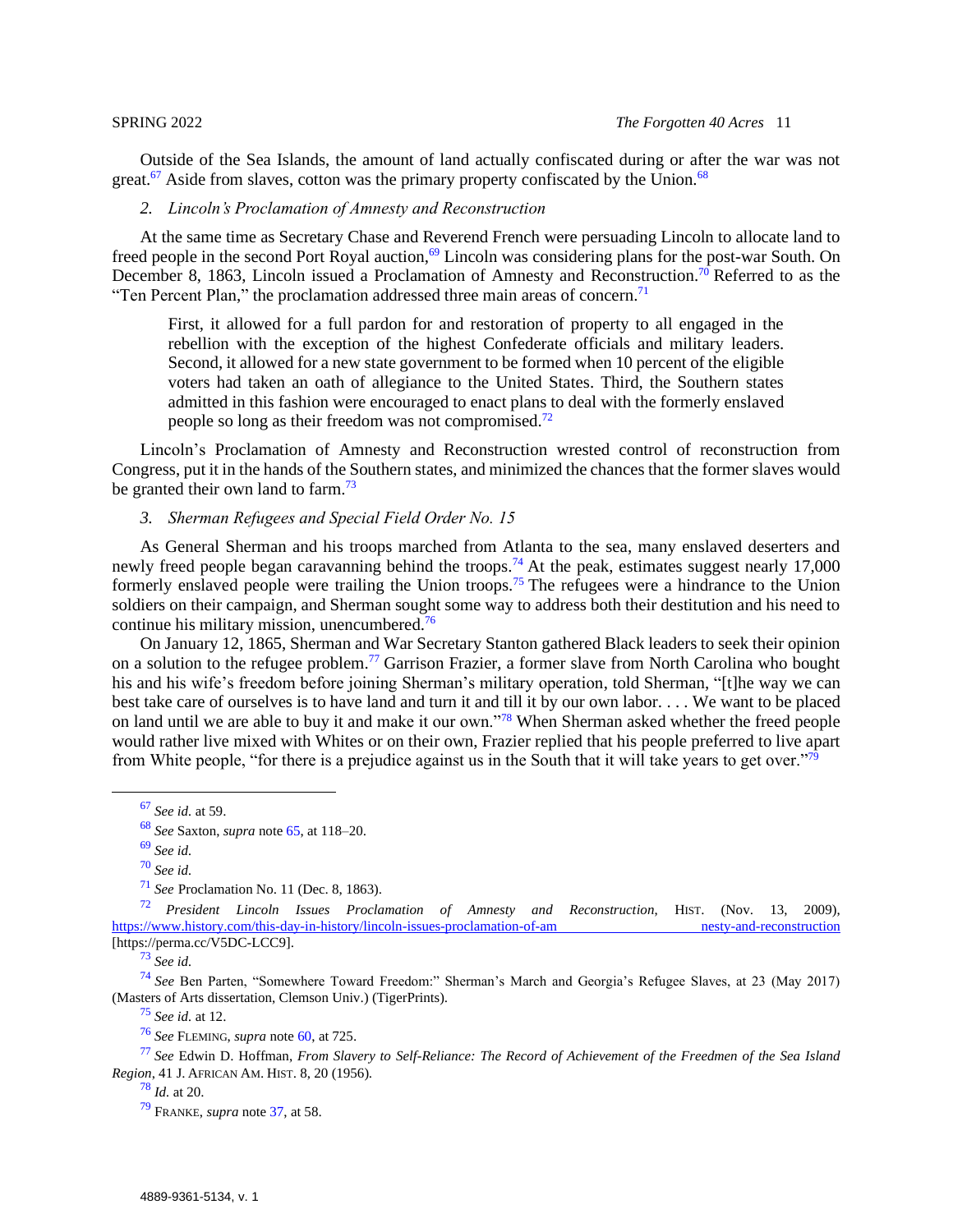Five days after this meeting, on January 16, 1865, General Sherman issued Special Field Order No. 15, which set aside for Black settlement the entire Sea Islands area, as well as a strip of land thirty miles wide from the coast inland that stretched from Charleston, South Carolina all the way to St. John's River in Florida.<sup>80</sup> Under the order, each "respectable" family was to be allotted forty acres of tillable land, which, along with a preceding promise by President Lincoln, provided the source of the demand that freed Blacks receive "forty acres and a mule."<sup>81</sup> The order also prohibited White people from living on the land, unless they were military officers or soldiers assigned to live there for duty.<sup>82</sup> Furthermore, freed people were "left" to their own control." As Katherine Franke noted, "This is what most of the freed people imagined freedom would look like: land, tools, and complete independence from white people."<sup>83</sup>

The question remained whether the land reserved by Sherman's order was within the federal government's purview to give, and so the land was granted to the freed people with only possessory titles it was theirs unless someone else made a claim to the land by presenting a valid deed.<sup>84</sup> Given that the possessory titles were likely to be revoked once the Confederate soldiers returned from the war,<sup>85</sup> General Saxton was reluctant to allocate the land to the refugees, fearing he would "be responsible for disappointing the freed people once again in their claims for land."<sup>86</sup> Nevertheless, Saxton's men started to distribute thousands of possessory titles to male and married freed people (single women were excluded) in the lands that Sherman had set aside. $87$  With their vulnerable possessory titles, the freed people began their spring planting as the Civil War drew to a close.<sup>88</sup>

### <span id="page-11-0"></span>*4. Freedmen's Bureau*

On March 3, 1865, Congress established the Freedmen's Bureau, formally known as the Bureau of Refugees, Freedmen, and Abandoned Lands, with the purpose of providing "food, shelter, clothing, medical services, and land to displaced Southerners, including newly freed African Americans."<sup>89</sup> The Freedmen's Bureau Act effectively authorized Sherman's Special Field Order No. 15; the Act authorized the Bureau to assign to male freedmen forty acres of abandoned or confiscated land, which freedmen could lease for three years.<sup>90</sup> After three years, the land's occupants could purchase the land from the government and receive "such title as is could convey."<sup>91</sup> By recognizing a potential limitation on the government's ability to convey title to this property, the Freedmen's Bureau Act acknowledged that title to the property was vulnerable to legal challenge. $92$ 

<sup>92</sup> *See id.*

<sup>80</sup> *See id.* For the text of Sherman's Special Field Order No. 15 and a map showing the 400,000 acres of land granted by Sherman to the freed people, see Gen. William T. Sherman, *Special Field Order No. 15*, BLACKPAST (Sept. 29, 2008), [https://www.blackpast.org/african-american-history/special-field-orders-no-15/](https://perma.cc/YK7P-KUWY) [https://perma.cc/YK7P-KUWY].

<sup>81</sup> FRANKE, *supra* not[e 37,](#page-7-2) at 58.

<sup>82</sup> *See id.*

<sup>83</sup> *Id.*

<sup>84</sup> *See id.* at 59.

<sup>85</sup> *See id.*

<sup>86</sup> *Id.*

<sup>87</sup> *See id.* at 59–60.

<sup>88</sup> *See id.* at 61.

<sup>89</sup> "Freedman's Bureau Acts of 1865 and 1866," U.S. SENATE, [https://www.senate.](https://perma.cc/G8GD-C3BW)  [gov/artandhistory/history/common/generic/FreedmensBureau.htm](https://perma.cc/G8GD-C3BW) [https://perma.cc/G8 GD-C3BW].

<sup>90</sup> FRANKE, *supra* not[e 37,](#page-7-2) at 60.

<sup>91</sup> *Id.*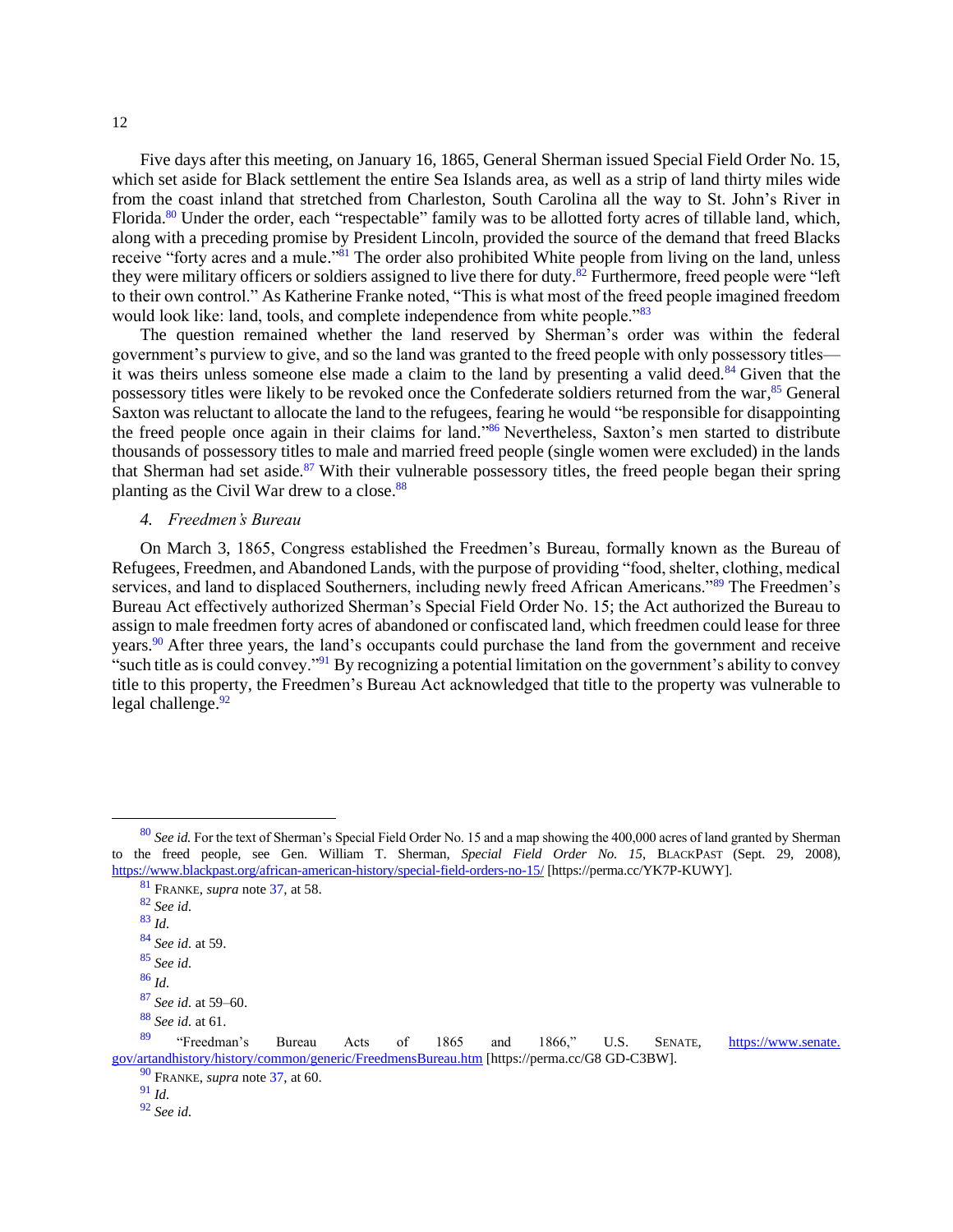### *5. Davis Bend*

<span id="page-12-0"></span>At the same time as Sherman's Special Field Order No. 15 was being implemented on the Southern coast, another important area of land was set aside for freed people in Mississippi.<sup>93</sup> Even before the end of the Civil War, Ulysses S. Grant decided that the lands of Jefferson Davis and his family should be used as a "paradise" for the freed people.<sup>94</sup> Near what is today Vicksburg, Mississippi, three large plantations owned by Jefferson Davis and his brother, Joseph Davis, and known collectively as "Davis Bend" were confiscated by the Union and set aside for the "colonization, residence, and support of freedmen."<sup>95</sup> General Dana declared it to be "a suitable place to furnish means of support and security for the unfortunate race which [Jefferson Davis was] so instrumental in oppressing."<sup>96</sup> At Davis Bend, as with other colonies formed for freed people by Bureau agents throughout the South, no White people were permitted to reside on the property, and the colony was guarded by a regiment of freed people.<sup>97</sup>

What made Davis Bend unique was that it had already been managed and run independently of White control, even before the Union troops arrived.<sup>98</sup> Joseph Davis "preferred persuasion to compulsion," and he implemented a capitalistic form of governance on the plantations that he referred to as a "community of cooperation," offering "incentives and rewards for exceptional cotton picking," allowing his servants to run and operate their own store, and even implementing a plantation trial court with a jury of peers.<sup>99</sup> Because of this background, Davis Bend was easily converted to a cooperative community after the Union leaders turned the land over to the freed people. $100$ 

## <span id="page-12-3"></span><span id="page-12-1"></span>*6. Public Policy Debate*

There had been much debate in the Union about how to best transition the freed people from enslavement to paid labor.<sup>101</sup> Many believed the government would run plantations and pay the freed people fair wages. Others argued the freed people should be granted their own land to farm and support themselves, free from White involvement.<sup>102</sup> A third group, sympathetic to the Confederate cause, believed life should return to as close as pre-war normal as possible, with freed people working as contract laborers on Whiteowned plantations.<sup>103</sup> The third plan, arguably the worst, became the reality upon the assassination of President Lincoln and the installation of Andrew Johnson as President on April 15, 1865.<sup>104</sup>

### <span id="page-12-2"></span>*7. Amnesty Proclamation*

Once in office, Johnson focused on quickly restoring the Southern states to the Union. On May 29, 1865, he issued an Amnesty Proclamation of his own that granted amnesty to most former Confederates and allowed "the restoration of all rights in property, except as to slaves."<sup>105</sup> The proclamation created

<sup>99</sup> *Id.* at 84–85; Neil R. McMillen, *The Life and Times of Isaiah T. Montgomery*, MISS. HIST. NOW (Feb. 2007), [https://www.mshistorynow.mdah.ms.gov/issue/isaiah-t-montgom ery-1847-1924-part-I](https://perma.cc/KL4J-9WC8) [https://perma.cc/KL4J-9WC8].

<sup>101</sup> *See* FRANKE, *supra* not[e 37,](#page-7-2) at 60.

<sup>104</sup> *See id.* at 60–61. For a timeline of Lincoln's assassination on April 14, 1865 and death on April 15, 1865, see *Abraham Lincoln's Assassination*, HIST. (Oct. 27, 2009, updated Jan. 28, 2022), https://www.history.com/topics/american-civilwar/abraham-lincoln-assassination.

<sup>105</sup> *Id.* at 61.

<sup>93</sup> *See* Stephen J. Ross, *Freed Soil, Freed Labor, Freed Men: John Eaton and the Davis Bend Experiment*, 44 J. S. HIST. 213, 214 (1978).

<sup>94</sup> *See id.* at 214.

<sup>95</sup> FRANKE, *supra* not[e 37,](#page-7-2) at 90–91.

<sup>96</sup> *Id.* (quoting FLEMING, *supra* not[e 60,](#page-9-2) at 724).

<sup>97</sup> *See id.* at 91.

<sup>98</sup> *See id.* at 85.

<sup>100</sup> *See* FRANKE, *supra* not[e 37,](#page-7-2) at 93.

<sup>102</sup> *See id.*

<sup>103</sup> *See id.*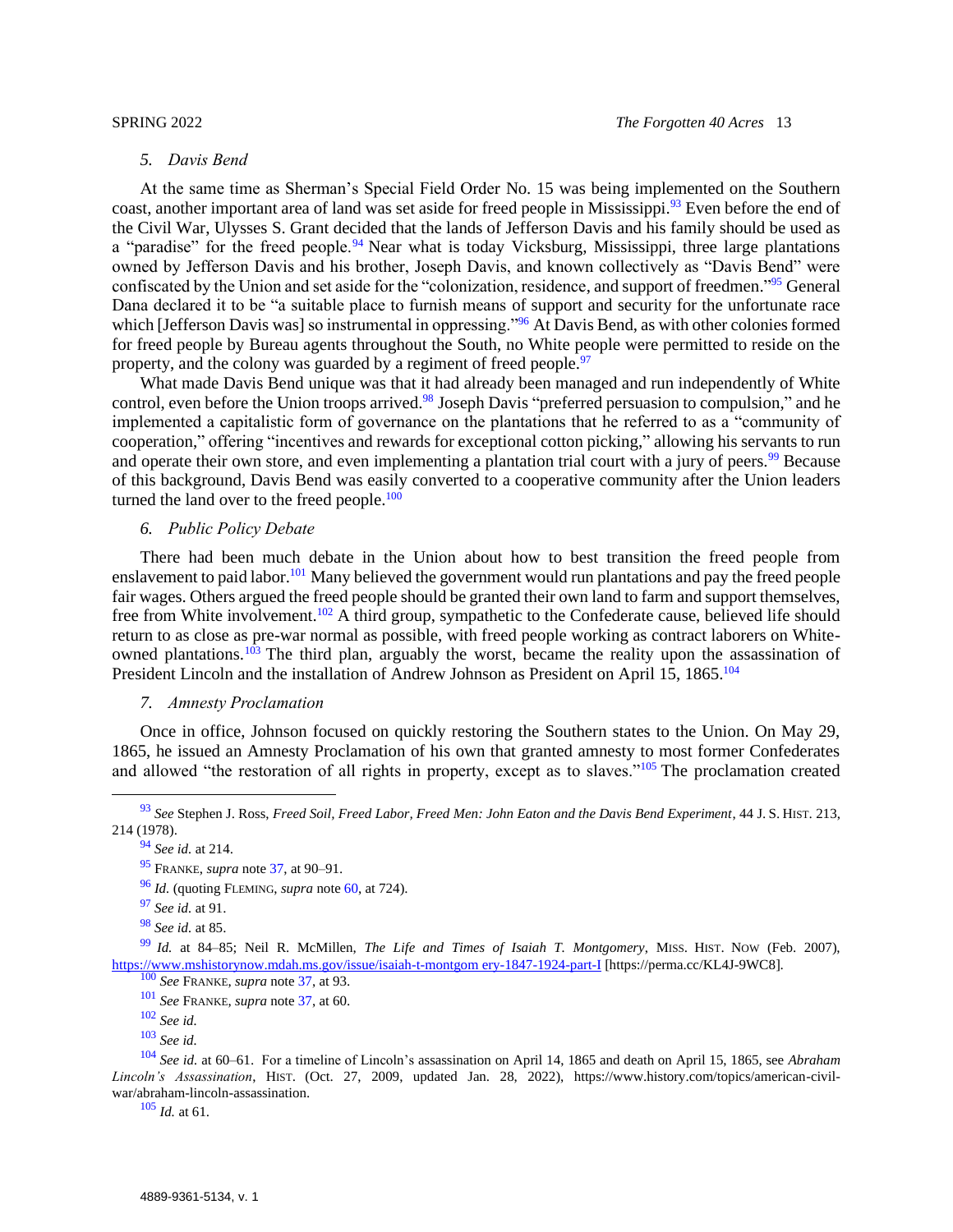seemingly unanswerable questions related to land ownership. It was unclear whether the March 3, 1865 Freedmen's Bureau Act or the May 29, 1865 Amnesty Proclamation controlled the disposition of lands falling under Sherman's Special Field Order No. 15.<sup>106</sup>

## <span id="page-13-0"></span>*8. Conflicting Orders Regarding Land*

The head of the Freedmen's Bureau, General O.O. Howard (also the founder of Howard University), consulted with Stanton, Saxton, and the Attorney General. He issued an order "that the lands set apart for the freed people [under Sherman's Field Order and the Freedmen's Bureau] Act were not subject to [Johnson's] Amnesty Proclamation, and that the Bureau should continue to convey the land to freed people in forty-acre lots."<sup>107</sup> In September 1865, President Johnson fought back and issued an order "to all Bureau agents demanding that they restore all land except that which had already been sold under a court decree."<sup>108</sup> General Howard traveled to South Carolina to personally "deliver the terrible news to the freed people" that not only would they lose the land they had farmed all year, but they would also be asked to remain on as contract laborers to the returning Confederates. <sup>109</sup> General Howard did all he could to slow the implementation of President Johnson's Amnesty Proclamation.

## <span id="page-13-1"></span>*9. Attempted Assist from Congress*

In December 1865, the Thirteenth Amendment<sup>110</sup> abolishing slavery became effective, and Congress later passed a new Freedmen's Bureau bill<sup>111</sup> and a Civil Rights Act.<sup>112</sup> The Freedmen's Bureau bill would have statutorily recognized the Sherman land grants and protected the possessory titles to that land for three years while Congress sought alternate land to offer to the freed people in the event title was reclaimed by the former Confederate owners.<sup>113</sup> The bill would have reserved three million acres of public land in Florida, Mississippi, Alabama, Louisiana, and Arkansas for the freed people.<sup>114</sup>

President Johnson vetoed the bill, thus ending the hopes for reparations to formerly enslaved people in the form of property. It was this veto and others to follow that would lead to his impeachment. Johnson brought the Freedmen's Bureau under the control of the military, which in turn seized control of the land restoration process.<sup>115</sup>

In stripping the freedmen of their possessory Sherman titles and granting "Johnson titles" back to the White planters, the economic dynamics of the Sea Islands were forever changed. Of the 190,000 or so people who live today in Beaufort County, South Carolina (which includes the towns of Beaufort and Hilton Head Island), 77 percent are White, and the rest are majority African American.<sup>116</sup> "Much of the wealth held by residents of Beaufort County today is reflected in the value of property. And nearly all of the most

<sup>106</sup> *See id.* at 61–62.

<sup>107</sup> *Id.* at 62 (citing GEORGE R. BENTLEY, A HISTORY OF THE FREEDMEN'S BUREAU 93 (1955)).

<sup>108</sup> FRANKE, *supra* note [37,](#page-7-2) at 62.

<sup>109</sup> *Id.*; *see also* FLEMING, *supra* not[e 60,](#page-9-2) at 726.

<sup>110</sup> *See* U.S. CONST. amend. XIII, §§ 1–2.

<sup>111</sup> *See* Freedmen's Bureau Act, ch. 90, 13 Stat. 507 (1865).

<sup>112</sup> *See* Civil Rights Act of 1866, ch. 31, 14 Stat. 27–30 (1866) (current version at 42 U.S.C. §§ 1981–82).

<sup>113</sup> Freedmen's Bureau Act, *supra* note 111 at Sec. 4.

<sup>114</sup> *See generally* Freedmen's Bureau Act of 1866, ch. 90 xiii Stat. 507 (continuing in force and amending the Freedmen's Bureau Act of 1865).

<sup>115</sup> *See Impeachment Trial of President Andrew Johnson, 1868*, UNITED STATES SENATE, [https://www.senate.gov/about/powers-procedures/impeachment/impeachment-johnson.htm;](https://www.senate.gov/about/powers-procedures/impeachment/impeachment-johnson.htm) *see also* FRANKE, *supra* not[e 37,](#page-7-2) at 62- 73.

<sup>116</sup> *See* FRANKE, *supra* note [37,](#page-7-2) at 73; *see also QuickFacts: Beaufort County, South Carolina; United States*, U.S. CENSUS BUREAU, [https://www.census.gov/quickfacts/fact/ table/beaufortcountysouthcarolina,US/PST045219](https://perma.cc/7CK8-S299) [https://perma.cc/7CK8- S299] (providing that the percentage of people who live in Beaufort County, South Carolina that are White has increased to about 78 percent).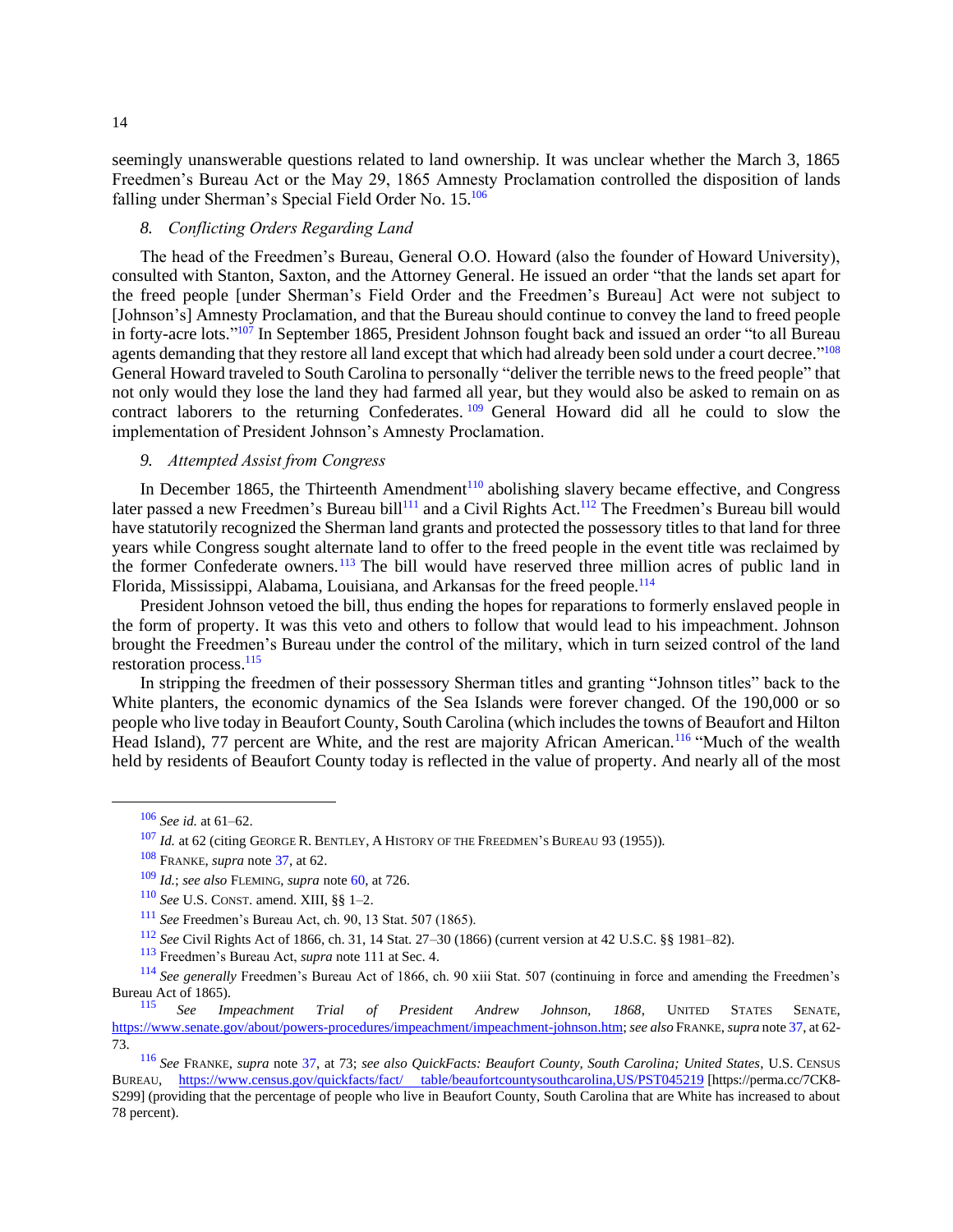valuable property is owned by white people." $117$  Land returned to the Confederates or purchased by Northern speculators in the Port Royal auctions ended up in the hands of stockbrokers, like E.F. Hutton; mining barons, like Solomon Guggenheim; and future governors and U.S. Senators, like Mark Sanford.<sup>118</sup>

At Davis Bend, a different story prevailed. After Joseph Davis reclaimed his property, he sold it to his favorite former slaves, Benjamin Montgomery and his son Isaiah Montgomery, "for \$300,000 at very liberal terms."<sup>119</sup> The Montgomery family "became the third largest cotton producers in Mississippi. They improved the land, diversified their crops, restored the buildings, and produced prize-winning long-staple cotton. . . . They established . . . [two] mercantile store[s]. White people sometimes remarked that they were 'the best planter[s] in the county and perhaps in the state.'"<sup>120</sup> Davis Bend showed what the South could have looked like if Johnson did not veto the second Freedmen's Bureau Bill and the Civil Rights Act passed by Congress in late 1865. Black farmers, free from White oversight and control, were able to be independently successful.

### <span id="page-14-0"></span>*10. Southern Homestead Act*

In June 1866, Congress tried again to assist the freed people by enacting the Southern Homestead Act.<sup>121</sup> It was designed exclusively to give freed people and White Southern loyalists first choice of the remaining public lands from five Southern states (the same land attempted to be offered to ex-slaves under the second Freedmen's Bureau Bill that was vetoed by President Johnson) until January 1, 1867.<sup>122</sup>

But homesteading was problematic for several reasons. The short, six-month period allotted by Congress prevented freed people from taking action because most were under contract to work or had leased land, through the Bureau's contract labor policy, until the end of the year.<sup>123</sup> Moreover, many Southern bureaucrats tasked with enforcing the law did not inform the freed people of their opportunity to acquire land.<sup>124</sup> In addition, the quality of the land was poor and, even though prices were reduced, the land was still too expensive for freed people to afford.<sup>125</sup> In the end, only about 1,000 freed people acquired title to land as part of the Southern Homestead Act.<sup>126</sup>

Thaddeus Stevens of Pennsylvania, then Speaker of the U.S. House of Representatives and an ardent abolitionist,<sup>127</sup> introduced H.R. 29 on March 11, 1867, in an attempt to resuscitate the forty acres promise.<sup>128</sup> Section four of the bill stated:

<span id="page-14-1"></span>Out of the lands thus seized and confiscated, the slaves who have been liberated . . ., who resided in said "confederate States" on the 4th day of March, A.D. 1861 or since, shall have

<sup>121</sup> *See* Act for the Disposal of the Public Lands for Homestead Actual Settlement in the States of Alabama. Mississippi. Louisiana, Arkansas, & Florida, ch. 123, 14 Stat. 66–67 (1866).

<sup>117</sup> FRANKE, *supra* note [37,](#page-7-2) at 73 (footnote omitted).

<sup>118</sup> *See id.* at 75–76.

<sup>119</sup> McMillen, *supra* note [99.](#page-12-3)

<sup>&</sup>lt;sup>120</sup> *Id.* (alteration in original) (quoting another source).

<sup>122</sup> *See generally id.*

<sup>123</sup> *See generally* FLEMING, *supra* note [60](#page-9-2)

<sup>124</sup> *See Id*.

<sup>125</sup> *See Id.*

<sup>126</sup> *See* CLAUDE F. OUBRE, Forty ACRES AND A MULE: THE FREEDMEN'S BUREAU AND BLACK LAND OWNERSHIP 86–87 (La. State Univ. Press ed. 1978). *But see* Keri Leigh Merritt, *Land and the Roots of African American Poverty*, AEON, (Mar. 11, 2016), [http://aeon.co/ideas//land-and-the-roots-of-african-american-poverty](https://perma.cc/N7YB-LLQM) [https://perma.cc/N7 YB-LLQM] (claiming 4,000 to 5,500 African Americans received land patents from the Southern Homestead Act, out of a total of 28,000 individuals who were granted land patents).

<sup>127</sup> *See* Steve Moyer, *Remarkable Radical: Thaddeus Stevens*, Humanities, Nov/Dec 2012, Vol. 33, No. 6, [https://www.neh.gov/humanities/2012/novemberdecember/feature/ remarkable-radical-thaddeus-stevens](https://perma.cc/PUV4-XX78) [https://perma.cc/PUV4- XX78].

<sup>128</sup> *See* Miranda Booker Perry, *No Pensions for Ex-Slaves*, 42 PROLOGUE MAG., no. 2, Summer 2010, [https://www.archives.gov/publications/prologue/2010/summer/slave-pension.html](https://perma.cc/PUV4-XX78) [https://perma.cc/7VYJ-G4FR].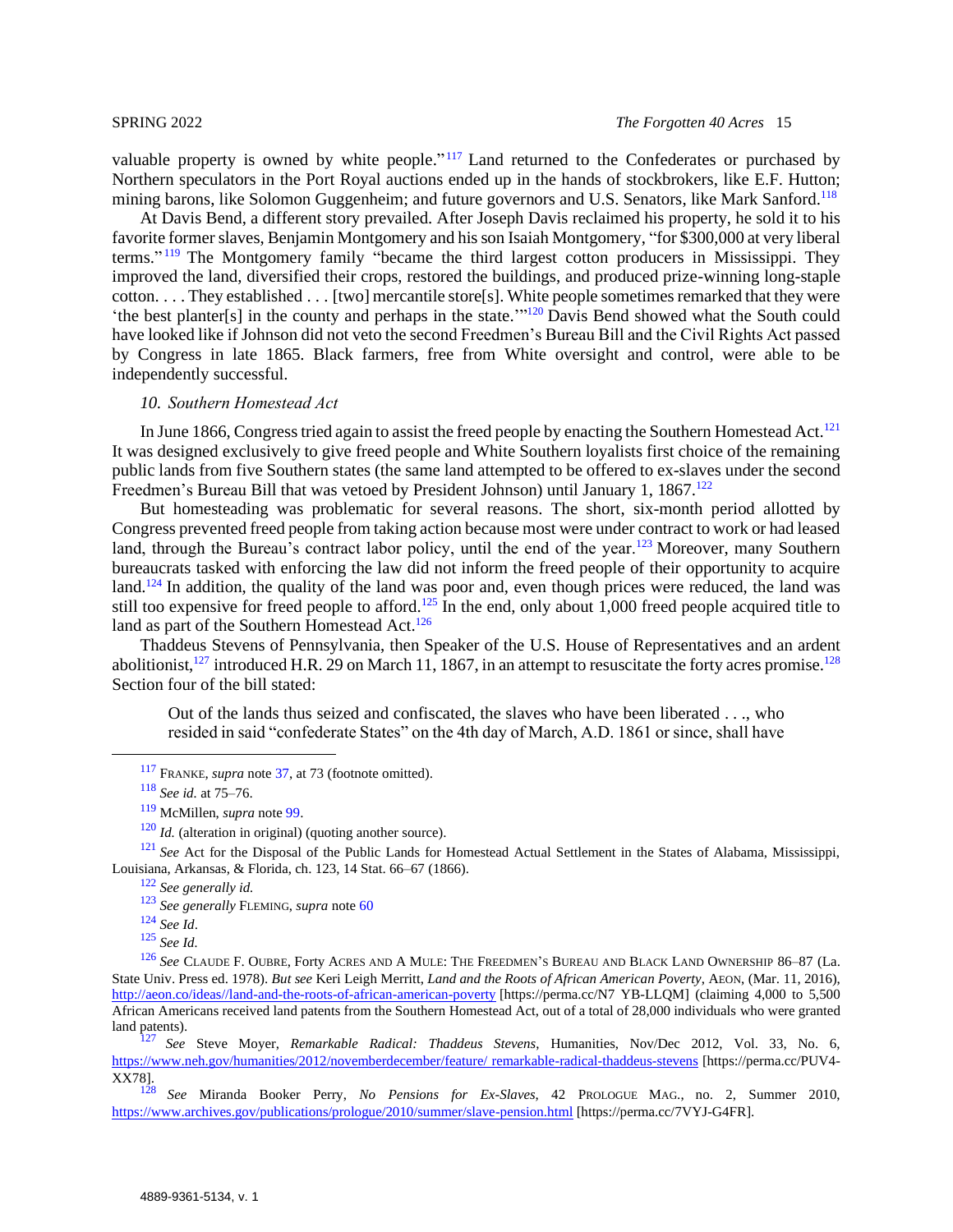distributed to them as follows namely: to each male person who is the head of a family, forty acres; to each adult male, whether the head of the family or not, forty acres; to each widow who is the head of a family, forty acres; to be held by them in fee simple, but to be inalienable for the next ten years after they become seized thereof . . . . At the end of ten years the absolute title to said homesteads shall be conveyed to said owners or to the heirs of such as are then dead. $129$ 

In support of his bill, Stevens stated, "Withhold from them all their rights and leave them destitute of the means of earning a livelihood, [and they will become] the victims of the hatred or cupidity of the rebels whom they helped to conquer."<sup>130</sup> Although Stevens' bill failed to pass, Republicans campaigned on the promise of forty acres and a mule during the  $1868$  election season.<sup>131</sup>

### <span id="page-15-0"></span>C. Other Attempts at Reparations for Slavery

The history, laws, and policies reflected in Section B of this Part are enumerated to reveal that, although there were differences of opinion, there was a clear intent on the part of the federal government to allocate land to former slaves. The federal government's plan to provide tillable land to freed people reflected the freed people's idea of what it meant to be free (as opposed to simply "freed")—living autonomous lives independent of White people.

The belief that former slaves would be granted land was widely held—by Northerners as morally just, by freed people as reason for hope, and by Confederates as fear-based motivation.<sup>132</sup> Reparations was not a novel concept—there were cases of reparations for slavery dating all the way back to the colonial era.

#### <span id="page-15-1"></span>*1. Reparations in the Colonial Era*

During the colonial era, it was customary (and even the law in the colony of Maryland) for masters to pay "freedom dues" to indentured servants at the expiration of their term of service.<sup>133</sup> Where freedom dues included land, it was usually fifty acres, but the payments more typically consisted of clothing, corn, and tools.<sup>134</sup> Freedom dues were "aimed at enabling ex-servants to start afresh, as free settlers."<sup>135</sup> This history likely informed the abolitionists' push for forty acres and a mule after the Civil War.

## <span id="page-15-2"></span>*2. Belinda Royall*

In his influential piece, "The Case for Reparations" published in *The Atlantic*, Ta-Nehisi Coates reports on two early examples of slave reparations. First was Belinda Royall, who "was kidnapped as a child [from what is now Ghana] and sold into slavery. She endured the Middle Passage and 50 years of enslavement at

<sup>129</sup> *Id.*

<sup>133</sup> *See* Elodie Peyrol-Kleiber, "*Starting Afresh: Freedom Dues vs. Reality in 17th Century Chesapeake,*" Mémoires, Identités, Marginalités dans le Monde Occidental Contemporain[, https://journals.openedition.org/mimmoc/2777](https://perma.cc/P4UT-R4MJ) (citing Maryland Archives Online, vol. 1, p. 40) [https://perma.cc/P4UT-R4MJ].

<sup>130</sup> *Id.*

<sup>131</sup> *See id.*

<sup>&</sup>lt;sup>132</sup> See FLEMING, *supra* note [60,](#page-9-2) at 723 ("I have been assured by old negroes that a general topic of conversation in some negro 'quarters' was the intention of the Federals to confiscate the lands and divide them among the blacks. They heard about this from the 'big house' and from 'word that was saunt in.' The Confiscation Acts of the Federal Congress were constantly referred to by the Confederates as showing what the policy of the North would be in case the South were conquered. Through fear of confiscation and division of lands, the Southerners were rallied to fresh exertion . . . . The last address of the Confederate[s] Congress, in March, 1865, reminded the people that the penalty for failure would probably be confiscation of estates, which would be given to their former bondsmen." (alteration in original)).

 $\frac{13}{134}$  *Id.* 

<sup>135</sup> Manisha Sinha, *The Long History of American Slavery Reparations*, WALL ST. J. (Sept. 20, 2019) (alteration in original), [https://www.wsj.com/articles/the-long-history-of-american-slavery-reparations-11568991623](https://perma.cc/VQ8Y-NPYR) [https://perma.cc/VQ8Y-NPYR].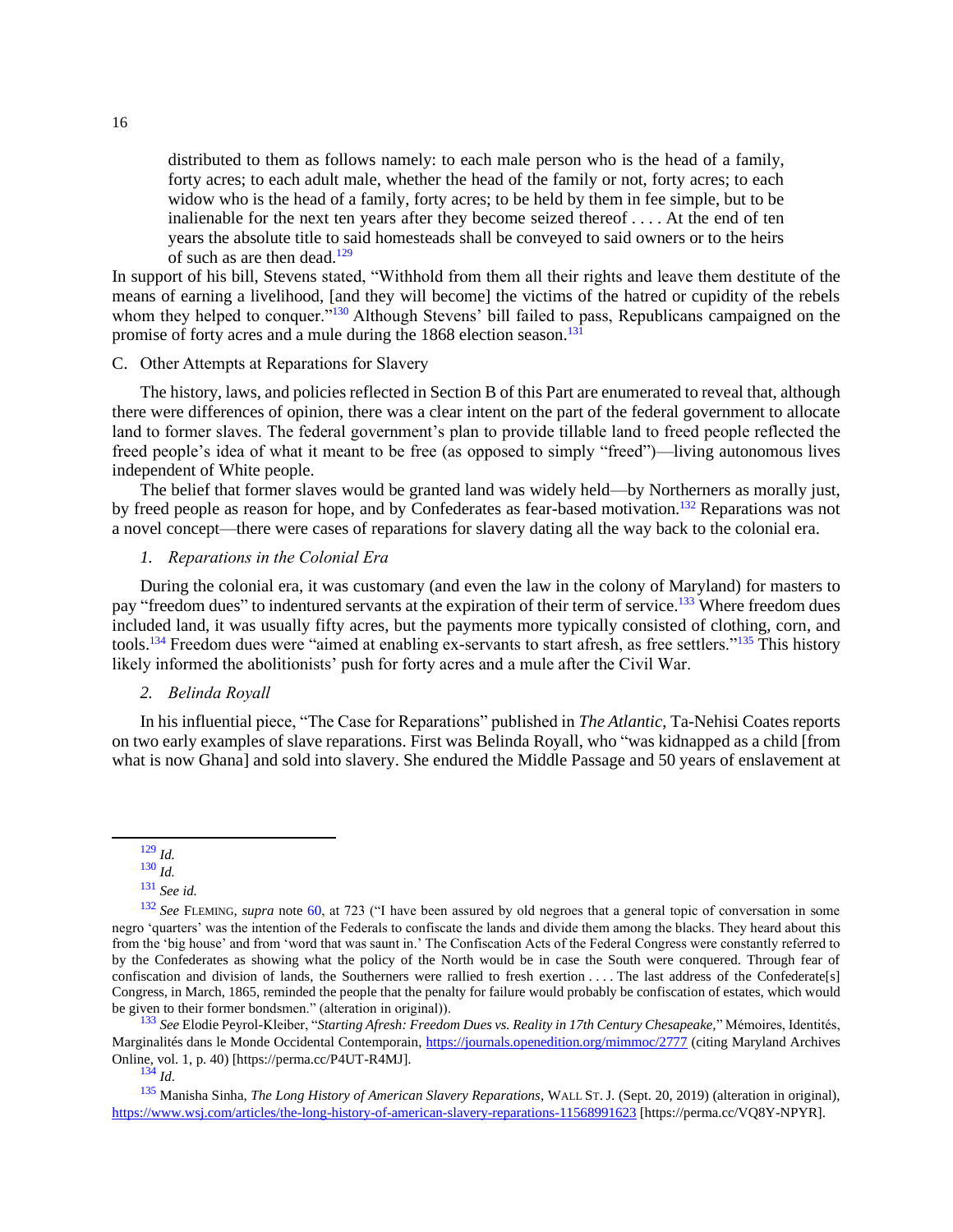<span id="page-16-2"></span>the hands of Isaac Royall and his son."<sup>136</sup> Isaac Royall was famous not only as the benefactor of Harvard Law School, but also for having tortured and burned alive at the stake seventy-seven of his slaves in Antigua who were accused of planning a rebellion against their masters.<sup>137</sup>

Isaac Royall fled the country during the Revolution and, in 1783, Belinda Royall asked the Massachusetts legislature for an allowance to be paid to her from Isaac's estate, given that his wealth was accumulated in part on behalf of her uncompensated labor. The legislature granted her a pension of 15 pounds and 12 shillings from the estate, making her petition for reparations one of the earliest successful attempts.<sup>138</sup>

### <span id="page-16-0"></span>*3. Quakers*

Coates' second example of early reparations is that of the Quakers. Quaker John Woolman wrote in 1769, "A heavy account lies against us as a civil society for oppressions committed against people who did not injure us . . . and that if the particular case of many individuals were fairly stated, it would appear that there was considerable due to them."<sup>139</sup> Indeed, in New York, New England, and Baltimore, Quakers made "membership contingent upon compensating one's former slaves."<sup>140</sup> Following this ideology, Quaker Robert Pleasants, in 1782, emancipated his seventy-eight slaves and granted them 350 acres.<sup>141</sup> He also built a school on their property and provided for their education.<sup>142</sup> As Pleasants explained, "The doing of this justice to the injured Africans . . . would be an acceptable offering to him who 'Rules the kingdom of men.'''<sup>143</sup>

The forty acres promised at the end of the Civil War was not a novel concept—there was an established pattern already existing in the country for giving those who had been freed a fresh start. After 1868, however, the reparations rhetoric went silent. Public sentiment in favor of aiding the freed people faded with people's memories of the war. The prominent publication *The Nation* published editorials warning that the allocation of land to formerly enslaved people violated the American ideals of hard work, contending that "[n]o man in America has any right to anything which he [had] not honestly earned, or which the lawful owner[s] [have] not thought proper to give him."<sup>144</sup> Apparently, lifetimes of unpaid labor did not count as "honest work" to the editors of *The Nation*. Eventually, former slaves and their descendants picked up the mantle of the quest for reparations.

## <span id="page-16-3"></span><span id="page-16-1"></span>*4. First Ex-Slave Pension Bill*

After the Civil War, military service pensions were granted to both White and Black veterans.<sup>145</sup> However, many Black veterans had no birth certificates, military papers, or hospital records, and, thus, they

<sup>136</sup> Coates, *supra* not[e 32;](#page-6-1) *see also Isaac Royall Jr.: Slave Master*, *Harvard L. Sch. Benefactor*, HARVARD UNIV. PRESS BLOG (Nov. 20, 2015), [https://harvardpress.type pad.com/hup\\_publicity/2015/11/isaac-royall-jr-slave-master-harvard-law-school](https://perma.cc/M9U5-426R)[benefact or.html](https://perma.cc/M9U5-426R) [https://perma.cc/M9U5-426R].

<sup>137</sup> *See* HARVARD UNIV. PRESS BLOG, *supra* not[e 136.](#page-16-2)

<sup>138</sup> Coates, *supra* not[e 32.](#page-6-1)

<sup>139</sup> *Id.*; *see also* Manisha Sinha, *The Slave's Cause: A History of Abolition* 12 (Yale Univ. Press, 2016). For a discussion on the Quaker manumission movement, *see, e.g.*, Michael J. Crawford, *The Pace of Manumission among Quakers in Revolutionary-Era North Carolina*, 102 QUAKER HIST. 1, 1–16 (2013).

<sup>140</sup> Coates, *supra* not[e 32.](#page-6-1)

<sup>141</sup> *See id.*

<sup>142</sup> *See id.*

<sup>143</sup> *Id.*

<sup>144</sup> *Land for the Landless*, THE NATION, May 16, 1867, at 394, 394–95.

<sup>145</sup> *See* "Racial Discrimination in Union Army Pensions Detailed by New Study," Brigham Young Univ. Commc'ns Press Released, Feb. 9, 2010, [https://news.byu.edu/news /racial-discrimination-union-army-pensions-detailed-new-study](https://perma.cc/7SWS-MNUH) [https://perma.cc/7SWS-MNUH]; *see also* SARAH GOLDY-BROWN, REPARATIONS FOR SLAVERY: THE FIGHT FOR COMPENSATION 36 (2018).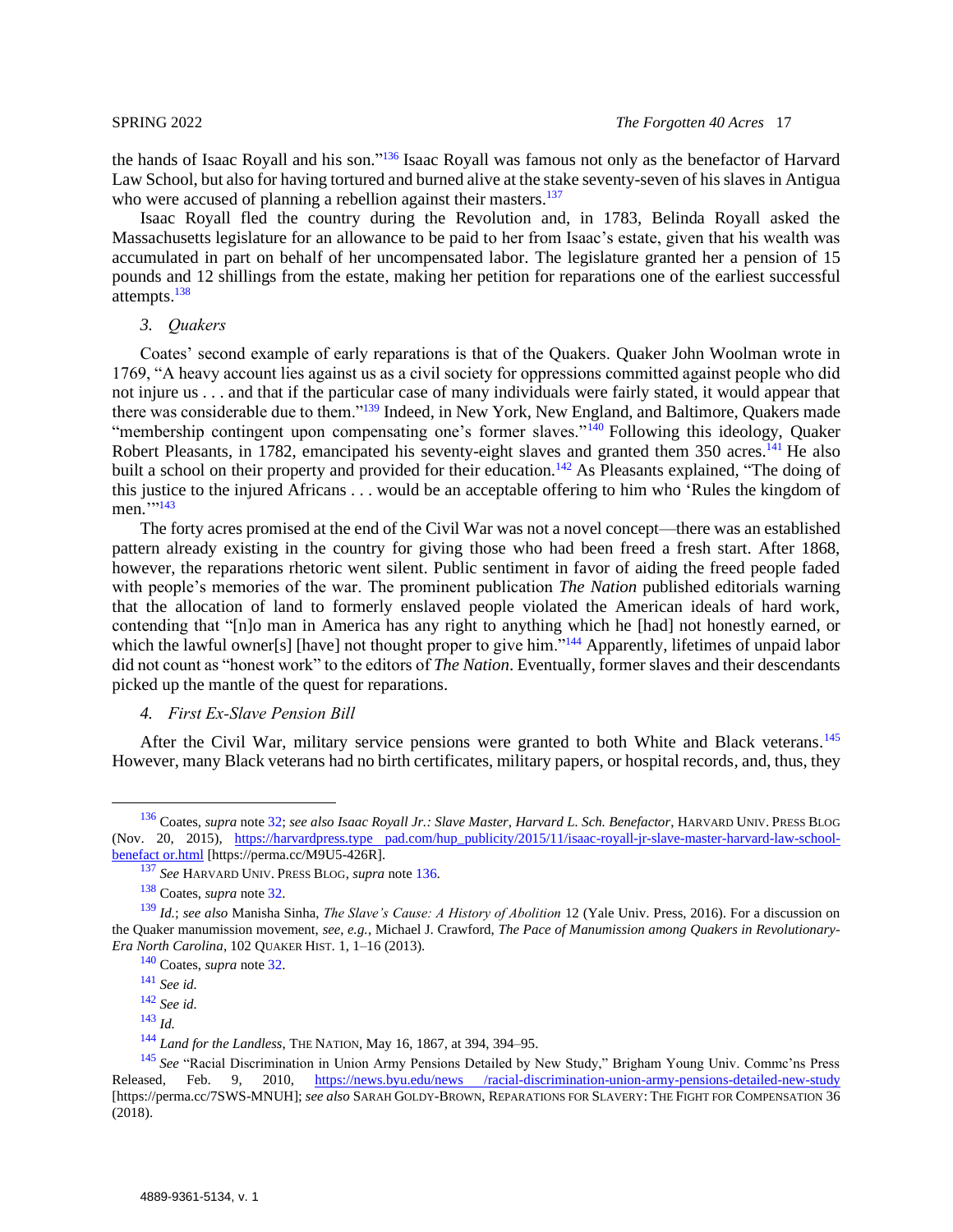<span id="page-17-2"></span>could not complete the paperwork needed to qualify.<sup>146</sup> Partly for this reason, "the first ex-slave pension bill (H.R. 11119) was introduced by Rep. William Connell of Nebraska in 1890 . . . at the request of [his constituent,] Walter R. Vaughan."<sup>147</sup> The plan called for one-time payments as well as monthly benefits that were based on a person's age and would increase in time. The older a former slave, the higher the onetime payment (called a "bounty") and the higher the monthly pension.<sup>148</sup>

Vaughan, a White Democrat, politician, and newspaper editor, "did not believe that [H.R. 11119] . . . should be identified as a pension bill but instead as 'a Southern-tax relief bill."<sup>149</sup> Although "Vaughan recognized that pensions would financially benefit former slaves and would be a semblance of justice for their years of forced labor," his motivation for the pension program was also to increase spending among the recipients of the pension in order to stimulate the devastated Southern economy.<sup>150</sup>

#### <span id="page-17-0"></span>*5. Callie House*

Callie House was a former slave, born near the end of the Civil War, who demanded reparations for exslaves a full seventy years before the Civil Rights Movement. A widowed mother of five, working as a laundress in Nashville, Callie House fought for African American pensions based on those offered to Union soldiers, the logic being that if men who had served in the Union army were entitled to a pension to recognize their service, so too were the former salves entitled to compensation for their years of involuntary labor.<sup>151</sup> The National Ex-Slave Mutual Relief, Bounty and Pension Association ("MRB&PA"), created and led by Ms. House alongside Isaiah H. Dickerson, grew so influential, with a membership of around 300,000 by 1900, that it became the target of government interference.<sup>152</sup>

<span id="page-17-3"></span>The Department of Justice investigated the organization's leaders, hoping to find actionable offenses, and the United States Post Office used its extensive anti-fraud powers to block MRB&PA's mailings to its members, claiming the Association was spreading false hope to freed people and thus committing mail fraud.<sup>153</sup> In 1917, Callie House was charged and sentenced to a year in jail for mail fraud, accused of sending misleading circulars through the mail that guaranteed pensions to association members, even though the Post Office offered no definitive evidence to that effect.<sup>154</sup>

## <span id="page-17-4"></span><span id="page-17-1"></span>*6.* Johnson v. McAdoo

In 1915, the National Ex-Slave Mutual Relief, Bounty and Pension Association filed a class action lawsuit against the U.S. Treasury in federal court for around \$68 million.<sup>155</sup> The lawsuit asserted that the plaintiffs were owed this sum, which the Secretary of Treasury collected between 1862 and 1868 as a tax on cotton, because they and their ancestors had produced the cotton as a result of their "involuntary

<sup>146</sup> *See id.*

<sup>147</sup> Perry, *supra* note [128;](#page-14-1) *see generally* H.R. 11119, 51st Cong. (1890); S. 1389, 53rd Cong. (1894); S. 1978, 54th Cong. (1896); S. 1176, 56th Cong. (1899); H.R. 11404, 57th Cong. (1902) (showing that all the bills contained the same provisions); *see also* Mary F. Berry, *Reparations for Freedmen, 1890-1916: Fraudulent Practices or Justice Deferred?*, 57 J. OF NEGRO HIST. 219, 220–21 (1972) ("Vaughn drafted his own bill and asked his Congressman, William J. Connell . . . to introduce it.").

<sup>148</sup> *See* H.R. 11119, *supra* not[e 147.](#page-17-2)

<sup>149</sup> Perry, *supra* not[e 128.](#page-14-1)

<sup>150</sup> *Id.*; GOLDY-BROWN, *supra* not[e 145,](#page-16-3) at 36.

<sup>151</sup> *See* MARY FRANCES BERRY, MY FACE IS BLACK IS TRUE: CALLIE HOUSE AND THE STRUGGLE FOR EX-SLAVE REPARATIONS 4, 6, 34, 54, 189 (Vintage Books 2005); *see also* Quint Qualls, *Black History Month: Callie House Led Early Push for Reparations*, TENNESSEAN (Feb. 19, 2014), [https://www.tennessean.com/story/news/local/2014/02/19/ black-history-month-callie-house-led](https://perma.cc/8PY4-WMTQ)[early-push-for-reparations/5601227/](https://perma.cc/8PY4-WMTQ) [https://perma. cc/8PY4-WMTQ].

<sup>152</sup> *See* BERRY, *supra* note [151,](#page-17-3) at 7, 50–51, 87.

<sup>153</sup> *See id.* at 142, 148, 156.

<sup>154</sup> *See id.* at 156, 189, 192; *<sup>S</sup>ee also* Qualls, *supra* note [151.](#page-17-3)

<sup>155</sup> *See* Johnson v. McAdoo, 45 App. D.C. 440 (1916), aff'd 244 U.S. 643 (1917); *see also* Perry, *supra* note [128;](#page-14-1) Arica L. Coleman, *The House Hearing on Slavery* Reparations *is Part of a Long History*, TIME (June 18, 2019), [https://time.com/5609044/reparations-hearing-history/](https://perma.cc/Y62G-JU3F) [https://perma.cc/Y62G-JU3F].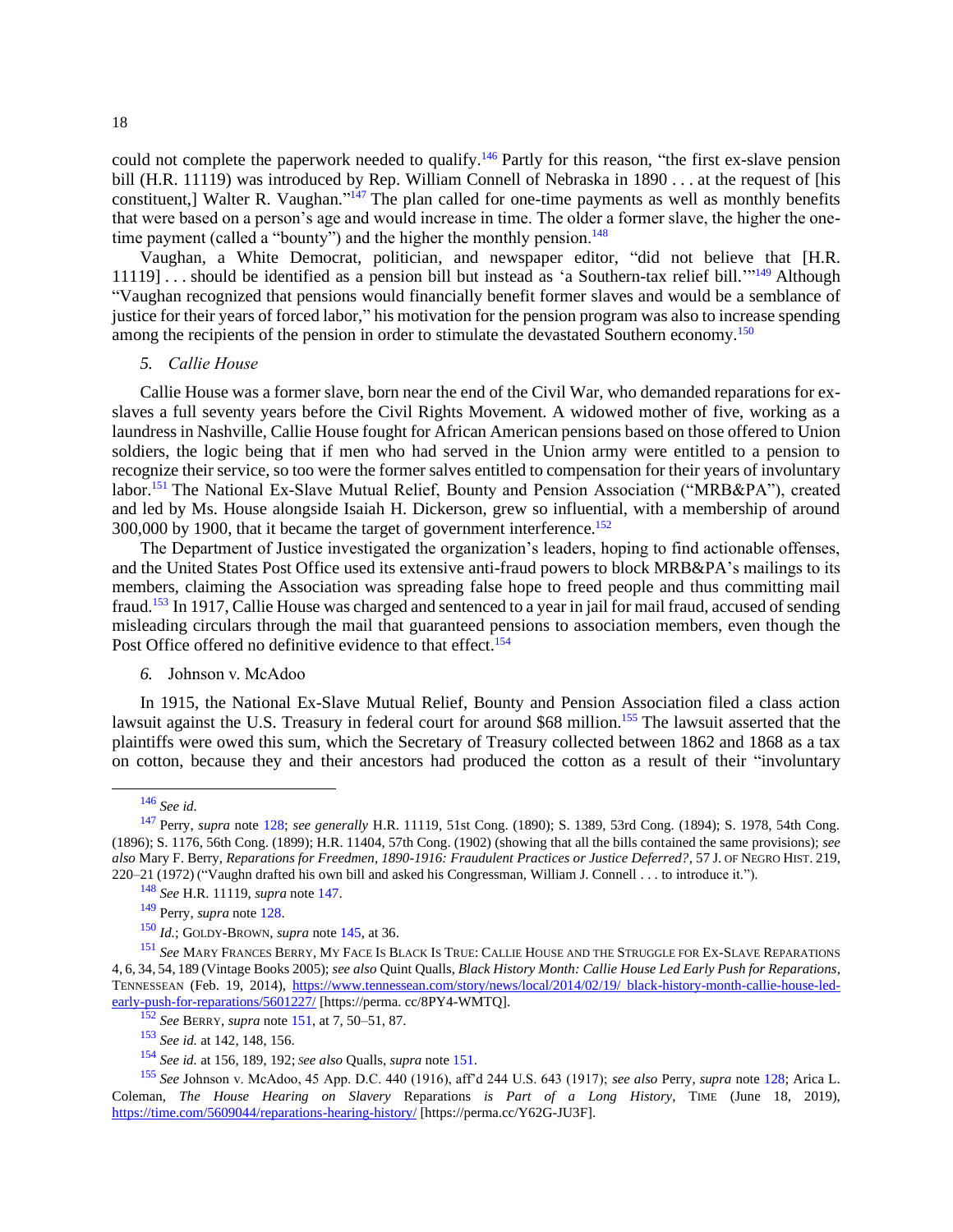servitude."<sup>156</sup> The *Johnson v. McAdoo* cotton tax lawsuit is the first documented African American reparations litigation in the United States at the federal level.<sup>157</sup>

On appeal, the U.S. Supreme Court in 1916 sided with Court of Appeals for the District of Columbia in denying the claim based on governmental immunity.<sup>158</sup> Callie House's arrest and imprisonment in 1917 is thought to be in response to her "audacity" to bring the *Johnson v. McAdoo* suit.<sup>159</sup> At the close of the 1910s, the reparations movement went dormant for decades. $160$ 

## <span id="page-18-0"></span>*7. House Resolution 40*

Former Michigan Congressman John Conyers first introduced [H.R.](https://www.govtrack.us/congress/bills/114/hr40/text) 40 in 1989, and he doggedly reintroduced the Bill in every session of Congress thereafter until he retired in 2017. HR 40 would establish "a commission to examine slavery and discrimination in the United States from 1619 to the present and recommend appropriate remedies."<sup>161</sup> After Conyers retired, his colleagues continue to introduce H.R. 40 each year.<sup>162</sup> "Conyers [contended](http://www.finalcall.com/artman/publish/National_News_2/Congressional_hearing_held_on_reparations_bill_4267.shtml) that raising the topic was not meant to be divisive or controversial but rather that it was necessary."<sup>163</sup> In Conyers' words, "Slavery is a blemish on this nation's history, and until it is addressed, our country's story will remain marked."<sup>164</sup>

The House of Representatives held hearings on the Bill in 2007 and 2019.<sup>165</sup> On April 14, 2021, the House Judiciary Committee voted 25-17 to send H.R. 40 out of committee and to the floor of the House for mark-up and vote.<sup>166</sup> This was the first time H.R. 40 left committee and made it to the House floor.<sup>167</sup>

Officially cited as the "Commission to Study and Develop Reparation Proposals for African Americans Act," H.R. 40 recites as its purpose:

To address the fundamental injustice, cruelty, brutality, and inhumanity of slavery in the United States and the 13 American colonies between 1619 and 1865 and to establish a commission to study and consider a national apology and proposal for reparations for the institution of slavery, its subsequent de jure and de facto racial and economic discrimination against African-Americans, and the impact of these forces on living

<sup>161</sup> "*House Judiciary to Hold Historic Markup of H.R. 40, Legislation to Study and Develop Slavery Reparations Proposals*", Press Release from House Committee on the Judiciary, April 9, 2021[, https://judiciary.house.gov/news/documentsingle.aspx?Docu](https://perma.cc/63M6-6NR4)  [mentID=4499](https://perma.cc/63M6-6NR4) [https://perma.cc/63M6-6NR4]; *see also* Coleman, *supra* not[e 155.](#page-17-4)

<sup>162</sup> *See, e.g.*, Commission to Study and Develop Reparation Proposals for African Americans Act, H.R. 40, 117th Cong. (2021).

<sup>156</sup> *Johnson*, 45 App. D.C. 440; Perry, *supra* not[e 128.](#page-14-1)

<sup>157</sup> Perry, *supra* not[e 128;](#page-14-1) *see also* Coleman, *supra* note [155.](#page-17-4)

<sup>158</sup> *See Johnson*, 244 U.S. at 649–50; Perry, *supra* note [128.](#page-14-1)

<sup>159</sup> Coleman, *supra* not[e 155.](#page-17-4)

<sup>&</sup>lt;sup>160</sup> The authors could not find examples of advocates for Black reparations from the jailing of Callie House until the start of the civil rights movement. Audley "Queen Mother" Moore is thought to be the founder of the modern reparations movement, beginning in 1955. Ashley D. Farmer, *The Black Woman Who Launched the Modern Fight for Reparations*, THE WASHINGTON POST (Jun. 24, 2019), https://www.washingtonpost.com/outlook/2019/06/24/black-woman-who-launched-modern-fightreparations/

<sup>163</sup> Coleman, *supra* not[e 155.](#page-17-4)

<sup>164</sup> *Id.*

<sup>165</sup> *See id.*

<sup>166</sup> *See Historic Progress on US Slavery Reparations Bill*, HUMAN RIGHTS WATCH, [https://www.hrw.org/news/2021/04/15/historic-progress-us-slavery-reparations-bill](https://perma.cc/HD5N-HML9) [https://perma.cc/HD5N-HML9].

<sup>&</sup>lt;sup>167</sup> *Id.* H.R. 40 specifically asks that the empowered commission determine "how Federal laws and policies that continue to disproportionately and negatively affect African Americans as a group, and those that perpetuate the lingering effects, materially and psycho-social, can be eliminated." H.R. 40.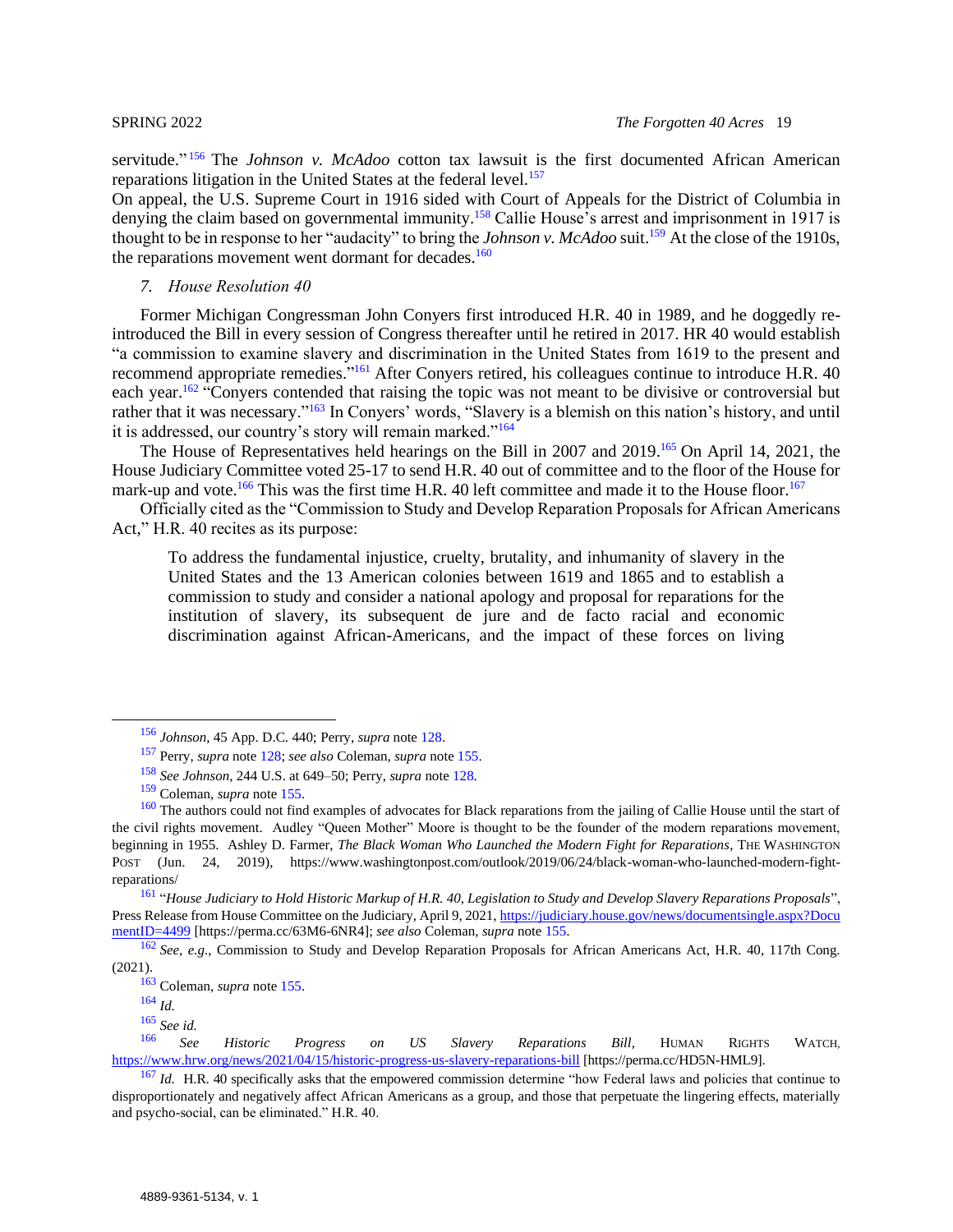African-Americans, to make recommendations to the Congress on appropriate remedies, and for other purposes.<sup>168</sup>

H.R. 40 has often been characterized as a Bill that would only study reparations. However, the Bill has been altered to clearly indicate that the appointed Commission of thirteen individuals suggested by the Bill are to make concrete proposals for actual reparations.<sup>169</sup>

## <span id="page-19-0"></span>**III. HOW REAL PROPERTY, PROBATE & TAX LAWS CODIFIED WHITE SUPREMACY**

As the purpose of H.R. 40 reveals, the issue of reparations now goes beyond slavery, to our country's "subsequent de jure and de facto racial and economic discrimination against African-Americans."<sup>170</sup> This Part explores the ways in which federal and state real property and tax laws have further discriminated against and harmed Black Americans. In addition, this Part will briefly address how probate laws have also had an indirect but decidedly negative effect on wealth transmission within the African-American community. Although many other laws, from labor laws to voting laws to the criminal justice system in general, have implemented discriminatory policies that have harmed Black Americans,<sup>171</sup> we limit the scope of this Article to the laws that fall within the realm of the real property, trust, and estate practice areas.

## <span id="page-19-1"></span>A. Black Codes, Radical Reconstruction, and Jim Crow Laws

While Black Codes and Jim Crow laws were not real property laws, *per se*, they used labor laws and segregation to lock in an economic system in which Whites were landowners and Blacks were tenants, helping Whites to gain wealth through property, and suppressing Blacks from doing the same.<sup>172</sup>

## <span id="page-19-2"></span>*1. Black Codes*

In May 1865, President Andrew Johnson laid out his plans for Reconstruction, which imposed three essential requirements on the Southern states: (1) uphold the abolition of slavery in compliance with the 13th Amendment to the Constitution, (2) "swear loyalty to the Union," and (3) "pay off their war debt."<sup>173</sup> In return, Southern state governments were given free rein to govern and rebuild themselves.<sup>174</sup>

In part due to the freed people's widely held belief, supported by Congressional bills and campaign rhetoric, that they were imminently to receive allotments of forty acres, some refused to work for the White planters.<sup>175</sup> In response, in late 1865, Mississippi and South Carolina were the first Southern states to enact Black Codes that were designed to restrict the freed people's activities, ensure their availability for labor, and fix their compensation, thereby legalizing a new form of indentured servitude.<sup>176</sup> Freed people who

<sup>174</sup> *See id.*

<sup>175</sup> *See* Dan Bryan, "*Forty Acres and A Mule"—The Elusive Promise*, AM. HIST. USA, [https://www.americanhistoryusa.com/forty-acres-and-a-mule-elusive-promise/](https://perma.cc/U4CU-EZGS) [https://perma.cc/U4CU-EZGS].

<span id="page-19-3"></span> $168$  H.R. 40.

<sup>169</sup> *See id.*

<sup>170</sup> *Id.*

<sup>171</sup> See, e.g., Meilan Solly, *158 Resources to Understand Racism in America*, SMITHSONIAN MAGAZINE (June 4, 2020), https://www.smithsonianmag.com/history/158-resources-understanding-systemic-racism-america-180975029/

<sup>172</sup> *See Housing Discrimination in the Jim Crow US and The Case for Reparations*, AAIHS, [https://www.aaihs.org/housing](https://perma.cc/KD6U-SV55)[discrimination-in-the-jim-crow-us/](https://perma.cc/KD6U-SV55) [https://perma .cc/KD6U-SV55].

<sup>173</sup> *Andrew Johnson and Reconstruction*, NAT'L PARK SERV., [https://www.nps.gov/ anjo/andrew-johnson-and](https://perma.cc/E3BT-6VEW)[reconstruction.htm](https://perma.cc/E3BT-6VEW) [https://perma.cc/E3BT-6VEW].

<sup>176</sup> *See Black Codes*, HIST. (June 1, 2010), [https://history.com/topics/black-history/black-codes](https://perma.cc/PXJ4-LMW9) [https://perma.cc/PXJ4- LMW9] (last updated Jan. 21, 2021).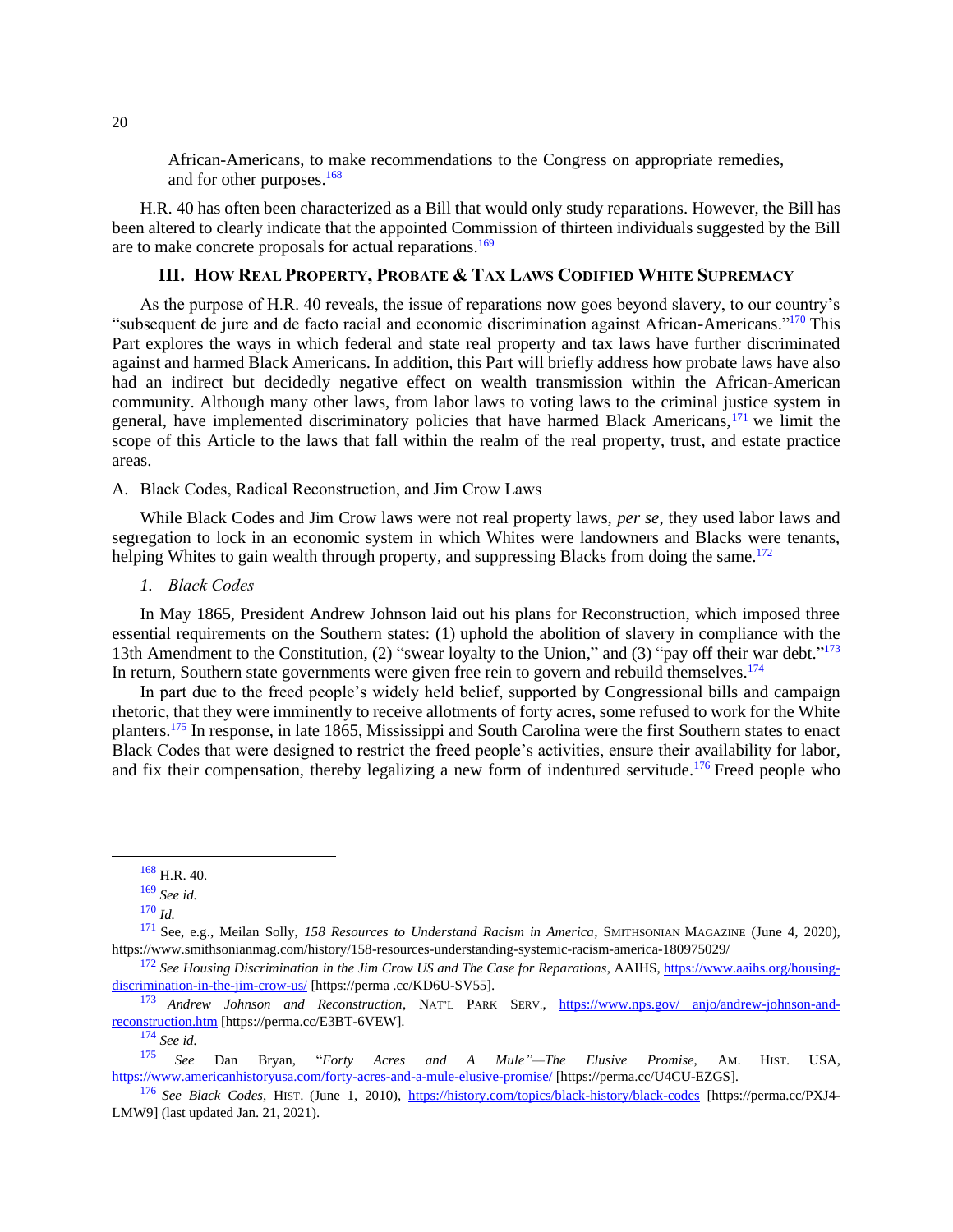refused to enter into labor contracts with the White landowners were subject to arrest under the Black Codes for violating vagrancy laws, which prohibited freed people from being "idle" or unemployed.<sup>177</sup>

<span id="page-20-1"></span>Mississippi's law subjected to arrest any freedman who had not entered into an employment contract by January 2, 1866, and any person who broke or deserted an employment contract was also subject to arrest and surrender of their wages for the year.<sup>178</sup> Any orphaned minor was to be returned to his or her former master or mistress as their apprentice, allowing for their unpaid labor and corporal punishment until the age of majority was reached. $179$ 

In South Carolina, a Black person could only work as a farmer or servant; anyone seeking a different job was required to pay an annual tax of \$10 to \$100. <sup>180</sup> This provision hit especially hard for the blacksmiths and other artisans living in Charleston who had specialized expertise and no experience in farming.<sup>181</sup> By the end of 1866, nearly all the Southern states had enacted Black Codes that not only forced freed people into contract labor, but also forbade interracial marriage and imposed segregation of schools, hospitals, and other public institutions.<sup>182</sup> Black Codes did grant freed people the right to own property and pass property to their heirs in the same manner as White people, but forbade them from serving as landlords.<sup>183</sup>

It is worth noting that, while the 13th Amendment to the Constitution abolishes slavery, it expressly permits involuntary servitude "as a punishment for crime whereof the party shall have been duly convicted."<sup>184</sup> This exception to the 13th Amendment incentivized Southern Whites to arrest and convict freed people under the Black Codes and, later, under Jim Crow laws, which are discussed below.

## <span id="page-20-2"></span><span id="page-20-0"></span>*2. Radical Reconstruction*

After growing concern in the North over Black Codes, the Reconstruction Act of 1867<sup>185</sup> was passed by Congress over President Johnson's veto, placing the South under martial law. The Reconstruction Act required Southern states to (1) ratify the 14th Amendment, which broadened the definition of citizenship and granted "equal protection of the laws"<sup>186</sup> to people who had been enslaved, and (2) enact universal male suffrage before those states could rejoin the Union. $187$ 

During this period of "Radical Reconstruction" from 1867 to 1877, federal troops were sent South "to oversee the establishment of state governments that were more democratic," and the Black Codes were reformed. <sup>188</sup> The Republican Party controlled the governments of nearly every Southern state, overwhelming the votes of the native-born White Democrats with the infusion of Freedmen's Bureau

<sup>177</sup> *See* Brent Tarter, *Vagrancy Act of 1866*, ENCYC. VA. (Apr. 2, 2021), [https://encycl opediavirginia.org/entries/vagrancy](https://perma.cc/D85T-C4GA)[act-of-1866/](https://perma.cc/D85T-C4GA) [https://perma.cc/D85T-C4GA].

<sup>178</sup> *See (1866) Mississippi Black Codes*, BLACKPAST (Dec. 15, 2010), §§ 1.6, 3.2, [https://www.blackpast.org/african](https://perma.cc/PXL5-RW78)[american-history/1866-mississippi-black-codes/](https://perma.cc/PXL5-RW78) [https://perma.cc/PXL5-RW78].

<sup>179</sup> *See id.* § 2.1.

<sup>180</sup> *See* HIST., *supra* note [176.](#page-19-3)

<sup>181</sup> *See id.*

<sup>182</sup> *See id.*

<sup>183</sup> *See* BLACKPAST, *supra* note [178,](#page-20-1) § 1.1.

 $184$  U.S. CONST. amend. XIII, § 1.

<sup>185</sup> *See* Reconstruction Act of 1867, ch. 153, 14 Stat. 428–30 (1867).

 $186$  U.S. CONST. amend. XIV, § 1.

<sup>187</sup> *See* Reconstruction Act of 1867, *supra* note [185,](#page-20-2) §§ 5–6.

<sup>188</sup> Jeff Wallenfeldt, *Radical Reconstruction*, BRITANNICA (Jun. 23, 2020) ("Reconstruction-era legislatures introduced public funding for schooling and the goal of access to schooling for all, authorized the use of public funds for infrastructure development. established fairer systems of taxation, and promoted the general rebuilding of the devastated landscape in the south. Their mission, effectively, was to create a public sector in the southern states. Nevertheless, the story of Reconstruction has been reduced to a story of exceptional corruption and black 'misrule' by proponents of the 'Lost Cause.'")[, https://www.britannica.com/topic/Radical-](https://perma.cc/3DE8-UX8K)[Reconstruction](https://perma.cc/3DE8-UX8K) [https://perma.cc/3DE8-UX8K].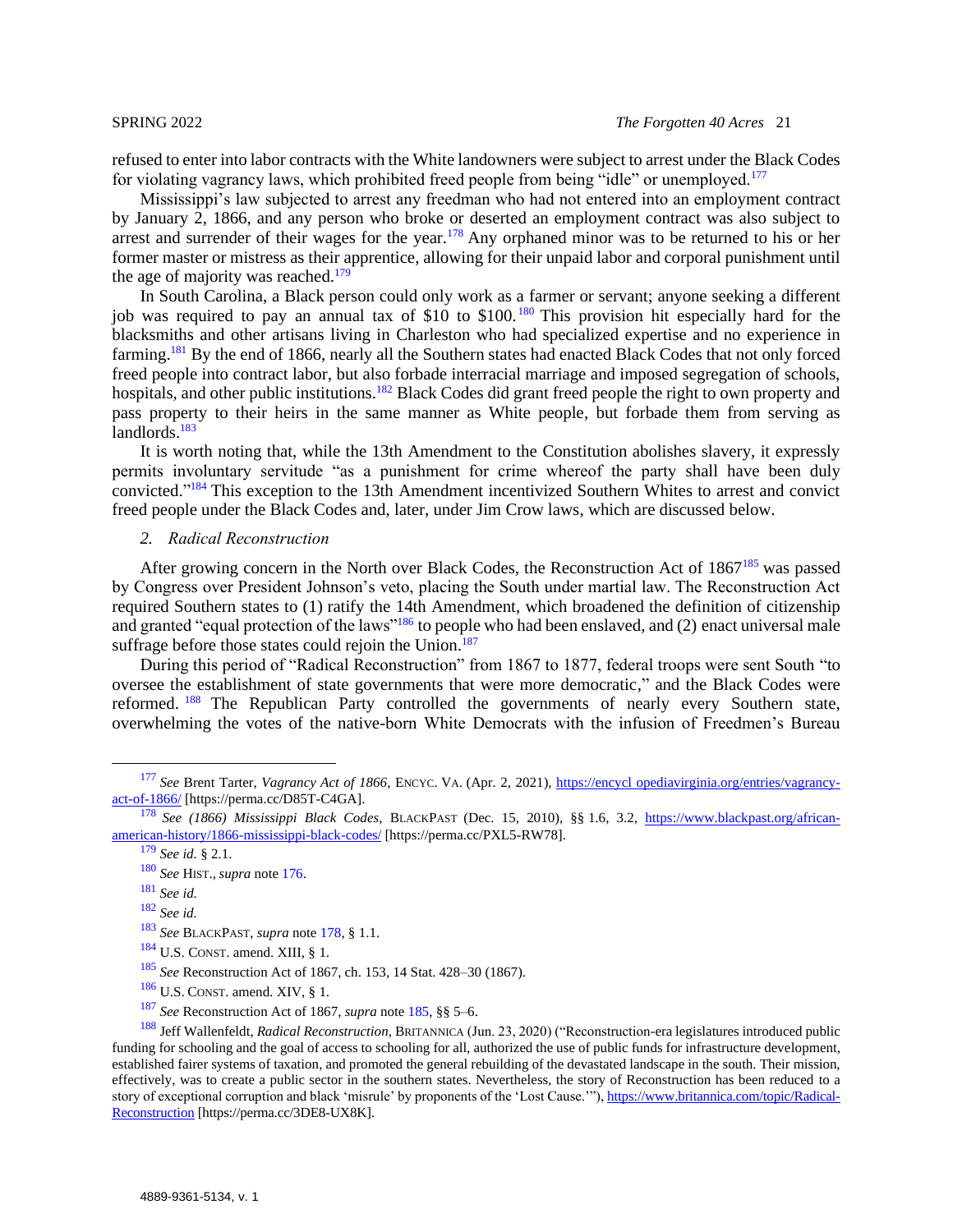agents, former Union soldiers, businessmen and teachers, so-called "scalawags" (native born White Republicans who had been loyal to the Union during the war), and freed people.<sup>189</sup> Black men won election to Southern state governments and sixteen were elected to the U.S. Congress.<sup>190</sup> "Throughout the South, more than 600 African Americans served in state legislatures, and hundreds more held local offices from sheriff to justice of the peace."<sup>191</sup>

Reconstruction governments "establish[ed] the South's first state-funded public school systems, . . . ma<sup>[de]</sup> taxation more equitable, and outlaw<sup>[ed]</sup> racial discrimination in public transportation and accommodations."<sup>192</sup> Economic programs provided funding for railroads and other development, but also produced corruption. $193$ 

White Southerners' violent opposition to Reconstruction led to the rise of white supremacist organizations, such as the Ku Klux Klan, which "targeted local Republican leaders for beatings or assassination."<sup>194</sup> Violence and lynchings on the eve of elections was one way the white supremacist organizations suppressed the Black vote.<sup>195</sup>

Under Republican President Ulysses S. Grant, the 15th Amendment was ratified in 1870, guaranteeing a citizen's right to vote would not be denied because of race, color, or previous servitude.<sup>196</sup> The 15th Amendment was adopted in direct response to the rising violence in the South. Congress also enacted a series of Force Acts authorizing national action to suppress political violence.<sup>197</sup>

## <span id="page-21-1"></span><span id="page-21-0"></span>*3. Jim Crow Laws*

Reconstruction drew to a close as the older Radical Republicans such as Thaddeus Stevens began to retire or die. <sup>198</sup> A disputed presidential election in 1876 was resolved by a compromise that elected Rutherford B. Hayes as President in exchange for the withdrawal of federal troops who had been protecting African Americans in the defeated Confederate states.<sup>199</sup> The last federal soldiers left the South in 1877. Southern Whites, alarmed at the progress of Blacks during Reconstruction, regained control of their states and the Jim Crow<sup>200</sup> era began.

Rooted in the Black Codes, Jim Crow laws legalized racial segregation at the state and local levels.<sup>201</sup> The laws marginalized African Americans by creating segregated water fountains, restrooms, building entrances, and even entire towns.<sup>202</sup> They also restricted Black progress by denying African Americans the

<sup>193</sup> *See id.*

<sup>195</sup> *See* Coates, *supra* not[e 32,](#page-6-1) (referring to Mississippi's dark history of lynching Black people, Coates quotes Theodore Bilbo, a Mississippi senator and a proud Klansman: "'You and I know what's the best way to keep the n—from voting,' he blustered, 'You do it the night before the election.'").

<sup>196</sup> *See* U.S. CONST. amend. XV, §§ 1–2.

 $197$  The Force Acts were: (1) Act of May 31, 1870, ch. 114, 16 Stat. 140 (enforcing voting rights of U.S. citizens); (2) Act of Feb. 28, 1871, ch. 99, 16 Stat. 433 (amending Act of May 31, 1870); and (3) Act of Apr. 20, 1871, ch. 22, 17 Stat. 13 (enforcing provisions of the Fourteenth Amendment).

<sup>198</sup> *See Radical Reconstruction*, BRITTANICA,<https://www.britannica.com/topic/>

Radical-Reconstruction.

<sup>199</sup> *See* RICHARD ROTHSTEIN, THE COLOR OF LAW 39 (Liveright Publ'g 2017).

<sup>200</sup> The term "Jim Crow" was a pejorative epithet for African Americans, based on a Black minstrel show character portrayed as a buffoon. *See, e.g.,* Dr. David Pilgrim, *Thomas Rice*, Ferris State University Jim Crow Museum (Sept. 2000, edited 2012), https://www.ferris.edu/HTMLS/news/jimcrow/who/index.htm.

<sup>201</sup> *See, e.g., Jim Crow Laws*, HISTORY (Feb. 28, 2018, updated Jan. 11, 2022), https://www.history.com/topics/early-20thcentury-us/jim-crow-laws.

<sup>189</sup> *See id.*

<sup>190</sup> *See id.*

<sup>191</sup> *Id.*

<sup>192</sup> *Id.*

<sup>194</sup> *Id.*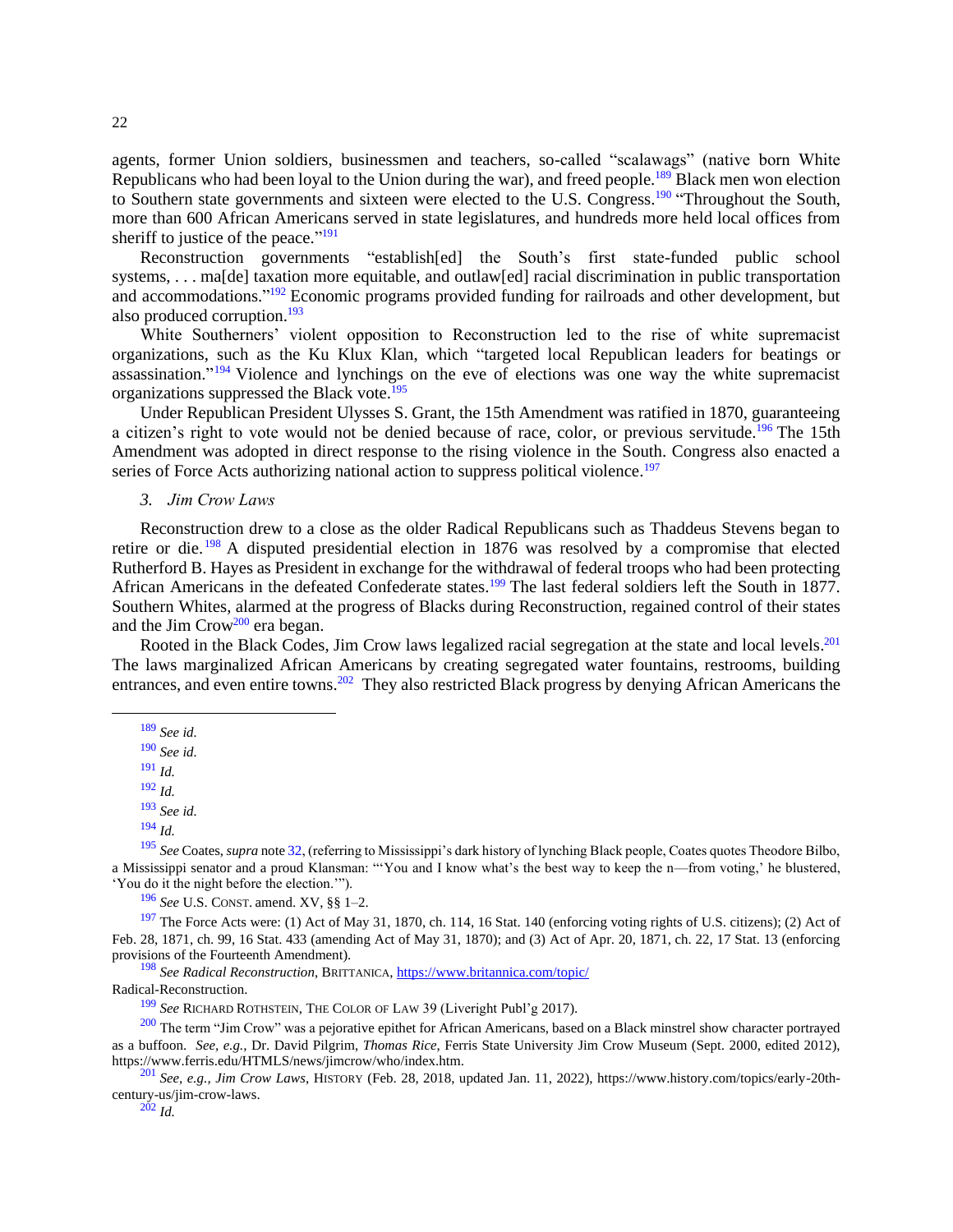right to vote, seek certain jobs or attend the same schools as Whites.<sup>203</sup> Violators of Jim Crow laws often faced arrest, fines, jail sentences, violence, and death.<sup>204</sup> Jim Crow laws spawned the "Great Migration" of Black Americans fleeing to the North beginning in 1916.<sup>205</sup>

## <span id="page-22-1"></span><span id="page-22-0"></span>B. Sharecropping, Tenant Farming, and Convict Leasing

## *1. Sharecropping*

Immediately after the Civil War, the Freedmen's Bureau attempted to implement a contract labor system.<sup>206</sup> The Bureau's goal was to negotiate deals between White landowners and freed people, but the freed people were resentful of the system and often refused to participate (leading to the Black Codes, discussed above).<sup>207</sup>

Without land of their own, freed people had no choice but to work for White landowners.<sup>208</sup> However, the destruction of the Civil War and loss of revenue from free slave labor left southern landowners without the cash needed to pay a labor force.<sup>209</sup> Sharecropping developed as "a system that theoretically benefited both parties."<sup>210</sup> Landowners could have access to the large labor force necessary to grow cash crops such as tobacco, [cotton](https://www.georgiaencyclopedia.org/articles/business-economy/cotton) and rice, but they did not need to pay these laborers in cash.<sup>211</sup> "The workers, in turn, were free to negotiate a place to work and had the possibility of clearing enough profit at the end of the year to buy farm equipment or even land" of their own.<sup>212</sup>

<span id="page-22-2"></span>Freed people saw sharecropping as preferable to labor contracts, as they could move their families out from direct supervision of White employers.<sup>213</sup> However, sharecroppers needed more than just land from their landlords. "[T]he landlords or nearby merchants would lease equipment to the renters, and offer seed, fertilizer, food, and other items on credit until the harvest season. At that time, the tenant and landlord or merchant would settle up, figuring out who owed whom and how much."<sup>214</sup>

The sharecropping system was rife with trickery and thievery. Instead of splitting profits with the farmers, landowners would undercount the bales of cotton delivered to them by the sharecroppers or change the price per pound on a whim.<sup>215</sup> Inevitably, the tenant would have little to no profit at the end of a season and was more likely to have found his debt to the landlord to have increased, forcing year after year of servitude to the landlord.<sup>216</sup>

The southern states passed laws that solidified the White landowners' advantage. For example, North Carolina formally established a crop lien system in March 1867, with the General Assembly's passage of

<sup>206</sup> *See* James C. Giesen, *Sharecropping*, NEW GA. ENCYC. (Jan. 26, 2007), <https://www.georgiaencyclopedia.org/articles/history-archaeology/sharecropping> [https://UYY5-GKC4].

<sup>213</sup> Karin Lorene Zipf, *Sharecropping*, ENCYC. OF N.C. (Jan. 1, 2006), [https://www.nc pedia.org/sharecropping](https://perma.cc/5TSG-5MXJ) [https://perma.cc/5TSG-5MXJ].

<sup>214</sup> *Sharecropping*, PBS, [https://www.pbs.org/tpt/slavery-by-another-name/themes/ sharecropping/](https://perma.cc/T9YG-CJ2B) [https://perma.cc/T9YG-CJ2B].

<sup>215</sup> *See* Coates, *supra* note [32.](#page-6-1)

<sup>203</sup> *Id.*

<sup>204</sup> *Id.*

<sup>205</sup>*See* Isabel Wilkerson, *The Long-Lasting Legacy of the Great Migration*, SMITHSONIAN MAG. (Sept. 2016); *see also* ISABEL WILKERSON, THE WARMTH OF OTHER SUNS 10 (2010) ("The Great Migration would not end until the 1970s, when the South began finally to change—the whites-only signs came down, the all-white schools opened up, and everyone could vote. By then nearly half of all black Americans—some forty-seven percent—would be living outside the South, compared to ten percent when the Migration began.").

<sup>207</sup> *See id.* <sup>208</sup> *See id.*

<sup>209</sup> *See id.*

<sup>210</sup> *Id.*

<sup>211</sup> *See id.*  $^{212}$  *Id.* 

<sup>216</sup> *See id.*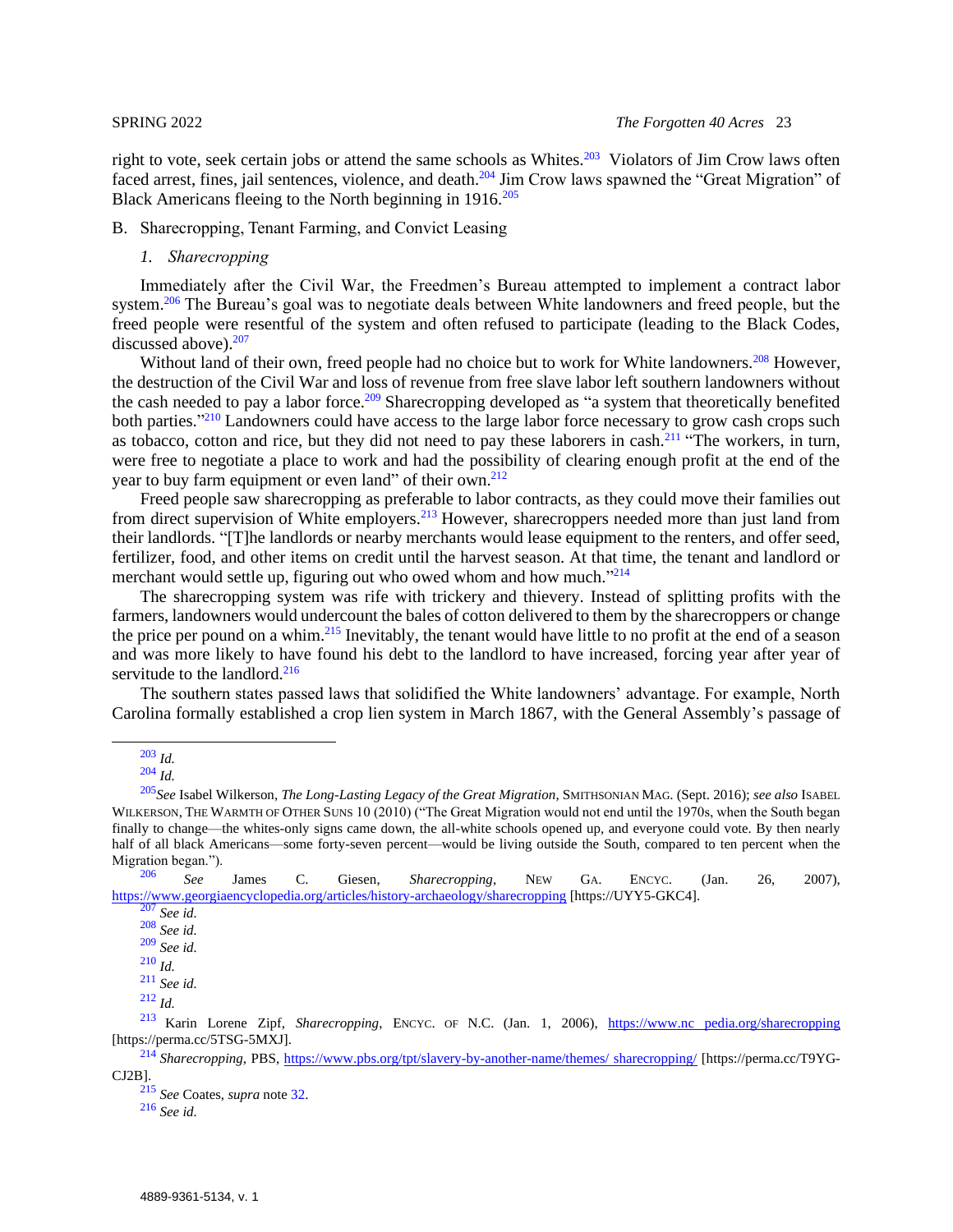an "Act to Secure Advances for Agricultural Purposes."<sup>217</sup> The law allowed landowners to seize crops from their tenants if the tenant attempted to sell the crops to anyone other than the landlord in an attempt to get a better price.<sup>218</sup> North Carolina laws reinforced White landowners' dominance over Black farmers by "defin[ing] sharecropping as wage labor."<sup>219</sup> This allowed the landlord to exert more managerial supervision over sharecroppers than they could over "tenants who merely rented land from planters and provided their own supplies."<sup>220</sup>

<span id="page-23-0"></span>*2. Tenant Farming*

Tenant farming is the other agricultural system that emerged in the South after the Civil War. Sharecroppers "aspired to be tenant farmers," as the tenant farming system was slightly more favorable.<sup>221</sup> A tenant farmer typically had enough money to buy (or already owned) the implements he needed to cultivate crops, all he needed was access to land. "The farmer rented the land, paying the landlord in cash or crops . . . . At the end of the harvest, the landowner would typically be paid one-third the value of the crops or would receive one-third of the crop directly from the farmer."<sup>222</sup> While some tenant farmers were successful, many more found themselves in debt to the landlord, again due to store credit being extended based on a crop's expected yield: "If conditions were poor or market prices for a crop decreased, the farmer became indebted to the ... landowner.<sup>"223</sup> As with sharecroppers, a tenant's debts to the landowner would keep him locked in servitude.

<span id="page-23-1"></span>*3. Convict Leasing*

As noted above, the 13th Amendment expressly permits involuntary servitude as punishment for crime, and Southern Whites used Black Codes and Jim Crow laws to liberally arrest and convict African Americans. According to a manuscript titled "Convict Lease System" by Frederick Douglas, Southern states leased prisoners

in bulk . . . to railroads and other corporations, and to plantations. The state throws off the entire responsibility of caring for her convicts, and turns them over into the hands of the lessee, whose only interest in them is, to secure for himself, what profit he can for their labor.<sup>224</sup>

Convict laborers were forced to work in "inhumane, dangerous, and often deadly work conditions" with no pay.<sup>225</sup> Author Douglas A. Blackmon calls convict leasing "slavery by another name" and has said in an interview that "at least 200,000 African Americans were subjected to the convict leasing system in Alabama."<sup>226</sup> He estimates that "over the 80-year period before the [convict leasing] system was formally

 $217$  Public Laws of the State of North Carolina, C345.1, N87 (1866 to 67 Session).

<sup>218</sup> *See id.* § 2.

<sup>219</sup> Zipf, *supra* note [213.](#page-22-2)

<sup>220</sup> *Id.*

<sup>221</sup> *Tenant Farming*, GALE ENCYC. OF U.S. ECON. HIST. [https://www.encyclopedia. com/history/encyclopedias-almanacs](https://perma.cc/558N-BV47)[transcripts-and-maps/tenant-farming](https://perma.cc/558N-BV47) [https://perma. cc/558N-BV47].

 $\frac{222}{223}$  *Id.*; *see*, <sup>223</sup> *Id.*; *see, e.g*., Frederick A. Bode, *Tenant Farming*, NEW GA. ENCYC. (Sept. 25, 2020), [https://www.georgiaencyclopedia.org/articles/history-archaeology/tenant-farming](https://perma.cc/8SBC-QVPT) [https://perma.cc/8SBC-QVPT].

<sup>224</sup> Frederick Douglas, "*Convict Lease System*," Library of Congress, at 5 (1893) [https://www.loc.gov/resource/mfd.01008/?sp=5](https://perma.cc/8VDB-5885) [https://perma.cc/8VDB-5885].

<sup>225</sup> *Convict Leasing*, EQUAL JUSTICE INITIATIVE (Nov. 1, 2013), [https://eji.org/news/ history-racial-injustice-convict-leasing/](https://perma.cc/9TDF-53XS) [https://perma.cc/9TDF-53XS].

<sup>226</sup> [Ashley Mott,](https://www.thenewsstar.com/staff/4406916002/ashley-mott/) *Fact Check: Southern States Used Convict Leasing to Force Black People into Unpaid Labor*, USA TODAY (Jul. 7, 2020), [https://www.usatoday.com./story/ news/factcheck/2020/07/07/fact-check-convict-leasing-forced-black-people-into](https://perma.cc/U7U9-NMVP)[unpaid-labor/5368307002/](https://perma.cc/U7U9-NMVP) [[https://perma.cc/U7U9-NMVP].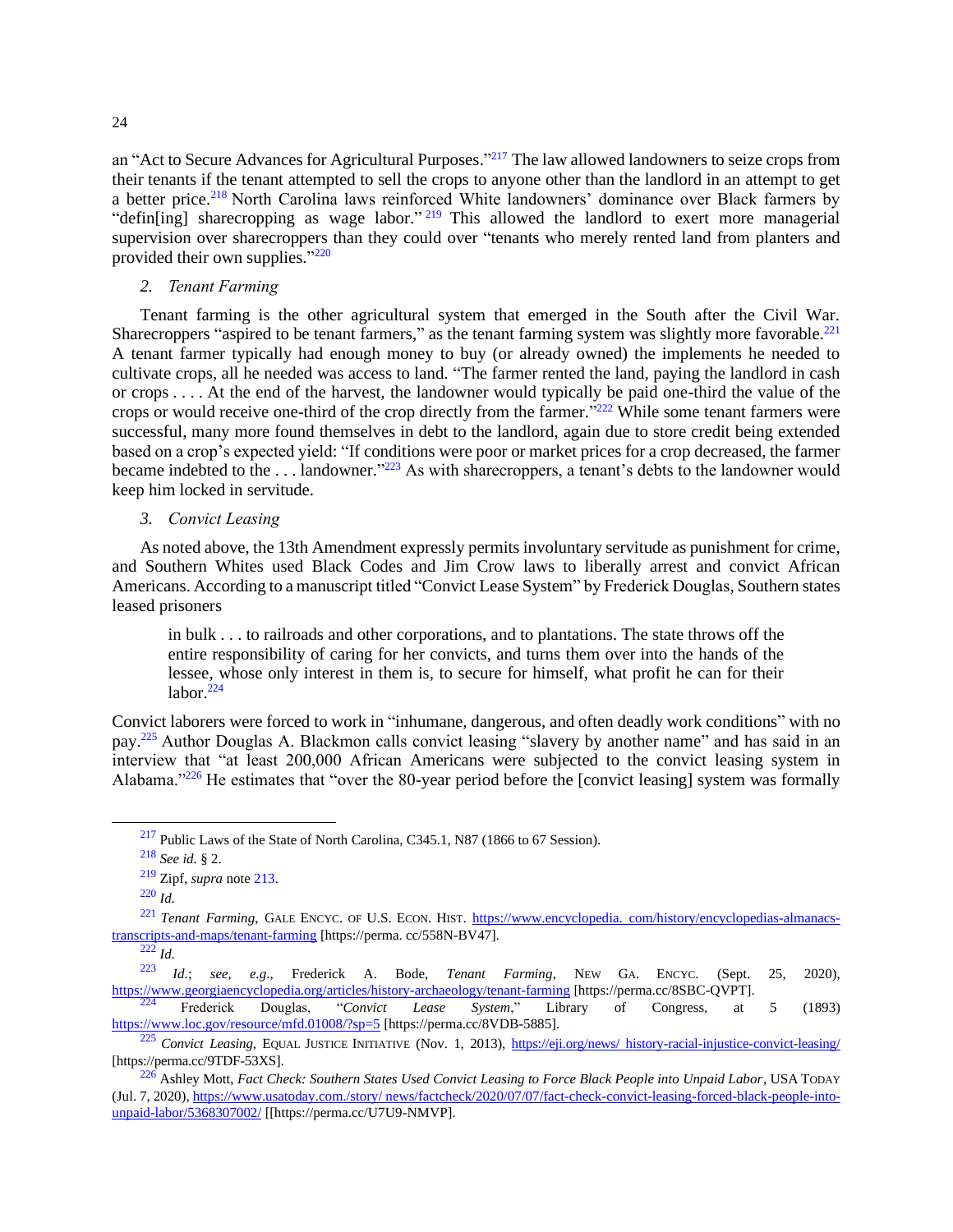ended in 1941, . . . tens of millions were either forced to live on a farm, in a lumber camp or forced into convict leasing by the justice system."<sup>227</sup>

## <span id="page-24-0"></span>C. Racial and Exclusionary Zoning

In the late 1890s and early 1900s, Blacks outside of the South were enjoying a degree of freedom and integration. In his book, *The Color of Law*, Richard Rothstein cites Montana as an example: "By 1890, Black settlers were living in every Montana county."<sup>228</sup> In Helena in 1910, 420 residents were Black, making up 3.4 percent of the population.<sup>229</sup> Black Americans during this time enjoyed middle class status from their work as laborers on the railroads and in Montana's mines.<sup>230</sup> "The city had black newspapers, black-owned businesses, and a black literary society."<sup>231</sup> But in 1909, Helena banned marriages between Blacks and Whites, and nearby towns "adopted policies forbidding African Americans from residing or even from being within town borders after dark."<sup>232</sup> Mob violence forced the African American community to flee.<sup>233</sup> By 1970, only 45 Blacks remained in Helena.<sup>234</sup> Throughout the country at the turn of the century, African Americans were systematically driven out of communities that had once been peacefully integrated through segregation ordinances and violence.

### <span id="page-24-1"></span>*1. Early Racial Segregation Ordinances*

While smaller towns relied on mob violence and ordinances like that of Helena, Montana to expel their Black population, cities with large numbers of Black residents turned to different tactics, such as zoning rules, to create separate living areas for Black and White families.<sup>235</sup>

In 1910, Baltimore adopted an ordinance that prohibited African Americans from buying homes on White majority blocks and vice versa.<sup>236</sup> Cities like Atlanta, Birmingham, Charleston, Dallas, Louisville, New Orleans, Oklahoma City, and St. Louis followed suit.<sup>237</sup>

<span id="page-24-2"></span>*2.* Buchanan v. Warley

In 1917, the Supreme Court overturned the racial zoning ordinance of Louisville, Kentucky with its holding in *Buchanan v. Warley*. <sup>238</sup> In *Buchanan*, the seller of the property, who was White, sought to enforce a contract for the purchase of a home entered into by a Black man on an integrated block where there were already two Black and eight White households.<sup>239</sup> The purchaser claimed that he could not complete the purchase because of Louisville's 1914 ordinance, which prohibited Black persons from occupying houses in blocks where the greater number of houses are occupied by White persons.<sup>240</sup> Because the practical effect of the ordinance was to prevent the sale of lots in such blocks to persons of color, the city ordinance was found to be an unconstitutional violation of the Fourteenth Amendment, which prevents state interference with property rights except by due process of law.<sup>241</sup> Rather than denouncing segregation,

```
228 ROTHSTEIN, supra note 199, at 41–42.
229 See id. at 42.
230 See id.
231 Id.
232 Id.
233 See id.
234 See id.
235 See id. at 44.
236 See id.
237 See id. at 45.
238 See 245 U.S. 60 (1917).
239 See id. at 70.
240 See id. at 69–70.
241 See id. at 82.
```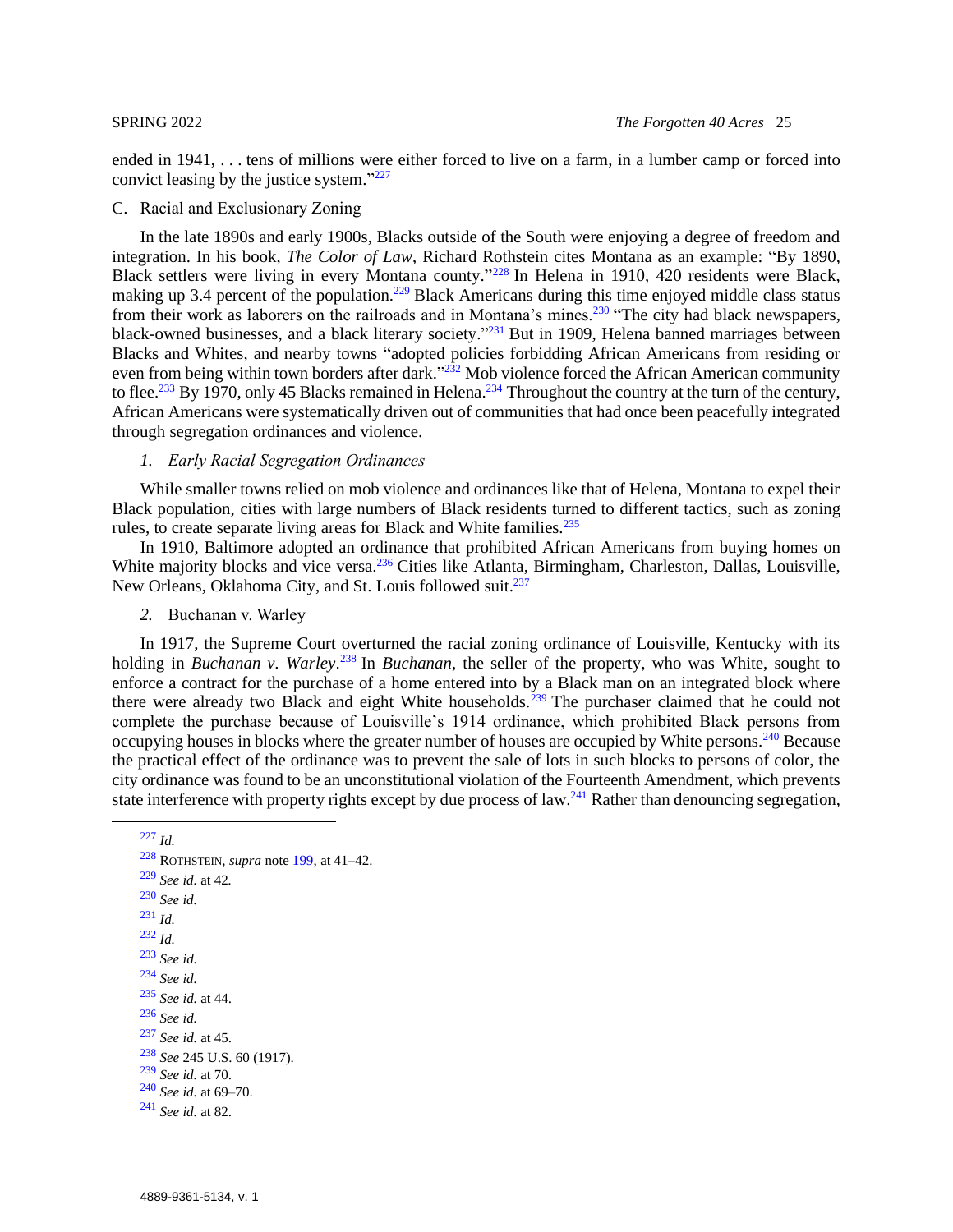the Court focused its arguments on the freedom of contract, arguing that individuals should be free to sell their property to whomever they wished. $242$ 

The *Buchanan* decision was largely ignored by city planners throughout the country. In Atlanta, Indianapolis, and New Orleans, racial zoning ordinances were adopted after *Buchanan* on the grounds that because these cities' policies differed slightly from the Louisville ordinance, their ordinances would withstand challenge. <sup>243</sup> Atlanta designated entire separate neighborhoods for Black people and White people, and Indianapolis and New Orleans permitted Black residents to move into a White area only if a majority of the White residents gave their consent.<sup>244</sup> The ordinances were justified as being needed to preserve the peace, welfare, and prosperity of both races.<sup>245</sup> Georgia's Supreme court rejected the Atlanta City Planning Commission's race zoning in 1924, $246$  but the city continued to use its racial zoning map for decades to come. In 1927, the Supreme Court overturned the New Orleans law.<sup>247</sup> Similar laws and reversals occurred in Richmond, Virginia, and Birmingham, Alabama.<sup>248</sup>

## <span id="page-25-0"></span>*3. Exclusionary Zoning*

Given that residential ordinances based on race were technically unconstitutional after the *Buchanan* decision, municipalities turned to economic or exclusionary zoning to segregate their White and Black residents without mentioning race in the statute. Zoning is believed to have originally developed in Los Angeles, California in 1908 with the purpose of separating residential uses from industrial uses.<sup>249</sup> Zoning as a practice was upheld by the Supreme Court in *Euclid v. Ambler* as a reasonable use of police power.<sup>250</sup> Structures were categorized as single-family residential, multifamily residential, commercial, or industrial, and then maps were laid out to direct where new structures of the various categories could be built.<sup>251</sup> St. Louis adopted such a zoning ordinance in 1919, two years after the *Buchanan* decision.<sup>252</sup>

Even though the St. Louis ordinance made no mention of race, race became the primary driver of variance requests and administration of the zoning plan.<sup>253</sup> Richard Rothstein cites occasions where "the commission changed an area's zoning from residential to industrial if [Black] families had begun to move into it."<sup>254</sup> The change in zoning allowed "polluting industry, ... taverns, liquor stores, nightclubs, and houses of prostitution to open in [Black] neighborhoods" but prohibited such activities in the single-family residential White neighborhoods.<sup>255</sup> Because there were so few places where people of color could live, "rooming houses sprang up [in industrial-zoned areas] to accommodate the overcrowded [Black] population." 256

<sup>&</sup>lt;sup>242</sup> See id. at 81 ("The case presented does not deal with an attempt to prohibit the amalgamation of the races. The right which the ordinance annulled was the civil right of a white man to dispose of his property if he saw fit to do so to a person of color and of a colored person to make such disposition to a white person.").

<sup>243</sup> *See* ROTHSTEIN, *supra* note [199,](#page-21-1) at 46.

<sup>244</sup> *See id.* at 46–47.

<sup>245</sup> *See Buchanan*, 245 U.S. at 81 ("It is urged that this proposed segregation will promote the public peace by preventing race conflicts."); *see also* ROTHSTEIN, *supra* not[e 199,](#page-21-1) at 46 (citing the Atlanta City Planning Commission).

<sup>246</sup> *See generally* Bowen v. City of Atlanta, 125 S.E. 199 (Ga. 1924).

<sup>247</sup> *See* Harmon v. Tyler, 23 U.S. 668 (1927).

<sup>248</sup> *See* ROTHSTEIN, *supra* note [199](#page-21-1) at 47.

<sup>249</sup> *See* Jeremy Rosenberg, *The Roots of Sprawl: Why We Don't Live Where We Work*, KCET (Mar. 19, 2012), [https://www.kcet.org/history-society/the-roots-of-sprawl-why-we-dont-live-where-we-work](https://perma.cc/DEE3-HN6M) [https://perma.cc/DEE3-HN6M].

<sup>250</sup> *See* Village of Euclid, Ohio v. Ambler Realty Co., 272 U.S. 365 (1926).

<sup>251</sup> *See generally*, ROBERT C. ELLICKSON & VICKI L. BEEN, LAND USE CONTROLS 100-107 (2000).

<sup>252</sup> *See* ROTHSTEIN, *supra* note [199,](#page-21-1) at 49.

<sup>253</sup> *See id.*

<sup>254</sup> *Id.* at 50.

<sup>255</sup> *Id.*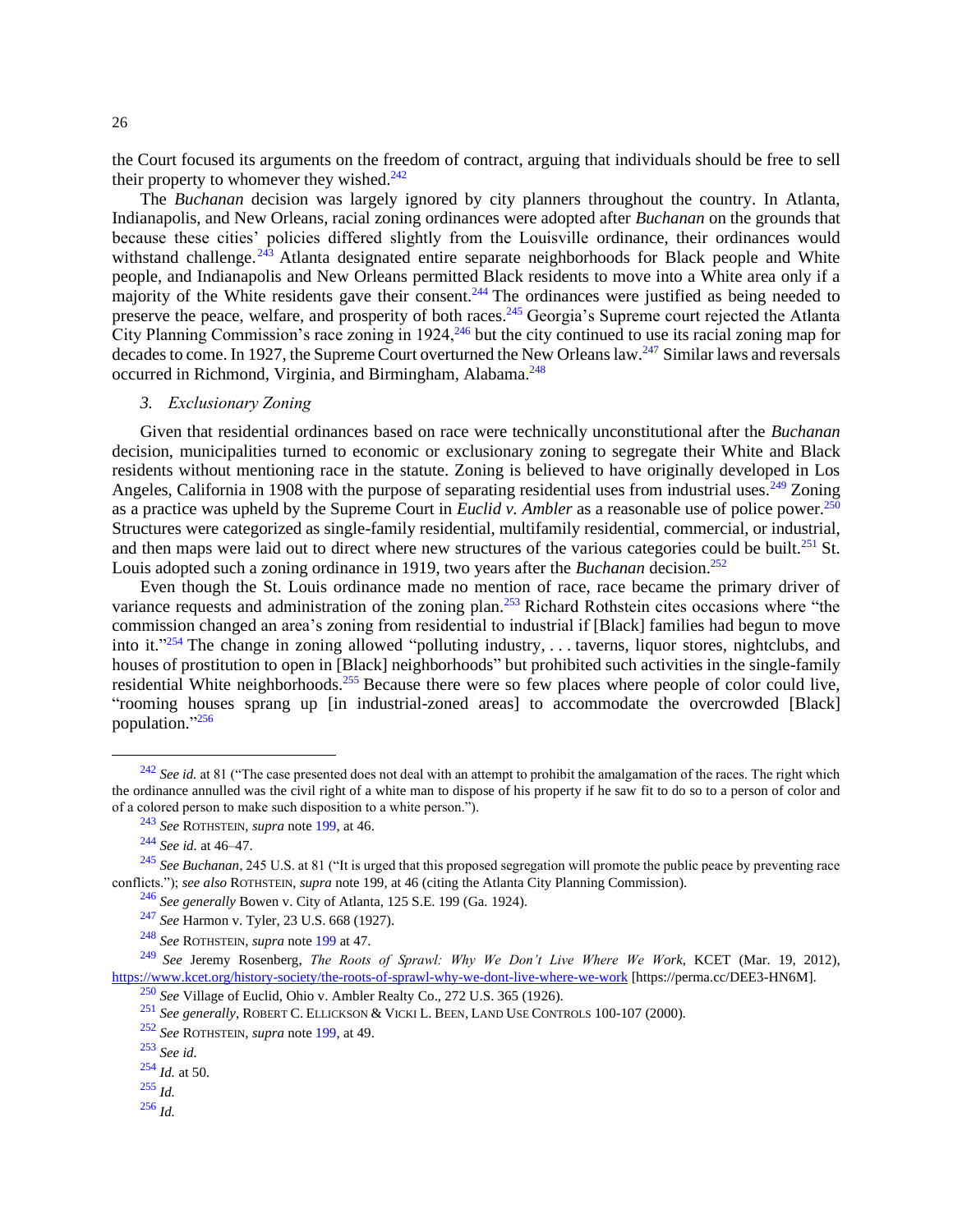#### *4. Federal Government Involvement*

<span id="page-26-0"></span>In 1921, Herbert Hoover as Secretary of Commerce "organized an Advisory Committee on Zoning to develop a manual explaining why every municipality should develop a zoning ordinance."<sup>257</sup> The Advisory Committee was populated by "outspoken segregationists whose speeches and writings demonstrated that race was one basis of their zoning advocacy."<sup>258</sup> One famous member, Frederick Law Olmsted Jr. (whose father was the renowned city park designer), told the National Conference on City Planning in 1918 that "in any housing developments which are to succeed, . . . racial divisions . . . have to be taken into account."<sup>259</sup> Another member of the Advisory Committee was Irving B. Hiett, who in his role as President of the National Association of Real Estate Boards oversaw adoption of a code of ethics in 1924 that warned, "a realtor should never be instrumental in introducing into a neighborhood . . . members of any race or nationality . . . whose presence will clearly be detrimental to property values in that neighborhood."<sup>260</sup>

<span id="page-26-2"></span>The Advisory Committee on Zoning drafted and issued the Standard State Zoning Enabling Act of 1922.<sup>261</sup> This model law "grant[ed] states the power to regulate land use for the 'health, safety, morals, or the general welfare of the community'" and was adopted by numerous states to enable zoning regulations in their jurisdiction.<sup>262</sup> As was the case in St. Louis, zoning laws modeled on the 1922 Act restricted industrial use in pre-existing White residential neighborhoods and allowed industrial and commercial uses in existing Black communities. $263$ 

During the Clinton administration, the Environmental Protection Agency issued a report confirming that a disproportionate number of toxic waste facilities were found in Black communities nationwide. President Clinton issued an executive order requiring that such disparate impact be avoided in future decisions, but that order has seen little enforcement.<sup>264</sup>

Thus, while zoning began as a tool to protect the property values of White homeowners by keeping away people of color, industrial, or environmentally unsafe businesses, it also led to overcrowding in urban areas and purposefully located undesirable and environmentally dangerous businesses in areas where people of color lived.

<span id="page-26-1"></span>D. The New Deal and Redlining

While the New Deal was celebrated as a model for progressive government policies, its home ownership component rested on the foundation of segregationist zoning policies.<sup>265</sup> When Franklin D.

<sup>264</sup> *See* Mizutani, *supra* note [262,](#page-26-2) at 380.

<sup>257</sup> *Id.* at 51.

<sup>258</sup> *Id.*

<sup>259</sup> *Id.*

<sup>260</sup> *Id.* at 52.

<sup>&</sup>lt;sup>261</sup> *See* U.S. Dep't of Com., Standard State Zoning Enabling Act, under which municipalities may adopt zoning regulations., https://www.govinfo.gov/content/pkg/GOV PUB-C13-18b3b6e632119b6d94779f558b9d3873/pdf/GOVPUB-C13-PUB-C13-18b3b6e632119b6d94779f558b9d3873/pdf/GOVPUB-C13-[18b3b6e632119b6 d94779f558b9d3873.pdf](https://perma.cc/Q2AP-NE8Q) [https://perma.cc/Q2AP-NE8Q].

<sup>262</sup> Julia Mizutani, *In the Backyard of Segregated Neighborhoods: An Environmental Justice Case Study of Louisiana*, 31 GEO. ENVTL. L. REV. 363, 366 (2019) (citing a standard state zoning enabling act).

<sup>263</sup> *See* NAT'L ACAD. OF PUB. ADMIN., ADDRESSING COMMUNITY CONCERNS: HOW ENVIRONMENTAL JUSTICE RELATES TO LAND USE PLANNING AND ZONING (2003), [https://www.epa.gov/sites/production/files/2015-02/documents/napa-land-use-zoning](https://perma.cc/2DK7-V4LT)  [63003.pdf](https://perma.cc/2DK7-V4LT) [https://perma.cc/2DK7-V4LT].

<sup>265</sup> *See* Derrick Johnson, *Viewing Social Security Through the Civil Rights Lens*, NAACP: THE CRISIS (Aug. 14, 2020), [https://naacp.org/articles/viewing-social-security-through-civil-rights-lens](https://perma.cc/E89W-5ZHE) [https://perma.cc/E89W-5ZHE]. The employment component of the New Deal carried forward the Jim Crow-era belief system. *See id.* The New Deal's Social Security retirement benefits and unemployment insurance provided a safety net for the White working-class. *See id.* Farmworkers and domestic employees, overwhelmingly people of color, were specifically excluded. *See id.* When President Roosevelt signed Social Security into law in 1935, 65 percent of African Americans nationally, and an even higher percentage in the South, were ineligible for its protections. *See id.* "The exemptions were finally repealed in the 1950s, but they had significantly worsened the economic gap between Blacks and Whites." *Id.*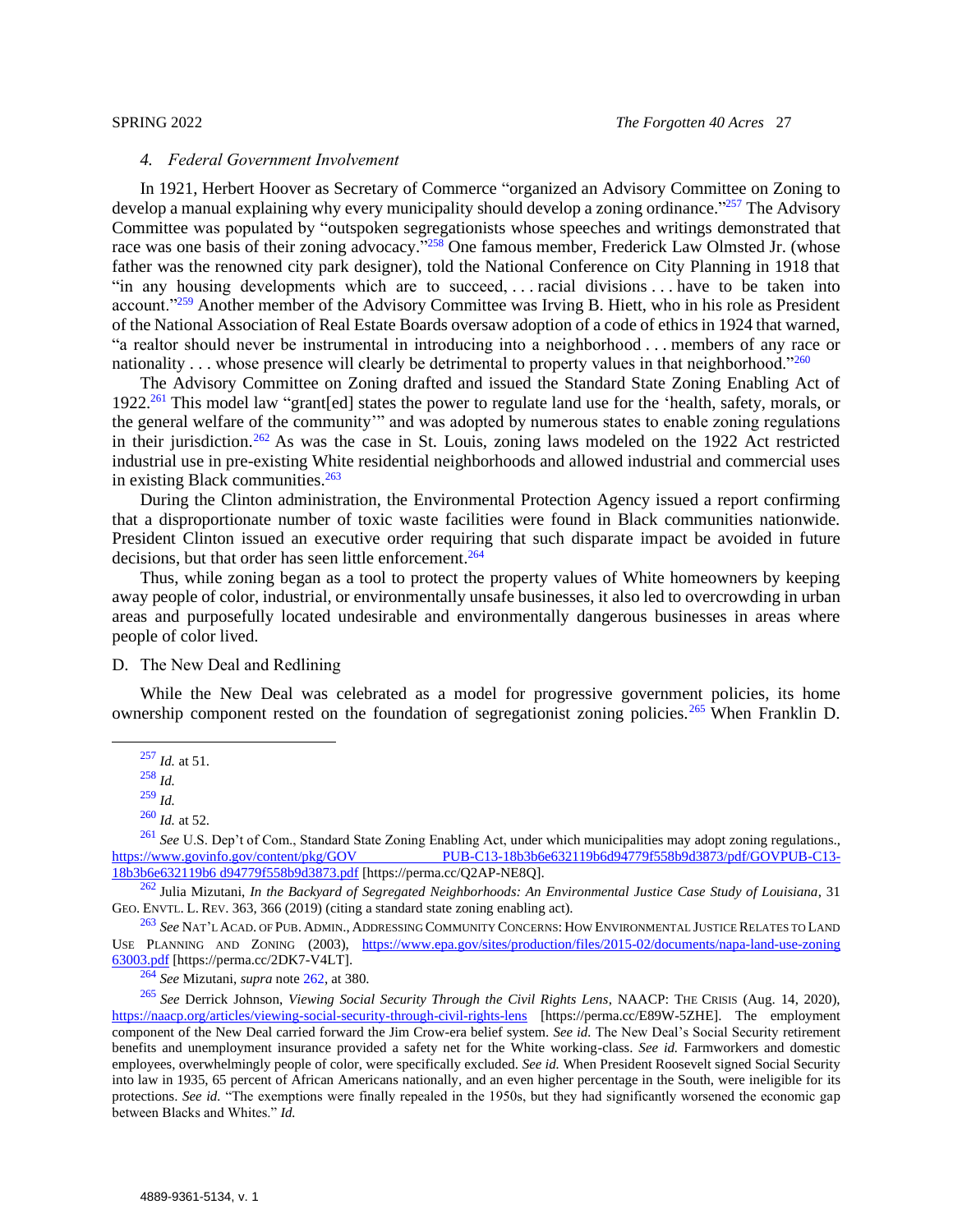Roosevelt became President in 1933, "[h]omeownership remained prohibitively expensive for workingclass and middle-class families: bank mortgages typically required 50 percent down, interest-only payments, and repayment in full after five to seven years."<sup>266</sup> As a result of the Depression, many families were unable to pay their mortgages and faced foreclosure.<sup>267</sup> Additionally, most others could not afford to buy a home, and the construction industry stalled.<sup>268</sup>

The New Deal took a two-pronged approach, implementing one program for existing homeowners who could not afford their mortgages, and another to enable the middle class to become first-time home buyers.<sup>269</sup>

## <span id="page-27-0"></span>*1. Home Owners' Loan Corporation*

As part of the New Deal's rescue plan, the Home Owners' Loan Corporation ("HOLC") was created in 1933, and it pioneered "redlining" to mark Black neighborhoods.  $270$  The HOLC purchased existing mortgages that were faced imminent foreclosure, and it then refinanced the mortgages, providing new mortgages with repayment schedules of up to fifteen years, which it later extended to twenty-five years.<sup>271</sup> In addition, so the borrower could build up equity in their home as the loan was repaid, HOLC amortized the new mortgages so that each month's payment included some principal and some interest.<sup>272</sup>

As the issuer of these refinanced mortgages, the government sought ways to protect itself from the risk of default. HOLC devised a strategy to know which homes would likely retain their value.<sup>273</sup> It hired local real estate agents, who were trained to believe that racial diversity would be detrimental to property values, as noted above, to create "color-coded maps of every metropolitan area in the nation, with the safest neighborhoods colored green and the riskiest colored red. A neighborhood earned a red color if African Americans lived in it, even if it was a solid middle-class neighborhood of single-family homes."<sup>274</sup> A home in a redlined neighborhood typically did not qualify for HOLC refinancing.<sup>275</sup>

HOLC, a public institution funded by federal tax dollars, "pioneered the practice of redlining" such that White families received government-backed loans, but Black families did not.<sup>276</sup> As a result of this New Deal policy, "[m]illions of dollars flowed from [federal] tax coffers into segregated white neighborhoods."<sup>277</sup>

The racist attitudes, language, and underpinnings of the HOLC Residential Security Maps gave federal support to racist real-estate practices that helped segregate America throughout the twentieth century. A study released in 2018 found that "74 percent [of the neighborhoods] that HOLC graded as high-risk or 'Hazardous' eight decades ago are low-to-moderate income today." <sup>278</sup> Another study, published in 2017,

<sup>268</sup> *See id.*

<sup>272</sup> *See id.*

<sup>266</sup> ROTHSTEIN, *supra* note [199,](#page-21-1) at 63.

<sup>267</sup> *See id.*

<sup>269</sup> *See id.*

<sup>270</sup> ROTHSTEIN, *supra* note [199,](#page-21-1) at 63.

<sup>271</sup> *See id.* at 63–64.

<sup>273</sup> *See id.* at 64.

<sup>275</sup> *See id.*

<sup>276</sup> Coates, *supra* not[e 32.](#page-6-1)

<sup>277</sup> *Id.*

<sup>278</sup> Bruce Mitchell, PhD, *HOLC "Redlining" Maps: The Persistent Structure of Segregation and Economic Inequality*, NCRC (Mar. 20, 2018)[, https://ncrc.org/holc/](https://perma.cc/Z5NZ-8AQF) [https://perma.cc/Z5NZ-8AQF].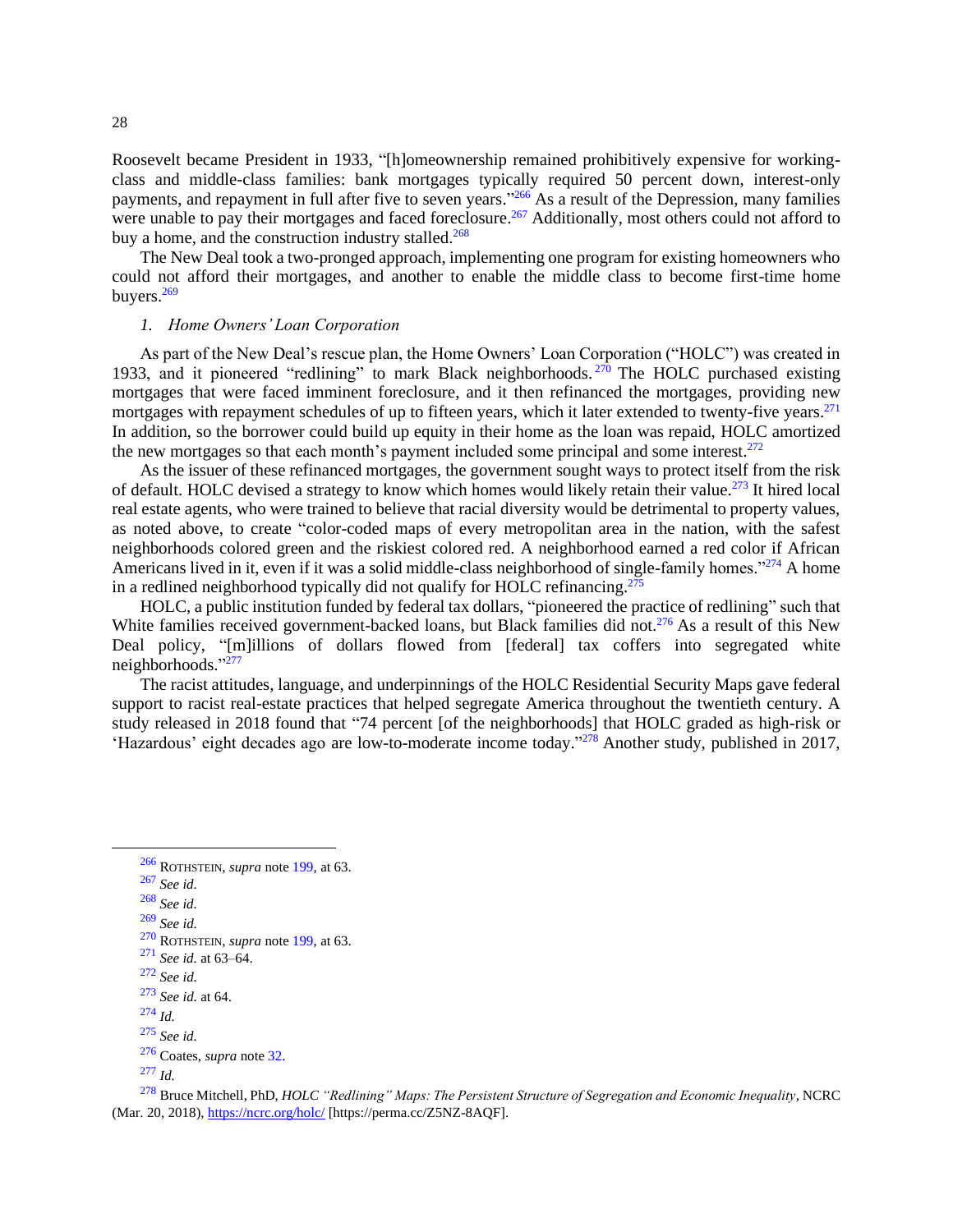found that areas deemed high-risk by HOLC maps saw an increase in racial segregation over the next thirty to thirty-five years, as well as a long-run decline in home ownership, house values, and credit scores.<sup>279</sup>

## <span id="page-28-1"></span><span id="page-28-0"></span>*2. Federal Housing Administration*

The second prong of the New Deal's housing plan was enacted to allow more middle-class families to purchase single-family homes for the first time.<sup>280</sup> Congress and President Roosevelt created the Federal Housing Administration in 1934.<sup>281</sup> The FHA insured bank mortgages that, like the HOLC refinancing loans, covered up to 80 percent of the appraised value, had terms of up to twenty years, and were fully amortized.<sup>282</sup>

Thomas J. Sugrue, a historian at the University of Pennsylvania, wrote, "Without federal intervention in the housing market, massive suburbanization would have been impossible."<sup>283</sup> He further wrote, "In 1930, only about 30 percent of Americans owned their own homes; by 1960, more than 60 percent were home owners. Home ownership became an emblem of American citizenship."<sup>284</sup> But, as Ta-Nehisi Coates notes, "that emblem was not to be awarded to Blacks."<sup>285</sup>

During this explosion in home ownership from the 1930s through the 1960s, Black Americans "were largely cut out of the legitimate home-mortgage market" by both legal and nefarious methods.<sup>286</sup> The FHA adopted the same system of maps as the one used by the HOLC that rated neighborhoods based on the expected stability of property values. "On the maps, green areas, rated 'A,' indicated 'in-demand' neighborhoods" that were predominantly White.<sup>287</sup> "Neighborhoods where Black people lived were rated 'D' [colored red on maps,] and were usually considered ineligible for FHA backing." 288

Racially mixed neighborhoods and even White neighborhoods that bordered predominantly Black neighborhoods were deemed too risky for FHA backing.<sup>289</sup> To guide its appraisers, the FHA issued an *Underwriting Manual* that defined a stable neighborhood eligible for a mortgage as one that "shall continue to be occupied by the same social and racial classes."<sup>290</sup> Further, the FHA discouraged banks from making loans in urban neighborhoods, preferring newly built suburbs where boulevards or highways separated White families from Black families.<sup>291</sup>

Redlining was not contained to FHA-backed loans; it spread to the entire mortgage industry, where racism was already prevalent.<sup>292</sup> Thus, redlining prevented Black people "from most legitimate means of obtaining a mortgage."<sup>293</sup> Not being able to buy homes through the mortgage lending process, Black

[071028065079069118120077066122000080112117&EXT=pdf&INDEX=TRUE](https://perma.cc/85E8-FC32) [https://perma.cc/ 85E8-FC32].

- <sup>284</sup> *Id.*
- $^{285}$  *Id.*

<sup>279</sup> *See* Daniel Aaronson et al., *The Effects of the 1930s HOLC "Redlining" Maps*, (FRB of Chi. Working Paper No. WP2017- 12, 2020), at  $2-4$ ,  $\frac{https://poseidon01.ssrn.}{https://poseidon01.ssrn.}$ [com/delivery.php?ID=7210061220861270270021121021000990250890570260760170280091150330360371081080131020450](https://perma.cc/85E8-FC32) [23014066024040087062032036074084067099096004126073099088079072082071009071065015115114091077079110011021](https://perma.cc/85E8-FC32)

<sup>280</sup> ROTHSTEIN, *supra* note [199,](#page-21-1) at 64. <sup>281</sup> *See* Coates, *supra* note [32.](#page-6-1)

<sup>282</sup> *See* Aaronson et al., *supra* not[e 279,](#page-28-1) at 5, 52.

<sup>283</sup> Coates, *supra* not[e 32.](#page-6-1)

<sup>286</sup> *Id.*

<sup>287</sup> *Id.*

<sup>289</sup> ROTHSTEIN, *supra* note [199,](#page-21-1) at 65.

 $^{290}$  Fed. Hous. Admin., Underwriting Manuel: Underwriting and Valuation Procedure Under Title II of the NATIONAL HOUSING ACT para. 937 (1938).

<sup>291</sup> *See id.* at para. 908–31, 957.

<sup>292</sup> *See* Coates, *supra* note [32.](#page-6-1)

<sup>293</sup> *Id.*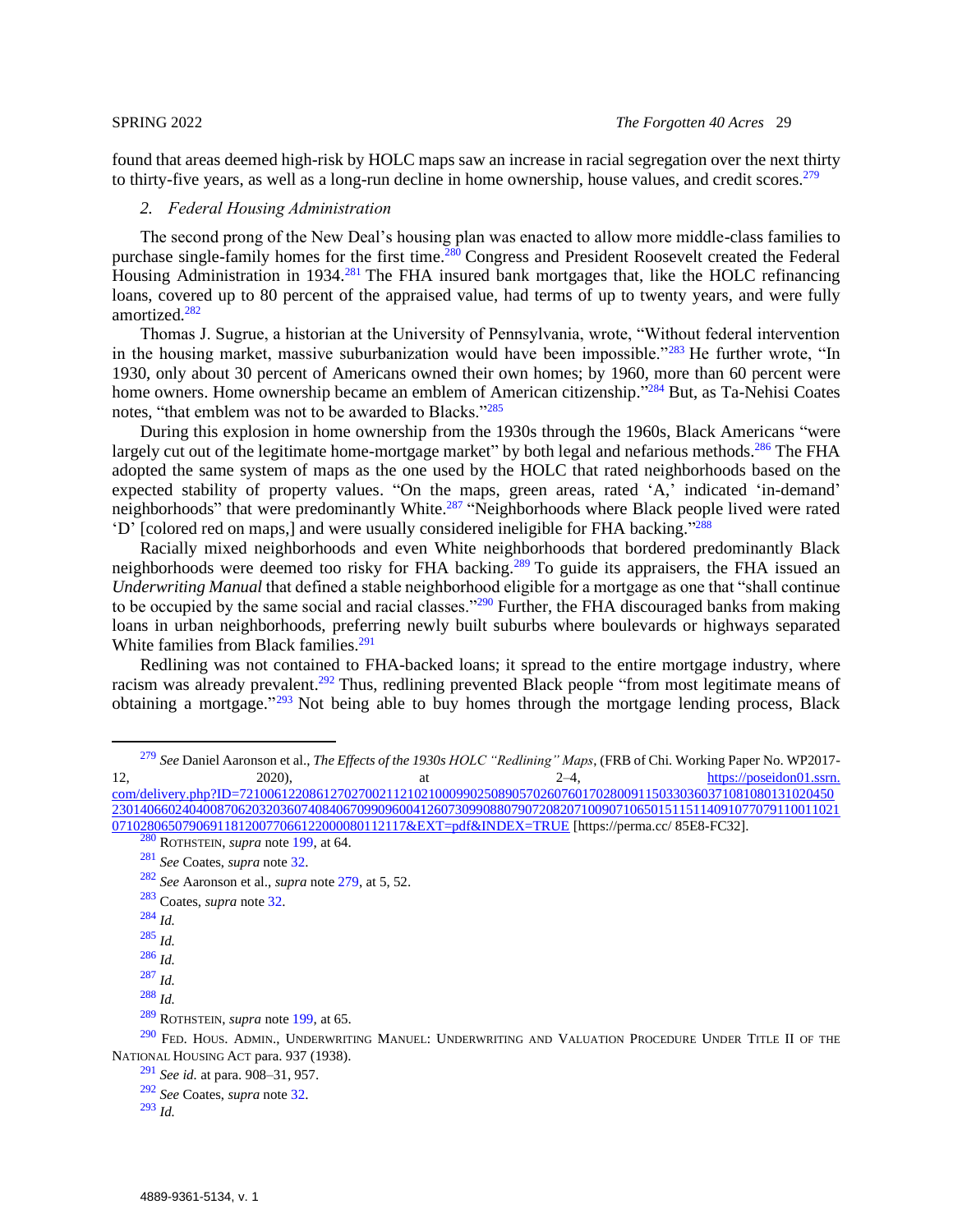families bought "on contract," which meant that they purchased a property from a prospecting middleman, who would hold legal title until all of the loan payments were made.<sup>294</sup> The purchasing family was not able to build equity as one normally would with mortgage payments.<sup>295</sup> If the purchasing family defaulted on the loan by not being able to make a payment or pay for a repair (not having access to a line of credit), they would be evicted.<sup>296</sup> The prospector would keep the family's down payment and all prior monthly payments, then turn around and enter into a similar contract with another family.<sup>297</sup>

The government could have required a nondiscrimination policy, but it chose not to do so until the 1964 Housing Act.<sup>298</sup> Urban studies expert Charles Adams said in 1955, "Instead, the FHA adopted a racial policy that could well have been culled from the Nuremberg laws."<sup>299</sup>

Following the passage of the Fair Housing Act in 1968,  $300$  there was little decrease in housing segregation, and violence arose from Black efforts to seek housing in White neighborhoods.<sup>301</sup> Moreover, in just thirty years, the Black population in urban areas increased significantly, from 6.1 million in 1950 to 15.3 million in 1980.<sup>302</sup>

<span id="page-29-0"></span>E. GI Bill and Restrictive Covenants

The celebrated GI Bill<sup>303</sup> also failed Black Americans by accepting and strengthening the nation's racist housing policies initiated by the New Deal. Title III of the Bill created a low-interest home loan program for returning veterans.<sup>304</sup> The Veterans Administration ("VA") adopted FHA housing policies, and VA appraisers relied on the FHA Underwriting Manual, which continued to include racially discriminatory language through its 1952 version.<sup>305</sup> Black veterans seeking VA loans were at the mercy of their local, White-controlled VA offices and the same banks "that had, for years, refused to grant mortgages to [B]lacks." 306

By 1950, about half of all new mortgages nationwide were insured by either the FHA or the VA.<sup>307</sup> Together, the agencies shaped discriminatory housing practices by "financing entire subdivisions, and in many cases entire suburbs, as racially exclusive White enclaves."<sup>308</sup> In thousands of locales, "massproduction builders created entire suburbs with the FHA- or VA-imposed condition that these suburbs be all White."<sup>309</sup> This popularized the use of restrictive covenants in suburban communities. Homes built in

<sup>302</sup> *See Fair Housing Act*, HIST. (Jan. 28, 2021), [https://www.history.com/topics/ black-history/fair-housing-act](https://perma.cc/9WY6-U442) [https://perma.cc/9WY6-U442].

<sup>303</sup> *See* S. Res. 767, 78th Cong. (1994) (enacted).

<sup>304</sup> *See* Coates, *supra* note [32.](#page-6-1)

<sup>305</sup> *See* ROTHSTEIN, *supra* note [199,](#page-21-1) at 70; see also Richard Rothstein, *The Intentional Segregation of America's Cities*, AMERICAN EDUCATOR (Spring 2021) ("The 1952 Underwriting Manual continued to base property valuations, in part, on whether properties were located in neighborhoods where there was 'compatibility among the neighborhood occupants.'"), [https://www.aft.org/ae/spring2021/rothstein.](https://www.aft.org/ae/spring2021/rothstein)

<sup>294</sup> *See id.*

<sup>295</sup> *See id.*

<sup>296</sup> *See id.*

<sup>297</sup> *See id.*

<sup>298</sup> *See* Housing Act of 1964, S. Res. 3049, 88th Cong., 78 Stat. 769 (1964).

<sup>299</sup> Coates, *supra* not[e 32.](#page-6-1)

<sup>300</sup> *See* Title VIII of the Civil Rights Act of 1968, 42 U.S.C. §§ 3601–19.

<sup>301</sup> See, e.g., Michelle Adams, *The Unfulfilled Promise of the Fair Housing Act*, THE NEW YORKER (April 11, 2018) ("… in 1968 residential segregation was stratospherically high. Whites were deeply committed to it. They used all legal and illegal means, including cross burnings, arson, and physical attacks, to keep blacks out of their neighborhoods.")

<sup>306</sup> *Id.*

<sup>307</sup> *See* ROTHSTEIN, *supra* note [199,](#page-21-1) at 70.

<sup>309</sup> *Id.*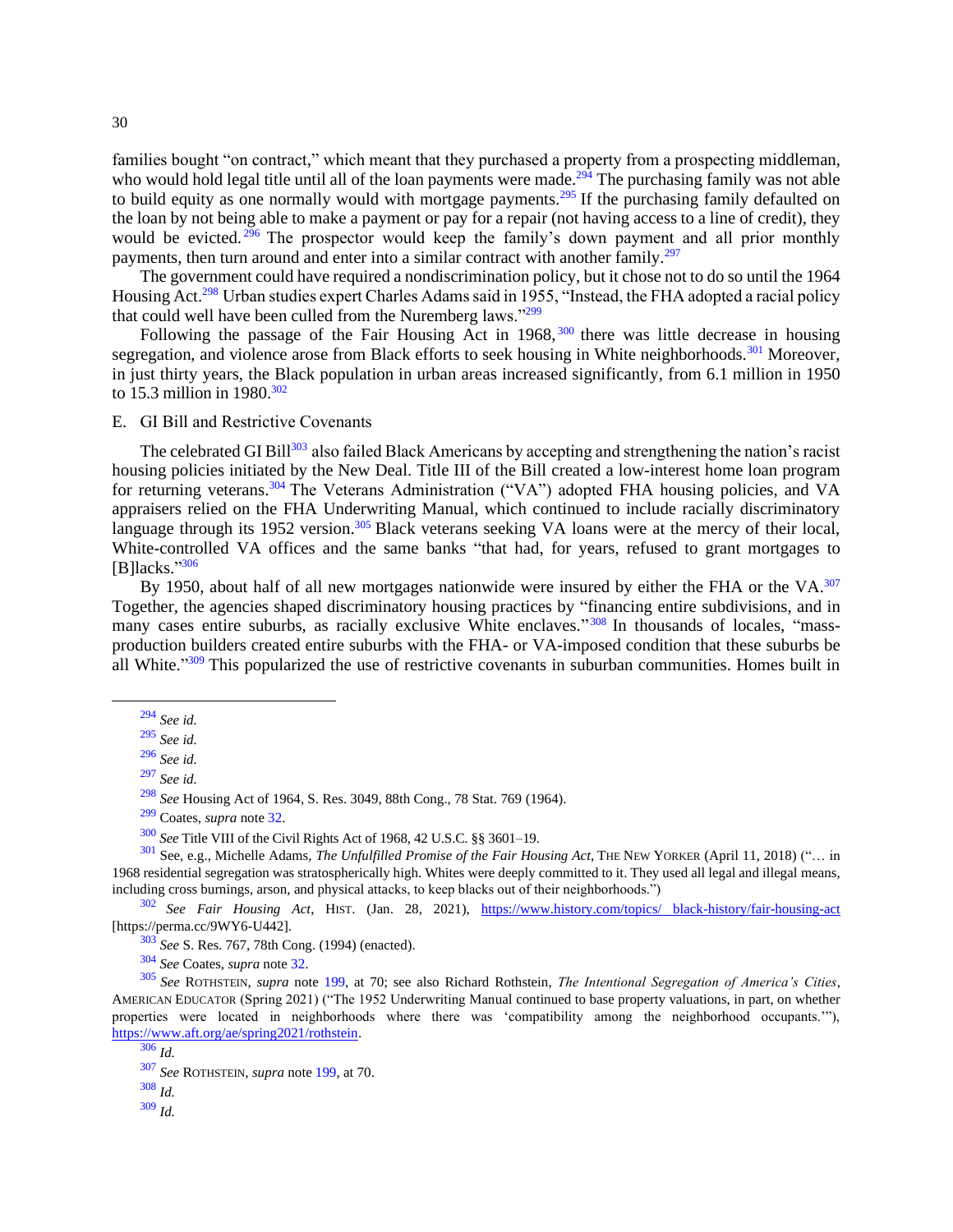new suburban neighborhoods that contained restrictive covenants against ownership by Blacks and other minorities automatically qualified for FHA-backed loans.<sup>310</sup>

Restrictive covenants pre-dated the FHA. In the 1920s, communities used restrictive covenants to avoid the Supreme Court's 1917 racial zoning decision in *Buchanan*; for example, in Brookline, Massachusetts a provision in a restrictive covenant "forbade resale of property to 'any negro or native of Ireland'"<sup>311</sup> Almost all restrictive covenants created exceptions for live-in household or childcare workers.<sup>312</sup> A restrictive covenant in the deed to author Sarah Moore Johnson's home in a Maryland suburb just over the border from the District of Columbia stated (prior to being stricken by said author upon her acquisition of the property:

No part of the land hereby conveyed shall ever be used or occupied by, or sold, demised, transferred, conveyed unto, or in trust for, leased, or rented, or given, to negroes, or any person or persons of negro blood or extraction, or to any person of the Semitic Race, blood, or origin, which racial description shall be deemed to include Armenians, Jews, Hebrews, Persians and Syrians except that this paragraph shall not be held to exclude partial occupancy of the premises by domestic servants of the said [homeowners].<sup>313</sup>

Restrictive covenants are enforceable as a contract among all homeowners in a neighborhood.<sup>314</sup> Therefore, if a Black family purchased a home in the neighborhood, a neighbor could sue.<sup>315</sup> Alternatively, many subdivision developers restricted the sale of homes within a neighborhood to Black families by requiring membership in a community association as a condition of purchase.<sup>316</sup> The community association's bylaws usually restricted membership to Whites.<sup>317</sup>

All levels of government helped to promote and enforce restrictive covenants.<sup>318</sup> Courts throughout the nation evicted Black families from homes they had purchased by upholding the covenants.<sup>319</sup> Judges in Alabama, California, Colorado, Kansas, Kentucky, Louisiana, Maryland, Michigan, Missouri, New York, North Carolina, West Virginia, and Wisconsin "endorsed the view that restrictive covenants did not violate the Constitution because they were private agreements."<sup>320</sup>

Racially restrictive covenants were ruled unconstitutional in 1948 by the Supreme Court in *Shelley v. Kraemer*. <sup>321</sup> However, much like the *Buchanan* decision in 1917, the *Shelley* decision was largely ignored—this time not by state and local governments, but by federal agencies. Just two weeks after the Court's decision in *Shelley*, FHA Commissioner Franklin D. Richards pronounced that *Shelley* would "'in no way affect the programs of this agency' [and] would make 'no change in our basic concepts or

<sup>314</sup> *See* ROTHSTEIN, *supra* note [199,](#page-21-1) at 79.

<sup>317</sup> *See id.*

<sup>321</sup> *See* 334 U.S. 1 (1984). In a majority opinion that was joined by the other five participating justices, Chief Justice [Vinson](https://en.wikipedia.org/wiki/Fred_Vinson) struck down a restrictive covenant on a house in St. Louis, Missouri, holding that the [Fourteenth Amendment'](https://en.wikipedia.org/wiki/Fourteenth_Amendment_to_the_United_States_Constitution)[s Equal Protection](https://en.wikipedia.org/wiki/Equal_Protection_Clause)  [Clause](https://en.wikipedia.org/wiki/Equal_Protection_Clause) prohibits racially restrictive housing covenants from being enforced. Vinson held that private parties could voluntarily abide by the terms of a racially restrictive covenant, but that judicial enforcement of the covenant qualified as a [state action](https://en.wikipedia.org/wiki/State_action) and was thus prohibited by the Equal Protection Clause. *See id.* at 13-23; *see also* ROTHSTEIN, *supra* note [199,](#page-21-1) at 91 ("Three of the nine justices excused themselves from participating because . . . there were racial restrictions covering the homes in which they lived.").

<sup>310</sup> *See id.* at 71.

<sup>311</sup> *Id.* at 78.

<sup>312</sup> *See id.* at 78–79.

<sup>313</sup> *See, e.g.*, David Rotenstein, "*The Ghosts of Covenants Past*" (Feb. 21, 2018), [https://blog.historian4hire.net/2018/02/21/the-ghosts-of-covenants-past/](https://perma.cc/D8ST-BQNX) [https://perma.cc/ D8ST-BQNX] (for a screen shot of the relevant paragraph in the author's deed).

<sup>315</sup> *See id.*

<sup>316</sup> *See id.*

<sup>318</sup> *See id.* at 81.

<sup>319</sup> *See id.*

<sup>320</sup> *Id.* at 81–82.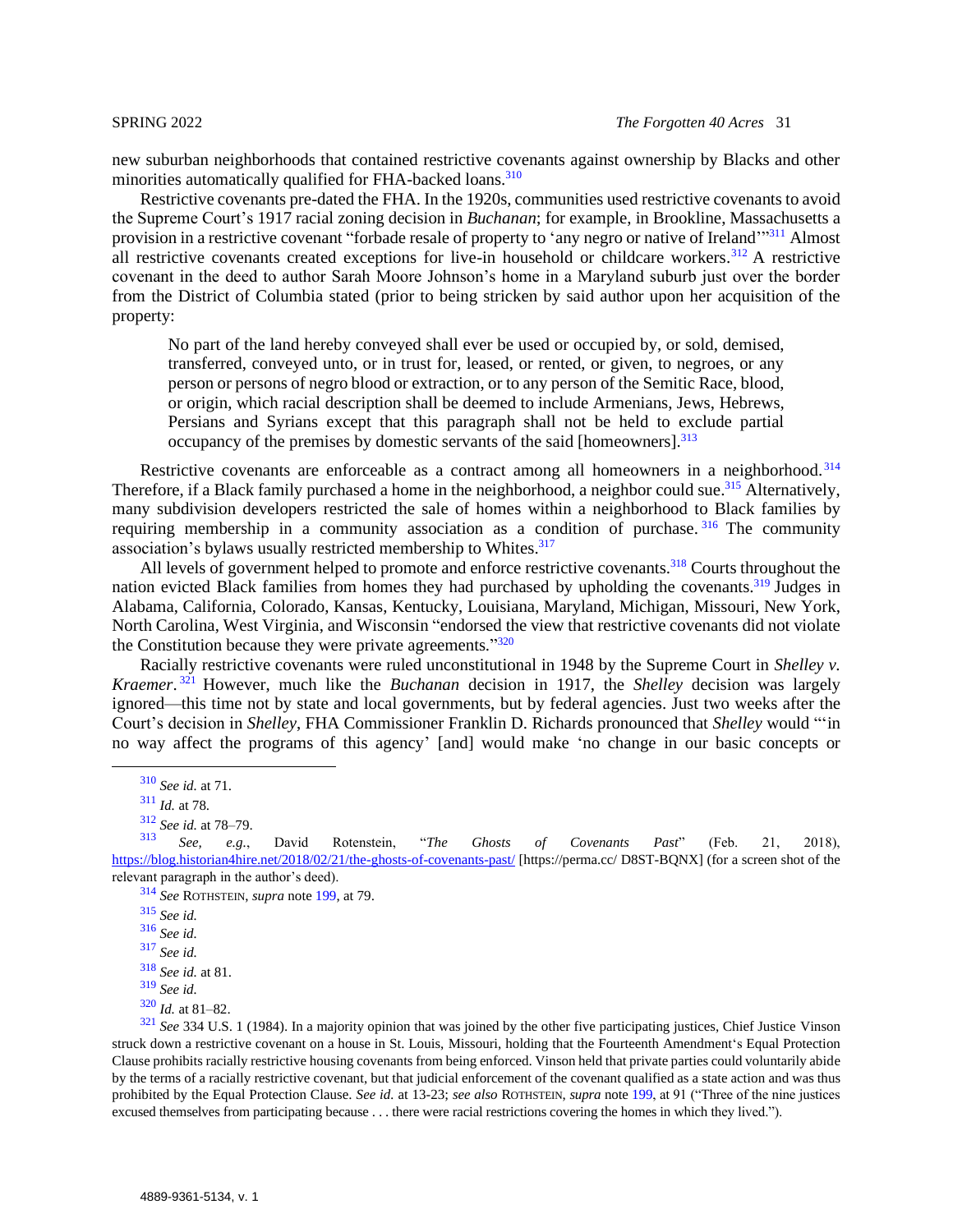procedures."<sup>322</sup> It was not until 1962, when President John F. Kennedy issued an executive order prohibiting the use of federal funds to support racial discrimination in housing,<sup>323</sup> that the FHA ceased "financing subdivision developments whose builders openly refused to sell to [B]lack buyers."<sup>324</sup>

## <span id="page-31-0"></span>F. State Intestacy Laws

The laws, policies, and practices described in the preceding Subsections of this Part all contributed to the racial wealth gap in America. The Federal Reserve's 2019 Survey of Consumer Finances documented a staggering difference between the median family wealth level of White and Black families. Specifically, with a median family wealth level of \$188,200 for White families and \$24,100 for Black families—White Americans had almost 8 times the wealth of Black Americans.<sup>325</sup>

Sociologists Fabian Pfeffer and Alexandra Killewald have established that intergenerational downward mobility is much greater and upward mobility is much lower for Blacks than Whites.<sup>326</sup> Federal data from 2019 shows that about one of every five Black families has a negative median net worth compared to less than one out of every ten White families.<sup>327</sup> When Black families do accumulate wealth, state probate and intestacy laws often impede the ability of these families to preserve and pass on the wealth to their heirs.<sup>328</sup>

## <span id="page-31-3"></span><span id="page-31-2"></span><span id="page-31-1"></span>*1. Hardship Created by Probate Process*

Unless bond is waived by a decedent's Will or by the consent of all interested parties in the estate, most states require that an individual serving as personal representative of an estate with a gross value over a certain nominal threshold secure bond.<sup>329</sup> In fact, even if the personal representative is excused from giving bond, an interested person or creditor of the estate may still request that bond be provided in an amount deemed sufficient by the court to secure the payment of the estate's debts and any state tax due.<sup>330</sup> If the appointed personal representative does not meet certain credit requirements, he or she may be unable to secure bond.<sup>331</sup>

This is particularly detrimental to the Black community because bonding companies usually perform a credit check as part of the bonding process.<sup>332</sup> Due to the legacy of discriminatory lending practices, such as redlining, and predatory lending practices that prey on the poor, such as payday loans, only about 20 percent of Black Americans (compared with 51 percent of White Americans) have a credit score of 700 or higher, which is considered a good, credit-worthy score.<sup>333</sup> Meanwhile, 54 percent of Black Americans have

<sup>327</sup> *See* Shelley Stewart, III et al., *The Economic State of Black America: What Is and What Could Be*, MCKINSEY GLOBAL INST., Ex. 6 (Sept. 2021), [https://www.mckinsey.com/ featured-insights/diversity-and-inclusion/the-economic-state-of-black](https://perma.cc/53N2-U2TC)[america-what-is-an d-what-could-be#](https://perma.cc/53N2-U2TC) [https://perma.cc/53N2-U2TC].

<sup>328</sup> *See* Jennifer Birchfield Goode, Esq., *Combating Racial Wealth Gap in Maryland through Changes to Probate and Intestacy Laws*, 27, no. 2 MSBA ESTATES & TRUSTS NEWSL. 16–20 (2021).

<sup>322</sup> ROTHSTEIN, *supra* note [199,](#page-21-1) at 86.

<sup>323</sup> *See* Exec. Order 11,063, 3 C.F.R., 1958-1963 Comp., at 652.

<sup>324</sup> ROTHSTEIN, *supra* note [199,](#page-21-1) at 88.

<sup>325</sup> *See* Neil Bhutta et al., *Disparities in Wealth by Race and Ethnicity in the 2019 Survey of Consumer Finances*, FEDS NOTES, BD. OF GOVERNORS OF THE FED. RSRV. SYS. (Sept. 28, 2020), [https://doi.org/10.17016/2380-7172.2797](https://perma.cc/XE2F-3MUS) [https://perma.cc/XE2F-3MUS]; *see also infra* Part V.3 (discussing racial wealth gap).

<sup>326</sup> *See* Fabian Pfeffer & Alexandra Killewald, *Intergenerational Wealth Mobility and Racial Inequality*, SOCIUS: SOCIOLOGICAL RESEARCH FOR A DYNAMIC WORLD 5, Mar. 2019, at 1–2, [https://journals.sagepub.com/doi/pdf/10.1177/2378023119831799](https://perma.cc/E25J-YBTD) [https://perma.cc/ E25J-YBTD].

<sup>329</sup> *See, e.g.*, MD. CODE ANN., EST. & TRUSTS §§ 5-604, 6-102.

<sup>330</sup> *See, e.g.*, UNIF. PROB. CODE §§ 3-603 through 3-605.

<sup>331</sup> See, e.g., James Long, *Your Definitive Probate Bond Guide*, https://regnumlegacy.com/definitive-probate-bond-guide/ <sup>332</sup> *See id.*

<sup>333</sup> *See* Jung Hyun Choi et al., *Explaining the Black-White Homeownership Gap: A Closer Look at Disparities Across Local Markets*, URB.INST. (Nov. 2019)[, https://www.urban.org/research/publication/explaining-black-white-homeownership-gap-closer-](https://perma.cc/BW6T-KLVB)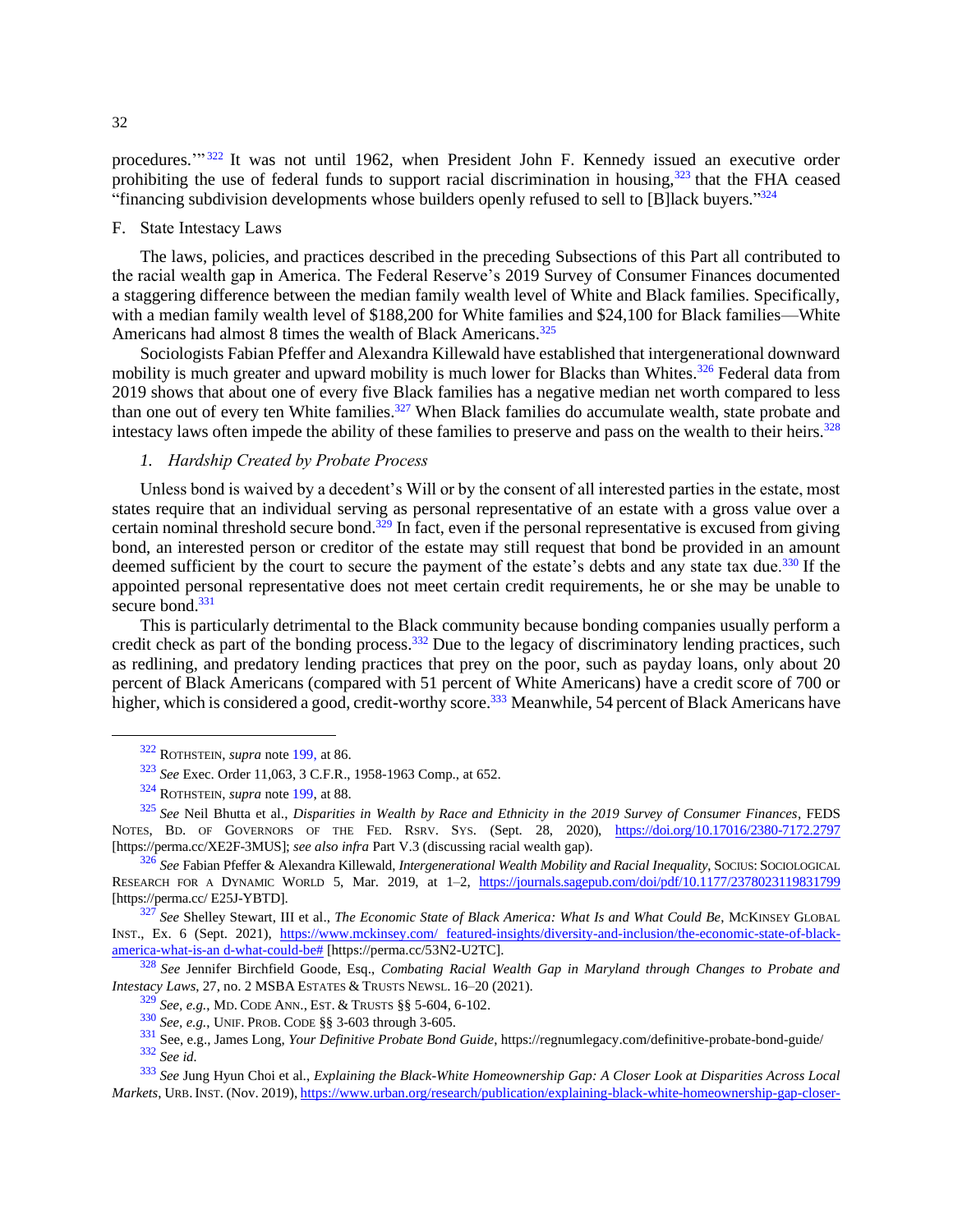either a fair to poor credit score or do not even qualify for a credit score, compared to only 33 percent of White Americans. <sup>334</sup> In other words, half of all Black Americans appointed to serve as personal representative of a family member's estate may be disqualified from serving due to the bond requirement.

If no individual appointed under the will is able to secure bond, the interested parties must consent to the appointment of another individual, which may delay the opening of the estate and cause intrafamily strife.

## <span id="page-32-0"></span>*2. Liquidity Problems During Estate Administration*

Lack of access to liquid funds during the estate administration period can compound financial difficulties. In addition to the time it takes to find a will, identify a personal representative, secure bond, and open an estate, a personal representative generally cannot distribute the decedent's assets without the risk of personal liability during the creditor claims period, which usually ends four months to a year after the decedent's death with respect to any unknown creditor. $335$ 

If the decedent was providing financial support for all or any portion of his or her family, this lack of access to funds can drain the family's wealth through late fees, forced sales of assets at less than fair market value, and repossession or foreclosure. While this may pose a hardship for a low-net-worth family of any background, families of color are more likely to be negatively impacted by such restricted access, as they are likely to have considerably less in liquid savings than the average White family.<sup>336</sup>

States that have enacted the Uniform Probate Code, and many that have not, attempt to deal with the access-to-liquidity problem by creating homestead and family allowance exceptions.<sup>337</sup> These allowances permit up to a certain amount to be paid to a surviving spouse or minor children of a decedent. The homestead allowance ranges from \$5,000 to \$22,500, with only a few states including a cost-of-living adjustment to these thresholds.<sup>338</sup> The family allowance attempts to match the support actually provided by the decedent to his or her spouse and minor children for up to a year from date of death. $339$  However, homestead and allowance exceptions may not provide enough financial support to see a family through the creditor period if the family lacks a monetary safety net<sup> $340$ </sup> For families with nontraditional structures that lack a spouse or minor child, there is no allowance at all. $341$ 

<span id="page-32-1"></span>*3. Heirs' Property*

State intestacy laws may lead to the unnecessary division of real estate and subsequent loss of real estate wealth among families of color.<sup>342</sup> If a person dies without a will, the decedent's estate may be divided among the decedent's spouse and children, with more remote descendants inheriting the shares of any predeceased children.<sup>343</sup> Additionally, in the absence of both a surviving spouse and children, the decedent's

[look-disparities-across-local-markets](https://perma.cc/BW6T-KLVB) [https://perma.cc/BW6T-KLVB]; Megan Leonhardt, *Black and Hispanic Americans Often Have Lower Credit Scores—Here's Why They're Hit Harder*, CNBC (Jan. 28, 2021), [https://www.cnbc.com/2021/01/28/black](https://perma.cc/HA6P-Q77D)[and-hispanic-americans-often-have-lower-credit-scores.html](https://perma.cc/HA6P-Q77D) [https://perma.cc/HA6P-Q77D].

<sup>334</sup> *See id.*

<sup>335</sup> *See, e.g.*, 20 PA. CONS. STAT. § 3383 (Pennsylvania has a one year creditor claims period); UNIF. PROB. CODE § 3-109 (UPC states have a four month creditor claims period).

 $336$  The Federal Reserve found that the typical Black or Hispanic family had \$2,000 or less in liquid savings in 2019, while the typical White family had more than \$8,000 of liquid assets. *See* Bhutta et al., *supra* not[e 325,](#page-31-2) at 10.

<sup>337</sup> *See, e.g.*, UNIF. PROB. CODE §§ 2-402 and 2-404.

<sup>338</sup> *See, e.g.*, UNIF. PROB. CODE § 2-402 & cmt. (amended 2008).

<sup>339</sup> *See id.* § 2-404.

<sup>340</sup> *See* Goode, *supra* not[e 328.](#page-31-3)

<sup>341</sup> *See id.*

<sup>342</sup> *See id.*

<sup>343</sup> *See, e.g.*, UNIF. PROB. CODE §§ 2-102, 2-106 (setting forth laws of intestate succession adopted by nearly half the states).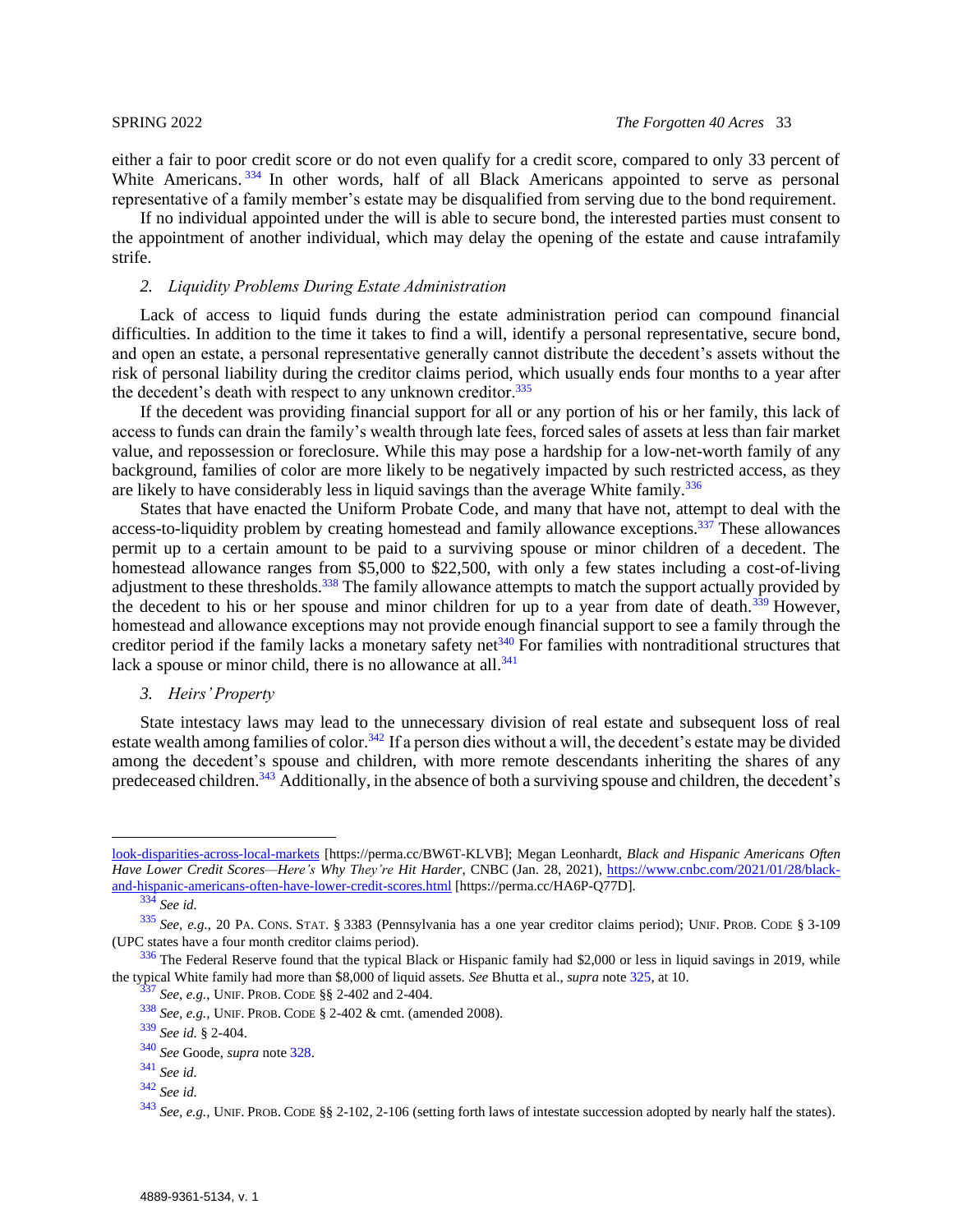property may be further divided among the decedent's parents, siblings, and siblings' descendants.<sup>344</sup> This intestate succession can and does result in what is commonly referred to as "heirs' property," with multiple family members owning undivided interests in the property as tenants in common.<sup>345</sup>

If property passes by intestate succession upon successive deaths within a family, property ownership can become unstable due to the tangled web of owners. Commentators have noted that it is not uncommon for thirty or more individuals to own fractional shares in property as tenants in common because of intestate succession.<sup>346</sup> The prefatory note to the Uniform Partition of Heirs' Property Act explains that tenancy in common ownership has many undesirable effects, the most relevant to this discussion being

the universal right of any cotenant to file a lawsuit petitioning a court to partition the property, even if that cotenant only recently acquired its interest in property that the other cotenants had owned within their family for a long time and even if that interest is very small (e.g., a five percent or even smaller interest).

In resolving a partition action, the two principal remedies that a court may order are partition in kind of the property into separate subparcels, . . . or partition by sale ... Despite a preference for partition-in-kind, courts in a large number of states typically resolve partition actions by ordering partition by sale which usually results in forcing property owners off of their land without their consent.<sup>347</sup>

Partitions by sale can lead to homelessness and loss of ancestral homes at below-market sales prices. Partition by sale is usually done through court-ordered auctions, which yield below-market sales prices.<sup>348</sup> These forced sales at auctions deprive the tenants in common from receiving a fair price for their property and also gives the buyers "unjustified windfall[s]."349

A common occurrence with heirs' property, particularly in gentrifying neighborhoods, is that an unscrupulous real estate speculator will purchase a very small interest in family-owned, tenancy-incommon property just so they can ask a court to order a partition by sale.<sup>350</sup> In the subsequent auction of the property, the speculator often submits the winning bid, which may represent just a fraction of the property's market value.<sup>351</sup>

Adding insult to injury, many states' laws require a co-tenant who has unsuccessfully resisted a partition to pay a portion of the attorney's fees and costs of the real estate speculator who bought the small fractional interest and petitioned the court for the partition by sale, thus "forcing them in effect to pay for the deprivation of their property rights and their resulting loss of wealth."<sup>352</sup> Moreover, the unsuccessful cotenant must pay their own attorney's fees that they incurred in their attempt to resist the sale of their property and maintain ownership of their property.<sup>353</sup>

The loss of heirs' property through partition impacts communities of color more frequently than White communities. As the Preamble to the Uniform Partition of Heirs Property Act provides:

[A]lthough African Americans acquired between sixteen and nineteen million acres of agricultural land between the end of the Civil War and 1920, African Americans retain

<sup>344</sup> *See, e.g.*, *id.* § 2-103.

<sup>345</sup> UNIF. PARTITION OF HEIRS PROP. ACT prefatory note, p. 4 (UNIF. LAW COMM'<sup>N</sup> 2010).

<sup>346</sup> Thomas W. Mitchell, *Historic Partition Law Reform: A Game Changer for Heirs' Property Owners*, 65, 69–70 (2019), [https://scholarship.law.tamu.edu/facscholar/1327](https://perma.cc/9VXW-79FW) [https://perma.cc/9VXW-79FW].

<sup>&</sup>lt;sup>347</sup> UNIF. PARTITION OF HEIRS PROP. ACT prefatory note (UNIF. LAW COMM'N 2010).

<sup>348</sup> *See* Thomas W. Mitchell, Stephen Malpezzi & Richard K. Green, *Forced Sale Risk: Class, Race, and the* "*Double Discount*, 37 Fla. St. U.L. Rev. 589, 610–19 (2010).

<sup>&</sup>lt;sup>349</sup> UNIF. PARTITION OF HEIRS PROP. ACT prefatory note (UNIF. LAW COMM'N 2010)..

<sup>350</sup> *See id.*

<sup>351</sup> *See id.*

<sup>352</sup> *Id.*

<sup>353</sup> *See id.*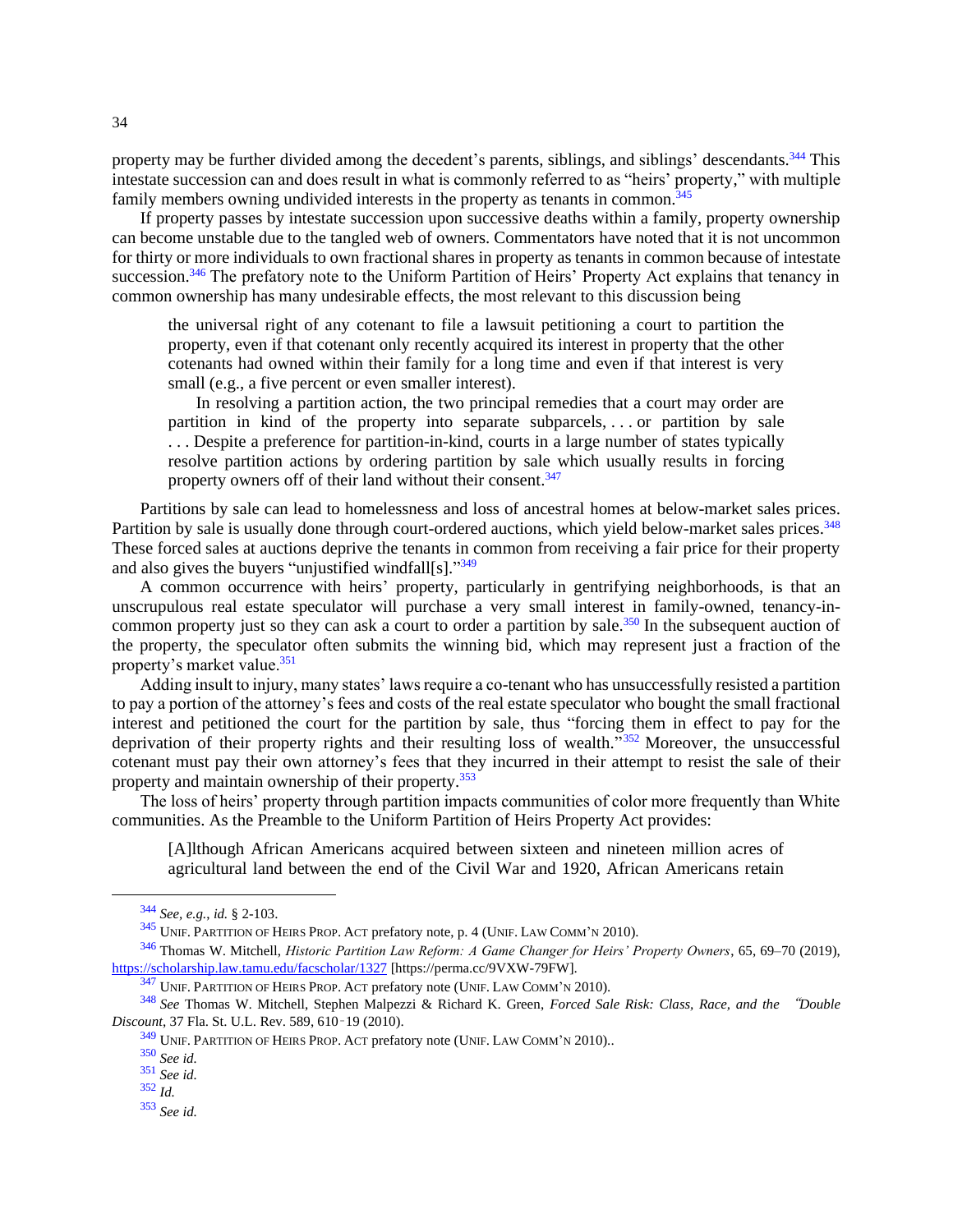ownership of approximately just seven million acres of agricultural land today. Scholars and advocates who have analyzed patterns of landownership within the African American community agree that partition sales of heirs property have been one of the leading causes of involuntary land loss within the African-American community.<sup>354</sup>

This loss is in part due to the larger percentage of decedents of color who die intestate. For example, economists in a working paper issued by the National Bureau of Economic Research found that, of respondents with a college education and above, 72 percent of Whites had a will, as compared to only 32.3 percent of Blacks. <sup>355</sup> Additionally, as mentioned above, families of color are less likely to have the necessary credit history or liquid assets to be able to purchase a problematic co-tenant's interest. This leaves families whose wealth is concentrated in a family home without recourse to preserve such wealth for their benefit.

### <span id="page-34-0"></span>*4. Fictive Kin Deprived of Inheritance*

The dispositive scheme of state intestate succession laws can be traced back to English common law. Thus, as a country, we began from a culturally narrow place in deciding how and to whom an intestate decedent's property should be distributed. While most states have made changes made to their intestacy laws over the years, those changes have focused almost exclusively on adjusting the share of property allocated to a surviving spouse, adding stepchildren as takers of last resort, and tinkering with the definition of a child in light of advances in reproductive technology.<sup>356</sup>

Social science research has shown that race may be correlated to different desired testamentary dispositions. For example, researchers who reviewed five-hundred wills probated in Florida noted that Black decedents were far more likely than White decedents to leave their property to their children rather than their surviving spouse. $357$ 

<span id="page-34-1"></span>Families of color are also more likely to incorporate into a single family unit certain extended family members or "fictive kin" (i.e., unrelated individuals who are assigned a familial role) whose interests may not be addressed by intestacy laws.<sup>358</sup> For example, researchers have documented the prevalence of informal adoption of children by relatives and neighbors within Black families, with the number of Black children living in extended-family households rising from 13 to 16 percent from 1970 to 1990 and 41 percent of those children being raised in the home of a relative without the presence of a biological or formally adoptive parent.<sup>359</sup>

If the intestate succession laws prioritize support of a decedent's family members in a manner that is out of step with the way in which the decedent has structured his or her family, the family members or

<sup>354</sup> *Id.* at 4; *see also* Phyliss Craig-Taylor, *Through a Colored Looking Glass: A View of Judicial Partition, Family Land Loss, and Rule Setting*, 78 WASH. U. L.Q. 737 (2000); Chris Kelley, *Stemming the Loss of Black Owned Farmland Through Partition Action: A Partial Solution*, 1985 ARK. L. NOTES 35; Harold A. McDougall, *Black Landowners Beware: A Proposal for Statutory Reform*, 9 N.Y.U. REV. L. & SOC. CHANGE 127 (1979–1980); Thomas W. Mitchell, *From Reconstruction to Deconstruction: Undermining Black Landownership, Political Independence, and Community Through Partition Sales of Tenancies in Common*, 95 N. U. L. REV. 505 (2001); Faith Rivers, *Inequity in Equity: The Tragedy of Tenancy in Common for Heirs' Property Owners Facing Partition in Equity*, 17 TEMP. POL. & CIV. RTS. L. REV. 1, 58 (2007).

<sup>355</sup> *See* April Simpson, *Racial Justice Push Creates Momentum to Protect Black-Owned Land*, PEW CHARITABLE TRUSTS STATELINE (Sept. 21, 2020), [https://www.pew trusts.org/en/research-and-analysis/blogs/stateline/2020/09/21/racial-justice-push](https://perma.cc/E83J-WHF2)[creates-momentum-to-protect-black-owned-land](https://perma.cc/E83J-WHF2) [https://perma.cc/E83J-WHF2].

<sup>356</sup> *See* Goode, *supra* not[e 328,](#page-31-3) at 18.

<sup>357</sup> *See* Danaya C. Wright & Beth Sterner, *Honoring Probable Intent in Intestacy: An Empirical Assessment of the Default Rules and the Modern Family*, 42 ACTEC L.J. 341, 367–68 (2017).

<sup>358</sup> *See, e.g.*, ANDREW BILLINGSLY, CLIMBING JACOB'S LADDER (1992); ROBERT B. HILL, THE STRENGTH OF AFRICAN-AMERICAN FAMILIES: TWENTY-FIVE YEARS LATER 40 (1999); Michael J. Higdon, *When Informal Adoption Meets Intestate Succession: The Cultural Myopia of the Equitable Adoption Doctrine*, 43 WAKE FOREST L. REV. 223, 228 (2008).

<sup>359</sup> *See* HILL, *supra* note [358.](#page-34-1)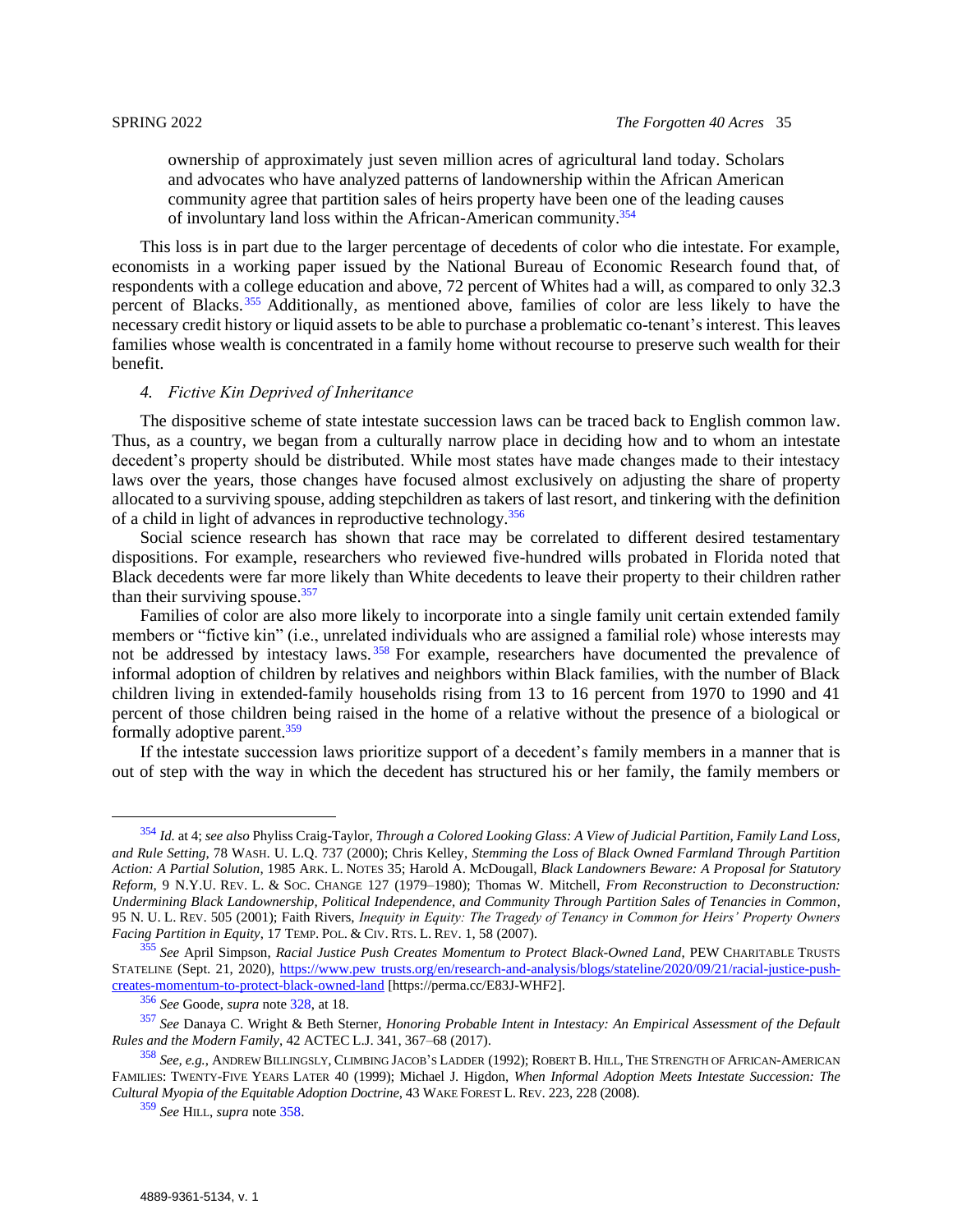others who are financially reliant on a decedent may be left without financial support or in an otherwise unstable financial situation following the decedent's death.

For example, if a grandmother is informally raising her grandchild due to an absence, but not death, of the child's parent and this grandmother dies intestate, the grandmother's estate will be left to such grandchild's living parent under state intestate succession laws, despite the grandchild's financial dependency on the grandmother as established during her lifetime. This would likely result in financial hardship for the grandchild, which would then negatively impact the grandchild's ability to generate wealth in future years. As research indicates that this scenario is more likely to occur in a family of color than in a White family, this disconnect between a statutorily-defined family and actual family and the financial fallout that results therefrom is likely to have a disproportionate impact on the Black community.

### <span id="page-35-0"></span>G. "Anti-Tax" Movement Entrenches White Supremacy

On the heels of civil rights victories in the 1960s, America's tax policies began to shift from progressive to regressive, or "anti-tax," which some now recognize as the newest form of racism $360$  perpetuated by the United States. Anti-tax systems create and enforce economic segregation, solidifying and boosting White advantage, while further inhibiting the creation of Black wealth. As will be explained below, this economic segregation occurs at every level of government and with most types of tax systems.

#### <span id="page-35-1"></span>*1. Property Tax*

In the 1970s, the country was swept by a wave of tax protests, often called the Tax Revolt.<sup>361</sup> States were pressured into placing limits on property taxes, the most widely publicized being California's Proposition 13, <sup>362</sup> a constitutional amendment approved by California voters in 1978 that protected landowners from any increase in property taxes that were greater than 2 percent year over year.<sup>363</sup> Almost every state enacted a form of a homestead exemption to shield primary residences from aggressive property taxes.

Limits on property taxes for primary residences protect those who have the fortune to own a home. U.S. Census Bureau data for 2019 shows that 73.3 percent of White Americans own their own home, as compared with only 42.1 percent of Black Americans.<sup>364</sup> "This 31.2 percentage point difference was the largest gap since the Census  $\dots$  began" collecting the data in 1994.<sup>365</sup>

For Black families who are homeowners, the implementation of the property tax system works against them. Economists Troup Howard of the University of California, Berkeley and Carlos Avenancio-León of Indiana University looked at more than a decade of tax assessment and sales data for 118 million homes around the country in their new working paper, and they found that "[s]tate by state, neighborhood by neighborhood, [B]lack families pay 13 percent more in property taxes each year than a White family would

<sup>360</sup> Many people use the terms prejudice and racism interchangeably. In his booK, *Portraits of White Racism*, David Wellman argues that limiting our understanding of racism to prejudice does not offer a sufficient explanation for the persistence of racism. He defines racism as a "*system from which advantage is derived on the basis of race*," which is what the federal and state tax systems have promoted. David Wellman, PORTRAITS OF WHITE RACISM 210 (Cambridge Univ. Press 2d ed. 1993). Another related definition of racism, commonly used by antiracist educators and consultants, is "prejudice plus power." Beverly Daniel Tatum, WHY ARE ALL THE BLACK KIDS SITTING TOGETHER IN THE CAFETERIA? 87–88 (Twentieth Anniversary ed. 2017) ("While I think this definition also captures the idea that racism is more than individual beliefs and attitudes, I prefer Wellman's definition because the idea of systematic advantage and disadvantage is critical to an understanding of how racism operates in American society.").

<sup>361</sup> See, e.g., Lee Sigelman, David Lowery, and Roland Smith, *The Tax Revolt: A Comparative State Analysis*, THE WESTERN POLITICAL QUARTERLY 36, no. 1 (1983): 30–51. https://doi.org/10.2307/447843.

<sup>362</sup> *See* CAL. CONST. art. XIII A §§ 1–7.

<sup>363</sup> *See, e.g.*, Glenn W. Fisher, *History of Property Taxes in the United States*, ECON. HIST. ASS'N, https://eh.net/encyclopedia/history-of-property-taxes-in-the-united-states/ [https://perma.cc/DX6R-FF66].

<sup>364</sup> *See Homeownership Rates Show That Black Americans Are Currently the Least Likely Group to Own Homes*, USA FACTS (July 20, 2020)[, https://usafacts.org/articles/ homeownership-rates-by-race/](https://perma.cc/4ZGP-ZQR6) [https://perma.cc/4ZGP-ZQR6].

<sup>36</sup>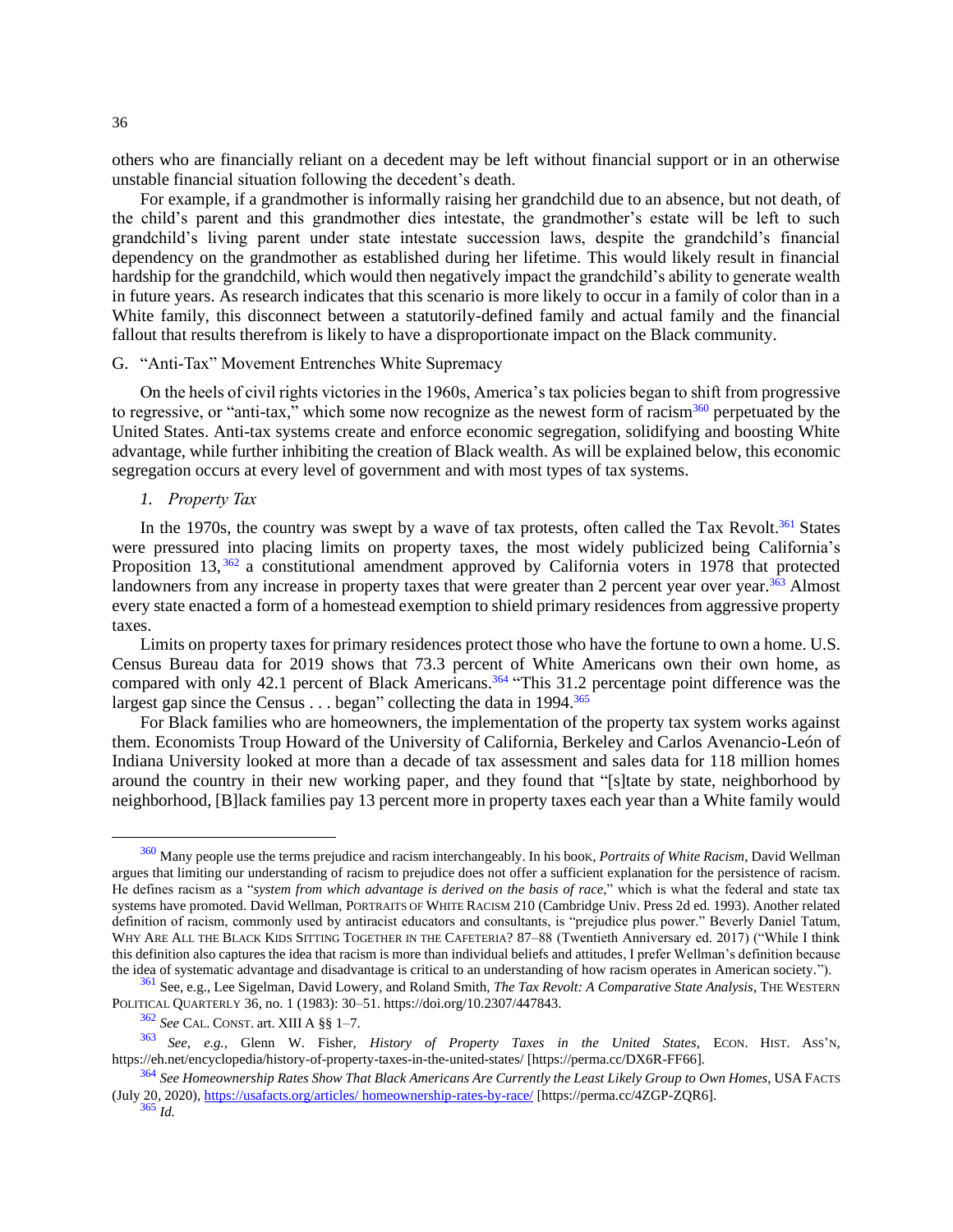in the same situation."<sup>366</sup> Property tax assessments in virtually every state increased in areas with greater numbers of Black and Hispanic residents.<sup>367</sup>

### <span id="page-36-1"></span><span id="page-36-0"></span>*2. Income Tax*

The Reagan-era tax cuts of the 1980s shifted the tax burden away from wealthy taxpayers. The highest top income tax rate in our country's history was in 1944, when the top rate of 94 percent was imposed on taxable income over \$200,000 (which is the equivalent of about \$2.5 million in today's dollars).<sup>368</sup> From the 1950s through the 1970s, the top income tax rate never dipped below 70 percent.<sup>369</sup> The Tax Reform Act of 1986 ended progressive taxation, implementing a top rate of 28 percent. Since then, the top rate has fluctuated in a narrow range of 28 percent to 39.6 percent (or 43.4 percent if the Obama administration's net investment income tax is included).<sup>370</sup>

Since the Reagan-era tax cuts were implemented, the racial wealth gap has increased. Statistics maintained by the Federal Reserve show that "the racial wealth gap between Black and White families grew from about \$100,000 in 1992 to \$154,000 in 2016, in part because White families gained significantly more wealth (with the median increasing by \$54,000), while median wealth for Black families did not grow at all [in real terms] over that period."<sup>371</sup>

The Reagan-era promise of trickle-down economics did not come to fruition. A study by David Hope of the London School of Economics and Julian Limberg of King's College London "examines 18 developed countries—from Australia to the United States—over a 50-year period from 1965 to 2015. The study compared countries that passed tax cuts in a specific year, such as the U.S. in 1982 when President Ronald Reagan slashed taxes on the wealthy, with those that [did not], and then examined their economic outcomes."<sup>372</sup> The study found that while macroeconomic data such as per capita gross domestic product and unemployment rates were nearly identical after five years in countries that cut taxes on the rich and in those that did not, "the incomes of the rich grew much faster in countries where tax rates were lowered."373

The researchers argue that the economic rationale for lowering the tax rates of the rich is weak. The period through history with highest economic growth and lowest unemployment was also the period with the highest taxes on the rich—the postwar period. $374$ 

<sup>366</sup> Andrew Van Dam, *Black Families Pay Significantly Higher Property Taxes Than White Families, New Analysis Shows*, WASH. POST (July 2, 2020), [https://www.wash ingtonpost.com/business/2020/07/02/black-property-tax/](https://perma.cc/6LHT-LP6H) [https://perma.cc/6LHT-LP6H].

<sup>367</sup> *See id.*

<sup>368</sup> *See* I.R.S., U.S. INDIVIDUAL INCOME TAX: PERSONAL EXEMPTIONS AND LOWEST AND HIGHEST BRACKET TAX RATES, AND TAX BASE FOR REGULAR TAX: 1913 TO 2018, tbl.23, [https://www.irs.gov/statistics/soi-tax-stats-historical-table-23;](https://perma.cc/HN5S-ZSXA) [https://perma.cc/Q7 7M-97XZ]; *see also History of Federal Income Tax Rates*, BRADFORD TAX INST., [https://bradfordtaxinstitute.com/FreeResources/Federal-Income-Tax-Rates.aspx](https://perma.cc/HN5S-ZSXA) [https://per ma.cc/HN5S-ZSXA].

<sup>369</sup> *See* I.R.S., *supra* not[e 368.](#page-36-1)

<sup>370</sup> *See id.*

<sup>&</sup>lt;sup>371</sup> Nick Noel et al., *The Economic Impact of Closing the Racial Wealth Gap*, MCKINSEY & COMPANY (Aug. 13, 2019), [https://www.mckinsey.com/industries/public-and-social-sector/our-insights/the-economic-impact-of-closing-the-racial-wealth](https://perma.cc/4VTF-9FAK)[gap](https://perma.cc/4VTF-9FAK) [https://perma.cc/4VTF-9FAK]; *see* Brandon Fuller, *Understanding the Racial Wealth Gap*, FED. RSRV. BANK OF RICHMOND

<sup>(2020),</sup> [https://www.richmondfed.org/-/media/](https://www.richmondfed.org/-/media/%20RichmondFedOrg/publications/research/econ_focus/2020/q4/at_the_richmond_fed.pdf)  [RichmondFedOrg/publications/research/econ\\_focus/2020/q4/at\\_the\\_richmond\\_fed.pdf](https://www.richmondfed.org/-/media/%20RichmondFedOrg/publications/research/econ_focus/2020/q4/at_the_richmond_fed.pdf) [https://perma.cc/ EF6H-V4NW]; *see also* 

*Survey of Consumer Finances 1989-2019*, BD. OF GOVERNORS OF THE FED. RSRV. SYS (Sept. 28, 2020), [https://www.federalreserve.gov/](https://perma.cc/DF2T-Y57N) 

[econres/scf/dataviz/scf/chart/#series:Retirement\\_Accounts;demographic:racecl4;population:1,2,3,4;units:median;range:1989,201](https://perma.cc/DF2T-Y57N) [9](https://perma.cc/DF2T-Y57N) [https://perma.cc/DF2T-Y57N].

<sup>372</sup> Aimee Picchi, *50 Years of Tax Cuts for the Rich Failed to Trickle Down, Economics Study Says*, CBS NEWS (Dec. 17, 2020)[, https://www.cbsnews.com/news/tax-cuts-rich-50-years-no-trickle-down/](https://perma.cc/CX95-XBN9) [https://perma.cc/CX95-XBN9].

<sup>373</sup> *Id.*

<sup>374</sup> *See id.*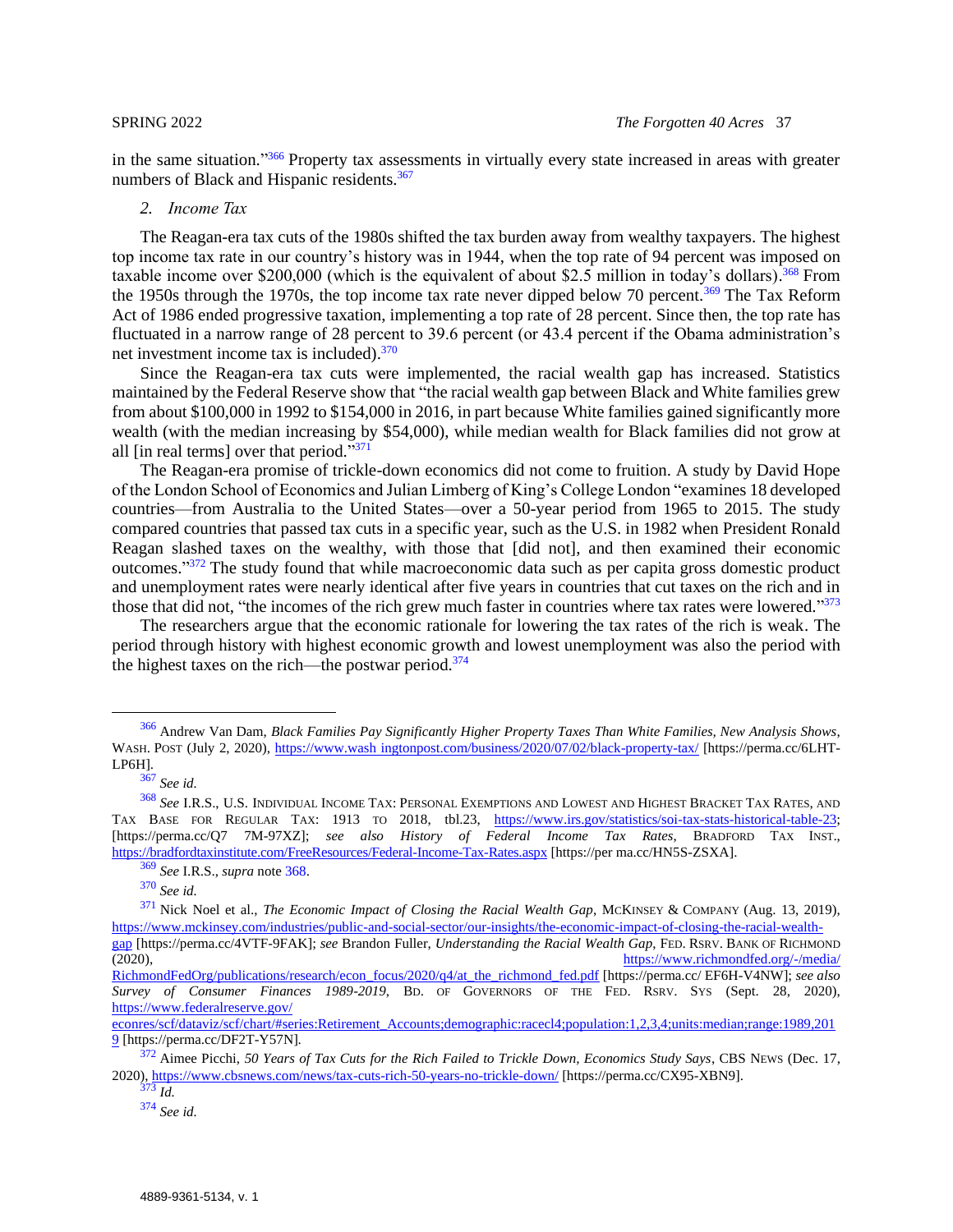#### *3. Tax Expenditures*

<span id="page-37-0"></span>Substantial federal tax expendituressubsidize this wealth-building. Tax expenditures are carve-outs to taxes that would otherwise be owed, such as the itemized deductions or credits on an individual income tax return. <sup>375</sup> Tax-expenditures reflect governmental policy supporting home equity, pensions, medical insurance, K–12 education, and college.<sup>376</sup> Because these are largely itemized deductions, they offer the greatest advantage to high income earners who own their own home and who can elect to take itemized deductions instead of the standard deduction. This, in turn, benefits White taxpayers more than Black taxpayers. A recent American Bar Association article calling for an anti-racist restructuring of the U.S. tax systems notes, "The indirect nature of these tax expenditures obscures what is effectively government welfare for wealthy white taxpayers. The tax system today is the stealth equivalent of historical whites-only wealth-building."<sup>377</sup>

### <span id="page-37-1"></span>*4. Capital Gains*

Our system of taxing wealth only at realization events, combined with the charitable income tax deduction and basis adjustment at death, <sup>378</sup> further promotes, preserves, and protects White wealth advantage. Higher-income earners are more able to invest in appreciating assets such as stocks, bonds, and real estate.<sup>379</sup> As these assets increase in value over time, there is no corresponding increase in the tax burden of their owners. The authors of the recent American Bar Association article point out that "[t]hese 'unrealized capital gains' make up a large portion of the wealth gap. In 2018, 69 percent of unrealized capital gains were held by the top 1 percent of income earners."<sup>380</sup>

Thus, the top 1 percent can control when and whether to pay capital gains tax by timing sales to occur in lower income years, or by giving the asset to charity to both further decrease the tax bill and avoid a realization event altogether. Asset owners can also choose to avoid a realization event by retaining the assets until death, when I.R.C. Section 1014 permits an adjustment of basis to equal the date of death value.<sup>381</sup> Thus, at death, assets can be liquidated and passed on to heirs with a "stepped up" basis. Some argue that the basis adjustment at death prevents a double-taxation caused by the estate tax, $382$  but, as we will see, most taxpayers will never pay an estate tax.

## <span id="page-37-2"></span>*5. Estate Tax*

The Estate Tax will be discussed in more detail in Part V of this Article, but there is perhaps no greater promoter of the racial wealth gap than the untaxed gifts and inheritances received by White families.<sup>383</sup> Members of White families are three times more likely to receive an inheritance than members of Black families.<sup>384</sup> And, increasingly, that inheritance is not subject to estate tax.

<sup>375</sup> *See, e.g.*, William McBride, *A Brief History of Tax Expenditures*, TAX FOUNDATION (Aug. 22, 2013), https://taxfoundation.org/brief-history-tax-expenditures/

<sup>376</sup> *See id.*

<sup>377</sup> Francine J. Lipman, Nicholas A. Mirkay & Palma Joy Strand, *#BlackTaxpayers-Matter: Anti-Racist Restructuring of U.S. Tax Systems*, AM. BAR ASS'N (Dec. 14, 2020), [https://www.americanbar.org/groups/crsj/publications/human\\_rights\\_magazine\\_home/rbgs-impact-on-civil](https://perma.cc/QPT2-2MY4)[rights/blacktaxpayersmatter/](https://perma.cc/QPT2-2MY4) [https://perma.cc/QPT2-2MY4].

<sup>378</sup> *See* I.R.C. §§ 1001, 170(a) and 1014.

<sup>379</sup> *See id.*

<sup>380</sup> *Id.*

<sup>381</sup> *See* I.R.C. § 1014.

<sup>382</sup> See, e.g., Lawrence Zelenak, Taxing Gains at Death, 46 Vanderbilt L. Rev. 361 (1993) (discussion at footnotes 7 through 14 and accompanying text for various theories regarding the purpose of the basis adjustment at death).

<sup>383</sup> *See* Jermaine Toney & Darrick Hamilton, *Economic Insecurity in the Family Tree and the Racial Wealth Gap* (May 27, 2021)[, http://dx.doi.org/10.2139/ssrn.3397222](https://perma.cc/D9FN-S7DG) [https://perma.cc/D9FN-S7DG].

<sup>384</sup> *See* Bhutta, *supra* not[e 325.](#page-31-2)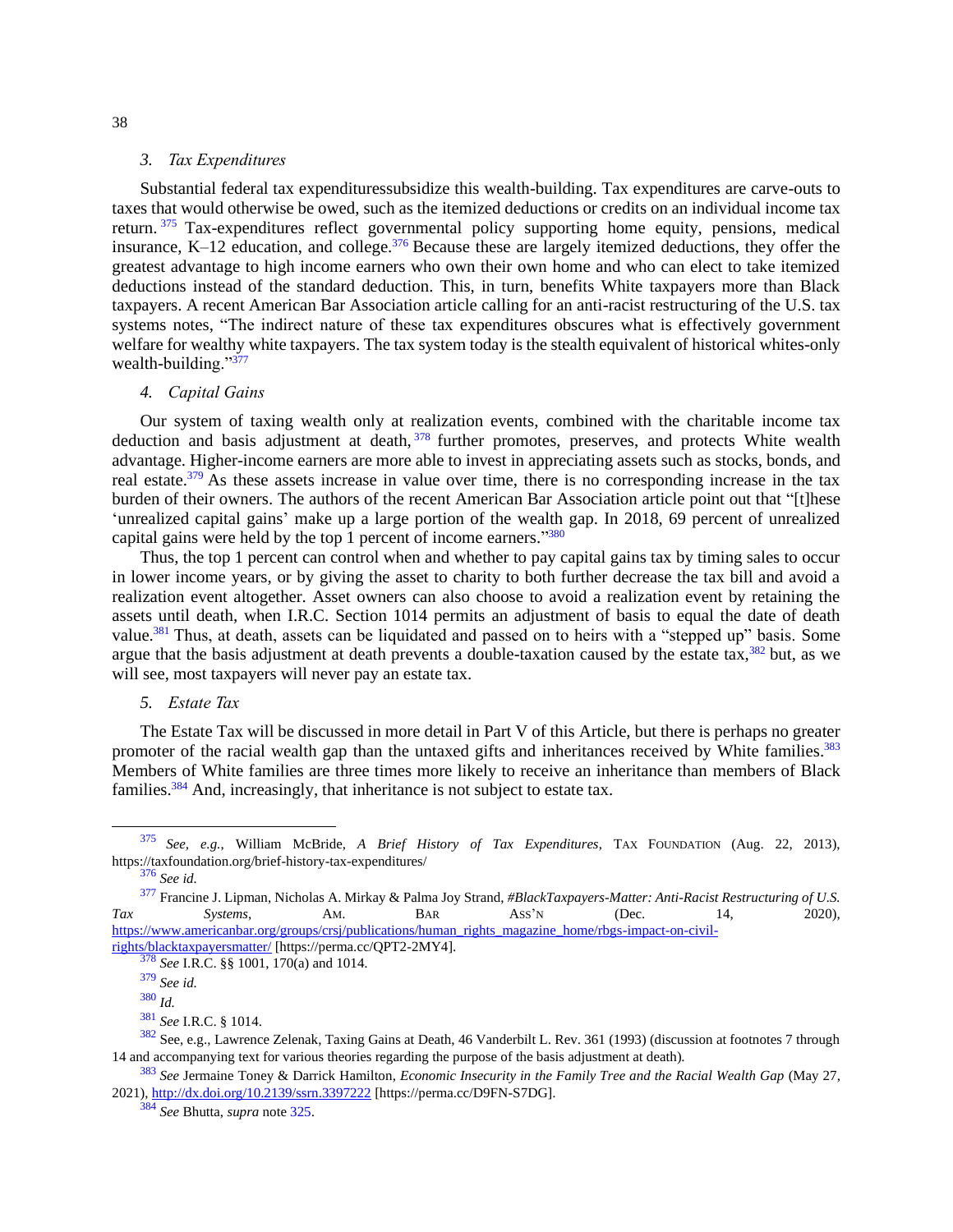<span id="page-38-2"></span>The Estate Tax was implemented in 1916, and from 1941 to 1976 the highest estate tax rate was 77 percent with exemptions of only \$40,000 to \$60,000.<sup>385</sup> Since 1976, the exemptions have increased and the top tax rates have come down, dramatically so beginning with the George W. Bush administration's Economic Growth and Tax Relief Reconciliation Act (EGTRRA) of 2001.<sup>386</sup> Prior to EGTRRA, the estate tax exemption was  $$675,000$  and the top estate tax rate was 55 percent.<sup>387</sup> EGTRRA grew the exemption and lowered the estate tax rate over a 10-year period.<sup>388</sup> However, EGTRRA included a sunset provision that set many of its provisions to expire in 2010, and in 2011, the estate tax rates would return to those set by pre-2001 law, with an individual exemption of \$1 million and a top estate tax rate of 55 percent.<sup>389</sup> In December 2011, Congress forestalled the estate tax rate reset for 2011 and 2012 with the tax-cut compromise, which raised the exemption to \$5 million for individuals (\$10 million for married couples) and lowered the marginal estate tax rate to 35 percent.<sup>390</sup>

To avoid another sunset to pre-2001 levels in 2013, Congress again enacted last minute legislation to make a \$5 million exemption (adjusted for inflation) and a 40 percent estate tax rate permanent.<sup>391</sup>

The Trump-era Tax Cuts and Jobs Act doubled the exemption beginning in 2018 so that the exemption is now \$12.06 million in 2022 and the estate tax rate is 40 percent.<sup>392</sup> This "bonus" exemption will expire after 2025, and the exemption amount will revert to its pre-2018 level (adjusted for inflation) in 2026 unless Congress acts to renew the legislation.<sup>393</sup>

## <span id="page-38-1"></span><span id="page-38-0"></span>*6. State and Local Tax*

State and local tax systems have also led to increased wealth disparity. In their important article on tax policy, Palma Joy Strand and Nicholas A. Mirkay write:

One of the primary reasons for such inequality is states' heavy reliance on sales and other consumption taxes, which often disproportionately affect low-income families because they spend a larger percentage of their income on consumables rather than on saving or investments. This inequality is exacerbated by the doubling of most states' sales tax rates since 1970, with little if any change on the top income tax rate. Further, as states and localities increasingly cut or avoid raising taxes (particularly, income taxes) but nonetheless search for additional revenue, many have increased their reliance on fees (e.g., admission to government-funded museums and state parks, costs for drivers' licenses and identification cards, and toll fees for roads and bridges), resulting in even greater regressivity than reported in recent studies.<sup>394</sup>

<sup>385</sup> *See, e.g.*, Darien B. Jacobson et al., *The Estate Tax: Ninety Years and Counting*, IRS, [https://www.irs.gov/pub/irs](https://perma.cc/8V6T-TLS4)[soi/ninetyestate.pdf](https://perma.cc/8V6T-TLS4) [https://perma.cc/8V6T-TLS4].

<sup>386</sup> *See* Economic Growth and Tax Relief Reconciliation Act of 2001, Pub L. No. 107-16, 115 Stat. 38 (2001).

<sup>387</sup> *See* Brian G. Raub, *Recent Changes in the Estate Tax Exemption Level and Filing Population*, IRS, [https://www.irs.gov/pub/irs-soi/05estate.pdf](https://perma.cc/D292-RWAU) [https://perma.cc/D292-RW AU].

<sup>388</sup> *See id.*

<sup>389</sup> *See* Gillian Brunet, *New Estate Tax Rules Should Expire After 2012*, CTR. ON BUDGET AND POL'Y PRIORITIES (May 26, 2011), [https://www.cbpp.org/research/new-estate-tax-rules-should-expire-after-2012](https://perma.cc/Z6N7-FGQ7) [https://perma.cc/Z6N7-FGO7]; Tax Relief, Unemployment Insurance Reauthorization, and Job Creation Act of 2010, [Pub. L.](https://en.wikipedia.org/wiki/Public_Law_(United_States)) No. 111–312, §§ [302, 303\(a\)\(2\), 1](https://www.govinfo.gov/link/plaw/111/public/312?link-type=html)24 [Stat.](https://en.wikipedia.org/wiki/United_States_Statutes_at_Large) [3296,](http://legislink.org/us/stat-124-3296) 3301 (2010) (also known as the 2010 Tax Relief Act).

<sup>390</sup> *See* Brunet, *supra* note [389.](#page-38-1)

<sup>391</sup> *See* American Taxpayer Relief Act of 2012, [Pub. L.](https://en.wikipedia.org/wiki/Public_Law_(United_States)) No. 112-240, § 101(c), 126 Stat. 2313, 2318 (2013).

<sup>392</sup> *See* Tax Cuts and Jobs Act of 2017, Pub. L. No 115-97, § 11061(a), 131 Stat. 2054, 2091 (2017) (an Act to provide for reconciliation pursuant to titles II and V of the concurrent resolution on the budget for fiscal year 2018).

<sup>393</sup> *See* Julie Garber, *How the Federal Estate Tax Exemption Changed from 1997 to Today*, THE BALANCE, [https://www.thebalance.com/exemption-from-federal-estate-taxes-3505630](https://perma.cc/6EV6-V7FF) [https://perma.cc/6EV6-V7FF].

<sup>394</sup> Palma Joy Strand & Nicholas A. Mirkay, *Racialized Tax Inequity: Wealth, Racism, and the U.S. System of Taxation*, 15 NW. J. L. & SOC. POL'Y 265, 286 (2020).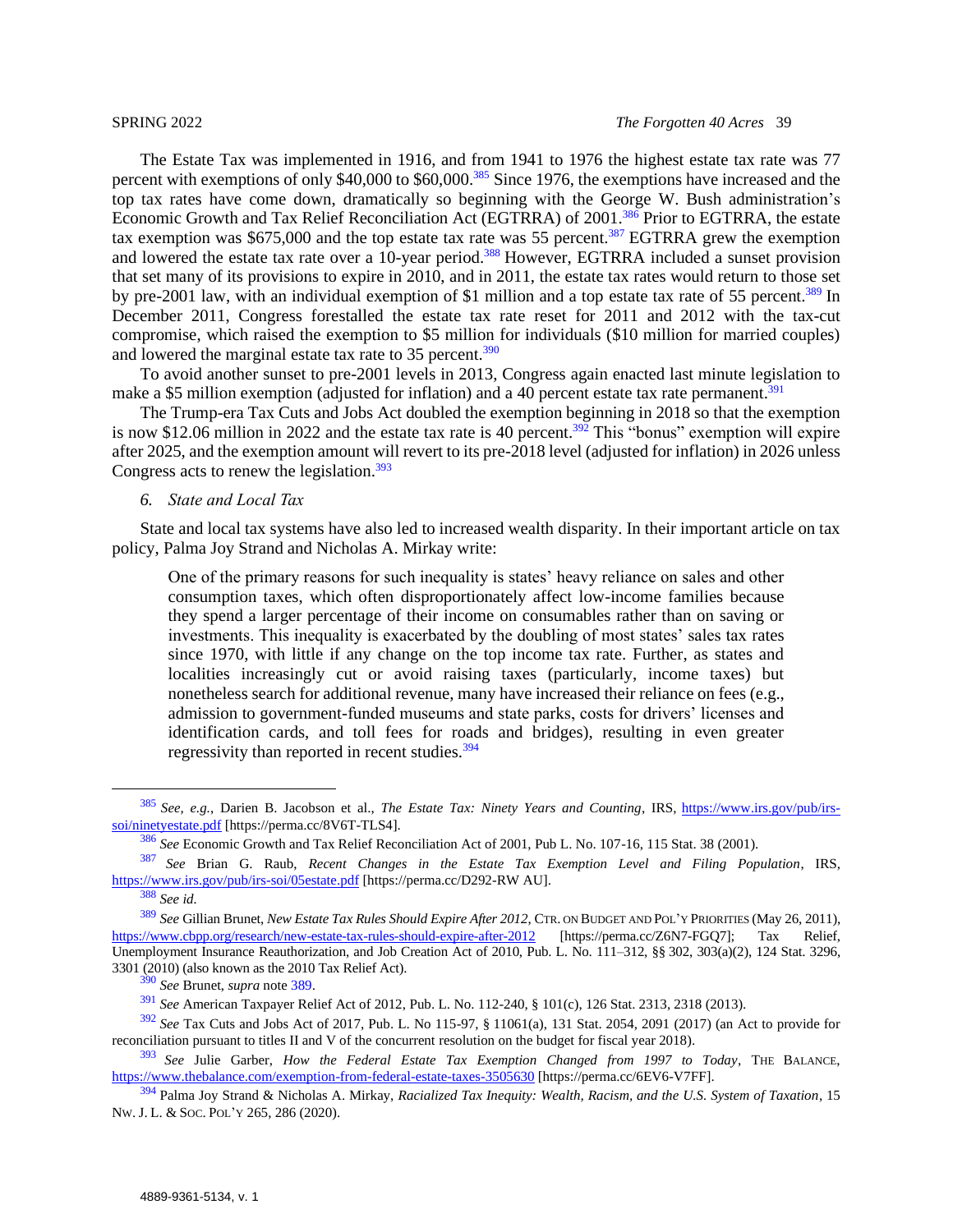Even through the tax policies of the federal government, states, and localities are not racist on their face, they have perpetuated racial disparities for decades.

## <span id="page-39-0"></span>**IV. PRIOR EXAMPLES OF REPARATIONS**

In his 2014 seminal article *The Case for Reparations*, Ta-Nehisi Coates notes that as to the need for national repair of past wrongs, "[We are not] the first to be summoned to such a challenge."<sup>395</sup> Coates is right—reparations are a part of the history of many nations, including our own. This Part of the Article is divided into two halves. In this first half, we delve into two examples of reparations paid by other nations in relation to the Holocaust and apartheid. In the second half, we explore two examples of reparations paid by the United States in connection to the seizure of Native American land and the internment of Japanese Americans.

While we are limiting our examination to four examples, many more—both international and domestic—exist, including (but not limited to) the ones listed below:

- *Emancipation of Russian Serfs*. Following the Emancipation Manifesto of 1861, <sup>396</sup> by which Alexander II freed over twenty-three million people in a major agrarian reform, each Russian serf received "three acres of land and agricultural implements with which to begin his career of liberty and independence."397
- *Rosewood Massacre*. On January 1, 1923, in collusion with law enforcement officials, White aggressors attacked the prosperous Black town of Rosewood, Florida, murdering eight Black residents, injuring dozens more, as well as looting and burning down the town.<sup>398</sup> More than seventy years later, the Florida Legislature passed the Rosewood Compensation Act (the "Rosewood Act") acknowledging the role of its officials in not preventing the massacre.<sup>399</sup> The Rosewood Act granted each resident \$150,000 and provided reimbursements to each family between \$20,000 to \$100,000 for losses suffered.<sup>400</sup> The Act also established a scholarship fund which annually provides grants of up to \$4,000 for college tuition and fees to the direct descendants of the Rosewood families and other minority students.<sup>401</sup>
- <span id="page-39-1"></span>• *Tuskegee Syphilis Study*. Starting in 1932, the U.S. Public Health Service recruited 399 Black men from Alabama for a study entitled the Tuskegee Study of Untreated Syphilis in the Negro Male.<sup>402</sup> As part of this study, the men were told they had "bad blood" when in fact they had syphilis—a disease that can cause mental illness and lead to death.<sup>403</sup> Even after penicillin became a widely available treatment for syphilis in the 1940s, the researchers continued the study for decades and

<sup>395</sup> Coates, *supra* not[e 32,](#page-6-1) Part X.

<sup>396</sup> *See* Marc Raeff, *The Sheep Unsafe*, 10 Green Bag, no. 3, 2007, at 393, 394 (reviewing STEPHEN F. WILLIAMS, LIBERAL REFORM IN AN ILLIBERAL REGIONS: THE CREATION OF PRIVATE PROPERTY IN RUSSIA 1906–1915 (Hoover Inst. Press 2006)).

<sup>&</sup>lt;sup>397</sup> DARITY, *supra* note [16,](#page-4-4) at 9. The Russian emancipation was not perfect. The landlords were paid generously for the lands (of their choosing) redistributed to the serfs, and the serfs were required to purchase the land through government-sponsored loans. Nevertheless, modern Russian historian Alexander Chubarov compares Russian and U.S. emancipation: "[T]he [Russian] emancipation was carried out on an infinitely larger scale [than the emancipation of slaves in the U.S.], and was achieved without civil war and without devastation or armed coercion." ALEXANDER CHUBAROV, THE FRAGILE EMPIRE 75 (The Continuum Pub. Co. 1999); *see, e.g.*, Michael Lynch, *The Emancipation of the Russian Serfs, 1861*, HIS. REV., no. 47, 2003.

<sup>398</sup> *See* Kenneth B. Nunn, *Rosewood*, *in* WHEN SORRY ISN'T ENOUGH: THE CONTRO-VERSY OVER APOLOGIES AND REPARATIONS FOR HUMAN INJUSTICE 435, 435 (Roy L. Brooks ed., 1999).

<sup>399</sup> *See* H.B. 591, 13 Leg. 2d Sess. (Fla. 1994).

<sup>400</sup> *See id.*

<sup>401</sup> *See id.*

<sup>402</sup> *See* Alison Mitchell, *Clinton Regrets 'Clearly Racist' U.S. Study*, N.Y. TIMES (May 17, 1997), [https://www.nytimes.com/1997/05/17/us/clinton-regrets-clearly-racist-us-study.html](https://perma.cc/ZDM7-3NZE) [https://perma.cc/ZDM7-3NZE].

<sup>403</sup> *See id.*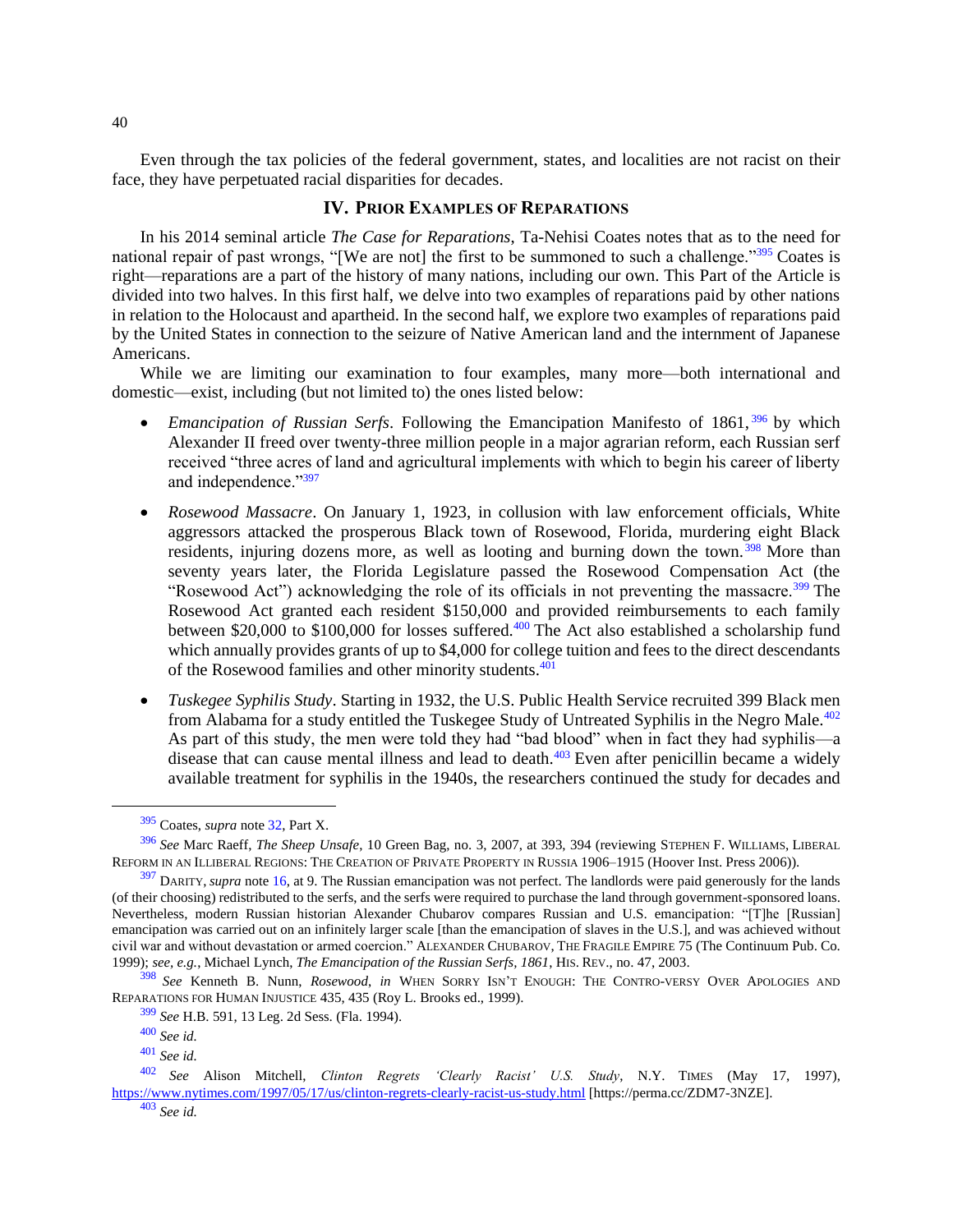<span id="page-40-2"></span>withheld treatment.<sup>404</sup> "By the time the study was exposed and shut down in 1972, 128 of the [399] men involved had died from syphilis or related complications, and 40 of their wives and 19 of their children had become infected.<sup>3405</sup> As part of a class action settlement,<sup>406</sup> the U.S. government paid the victims and their heirs \$10 million.<sup>407</sup> Subsequently, President William J. Clinton issued an official apology admitting that the government "did something that was wrong—deeply, profoundly, morally wrong. It was an outrage to our commitment to integrity and equality for all our citizens."<sup>408</sup> At the time of the apology, President Clinton also announced the government's creation of post-graduate fellowships in bioethics, which emphasized recruiting minority students, along with a \$200,000 grant for the establishment of a Center for Bioethics in Research and Health Care at Tuskegee University in Alabama.<sup>409</sup>

As we keep in mind that the history of reparations is long and complex, we start our review by examining the reparations paid in connection to the Holocaust.

<span id="page-40-0"></span>A. Holocaust Victims

During World War II, the Nazi regime—along with its allies and collaborators—systematically murdered six million Jews in a genocide known as the Holocaust.<sup>410</sup> Murders were carried out in gas vans and chambers as well as mass shootings; meanwhile, other victims were imprisoned and forced into slave labor in concentration camps.<sup>411</sup> The end of World War II in 1945 marked the demise of the Nazi regime and the beginning of the reparations process for the Holocaust.<sup>412</sup> As Ta-Nehisi Coates states in *The Case for Reparations*, "[r]eparations could not make up for the murder perpetrated by the Nazis. But they did launch Germany's reckoning with itself, and perhaps provided a road map for how a great civilization might make itself worthy of the name."<sup>413</sup>

<span id="page-40-1"></span>*1. Initial Resistance to Reparations*

A survey of West Germans at the time showed that the journey to reparations would be an uphill climb:

• 5 percent felt guilt about the Holocaust;

<sup>413</sup> Coates, *supra* not[e 32.](#page-6-1)

<sup>404</sup> *See* April Dembosky, *It's not Tuskegee. Current Medical Racism Fuels Black Americans' Vaccine Hesitancy*, L.A. TIMES (Mar. 25, 2021), [https://www.latimes.com/ science/story/2021-03-25/current-medical-racism-not-tuskegee-expls-vaccine](https://perma.cc/C6CK-D32C)[hesitancy-among-black-americans](https://perma.cc/C6CK-D32C) [https://perma.cc/C6CK-D32C].

<sup>405</sup> *Id.*

 $406$  While a class action settlement may not fit within the traditional definition of reparations, this case settled for "unique reasons," including the following ones noted by the presiding judge:

<sup>[</sup>T]he United States was rightfully and grievously embarrassed at being exposed for having sponsored, financed, and operated a project that for forty years callously experimented with and risked the very lives and health of a large number of unknowing black citizens. It is evident that at this particular time it was in the best interest of the United States Government to close the last chapter of this sordid book as expeditiously and honorably as possible.

Pollard v. United States, 69 F.R.D. 646, 648 (M.D. Ala. 1976).

<sup>407</sup> *See* Mitchell, *supra* note [402.](#page-39-1)

<sup>408</sup> *Id.*

<sup>409</sup> *See id.*; *see also* Eric A. Posner & Adrian Vermeule, *Reparations for Slavery and Other Historical Injustices*, 103 COLUM. L. REV. 689, 695 n.19 (2003).

<sup>410</sup> *See Learn*, U.S. HOLOCAUST MEM'<sup>L</sup> MUSEUM, [https://www.ushmm.org/learn](https://perma.cc/VS9D-J494) [https://perma.cc/VS9D-J494]. Mem'l Museum, *Killing Centers: An Overview*, HOLOCAUST ENCYC., [https://encyclopedia.ushmm.org/content/en/article/killing-centers-an-overview](https://perma.cc/43TU-GCGD) (last edited May 14, 2021) [https://perma.cc/43TU-GCGD].

<sup>412</sup> *See* Alan Taylor, *World War II: The Fall of Nazi Germany*, ATLANTIC MAG. (Oct. 9, 2011), [https://www.theatlantic.com/photo/2011/10/world-war-ii-the-fall-of-nazi-germa ny/100166/](https://perma.cc/XVS7-VS7M) [https://perma.cc/XVS7-VS7M].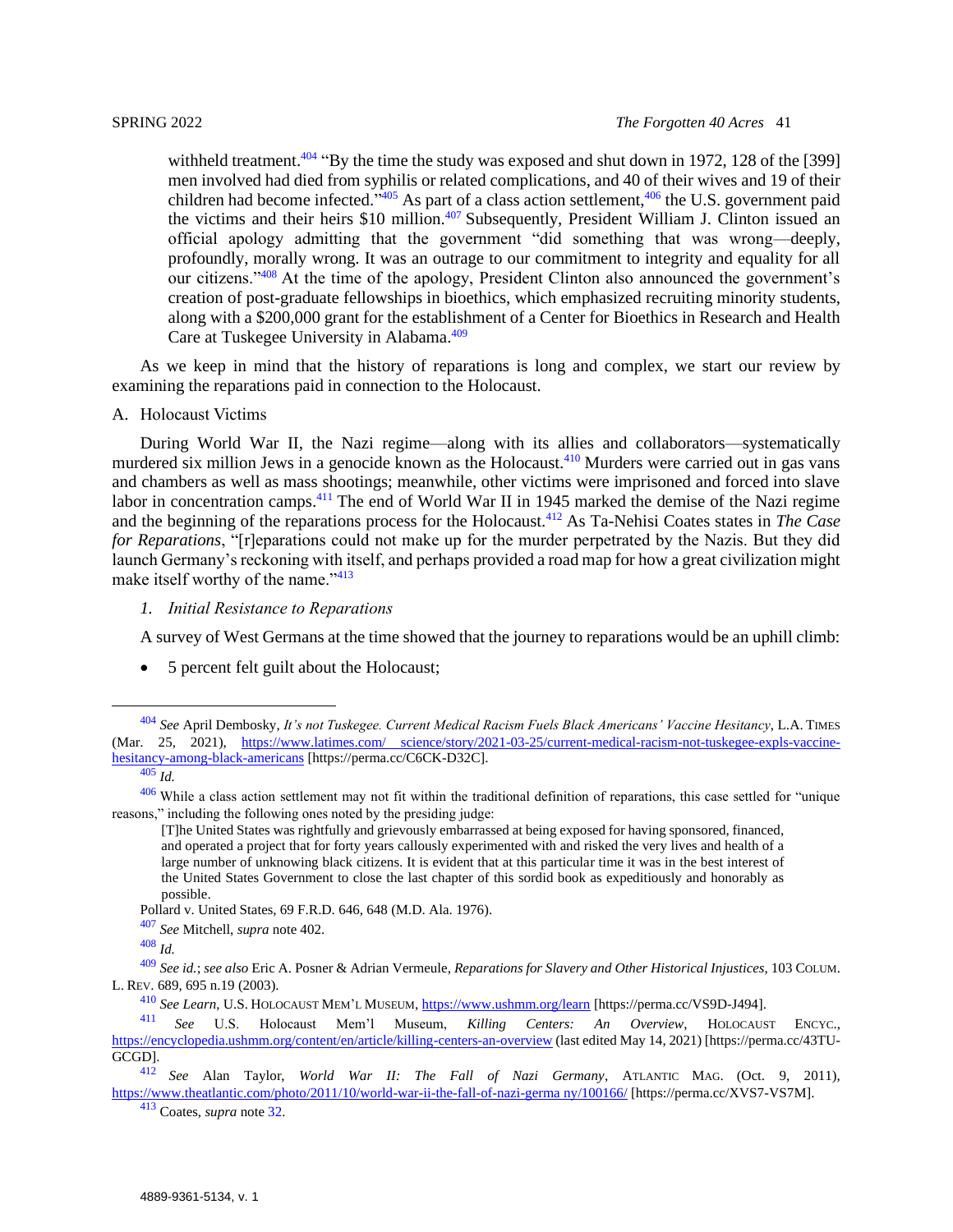- 29 percent believed their country owed Jews restitution; and
- The remaining 66 percent either thought that Jews bore at least some of the responsibility for what happened to them, or that only people who committed the atrocities should pay reparations.  $414$
- <span id="page-41-2"></span>*2. Conference on Jewish Material Claims against Germany*

<span id="page-41-0"></span>Despite the resistance, the work on reparations persisted. In 1951, over twenty Jewish national and international organizations met in New York City.<sup>415</sup> This meeting resulted in the creation of a non-political and non-partisan body focused on the negotiation of reparations for Holocaust survivors.<sup>416</sup> As its upcoming negotiations would focus on material claims only, the body became known as the Conference on Jewish Material Claims Against Germany, or the Claims Conference.<sup>417</sup>

After six months of negotiations, the Claims Conference, the State of Israel, and the German government reached an agreement.<sup>418</sup> The German government committed to making payments directly to the victims of the Holocaust as well as paying Israel three billion deutschemark annually over a 12-year period for the resettlement of Holocaust survivors.<sup>419</sup> Furthermore, the German government agreed to pay 450 million deutschemark over a twelve year period for the benefit of the Claims Conference.<sup>420</sup> The Claims Conference used these funds to rebuild Jewish communities throughout Europe and to support Holocaust survivors through social service agencies. $421$ 

<span id="page-41-3"></span><span id="page-41-1"></span>*3. United States Involvement*

Though miles apart, the U.S. government played an active role in Holocaust reparations. The U.S. government put pressure on Swiss banks to settle a class action lawsuit for their questionable actions during the Holocaust.<sup>422</sup> During the Holocaust, Jews deposited funds in Swiss bank accounts to prevent their wealth being stolen by the Nazis.<sup>423</sup> However, when the owners or their direct heirs tried to reclaim their funds after World War II, the banks denied the existence of their accounts and recategorized the funds as the banks' own profits.<sup>424</sup> Ultimately, the banks offered \$1.25 billion as a settlement.<sup>425</sup>

Separately, the executives from over a dozen German corporations admitted to using slave labor during the Holocaust. <sup>426</sup> The U.S. government pressured the corporations to pay several billion dollars in reparations to those victims and their families.<sup>427</sup> These examples show that while the U.S. was not the party paying reparations, it was indeed a participant in the reparations process for the Holocaust.

<sup>414</sup> *See* TONY JUDT, POSTWAR: A HISTORY OF EUROPE SINCE 1945, 271–72 (2005).

<sup>415</sup> *See History*, CONF. ON JEWISH MATERIAL CLAIMS AGAINST GERMANY, [http://www.claimscon.org/about/history/](https://perma.cc/2U8J-75UB) [https://perma.cc/2U8J-75UB].

<sup>416</sup> *See id.*

<sup>417</sup> *See id.*

<sup>418</sup> *See id.*

<sup>419</sup> *See* Menachem Z. Rosensaft & Joana D. Rosensaft, *The Early History of German Jewish Reparations*, 25 FORDHAM INT'<sup>L</sup> L.J. S1, S3 (2001).

<sup>420</sup> *See id.*

<sup>421</sup> *See* CONF. ON JEWISH MATERIAL CLAIMS AGAINST GERMANY, *supra* not[e 415.](#page-41-2)

<sup>422</sup> *See* Amy Waldman, *Holocaust Accord Ends Plan for Sanctions*, N.Y. TIMES, Aug. 14 1998, at A8.

<sup>423</sup> *See* Stuart E. Eizenstat, *What Holocaust Restitution Taught Me About Slavery Reparations*, POLITICO (Oct. 27, 2019), [https://www.politico.com/magazine/story/2019/10 /27/slavery-reparations-holocaust-restitution-negotiations-229881/](https://perma.cc/E995-HLCG) [https://perma.cc/E995 -HLCG].

<sup>424</sup> *See id.*

<sup>425</sup> *See* Waldman, *supra* note [422,](#page-41-3) at A8.

<sup>426</sup> *See id.*

<sup>427</sup> *See id.*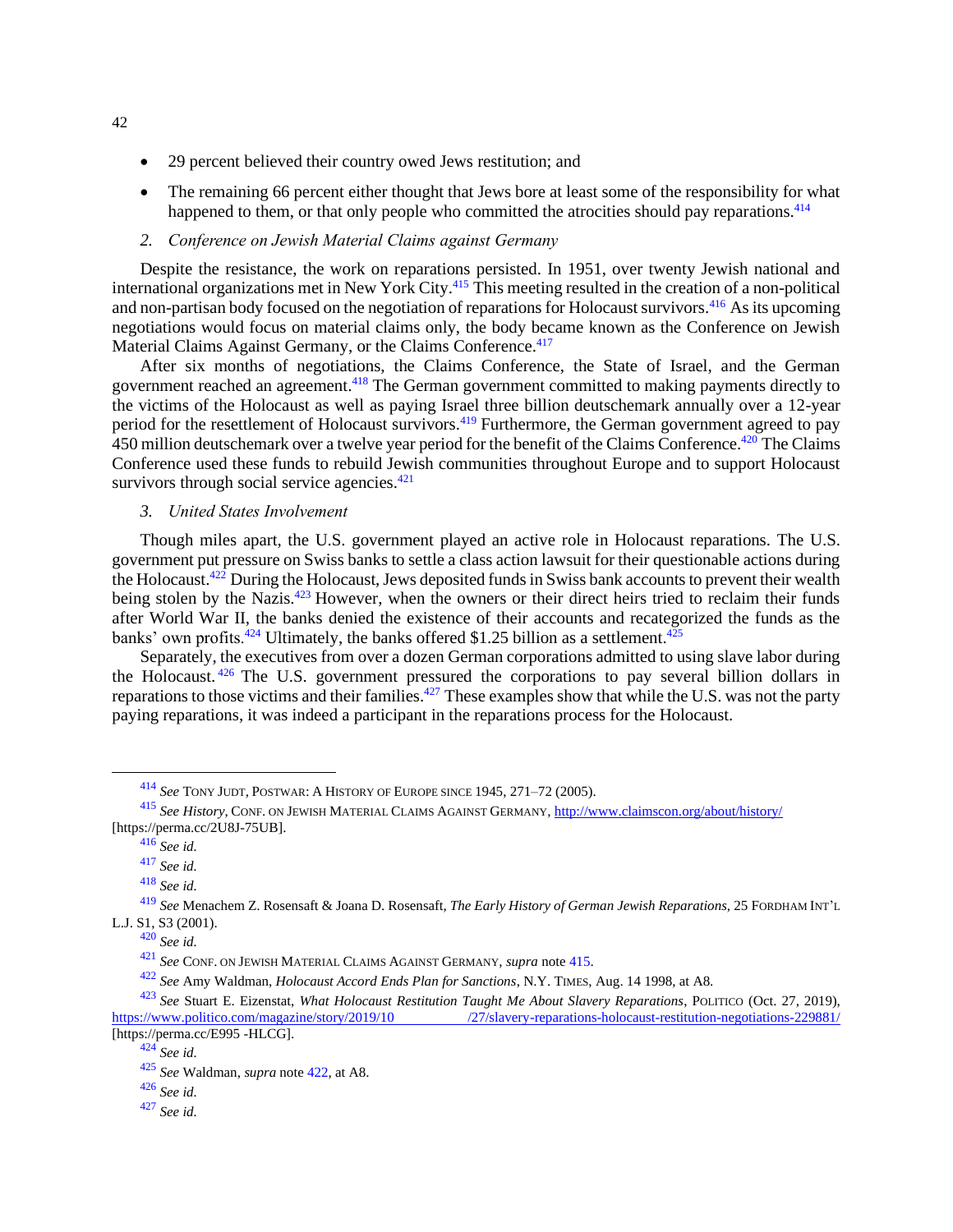#### <span id="page-42-1"></span><span id="page-42-0"></span>B. Post-Apartheid

## <span id="page-42-3"></span>*1. Apartheid Regime*

The second example of international reparations comes from South Africa. From 1948 through the early 1990s, South Africa had a system of institutionalized racism, known as Apartheid.<sup>428</sup> During this period, the government passed a series of laws that expressly discriminated against the non-white population in South Africa.<sup>429</sup> For example, in 1950, the Group Areas Act "created the legal framework for varying levels of government to establish particular neighbourhoods [sic] as 'group areas,' where only people of a particular race were able to reside" and own homes.<sup>430</sup> The law applied retroactively, so once an area was declared a group area, all of the people who were not a part of the designated racial group were displaced and their houses demolished.<sup>431</sup> In addition to government-mandated segregation, the laws of the apartheid regime significantly limited non-White South African's land ownership and also enabled business owners to refuse service to non-white South Africans.<sup>432</sup>

## <span id="page-42-5"></span><span id="page-42-4"></span><span id="page-42-2"></span>*2. Truth and Reconciliation Commission (TRC)*

As a democratic government formed in 1994, restitution for Apartheid's victims became one of the government's most urgent tasks.<sup>433</sup> In 1995, the Promotion of National Unity and Reconciliation Act established the Truth and Reconciliation Commission (TRC)—designed to build a bridge between "the apartheid past and the democratic future."<sup>434</sup> The TRC took on the tasks of investigating human rights violations from 1960 to 1994 as well as enabling victims to share their stories, granting amnesty, and drafting recommendations for reparations.<sup>435</sup> In order to accomplish its tasks, the TRC created three committees:

<span id="page-42-6"></span>• *The Committee on Human Rights Violations*. In an effort to restore the dignity of the nation and its citizens, the Committee on Human Rights Violations (CHRV) created a space for the victims of Apartheid to talk about what they endured as well as Apartheid's effects on them, their families, and their communities.<sup>436</sup> With the help of community-based organizations, the CHRV collected statements from over 21,000 victims. $437$  The CHRV then invited approximately 2,000 victims to tell their stories in public hearings.<sup>438</sup> The CHRV designed the hearings in a way that enabled the victims to freely tell their stories, so the hearings did not become court trials. $439$  In this spirit, the

<sup>435</sup> *See* BRITANNICA, *supra* note [434.](#page-42-4)

<sup>428</sup> *See* John Mukum Mbaku, *International Law and the Struggle Against Government Impunity in Africa*, 42 HASTING INT'<sup>L</sup> & COMP. L. REV. 73, 82 (Winter 2019).

<sup>429</sup> *See* Benjamin Zinkel, *Apartheid and Jim Crow: Drawing Lessons from South Africa's Truth and Reconciliation*, J. DISP. RESOL. 229, 233 (2019).

<sup>430</sup> *The Group Areas Act of 1950*, SOUTH AFR. HIST. ONLINE, [https://www.sahistory. org.za/article/group-areas-act-1950](https://perma.cc/KT44-XXV8) [https://perma.cc/KT44-XXV8].

<sup>431</sup> *See id.*

<sup>432</sup> *See* Zinkel, *supra* note [429,](#page-42-3) at 233–34.

<sup>433</sup> *See* Penelope E. Andrews, *Reparations for Apartheid's Victims: The Path to Reconciliation?*, 53 DEPAUL L. REV. 1155, 1162–163 (Spring 2004).

<sup>434</sup> *Id.* at 1163; *see also* Desmond Tutu, *South Africa*, BRITANNICA, [https://www.brita nnica.com/topic/Truth-and-](https://perma.cc/TE6W-L6E9)[Reconciliation-Commission-South-Africa](https://perma.cc/TE6W-L6E9) [https://perma.cc/T E6W-L6E9].

<sup>436</sup> *See* Sam Garkawe, *The South African Truth and Reconciliation Commission: A Suitable Model to Enhance the Role and Rights of the Victims of Gross Violations of Human Rights?*, 27 MELBOURNE U. L.R. 334, 366 (Aug. 2003).

<sup>437</sup> *See id.* at 367.

<sup>438</sup> *See id.*

<sup>439</sup> *See id.*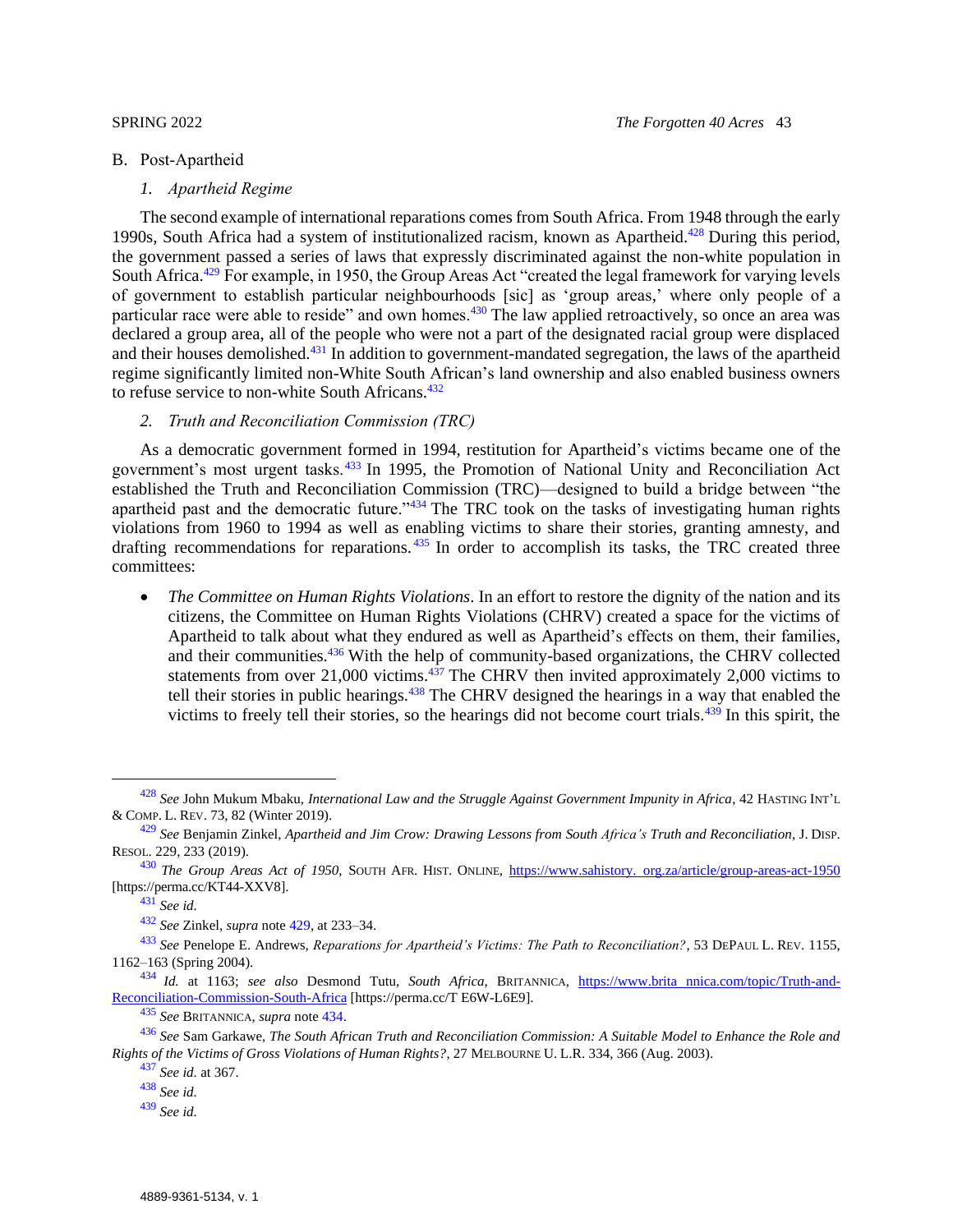<span id="page-43-0"></span>CHRV did not permit cross-examination at the hearings and did not have any technical legal rules, such as the hearsay rule of evidence. $440$ 

- *Committee on Amnesty*. While international law deemed Apartheid to be a crime against humanity, the TRC decided to view the crimes of Apartheid as "individual acts of gross violations of human rights."<sup>441</sup> So rather than granting blanket amnesty, the Committee on Amnesty (CA) possessed the authority to grant amnesty to individual applicants.<sup>442</sup> The two main criteria for amnesty were that the applicant (1) fully disclosed his or her actions and (2) that the applicant's act, omission, or offense were associated with a political objective.<sup>443</sup> When the CA granted amnesty, victims were precluded from suing the applicant in civil court; however, if the CA declined amnesty, victims could pursue an action against the applicant in civil court.<sup>444</sup> As Sam Garkawe mentions in his article about the TRC, "[f]or this reason, the amnesty process was often described as a 'carrot' (the allure of amnesty) and 'stick' (the threat of prosecutions) approach to inducing perpetrators to come forward."<sup>445</sup> Ultimately, the CA granted amnesty to 849 applicants, but refused amnesty to 5,392 applicants.<sup>446</sup>
- *The Committee on Reparation and Rehabilitation*. While the prior two committees primarily focused on the truth of what occurred during Apartheid, the Committee on Reparation and Rehabilitation (CRR) envisioned a post-Apartheid South Africa and set out steps to make its vision a reality. In determining its reparations policies, the CRR outlined five guiding principles: "redress, restitution, rehabilitation, restoration of dignity and reassurance of non-repetition."<sup>447</sup>

While the CRR recommended making urgent—but interim—payments to victims who could demonstrate an immediate need, it also noted that reparations should extend beyond monetary payments to victims.<sup>448</sup> Accordingly, the CRR also outlined a series of non-monetary reparations:

- (a) Legal and Administrative*.* "[I]ssuing of death [certificates], exhu-mations, reburials and ceremonies, provision of headstones and tombstones, declarations of death, expungement of criminal records and the expediting of outstanding legal matters."<sup>449</sup>
- (b) Community. "[R]enaming streets and facilities, erecting memorials and monuments, and conducting culturally appropriate ceremonies to commemorate the victims of repression during the apartheid era."450
- (c) National. "[R]enaming of public facilities, the erection of memorials and monuments, and possibly the institution of a day of remembrance." $451$

<sup>450</sup> *Id.*

<sup>451</sup> *Id.* at 374.

<sup>440</sup> *See id.*

<sup>441</sup> Andrews, *supra* note [433,](#page-42-5) at 1166.

<sup>442</sup> *See id.*; *see also* Joe R. Feagin & Ella McFadden, *Documenting the Costs of Slavery, Segregation, and Contemporary Racism: Why Reparations Are in Order for African Americans*, 20 HARV. BLACK LETTER J. 49, 67 (Spring 2004).

<sup>443</sup> *See* CONST. OF THE REPUBLIC OF S. AFR., 1996.

<sup>444</sup> *See* Garkawe, *supra* note [436,](#page-42-6) at 354.

<sup>&</sup>lt;sup>445</sup> *Id.* The author states, "The 'carrot and stick' terminology was used by the then Minister of Justice, Dullah Omar, who was responsible for the establishment of the TRC." *Id.* at n.190.

<sup>446</sup> *See* Dep't of Just. and Const. Dev. of the Republic of S. Afr. Amnesty Hearings & Decision, TRUTH & RECONCILIATION OFF. WEBSITE, [https://www.justice.gov.za/trc/](https://perma.cc/45P2-3RMR) [https://perma.cc/45P2-3RMR].

<sup>447</sup> Garkawe, *supra* note [436,](#page-42-6) at 374.

<sup>448</sup> *See id.* at 375.

<sup>449</sup> *Id.*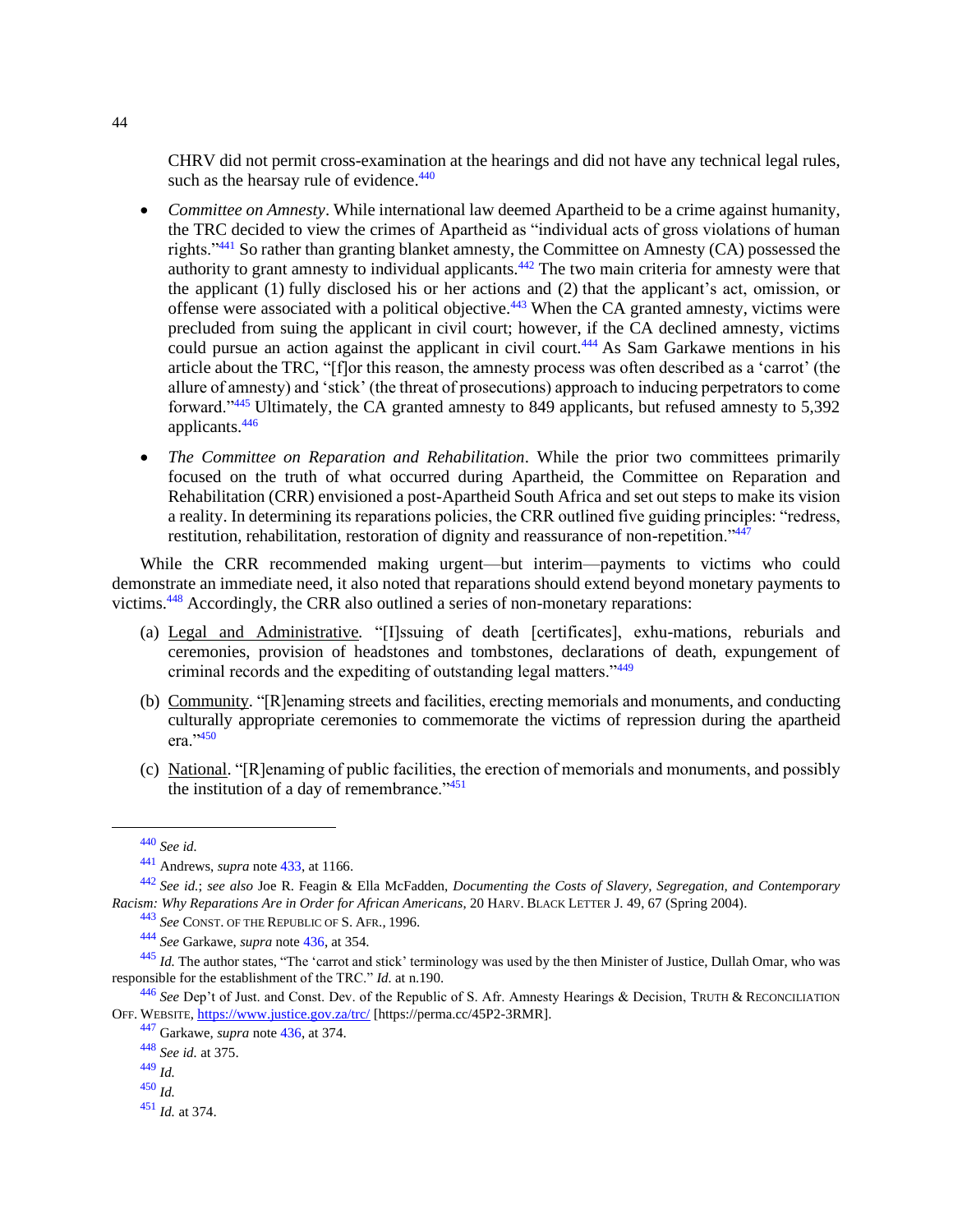(d) Community Rehabilitation. Improving the "health and social services, skills training," developing "specialized trauma counselling services, family-based therapy," and helping with "education and housing provision."<sup>452</sup>

Ultimately, the TRC recommended that "victims and survivors of human rights violations should receive reparation payments totaling \$430 million paid over several years."<sup>453</sup> The recommendation, however, was never fully implemented. In 2003, the government announced a one-time payment of approximately \$4,000 for each victim identified by the CHRV and community rehabilitation programs that would be a part of "broader development programs for all South Africans."<sup>454</sup>

## <span id="page-44-0"></span>C. Native Americans

The previous examples show that reparations are not a novel concept. Moreover, reparations are not limited to international settings. Reparations appear throughout U.S. history. The following Subsections explore the reparations paid to two groups by the U.S. government—Native Americans and Japanese Americans, beginning in chronological order with reparations paid to Native Americans.<sup>455</sup>

### <span id="page-44-4"></span><span id="page-44-1"></span>*1. Theft of Native American Land*

The eighteenth and nineteenth centuries in the United States are stained with the genocide of Native Americans.<sup>456</sup> This period of conquest and colonization included the forced relocation of Native Americans to reservations and, for the children, relocation to what was known as "Kill the Indian, Save the Man" boarding schools, the goal of which was to remove Native Americans from their culture and assimilate them into White society.<sup>457</sup> One of the defining harms of this period was the theft of Native American land "under the cover of law."<sup>458</sup>

Disproportionately high numbers of Native Americans enlisted in World War II, igniting a movement to compensate Native American for the theft of their lands. <sup>459</sup> Out of this momentum came the first reparations program of the U.S. government.<sup>460</sup>

### <span id="page-44-5"></span><span id="page-44-3"></span><span id="page-44-2"></span>*2. Indian Claims Commission*

Historically, Native Americans experienced a disjointed system of justice for their claims against the U.S. government.<sup>461</sup> In 1946, Congress established the Indian Claims Commission Act (the "ICC Act") in an effort to give tribes a designated path by which to address their future claims, including ones involving

<sup>453</sup> Feagin & McFadden, *supra* note [442,](#page-43-0) at 67.

<sup>454</sup> Ereshnee Naidu-Silverman, *What South Africa Can Teach the U.S. About Reparations*, WASH. POST (June 25, 2019, 6:00 AM), [https://www.washingtonpost.com/ outlook/2019/06/25/what-south-africa-can-teach-us-about-reparations/](https://perma.cc/3KBK-ENZQ) [https://perma.cc/ 3KBK-ENZQ].

<sup>455</sup> *See id.*

<sup>456</sup> *See generally* Nell Jessup Newton, *Indian Claims in the Courts of the Conqueror*, 41 AM. U. L. REV. 753, *passim* (1992); *see also* Rennard Strickland, *Genocide-at-Law: An Historic and Contemporary View of the Native American Experience*, 34 KAN. L. REV. 713, 718 (1986).

<sup>457</sup> Daniel R. Wildcat, *Why Native Americans Don't Want Reparations*, WASH. POST (June 10, 2014) [https://www.washingtonpost.com/posteverything/wp/2014/06/10/why-na tive-americans-dont-want-reparations/](https://perma.cc/TVZ3-DSS4) [https://perma.cc/TVZ3-DSS4].

<sup>458</sup> *Id.*

<sup>459</sup> *See* Erin Blakemore, *The Thorny History of Reparations in the U.S.*, HIST. (Aug 28, 2019), [https://www.history.com/news/reparations-slavery-native-americans-japanese-internment](https://perma.cc/8M8R-T6CQ) [https://perma.cc/8M8R-T6CQ].

<sup>460</sup> *See id.*

<sup>461</sup> *See* Nell Jessup Newton, *Compensation, Reparations & Restitution: Indian Property Claims in the United States*, 28 GA. L. REV. 453, 468 (1994).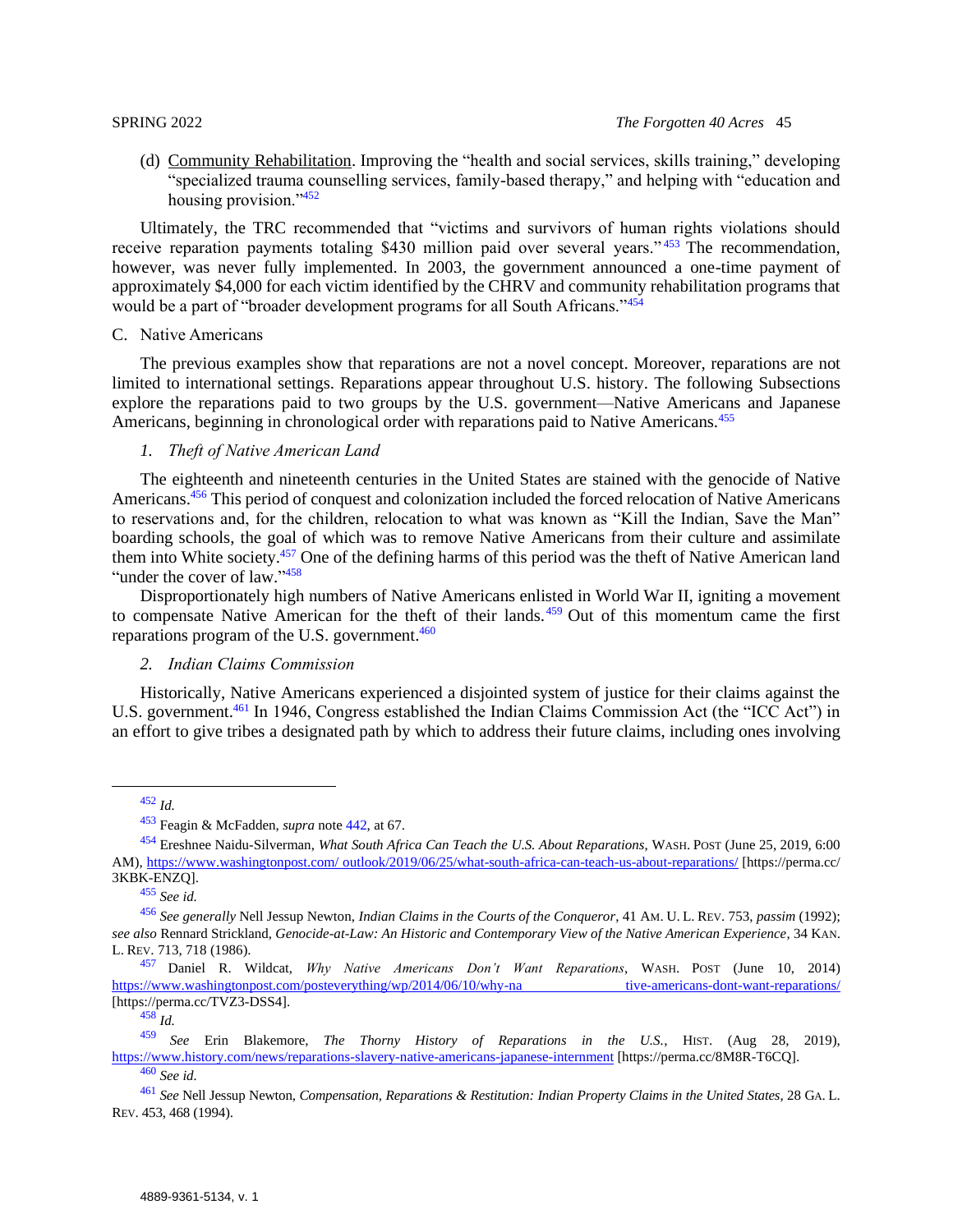property.<sup>462</sup> Additionally, the ICC Act established the Indian Claims Commission ("ICC") and tasked it with investigating and resolving any and all claims that arose before 1946.<sup>463</sup> Under the ICC Act, reparations would be based on each tribe's history as well as the proportionate responsibility of the U.S. government for the tribe's losses.<sup>464</sup>

Pursuant to the ICC Act, the ICC was designed to hear all types of claims—from theft of land by treaties that were signed under duress to treaty violations.<sup>465</sup> In practice, the ICC adopted the structure of a claims court.<sup>466</sup> Under this structure, the ICC could only grant monetary damages and even those were limited.<sup>467</sup> Additionally, its adversarial system pitted the U.S. Department of Justice against each tribe.<sup>468</sup>

Ultimately, the ICC awarded approximately \$1.3 billion to 176 tribes and bands, averaging "about \$1,000 per person of Native American ancestry.<sup>3469</sup> Most of the funds were put in trust accounts for which the U.S. government serves as trustee. $470$ 

A formal apology came in 2009 within the 2010 defense appropriations bill.<sup>471</sup> The bill stated that the United States apologizes for the "many instances of violence, maltreatment, and neglect inflicted on Native Peoples by citizens of the United States."<sup>472</sup>

<span id="page-45-1"></span><span id="page-45-0"></span>D. Internment of Persons of Japanese Descent During World War II

<span id="page-45-2"></span>*1. The Internment*

The second example of reparations paid by the United States also has ties to World War II. During this war, President Franklin D. Roosevelt issued an executive order authorizing the designation of "Military Areas" within the United States that permitted the forcible removal of any or all persons in these spaces.<sup>473</sup> Under the authority of the executive order and operating under a fear that "Japanese-Americans on the West Coast might aid an invading Japanese army or commit acts of espionage and sabotage," the West Coast was designated a Military Area and all persons of Japanese ancestry were to be excluded.<sup>474</sup> This designation led to the displacement, including the forcible removal, of approximately 120,000 United States citizens and residents of Japanese descent and their subsequent detention in concentration camps.<sup>475</sup>

<sup>469</sup> Blakemore, *supra* note [459.](#page-44-5)

<sup>470</sup> *See id.*

<span id="page-45-3"></span><sup>462</sup> *See id.*; *see also* Indian Claims Commission Act of 1946, Pub. L. No. 726, ch. 959, § 2(5), 60 Stat. 1049, 1050 (1946). <sup>463</sup> *See id.*

<sup>464</sup> *See* Newton, *supra* note [461,](#page-44-3) at 469.

<sup>465</sup> *See* Posner & Vermeule, *supra* note [409,](#page-40-2) at 694.

<sup>466</sup> *See* Newton, *supra* note [461,](#page-44-3) at 469.

<sup>467</sup> *See id.*

<sup>468</sup> *See id.*; *see generally* Newton, *supra* note [456,](#page-44-4) at 779–84 (discussing, *inter alia*, refusal to compensate Apache Tribe for 27 years of wrongful imprisonment).

<sup>471</sup> *See* John D. McKinnon, *U.S. Offers an Official Apology to Native Americans*, WALL ST. J. (Dec. 22, 2009), [https://www.wsj.com/articles/BL-WB-15589](https://perma.cc/S754-4HK3) [https://perma. cc/S754-4HK3].

<sup>472</sup> Blakemore, *supra* note [459.](#page-44-5)

<sup>473</sup> *See* Exec. Order No. 9066, 7 Fed. Reg. 1407 (Feb. 19, 1942). Congress later authorized the enforcement of this order on March 21, 1942, through Public Law 77-503.

<sup>474</sup> ERWIN CHEMERINSKY, CONSTITUTIONAL LAW 654 (Richard A. Epstein et al. eds., Aspen Publishers 2005); *see also* JOHN L. DEWITT, FINAL REPORT, JAPANESE EVACUATION FROM THE WEST COAST ch. 1–2 (1942).

<sup>475</sup> *See* CHEMERINSKY, *supra* note [474,](#page-45-2) at 654; *see also* Natsu Taylor Saito, *Beyond Reparations: Accommodating Wrongs or Honoring Resistance?*, 1 HASTINGS RACE & POVERTY L.J. 27, 29 (Fall 2003).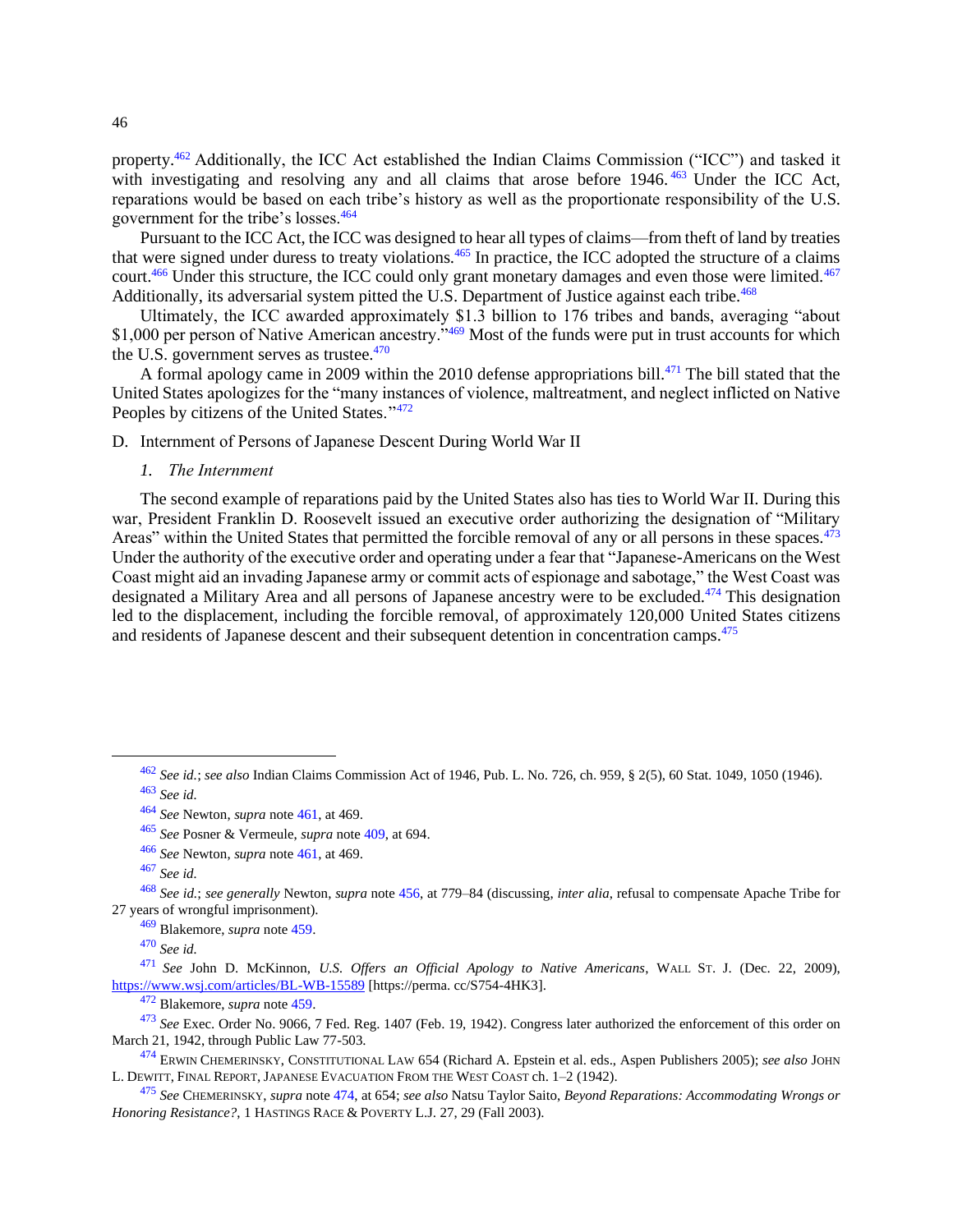## *2. Commission on Wartime Relocation and Internment of Civilians*

<span id="page-46-0"></span>Public discussion of the internment did not immediately commence upon the conclusion of the war.<sup>476</sup> Rather, the discussion gained traction during the Civil Rights Movement as the third generation of Japanese Americans were coming of age.<sup>477</sup>

In 1980, Congress created the Commission on Wartime Relocation and Internment of Civilians, which hosted hearings throughout the country.<sup>478</sup> As legal scholar Natsu Taylor Saito notes, "These events were really the heart of the struggle for reparations—an instance in which the government actually sought and recorded the truth, and people finally came forward to tell their stories, many of them for the first time ever."<sup>479</sup>

## <span id="page-46-1"></span>*3. Civil Liberties Act of 1988*

Based on the Commission's recommendations, Congress passed the Civil Liberties Act of 1988.<sup>480</sup> As part of the Act, each internment survivor received a \$20,000 check accompanied by a letter of apology from President Clinton stating the following:

In passing the Civil Liberties Act of 1988, we acknowledged the wrongs of the past and offered redress to those who endured such grave injustice. In retrospect, we understand that the nation's actions were rooted deeply in racial prejudice, wartime hysteria, and a lack of political leadership. We must learn from the past and dedicate ourselves as a nation to renewing the spirit of equality and our love of freedom. Together, we can guarantee a future with liberty and justice for all. $481$ 

Additionally, the U.S. government created a public education fund to support "creative work in the fields of elementary and secondary education, legal analysis and education, the production of documentary films, art programs, and various kinds of memorials."<sup>482</sup>

## <span id="page-46-2"></span>E. Analysis of Reparations Examples

All the examples we referenced in this Part provide unique elements for consideration in the development of any reparations program:

- traveling to local communities to create a space for the victims to be heard in a non-adversarial setting;
- forming a coalition to address reparations from diverse perspectives;
- issuing compensatory payments directly to the injured or their descendants;
- funding educational and community-based programs; and
- issuing a formal apology from the highest-ranking government leader.

But perhaps the most impactful element of these examples is simply their existence. Reparations are not a new concept; rather, they are sewn into the historical fabric of our nation and others around the world.

 $^{481}$  Letter from Bill Clinton, President of the U.S., to recipients of reparation checks (Oct. 1, 1993) (on file with Cal. St. Univ.).

<sup>476</sup> *See* Saito, *supra* note [475,](#page-45-3) at 30–31.

<sup>477</sup> *See id.*

<sup>478</sup> *See id.* at 31.

<sup>479</sup> *Id.*; *see also* Robert S. Chang, *Toward an Asian American Legal Scholarship: Critical Race Theory, Post-Structuralism, and Narrative Space*, 81 CAL. L. REV. 1241, 1303–07 (1993).

<sup>480</sup> *See* Civil Liberties Act of 1988[, Pub. L.](https://en.wikipedia.org/wiki/Public_Law_(United_States)) N[o.100–383,](https://uslaw.link/citation/us-law/public/100/383) 102 [Stat.](https://en.wikipedia.org/wiki/United_States_Statutes_at_Large) [904](http://legislink.org/us/stat-102-904) (1988).

<sup>482</sup> Saito, *supra* note [475,](#page-45-3) at 32.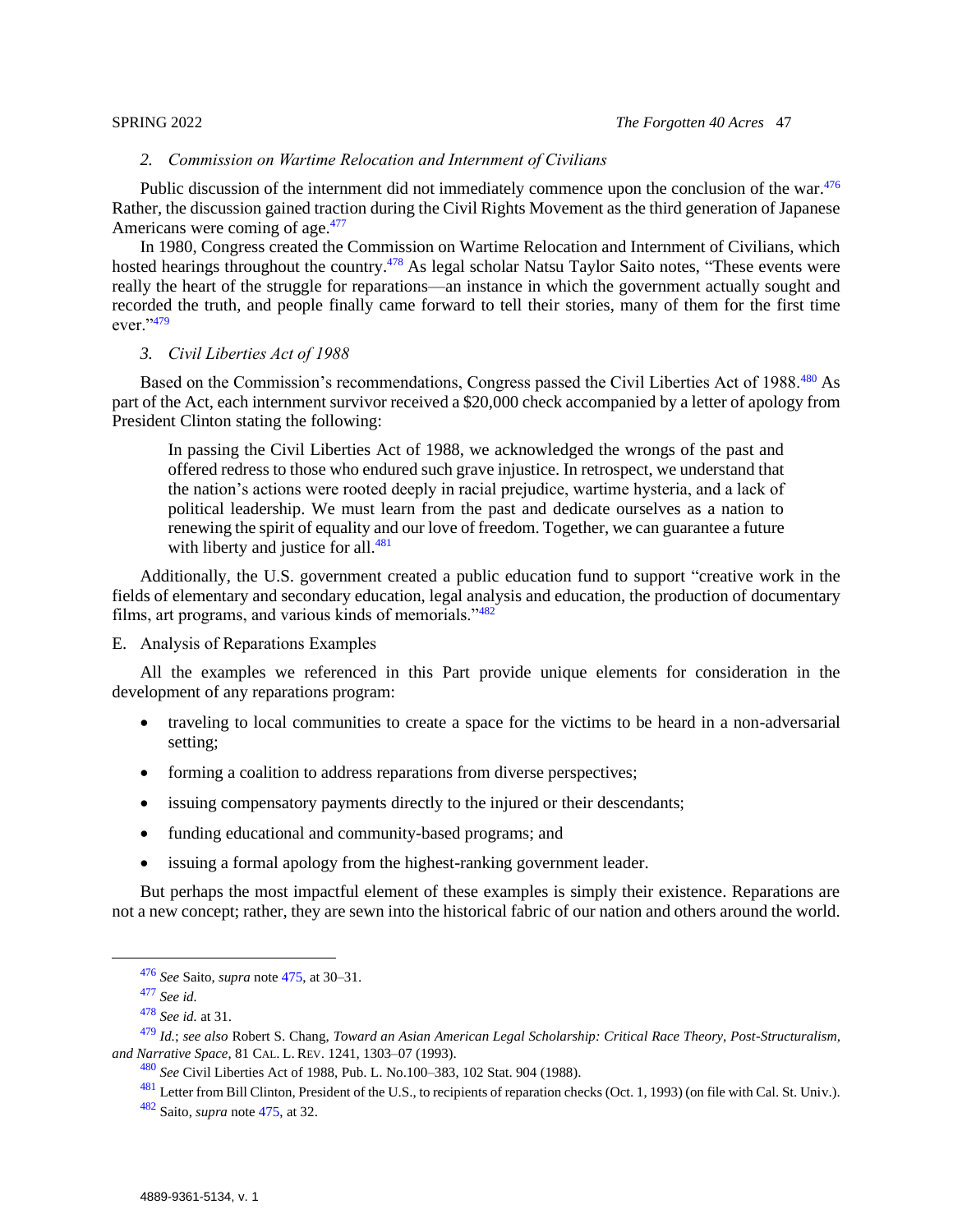<span id="page-47-0"></span>The next Part of this Article addresses how we might approach the funding and implementation of reparations for slavery in the U.S.

### <span id="page-47-2"></span>**V. OPTIONS FOR REPARATIONS IN THE UNITED STATES**

#### <span id="page-47-1"></span>A. Federal Level - Estate Tax as a Funding Source

The physical, psychological, and financial pain inflicted upon African Americans by chattel slavery and the de facto and de jure racial discrimination that followed makes full reparations both imperative and impossible. Perhaps this is why many legal commentators are sympathetically gleeful in announcing their opposition.<sup>483</sup> Reparations seem most implausible when the focus is on slavery alone,<sup>484</sup> given the difficulty of quantifying the magnitude of the initial wrongs in order to determine an appropriate remedy for the biological descendants of Black slaves.

This Article attempts to change both the focus and framework of reparations dialogue. The *focus*, as revealed in Parts II and III of this Article, is instead on government-encouraged, endorsed, sponsored, codified, and enforced subjugation of Black Americans, with the economic damages of such actions revealing themselves in today's racial wealth gap.<sup>485</sup> The *framework* for this discussion is the subject of this Part V—America's breach of its most fundamental ideal, *equality of opportunity*. Viewing Black reparations through the framework of equality of opportunity leads us to a unique source of funds to begin repairing the breach.<sup>486</sup>

America was racialized by the theory of Whiteness as superior. The basis for race-based denigration of Africans is referred to by sociologists and racial commentators as "white supremacy."<sup>487</sup> The malevolence of European degradation of Africans permitted chattel slavery to create a racial "caste system"<sup>488</sup> that denied and continues to deny African-Americans the full opportunity to pursue life, liberty, and happiness*.* The 400 years of intentional deprivation of Blacks their due wages, property, life, liberty, and happiness, when transformed into money, or money's worth, creates a stolen inheritance. The logical remedy of a government-sponsored theft of Black wealth and inheritance is to use government taxation of inheritances to redistribute the wealth of those most benefiting from America's ongoing systemic racism to those most hurt by the intrinsic unfairness and injustice of racism.

- <sup>485</sup> *See supra* Parts II & III.
- <sup>486</sup> *See supra* Part V.

<sup>483</sup> *See* Richard A. Epstein, *Symposium: The Jurisprudence of Slavery Reparations: The Case Against Black Reparations* 84 B.U. L. REV. 1177 (Dec. 2004).

<sup>484</sup> *See, e.g.*, BORIS I. BITTKER, THE CASE FOR BLACK REPARATIONS 12 (First Beacon Press, 2d ed. 2003) ("But to concentrate on slavery is to understate the case for compensation, so much so that one might suspect that the distant past is serving to suppress the ugly facts of the recent past and of contemporary life. In actuality, slavery was followed not by a century of equality but by a mere decade of faltering progress, repeatedly checked by violence . . . ." Thus, as slavery receded into the background, it was succeeded by a caste system embodying white supremacy.).

<sup>487</sup> *See, e.g*., ROBIN DIANGELO, WHITE FRAGILITY: WHY IT'S SO HARD FOR WHITE PEOPLE TO TALK ABOUT RACISM 28 (2018) ("Most white people do not identify [themselves as] white supremacists and so take great umbrage to the term being used more broadly. For sociologists and those involved in current racial justice movements, however, white supremacy is a descriptive and useful term to capture the all-encompassing centrality and assumed superiority of people defined and perceived as white and the practices based on this assumption. White supremacy in this context does not refer to individual White people and their individual intentions or actions but to an overarching political, economic, and social system of domination.").

 $488$  ISABEL WILKERSON, CASTE 69 (2020) ("[T]he word racism may not stand as the only term or the most useful term to describe the phenomena and tensions we experience in our era. Rather than deploying racism as an either/or accusation against an individual, it may be more constructive to focus on derogatory actions that harm a less powerful group rather than on what is commonly seen as an easily deniable, impossible-to-measure attribute . . . . Caste, on the other hand, predates the notion of race and has survived the era of formal, state-sponsored racism that had long been openly practiced in the mainstream. The modern-day version of easily deniable racism may be able to cloak the invisible structure that created and maintains hierarchy and inequality. But caste does not allow us to ignore structure. Caste is structure. Caste is ranking. Caste is the boundaries that reinforce the fixed assignments based upon what people look like. Caste is a living, breathing entity. It is like a corporation that seeks to sustain itself at all costs."); *see also* Higdon, *supra* note [358](#page-34-1) (providing the definition of racism).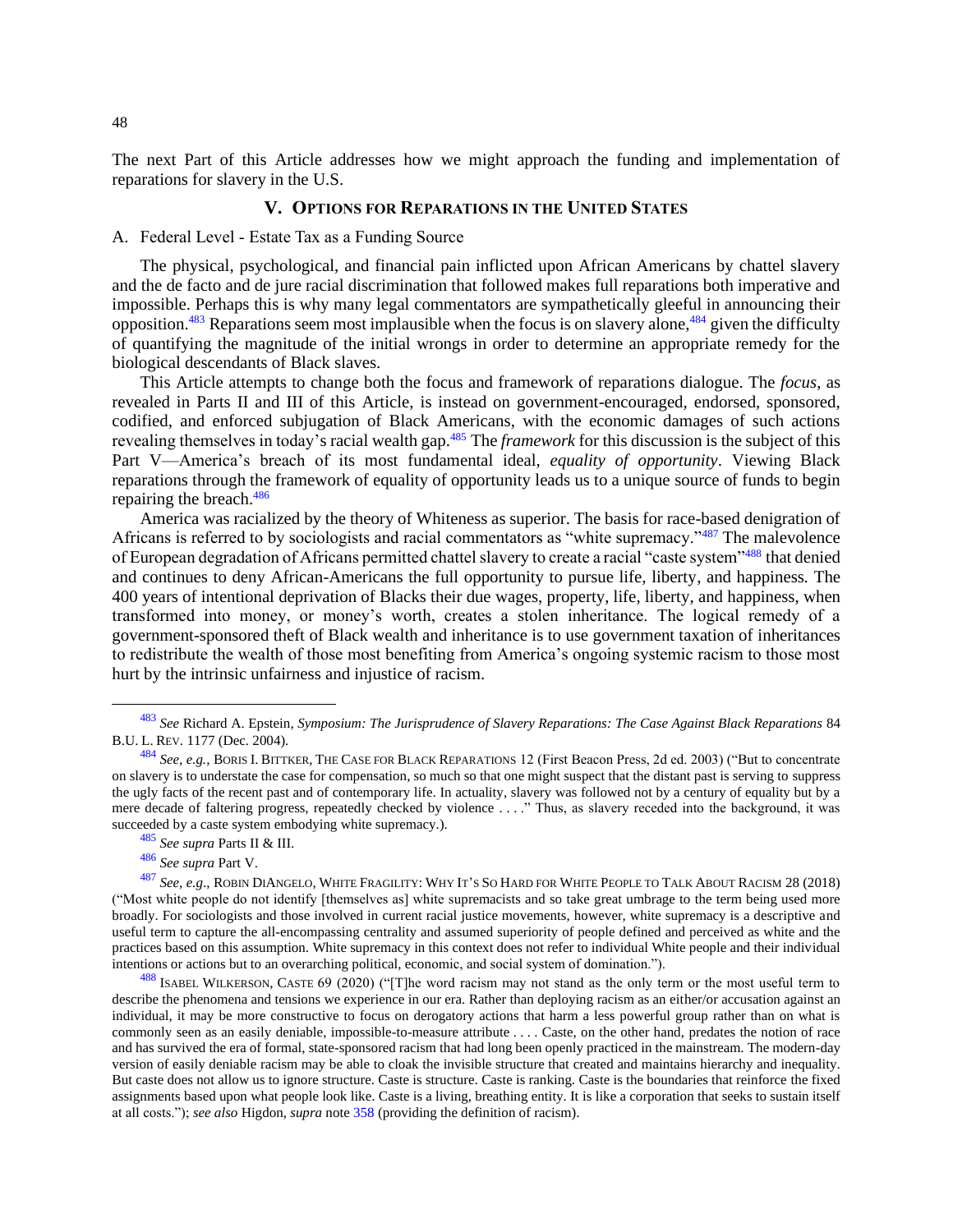<span id="page-48-0"></span>This concept of stolen inheritances is currently illustrated by the staggering realities of the racial wealth gap—the glaring disparities in the net worth of White and Black families.<sup>489</sup> An interesting and alarming statistic is the fact that if the current rate of economic growth is maintained, it would take 200 years to eradicate the racial wealth gap.<sup>490</sup> This is almost as long as the nearly 250 years of government-supported slavery. Discussions of American wealth disparity are now ubiquitous. The specific claim made in this Part is that the much-maligned federal estate, gift, and generation skipping taxes $\frac{491}{1}$  (hereafter, collectively, the "Estate Tax") are perfectly designed to correct the twenty-first century wealth disparity created by "swollen fortunes": <sup>492</sup> an Estate Tax imposed on swollen fortunes should be used to refund stolen fortunes. The federal government's use of the Estate Tax to decrease swollen fortunes is not a novel idea.

Suggesting that Estate Tax is the ideally designed to provide for Black reparations is no small matter. Eminent commentator and jurist Professor Eric Posner and his co-author wrote that the *design* for payment of reparations may be the most important component of any reparations discussion.<sup>493</sup> The logic of Estate Tax as the funding source to solve one of America's most "wicked problems"<sup>494</sup> will be discussed in this Part, using five contentions:

- 1. America's Jeffersonian claim that all human beings are created with an equal right to "life, liberty and the pursuit of happiness" assumed comparable economic starting positions for all citizens and immediately created tension about inherited wealth.
- 2. The federal Estate Tax is based on Jefferson's eighteenth century egalitarianism and was intended to reallocate the swollen fortunes of would-be aristocrats to give every American an equal start in the race of life.
- 3. Justice dictates that revenue from the Estate Tax on swollen fortunes should initially be earmarked for Black people at the bottom of the wealth disparity continuum. In America, the best metric of the "forgotten 40 acres" is the racial wealth gap.
- 4. The current Estate Tax provisions create an ideal legislative vehicle to begin replacing the stolen inheritance with tax revenues and charitable contributions from swollen fortunes.

<sup>489</sup> *See* William Darity, Jr. et al., *What We Get Wrong About Closing the Racial Wealth Gap*, THE SAMUEL DUBOIS CTR. ON SOC. EQUITY (Apr. 2018), at 2, 8–9[, https://insightcced.org/wp-content/uploads/2018/07/Where-We-Went-Wrong-COMPLE TE-](https://perma.cc/BR8N-F9CC)[REPORT-July-2018.pdf](https://perma.cc/BR8N-F9CC) [https://perma.cc/BR8N-F9CC] ("The racial wealth gap is large and shows no signs of closing. Recent data from the Survey of Income and Program Participation (2014) shows that black households hold less than seven cents on the dollar compared to white households. The white household living near the poverty line typically has about \$18,000 in wealth, while black households in similar economic straits typically have a median wealth near zero. . . . At the other end of America's economic spectrum, black households constitute less than 2 percent of those in the top one percent of the nation's wealth distribution; white households constitute more than 96 percent of the wealthiest Americans.")*.*

<sup>490</sup> *See* Angela Hanks et al., *Systematic Inequality: How America's Structural Racism Helped Create the Black-White Wealth Gap*, CTR. FOR AM. PROGRESS 10 (2018), [https://community-wealth.org/content/systematic-inequality-how-americas-structural](https://perma.cc/C8YM-GCAG)[racism-helped-create-black-white-wealth-gap](https://perma.cc/C8YM-GCAG) [https://perma.cc/C8YM-GCAG].

<sup>491</sup> *See* Pub. L. No. 99–514, 100 Stat. 2095 (1986).

<sup>492</sup> President Theodore Roosevelt coined the term "swollen inheritance." *See infra* note [536.](#page-54-1)

<sup>493</sup> *See* Posner & Vermeule, *supra* note [409,](#page-40-2) at 690 ("Within the normative debates, proponents of reparations often focus monomaniacally on the historical injustices inflicted upon victim groups, while minimizing the serious problems of policy design that reparations pose. Opponents of reparations, on the other hand, minimize the relevant injustices and portray reparations proposals as outlandish or even unprecedented, overlooking that federal and state governments have often paid reparations in one form or another. Most generally, commentators on all sides of the issue focus excessively on abstract questions about the justice of reparations while ignoring institutional and prudential questions about how reparations schemes should be designed. *As we shall see, answers to the design questions will themselves help to determine whether and when reparations should be paid in the first place.*").

<sup>494</sup> *See* discussion of "wicked problems," *infra* Part V.A.10.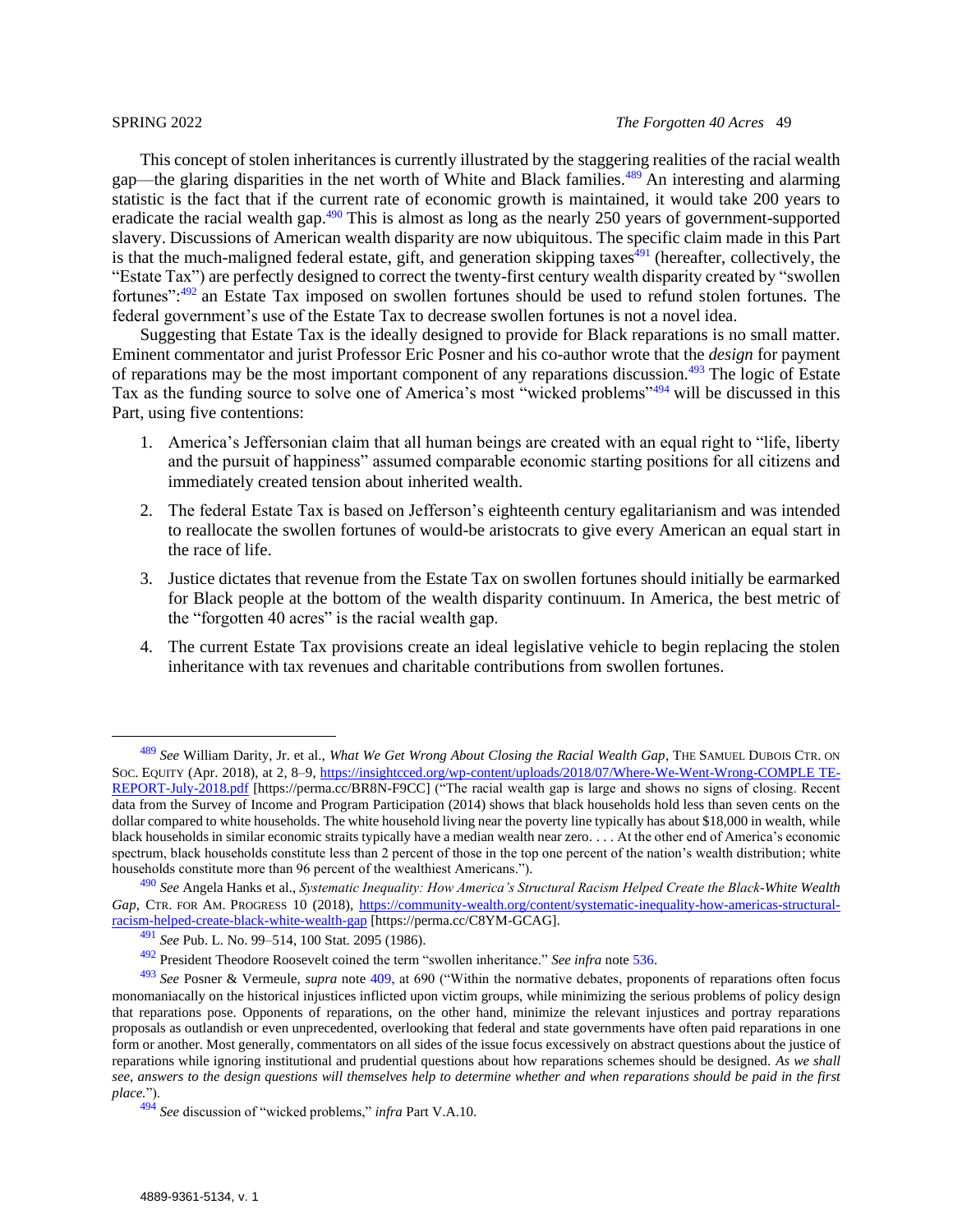5. Charitable contributions have always complemented the wealth re-allocation goals of the Estate Tax, and just as charitable organizations partner with the government on social welfare endeavors, there should be a charitable, public-private partnership regarding reparations.

<span id="page-49-0"></span>The following Subsections will explore each of these arguments and ideas in greater detail.

## *1. Jeffersonian Ideals Apply to Reparations Argument*

The entitlement to reparations implies some breach of duty by the American people and their government.<sup>495</sup> The underlying promise of America is almost universally understood to be the right to pursue the equity value of life, liberty, and happiness because of the universal assumption of the *equality* of opportunity. Interestingly, America's ideals of equity and equality clashed in two major ways with the individual self-interest of the men in power at the time the country began.

### <span id="page-49-1"></span>*2. Paradox of Individual Liberty and Slavery*

First, there was the problem of slavery and equality of personhood. How exactly do you declare freedom from servitude to Britain by asserting American equality while importing and then legalizing chattel slavery, the worst form of servitude? The answer was plain and simple—each contradiction was in colonists' political and economic self-interest.<sup>496</sup>

Politically, the paradox of individual liberty and slavery was known, but ignored, by America's early leaders because they desperately needed the assistance of European trading partners, especially France, and the French were the third-largest slave traders, behind Portugal and Britain.<sup>497</sup> Before cotton, the colonists' single most valuable product was tobacco, which required an ever-growing pool of cheap labor.<sup>498</sup> It was this economic imperative of cheap labor that drove the statutory creation of involuntary servitude in Virginia and other colonies.<sup>499</sup>

## <span id="page-49-2"></span>*3. Paradox of Disavowing Inherited Wealth While Owning Inherited Wealth*

<span id="page-49-3"></span>The second paradox to be overcome by the founding fathers was the problem of how to handle inherited wealth and its built-in inequality of opportunity. Thomas Jefferson's view of society was formed "by the ideal of an agrarian society in which the economic functions were performed chiefly by independent small farmers."<sup>500</sup> Moreover, one of republicanism's central tenants required "securing and then maintaining a nearly equal distribution of wealth among the voting citizenry."<sup>501</sup>

50

<sup>495</sup> The availability of judicially created slavery reparations has been a topic of great interest to legal scholars and was exhaustively reviewed by Boris I. Bittker. *See* BITTKER, *supra* note [484.](#page-47-2) Court cases have generally been unable to fashion a judicial remedy for slavery, White supremacy, and anti-Black racism. Most notably, the Seventh Circuit has held that plaintiffs suing in their capacity as descendants of former slaves lacked standing to assert claims concerning injuries to their ancestors. *See In re* African American Slave Descendants Litig*.*, 471 F.3d 754, 759–61 (7th Cir. 2006), *cert. denied* 552 U.S. 941 (2007). As Judge Posner wrote in that decision: "[T]here is a fatal disconnect between the victims and the plaintiffs. When a person is wronged he can seek redress, and if he wins, his descendants may benefit, but the wrong to the ancestor is not a wrong to the descendants." *Id.* at 759.

<sup>496</sup> *See* IBRAM X. KENDI, STAMPED FROM THE BEGINNING: THE DEFINITIVE HISTORY OF RACIST IDEA IN AMERICA 107 (2017).

<sup>497</sup> *See* Joshua J. Mark, *Tobacco & Colonial American Economy*, WORLD HIST. ENCYC. (Feb. 12, 2021), [https://www.ancient.eu/article/1681/tobacco--colonial-american-economy/](https://perma.cc/B5HC-MM2R) [https://perma.cc/B5HC-MM2R].

<sup>498</sup> *See id.*

<sup>499</sup> *See id.*

<sup>500</sup> JENS BECKERT, INHERITED WEALTH 73 (English ed., Princeton Univ. Press 2008) (2004); *see also* BOYD AND CATANZARITI EDS., PAPERS OF JEFFERSON, *Jefferson to Madison, October 28*, *1785*.

<sup>501</sup> BECKERT*, supra* note [500.](#page-49-3)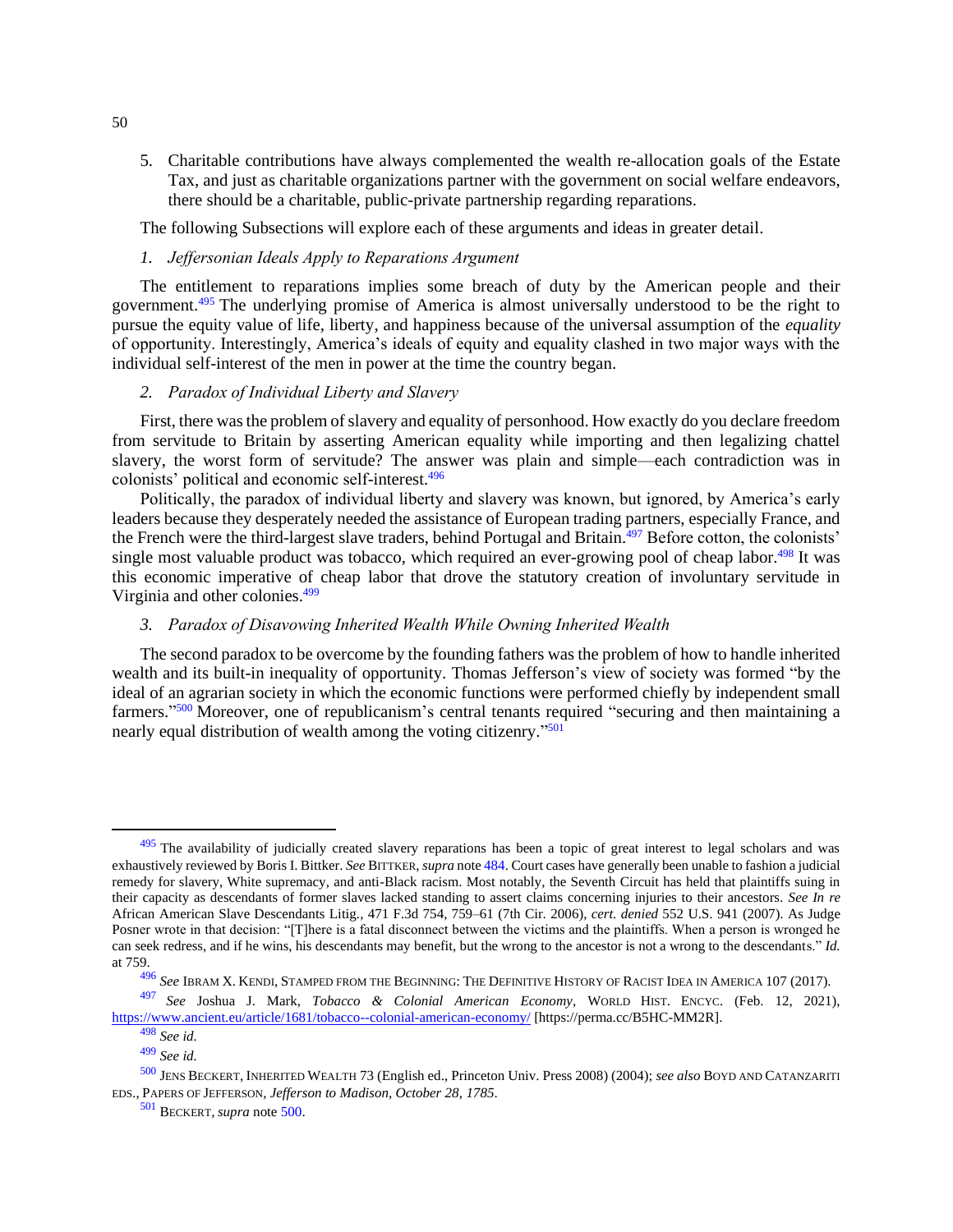And Thomas Jefferson was an ideal ambassador of this paradox. He combined a forceful argument for freedom from autocratic rulers with individual inherited wealth in both land and slaves.<sup>502</sup> The man best articulating America's resentment of British aristocracy was America's most powerful aristocrat.<sup>503</sup>

## <span id="page-50-0"></span>*4. Estate Tax as an Egalitarian Wealth Reallocation System*

The equal-starting-line narrative was an imperative for the ideal of American meritocracy. Yet inherited wealth runs directly counter to the idea that one can achieve success and power by skill and merit alone.<sup>504</sup> America's initial revulsion to the wealth concentration of primogeniture and fee entails made it easy for populist politicians to promote "breaking up" concentrated wealth through taxation during periods of economic volatility, labor unrest, social inequality, and/or progressive activism. And, in the 30 years leading up to the enactment of the Estate Tax, America experienced all of these.

### <span id="page-50-2"></span><span id="page-50-1"></span>*5. History and Purpose*

The Estate Tax began as a revenue raising stamp tax, briefly morphed into a federal inheritance tax to fund wars, and then was rationalized as a wealth redistribution vehicle.<sup>505</sup> As Professor Boris Bittker explained, the original proponents of the Estate Tax were clear about their legislative intention to use federal taxes to combat wealth concentration.<sup>506</sup> Specifically, "[p]rogressives, including President Theodore Roosevelt, advocated both an inheritance tax and a graduated income tax as tools to address inequalities in wealth."<sup>507</sup>

The Estate Tax was not enacted until World War I in 1916,<sup>508</sup> with a purpose not only of funding the war, but also to implement Roosevelt's progressive tax policy ideals and mitigate the negative effects of unearned inheritances. The increases in the Estate Tax exemptions discussed in Part III.G of this Article have left the Estate Tax only a shell of its former self. Only about 1,900 decedents' estates were subject to estate tax in each of 2018 through 2020,<sup>509</sup> and the Estate Tax is the lowest source of revenue at the federal level, accounting for only 0.5 percent of the nation's tax revenue in 2019.<sup>510</sup>

<sup>502</sup> *See* DARITY, *supra* note [16,](#page-4-4) at 76–77 ("In 1757, at the young age of fourteen, . . . Thomas Jefferson inherited [from his father] fifty slaves, 1,900 acres that comprised the Monticello estate, and his father's vast library. From his mother, . . . he inherited a position of respect and noblesse oblige within the Virginia aristocracy . . . . In 1773, less than a year after Jefferson married the young widow Martha Wayles Skelton, her father died, bequeathing an estate to the couple that consisted of 135 slaves and 11,000 acres of land.").

<sup>503</sup> DARITY, *supra* note [16,](#page-4-4) at 76 ("The Declaration of Independence could have been a document affirming universal rights. To the extent that black people are construed as fully human, championing liberty and freedom for some—'We hold these truths to be self-evident, that all men are created equal'—while condemning blacks to eternal servitude is highly problematic. Republicanism affirmed the ascendancy of the colonial aristocracy while maintaining a fine line of control over the masses of poor whites, providing opportunities for some of them to obtain land and own slaves while assuring even the most impoverished whites that they could exercise dominance over blacks.").

<sup>504</sup> *See* BECKERT, *supra* note [500,](#page-49-3) at 13.

<sup>505</sup> *See* Jacobson, *supra* note [385.](#page-38-2)

<sup>506</sup> *See* BORIS BITTKER & LAWRENCE STONE, FEDERAL INCOME, ESTATE AND GIFT TAXATION 983 (4th ed., Little Brown & Co. 1972).

<sup>507</sup> BORIS I BITTKER ET AL., FEDERAL ESTATE AND GIFT TAXATION 4 (9th ed., Thompson/West 2005).

<sup>508</sup> *See id.* at 120.

<sup>509</sup> *See How Many People* Pay *the Estate Tax?*, TAX POL'Y CTR.[, https://www.tax policycenter.org/briefing-book/how-many](https://perma.cc/GL2R-5XAP)[people-pay-estate-tax](https://perma.cc/GL2R-5XAP) [https://perma.cc/GL2R-5XAP]. In 2019, there were 2,854,838 American deaths. With only about 1,900 of these paying estate tax, the Estate Tax affects 0.06655% of the population. *See Preliminary US Death Statistics Show Over 3.4 Million Total Deaths in 2020 — 20% More Deaths Than in 2019*, USA FACTS (Dec. 15, 2020), [https://usafacts.org/articles/preliminary-us-death-statistics-more-deaths-in-2020-than-2019-coronavirus-age-flu/](https://perma.cc/8MHG-TWCD) (last updated May 5, 2021) [https://perma.cc/8MHG-TWCD].

<sup>510</sup> *See Updated Budget Projections: 2019-2029*, CONG. BUDGET OFF. (May 2, 2019), [https://www.cbo.gov/publication/55151](https://perma.cc/2TYM-7PZ7) [https://perma.cc/2TYM-7PZ7].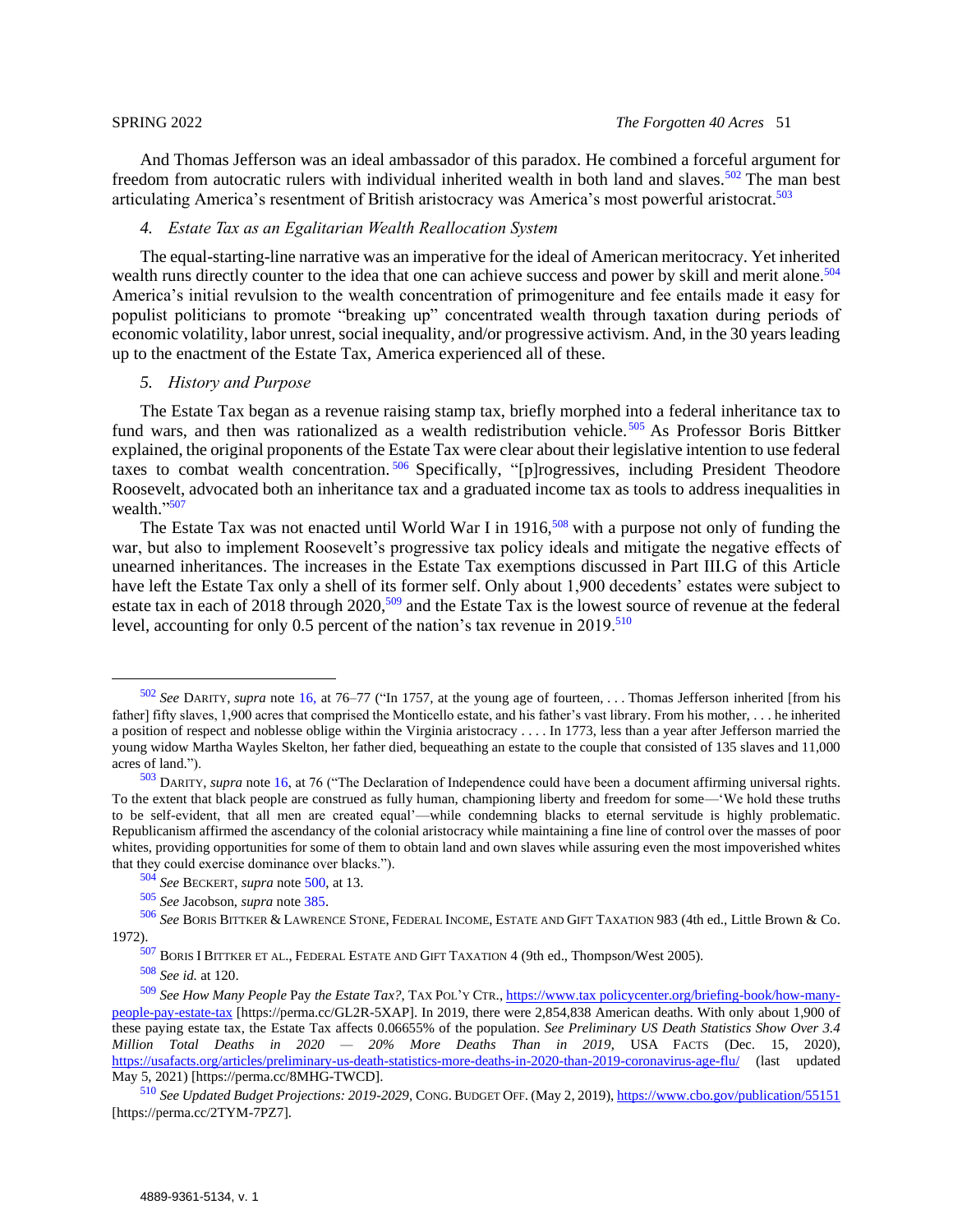#### *6. Criticism of Estate Tax*

<span id="page-51-0"></span>Modern commentators starting from the 1950s all the way to 2019 have lamented that the current federal Estate Tax has lost mooring to any rational legislative purpose, and they argue that it should be abandoned as completely ineffective.<sup>511</sup> They note that it does not raise meaningful revenue or redistribute concentrated wealth.<sup>512</sup> One commentator described the tax as a "zombie tax"—a sort of dead concept that stalks around creating unjustified fear and not much else.<sup>513</sup>

Wealth owners and their representatives argue that the Estate Tax is a failed revenue raiser and inhibits capital formation and economic growth.<sup>514</sup> These legacy wealth-owners focus on the early history of the estate, inheritance, and stamp taxes as revenue raisers for wars that have already been fought and funded.<sup>515</sup> Another of their arguments focuses on the "step-up in basis" rules to suggest that the Estate Tax may lose more than it collects.<sup>516</sup> The path of "swollen fortunes" politics is clear—disable, deny, or disassociate the Estate Tax from the goal of ameliorating wealth disparity and then urge repeal of the tax because it has no purpose and is detrimental to wealth creation processes of those seeking to swell-up their wealth.

Obviously, a tax designed to prevent large accumulations of capital by individuals within a capitalist economy will have some effect on U.S. capitalism. However, a tax on wealth after death, by definition, is not a tax that inhibits the economic activity of the deceased wealth owner because the deceased no longer own their wealth. The inability of the descendants of the decedent to lay claim to their ancestor's postmortem estate without the affirmative action of the law, the courts, and the government makes a governmental tax on inheritances the fairest of all taxes. As to any taxable estate, the federal government has the first claim to an unmarried decedent's wealth.

### <span id="page-51-1"></span>*7. Estate Tax Embodies Egalitarianism*

There is a historical connection between Jefferson's founding-fear of concentrated wealth and wealth disparity, and the recent social unrest caused, in part, by the widening racial wealth disparity. The Estate Tax was and is the logical means to address wealth disparity and especially racial wealth disparity caused by America's breach of its founding promise to its citizens.

Jens Beckert, a German economic-sociologist makes a strong historical link from Jefferson's promises to the 2020 Black Lives Matter protest:

This criticism of the dynastic concentration of wealth was not based on the idea of class warfare aimed at a socialist model of equality, but was a direct expression of the liberal meritocratic tradition from the founding period of the United States. . . . One of the principles which controlled the action of Jefferson . . . [was] to give all [citizens] as nearly as practicable an equal start in the race of life. . . . [B]eginning in the 1890s, there was increasingly a climate of public opinion in which the demand for the (progressive) taxation of inheritance was no longer perceived solely as socialist radicalism, but as a necessary measure of reform to enhance equality of opportunity, as a counterweight to the existing concentration of wealth, and as a contribution to tax equity—and thus as an expression of the realization of American values. $517$ 

<sup>511</sup> *See, e.g.*, DANIEL MILLER, THE ECONOMICS OF THE ESTATE TAX 1, 35–38 (1998), [https://ssrn.com/abstract=644343](https://perma.cc/8KA9-6HXW) [https://perma.cc/8KA9-6HXW].

<sup>512</sup> *See, e.g.*, *id.* at 5.

<sup>513</sup> *See* Samuel D. Brunson, *Afterlife of the Death Tax*, 94 INDIANA L. J. 355, 356 (2019) ("In many ways, the current estate tax is a zombie, neither fully alive nor fully dead.").

<sup>514</sup> *See id.* at 359.

<sup>515</sup> *See id.* at 357.

<sup>516</sup> *See id.* at 371.

<sup>517</sup> BECKERT, *supra* note [500,](#page-49-3) at 177–78.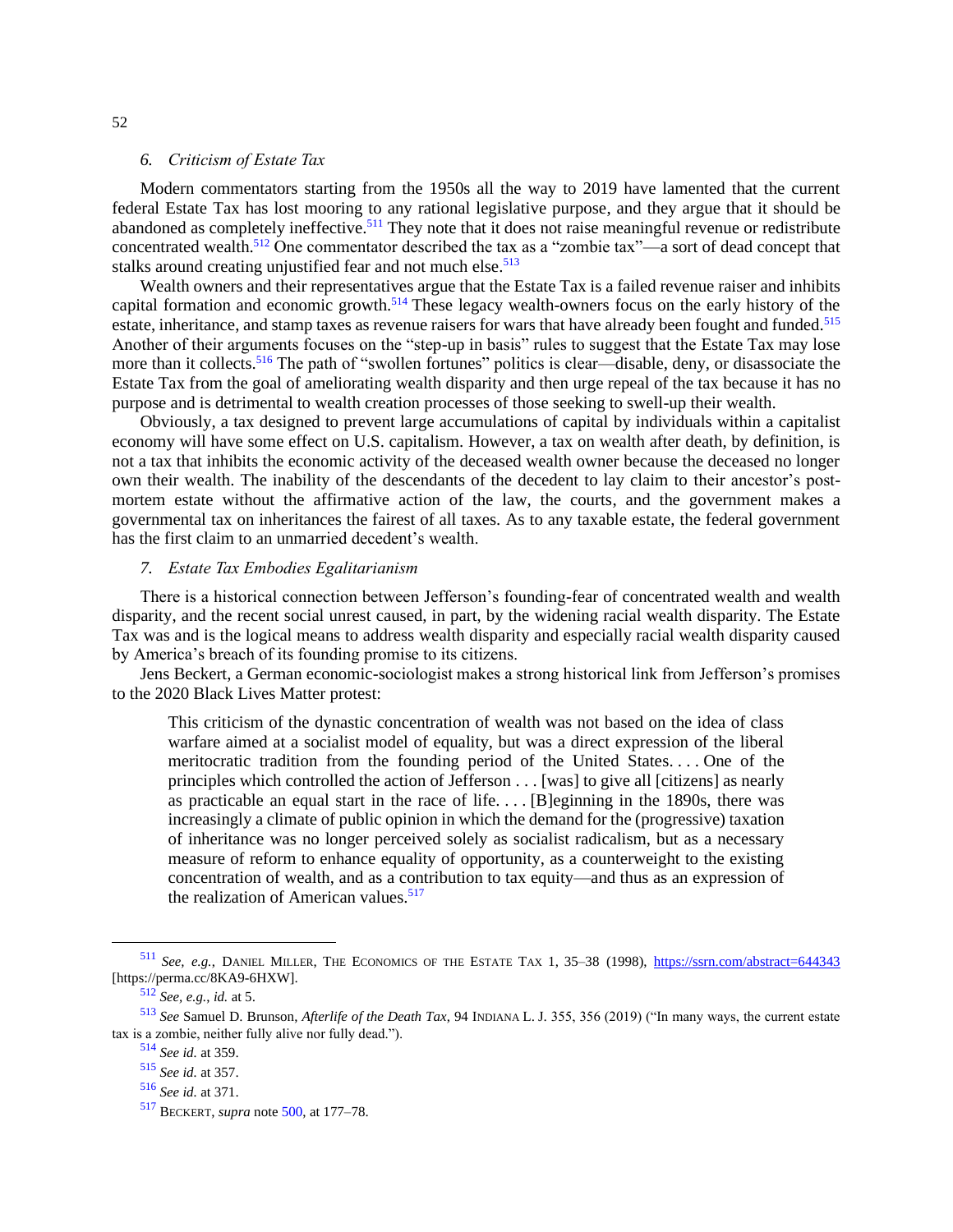Louis Eisenstein is regarded as having "produced some of the most erudite tax law scholarship from the mid 1940s to the mid 1960s."<sup>518</sup> His article, *The Rise and Decline of The Federal Estate Tax*, is frequently cited for its definitive research and knowledge-based conclusions. <sup>519</sup> Eisenstein carefully describes the well-worn path of Estate Tax opponents that the Estate Tax was designed to raise revenue.<sup>520</sup> Contrary to the conclusion of at least two Estate Tax experts quoting him,<sup>521</sup> Eisenstein does not use the revenue-raising legislative history of the Estate Tax to encourage abolishment of the tax.<sup>522</sup> Quite the contrary,  $523$  Eisenstein's final conclusion lines up perfectly with Beckert's conclusion:

<span id="page-52-0"></span>Many years ago John Stuart Mill made a proposal which we would do well to borrow and revise. The estate tax should fix a limit on "what anyone may acquire by the mere favour (sic) of others without any exercise of his faculties." If "he desires any further accession of fortune, he shall work for it." Or in Theodore Roosevelt's exuberant language, he should "show the stuff that is in him when compared with his fellows." When inheritance does much more, it gravely and inexcusably augments inequality of opportunity. It then becomes hereditary economic power, which is no more tenable than hereditary political power.<sup>524</sup>

If we genuinely believe in a substantial equality of opportunity, then we should cheerfully desire an Estate tax [that] truly levels [the playing field]. We cannot have one unless we also have the other.

Professor Berle has recently reminded us of Jefferson's "picture of the ideal United States." It was "a country in which none was very rich; none very poor; all were producers, all owners and consumers." Within its limitations the estate tax has much to contribute toward the consummation of Jefferson's vision.<sup>525</sup>

Thomas Jefferson originally articulated America's promise of equal opportunity against the tyranny of England's landed aristocracy. However, virtually all commentators on the history of Estate Tax point to Andrew Carnegie and the sweeping conclusions of his "Gospel of Wealth" as the boldest and most influential articulation of the redistribution imperative. The harshness of Carnegie's commentary on swollen fortune must be quoted to be believed:

Men who continue hoarding great sums all their lives, the proper use of which for public ends would work good to the community, should be made to feel that the community, in the form of the state, cannot thus be deprived of its proper share. *By taxing estates heavily*  at death the state marks its condemnation of the selfish millionaire's unworthy life.<sup>526</sup>

Carnegie's comments could be easily dismissed as the guilty musings of a gilded era robber-baron, but they were picked up by President Theodore Roosevelt as he advocated for an estate tax.<sup>527</sup> In a speech in 1906, Roosevelt declared:

<sup>522</sup> *See* Eisenstein, *supra* note [519.](#page-52-0)

<sup>518</sup> Terrance O'Reilly, *Tax Legal Scholarship to 1970*, 34 VA. TAX REV. 269, 306 (2014).

<sup>519</sup> *See, e.g.*, Louis Eisenstein, *The Rise and Decline of the Estate Tax*, 11 N.Y.U. TAX L. REV. 223 (1956) (417 citations to this Article on LexisNexis).

<sup>520</sup> *See id.* at 225.

<sup>521</sup> *See* Carlyn McCaffrey & John C. McCaffrey, *Our Wealth Transfer Tax System - a View from the 100th Year*, 41 ACTEC L. J. 1, 39 (2015–2016).

<sup>523</sup> *See id.*

<sup>524</sup> *Id.* at 258–59.

<sup>525</sup> *Id.* at 259.

 $526$  ANDREW CARNEGIE, THE GOSPEL OF WEALTH 8–9 (2017) (1889), [https://www.carn egie.org/publications/the-gospel-of](https://perma.cc/6XYF-5ZYM)[wealth](https://perma.cc/6XYF-5ZYM) [https://perma.cc/6XYF-5ZYM] (emphasis added).

<sup>527</sup> *See* BITTKER & STONE, *supra* note [506,](#page-50-2) at 983 (quoting the 1906 speech of Theodore Roosevelt to Congress advocating for a progressive inheritance tax).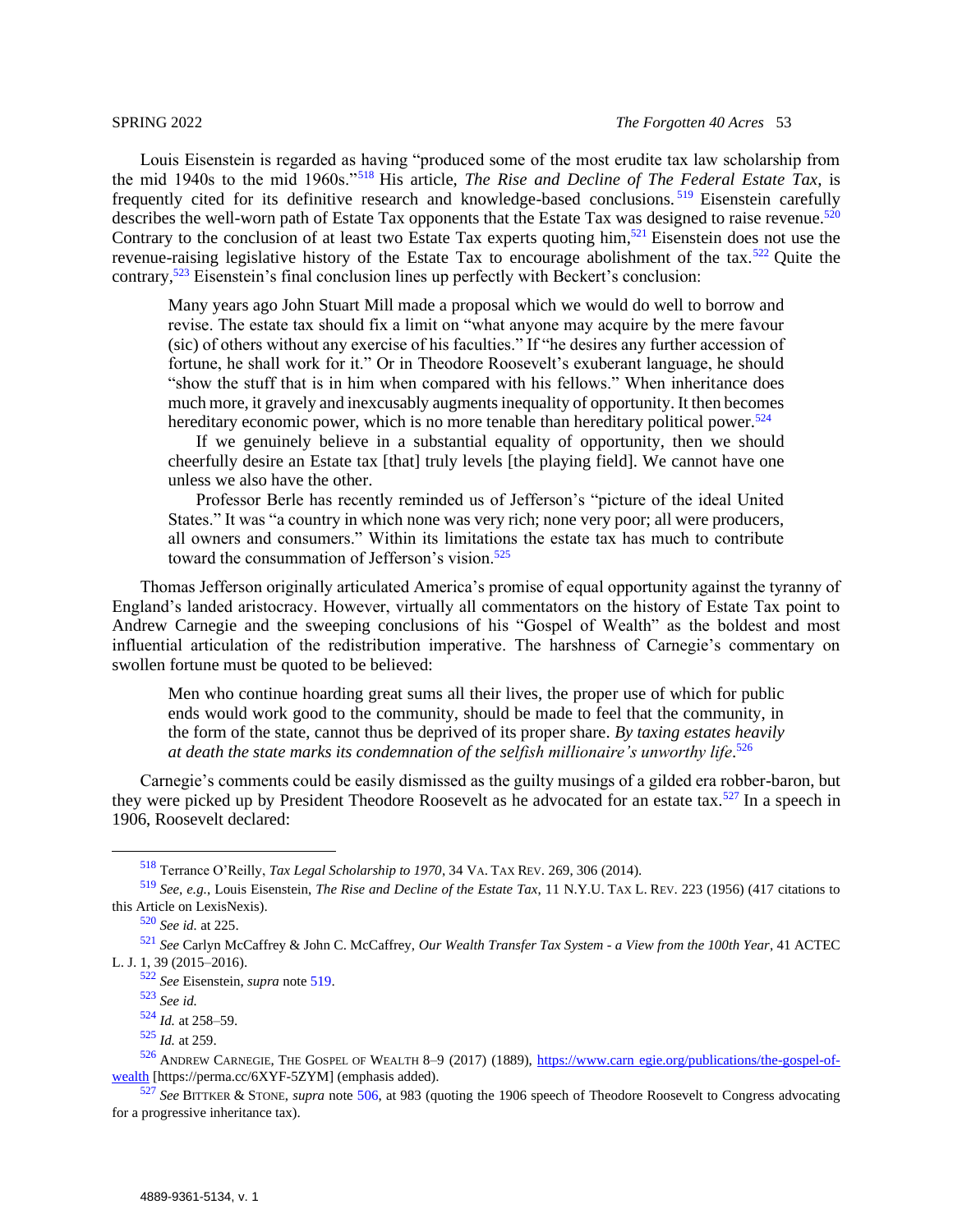It is important to this people to grapple with the problems connected with the amassing of enormous fortunes, . . . . As a matter of personal conviction, . . . I feel that we shall ultimately have to consider the adoption of some such scheme as that of a progressive tax on all fortunes . . . —a tax so framed as to put it out of the power of the owner of one of these enormous fortunes to hand on more than a certain amount to any one individual; the tax, of course, to be imposed by the National and not the State government. Such taxation should, of course, be aimed merely at the inheritance or transmission in their entirety of *those fortunes swollen beyond all healthy limits*. 528

President Roosevelt's prediction got it exactly right. The prime object of the tax on transferred wealth should be to put a constantly increasing burden on swollen fortunes. At the time of Roosevelt's words in 1906, those swollen fortunes could have been easily and clearly traced back to the profits of slave labor and the stolen promise of land to the freed slaves.

## <span id="page-53-0"></span>*8. Earmarking Estate Tax for Reparations*

Following the history of Carnegie and Roosevelt, William Gates, Sr. (an attorney and father of Microsoft Corporation's co-founder, Bill Gates, Jr.) and Chuck Collins powerfully supported the redistribution of swollen fortunes using estate tax in their book, *Wealth and Our Commonwealth: Why America Should Tax Accumulated Fortunes*, by highlighting the importance of "earmarking" estate tax revenues for a positive public purpose:

For many ordinary Americans, the estate tax is a remote issue in their lives. The vast majority will never pay it, nor do they perceive any particular benefit from it. Its revenue flows into the treasury, paying for general government services, the benefits of which are often difficult to see during the course of daily life. . . . It is our view that public support for the estate tax would greatly increase if people saw a direct connection between the tax and their quality of life. There is something poetic about allocating estate tax revenues to particular initiatives that strengthen equality of opportunity in America.<sup>529</sup>

As will be shown in the following subsections, Black reparations is the best earmark for estate taxes because it will strengthen equal opportunity for the group treated most unequally in America.

## <span id="page-53-1"></span>*9. Measuring Damages through the Racial Wealth Gap Lens*

By far, the largest wealth disparity in the history of the United States is between Black citizens of African ancestry and White citizens of European ancestry.<sup>530</sup> The statistics on the wealth disparity between Blacks, Latinx, and Whites is made shockingly clear by the Federal Reserve's annual study of consumer finances. <sup>531</sup> Over the past three decades, a polarizing racial wealth divide has grown between White

<sup>528</sup> Theodore Roosevelt, President of the U.S., The Man with the Muck Rake (Apr. 14, 1906) (transcript available at [https://voicesofdemocracy.umd.edu/theodore-roosevelt-the-man-with-the-muck-rake-speech-text/](https://perma.cc/CCE7-P2PC) [https://perma.cc/CCE7-P2PC]) (emphasis added).

<sup>529</sup> BILL GATES, SR. & CHUCK COLLINS, WEALTH AND OUR COMMONWEALTH: WHY AMERICA SHOULD TAX ACCUMULATED FORTUNES, epilogue (2002).

<sup>530</sup> *See* Bhutta et al., *supra* note [325;](#page-31-2) Fabian T. Pfeffer & Alexandra Killewald, *Intergenerational Wealth Mobility and Racial Inequality*, AM. SOCIO. SOC'Y, [https://www.asanet.org/intergenerational-wealth-mobility-and-racial-inequality](https://perma.cc/YDR6-VXJF) [https://perma.cc/YDR6-VXJF] (animating the intergenerational aspects of the racial wealth gap); *see also* Raj Chetty et al., *Race and Economic Opportunity in The United States; An Intergenerational Perspective*, NAT'L BUREAU OF ECON. RSCH. (March 2018), [https://academic.oup.com/qje/article/135/2/711/5687353](https://perma.cc/SN9Q-9V49) (last updated December 2019) [https://perma.cc/SN9Q-9V49].

<sup>531</sup> *See Survey of Consumer Finances*, FED. RSRV. (Sept. 28, 2020), [http://www.federal reserve.gov/econres/scfindex.htm](https://perma.cc/TS8H-M8VX) [https://perma.cc/TS8H-M8VX].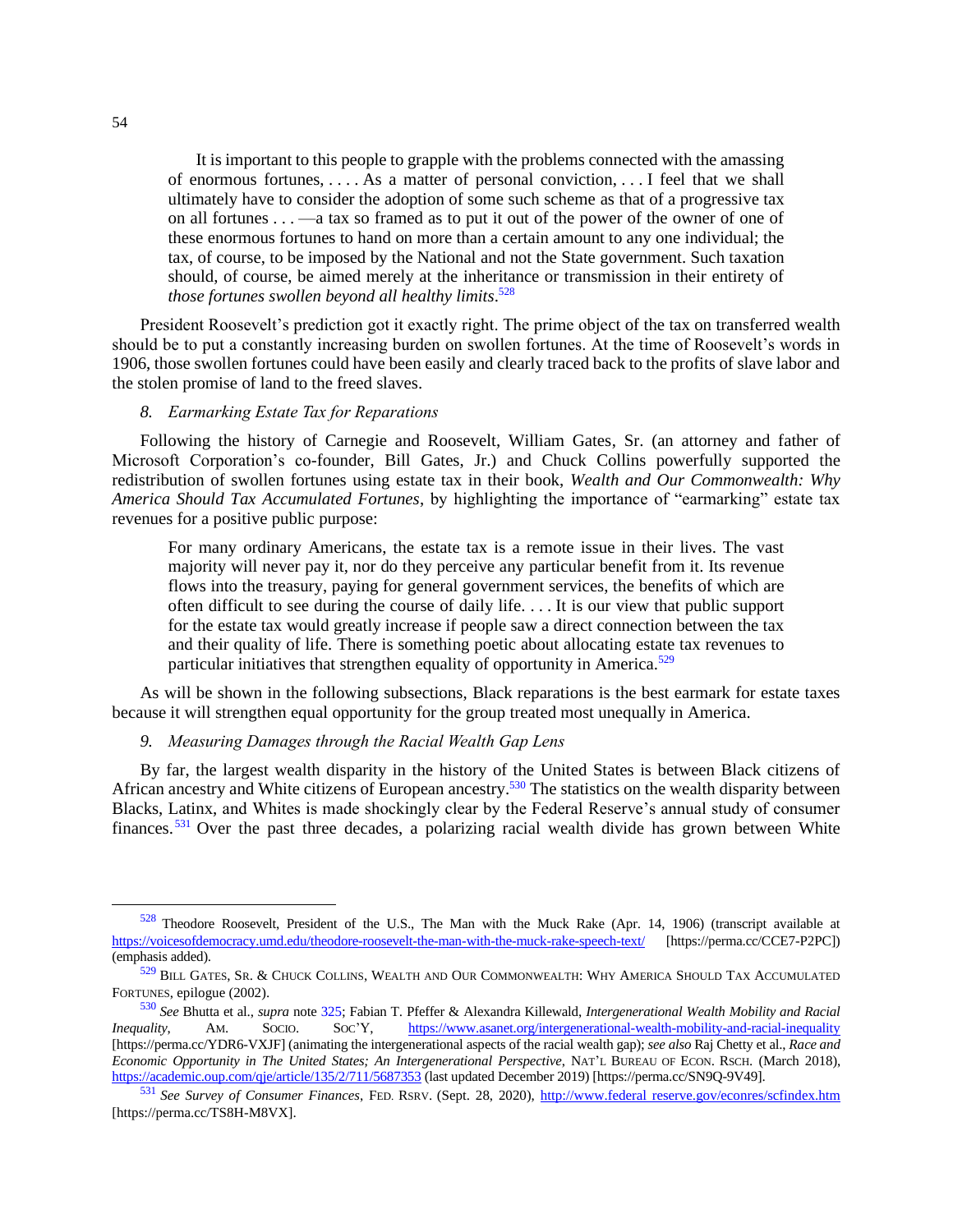households and households of color.<sup>532</sup> Since the Reagan-era tax cuts were implemented in the 1980s, median net worth among Black families has been stuck in a range from \$8,000 to \$24,000.<sup>533</sup> Meanwhile, White household median net worth grew from \$124,600 in 1992 to \$189,100 in 2019, adjusting for inflation.<sup>534</sup>

A 2019 study on the racial wealth divide prepared for the Institute for Policy Studies revealed the following:

- "Between 1983 and 2016, the median Black family saw their wealth drop by more than half after adjusting for inflation, compared to a 33 percent increase for the median White household. Over that same period, the number of households with \$10 million or more skyrocketed by 856 percent."
- "If the trajectory of the past three decades continues," the racial wealth gap will continue to widen: "[t]he median Black family is on track to reach zero wealth by 2082."
- <span id="page-54-2"></span>• "The proportion of all U.S. households with zero or 'negative' wealth, meaning their debts exceed the value of their assets, has grown from one in six in 1983 to one in five households today. Families of color are much likelier to be in this precarious financial situation. Twenty-seven percent of Black families . . . have zero or negative wealth, compared to just 8 percent of White families."<sup>535</sup>

The Black/White wealth disparity operates at every level of Black/White wealth using accumulated net worth as the definition of wealth. The richest Whites are about eight to ten times richer than the richest Blacks. The poorest decile of Whites are eight to ten times richer than the poorest decile of Blacks. Black people with similarly situated jobs and income to Whites are significantly less likely than their White counterparts to be able to boost the next generation to a standard of living above (or even on par with) their standard of living*.* 536

<span id="page-54-1"></span>If the population is divided into income quintiles, the lowest 20 percent of White earners have a median net worth of about \$18,000, far exceeding the median net worth of \$7,600 of Black earners in the next highest income quintile and coming close to the \$22,000 median net worth of Black earners in the middle income quintile.<sup>537</sup> The wealthiest 400 Americans own more wealth than the entire Black population.<sup>538</sup>

Simply stated, racial wealth inequalities in the United States today are the direct result of the previously cataloged patterns of government created and perpetuated racialized social and legal structures and policies that skewed distribution of land, labor, and political voting power.

## <span id="page-54-0"></span>*10. Using Swollen Fortunes to Pay for Stolen Inheritances*

In 1973, a city planning professor and a public policy design professor recognized that 1960s protest movements were attempting to change the "underlying systemic processes of contemporary American

<sup>532</sup> *See Disparities in Wealth by Race and Ethnicity in the2019 Survey of Consumer Finances*, FEDERAL RESERVE (Sept. 28, 2020), [http://www.federalreserve.gov/econres/note s/feds-notes/disparities-in-wealth-by-race-and-ethnicity-in-the-2019-survey](https://perma.cc/6BEN-VL5V)[of-consumer-finances-20200928.htm](https://perma.cc/6BEN-VL5V) [https://perma.cc/6BEN-VL5V].

<sup>533</sup> *See id.*

<sup>534</sup> *See* Bhutta et al., *supra* note [325.](#page-31-2)

<sup>535</sup> Chuck Collins et al., *Dreams Deferred: How Enriching The 1% Widens The Racial Wealth Divide*, INST. FOR POL'<sup>Y</sup> STUDIES & PROSPERITY NOW 3 (2019), [https://inequality.or g/wp-content/uploads/2019/01/IPS\\_RWD-Report\\_FINAL-1.15.19.pdf](https://perma.cc/CN53-EK4Z) [https://perma.cc/ CN53-EK4Z].

<sup>536</sup> Thomas Shapiro et al., *The Roots of the Widening Racial Wealth Gap: Explaining the Black-White Economic Divide*, INST. ON ASSETS & SOC. POL'Y (2015), [https://heller. brandeis.edu/iere/pdfs/racial-wealth-equity/racial-wealth-gap/roots-widening](https://perma.cc/98GN-CWJR)[racial-weal th-gap.pdf](https://perma.cc/98GN-CWJR) [https://perma.cc/98GN-CWJR].

<sup>537</sup> *See* Darity et al., *supra* note [489,](#page-48-0) at 9.

<sup>538</sup> *See id.* at 4.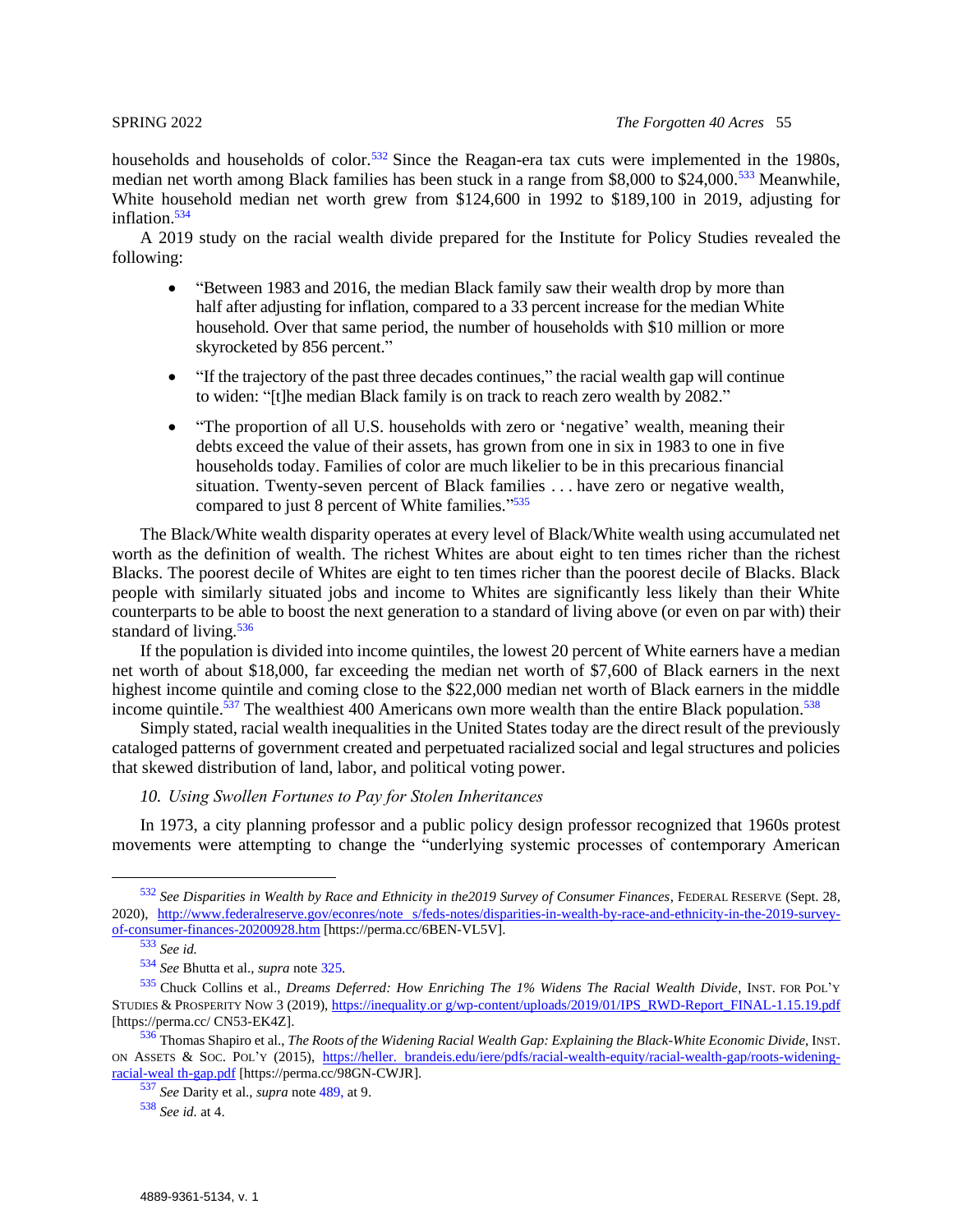<span id="page-55-1"></span>society" because public policy had failed to do so.<sup>539</sup> Professors Rittel and Webber noted that science, technology, engineering, and mathematics solution tools had solved the "benign" problems impeding our desired standard of living. However, the besetting social problems of poverty, war, and climate change were not amenable to science and math solutions. Instead, these were "wicked problems."<sup>540</sup> Wicked problems are completely unstructured, hopelessly tangled into adjoining realities, and relentlessly mutating into more malignant forms. A wicked problem is not wicked in a morally evil sense, but wicked in a malevolent, viral sense.

Anti-Black racism is an example of a "*wicked problem*." As a result, one should not expect reparations to be a solution. At best, reparations would be a type of vaccine that diminishes one debilitating symptom of racism—racial wealth disparity. Opposition to reparation payments because they are not a final solution to racism is a bad faith argument.

Resistance to Black reparations often boils down to two primary objections. First, who should pay for it, given that the greatest sins committed against Black Americans were committed generations ago. Second, how much should be paid, given funding limits and the fact that there is no sum great enough to fully repair the country's past wrongs against Black people. Various estimates of the reparation cost range from \$500 billion to over \$17 trillion.<sup>541</sup> This section proposes that key objections are easier to overcome by first identifying the source of funding for reparations. Earmarking the federal Estate Tax to pay for the study, administration, and ongoing distribution of reparations that address all the elements mentioned in H.R. 40 discussed in Part II.C.

## <span id="page-55-2"></span><span id="page-55-0"></span>*11. Reparations in Evanston, Illinois*

At the local level, the City of Evanston, just north of Chicago, adopted an approach to determining reparations that combined the H.R. 40 process with a predetermined funding source. On March 22, 2021, the City Council of Evanston enacted Resolution 37-R-27, "Authorizing the Implementation of the Evanston Local Reparations Restorative Housing Program and Program Budget."<sup>542</sup>

Lawmakers carefully identified and then confessed to the city's historic governmental policy of Black exclusion, redlining and Jim Crow segregation.<sup>543</sup> The Council then looked for a pool of tax dollars from a source outside the normal budget that would tie back to one or more of the historical wrongs inflicted against Black people in Evanston. The new tax on recently approved cannabis sales was an ideal funding solution. Evanston obtained statistical evidence of police racial profiling for marijuana arrests by demonstrating that Black people in Evanston were stopped, detained, arrested, and convicted of cannabis related offenses at a disproportionately higher rate than White people. Certainly, a tax on legalized cannabis use is a logical funding source to repay the victims of the city's prior racial injustices. Given that Evanston's history of residential segregation was the harm that most clearly resulted in economic deprivation of the city's Black people, the City Council decided to make Black residents of Evanston from 1916 to 1969 (or their descendants) the potential beneficiaries of the reparation funds and agreed that the funds would provide benefits in the areas of home ownership, home improvement, and mortgage assistance.<sup>544</sup>

[https://cityofevanston.civicweb.net/document/50624/Adoption%20of%20Resolution%2037-R-](https://perma.cc/96A5-6CA8)

[27,%20Authorizing%20the.pdf?handle=E11C7B73E1B6470DA42362AB80A50C 46](https://perma.cc/96A5-6CA8) [https://perma.cc/96A5-6CA8]. <sup>543</sup> *See id.* at 2, 5.

<sup>539</sup> Horst W. J. Rittel & Melvin M. Webber, 4 *Dilemmas in a General Theory* 

*of Planning* Policy Sciences, no. 2, 157 (June 1973); *see also* Robin Kundis Craig *Resilience Theory and Wicked Problems*, 73 VANDERBILT L. R. 1733 (Dec. 12, 2020).

<sup>540</sup> Rittel & Webber, *supra* not[e 539.](#page-55-1)

<sup>541</sup> *See* Patricia Cohen, *What Reparations for Slavery Might Look Like in 2019*, N.Y. TIMES (May 23, 2019), [https://www.nytimes.com/2019/05/23/business/economy/repara tions-slavery.html](https://perma.cc/84DZ-AQPD) [https://perma.cc/84DZ-AQPD].

<sup>&</sup>lt;sup>542</sup> Memorandum from Kimberly Richardson, Interim Assistant City Manager, City of Evanston, to Honorable Mayor and Members of the City Council, at 1 (Mar. 22, 2021),

<sup>544</sup> *See id* at 2-3.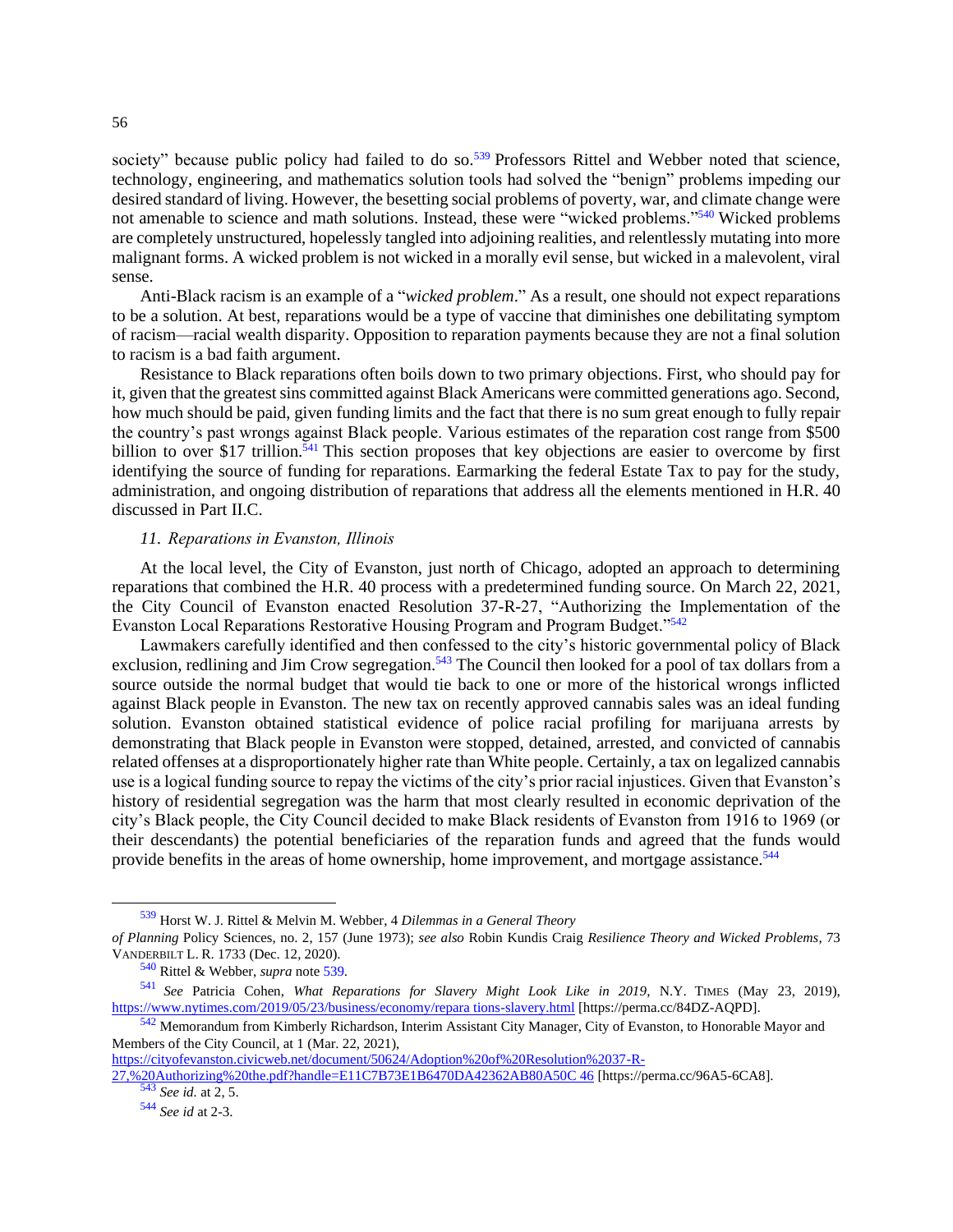### *12. Clear Connections Between the Harm, Source, and Recipients*

<span id="page-56-0"></span>In like manner, the use of Estate Tax ties a current tax to a current problem created by historic and government-sponsored, encouraged, or ignored racism. There is a clear connection between slavery and discriminatory housing policies of the past and the White/Black wealth disparity of today. Addressing the racial wealth gap will require a much more nuanced approach than simply handing out cash payments. This should not cause consternation or surprise because the "40 acre" agreement was *not* an agreement for cash payments.<sup>545</sup> The 40-acre promise represented an equal starting line—an opportunity to create current income and future wealth through property ownership. Had the 40-acre promise been seen through to fruition, the land set-aside would have allowed for self-sustaining Black communities and provided natural incentives for productivity.

### <span id="page-56-1"></span>*13. Georgetown University Example*

Many reparation initiatives under discussion at this time do not necessarily have a compelling benefit/detriment connection. It is often easy to show the monetary benefit to the wrongdoing entity but hard to justify the financial enrichment to individuals who were not the original victims. The current effort by Georgetown University is an example. In 1838, two of the nation's top Jesuit priests sold 272 enslaved men, women, and children to pay the debts and ensure the survival of what would become Georgetown University.<sup>546</sup> A memory project was started by a wealthy alumnus and the school to trace the ancestry of the sold slaves, whose names were all clearly delineated in the school's records.<sup>547</sup> Today, the identities of the victims' living descendants have been genetically established, and a debt repayment of some sort is sought.<sup>548</sup> The problem is connecting the benefit that Georgetown gained by sale of the slaves (\$3.3 million in today's dollars) $549$  to a compensable detriment being suffered by the descendants.

Georgetown University's combined endowment is \$1.5 billion.<sup>550</sup> A proximate causation argument for damages would say that since the school would not be in existence "but for" the immoral sale of the slaves, the entire endowment should be paid into a reparation fund. In fact, the slave descendants have asked for a billion-dollar fund, and the leaders of the newly created Descendants Trust & Reconciliation Foundation have stated that \$1 billion remains the long-term fundraising goal.<sup>551</sup>

The Descendants Trust & Reconciliation Foundation, formed by the GU272 Descendants Association and the Jesuits, will "support the educational aspirations of descendants for future generations and play a prominent role in engaging, promoting and supporting programs and activities that highlight truth, accelerate racial healing and reconciliation, and advance racial justice and equality in America."<sup>552</sup> This solution carefully avoids discussion of any dollar-for-dollar payments to the descendants.

<sup>545</sup> For a discussion of Special Field Order No. 15, see *supra* Part II.A.

<sup>546</sup> *See* Rachel L. Swarns, *272 Slaves Were Sold to Save Georgetown. What Does It Owe Their Descendants?*, N.Y. TIMES (Apr. 16, 2016), [https://www.nytimes.com/2016 /04/17/us/georgetown-university-search-for-slave-descendants.html](https://perma.cc/VW8S-E4SN) [https://perma.cc/VW 8S-E4SN].

<sup>547</sup> *See id.*

<sup>548</sup> *See id.*

<sup>549</sup> *See id.*

<sup>550</sup> *See FAQs*, GEORGETOWN UNIV. INV. OFF. [https://investments.georgetown.edu/ faqs/#3](https://perma.cc/47HR-3WEY) [https://perma.cc/47HR-3WEY]. <sup>551</sup> *See* Rachel L. Swarns, *Catholic Order Pledges \$100 Million to Atone for Slave Labor and Sales*, N.Y. TIMES (Mar. 15,

<sup>2021)</sup>[, https://www.nytimes.com/2021/03/15/us/ jesuits-georgetown-reparations-slavery.html](https://perma.cc/LYD6-HQ34) [https://perma.cc/LYD6-HQ34]. <sup>552</sup> *Descendants Truth & Reconciliation Foundation Launches Billion Dollar Vision of Racial Healing in* America, P.R.

NEWSWIRE (Mar. 16, 2021), [https://www.prnews wire.com/news-releases/descendants-truth--reconciliation-foundation-launches](https://perma.cc/ZJ5Y-J9X5)[billion-dollar-vision-of-racial-healing-in-america-301247895.html#:~:text=WASHINGTON%2](https://perma.cc/ZJ5Y-J9X5)  [C%20March%2016%2C%202021%20%2F,move%20America%20toward%20deep%20racial](https://perma.cc/ZJ5Y-J9X5) [https://perma.cc/ZJ5Y-J9X5];

*Jesuits Pledge \$100 Million in Reparations to Descendant of Enslaved People*, NAT'L CATH. REP. (Mar. 17, 2021), [https://www.ncron line.org/print/news/justice/jesuits-pledge-100-million-reparations-descendants-enslaved-people](https://perma.cc/WMD8-F3C8) [https://perma.cc/WMD8-F3C8].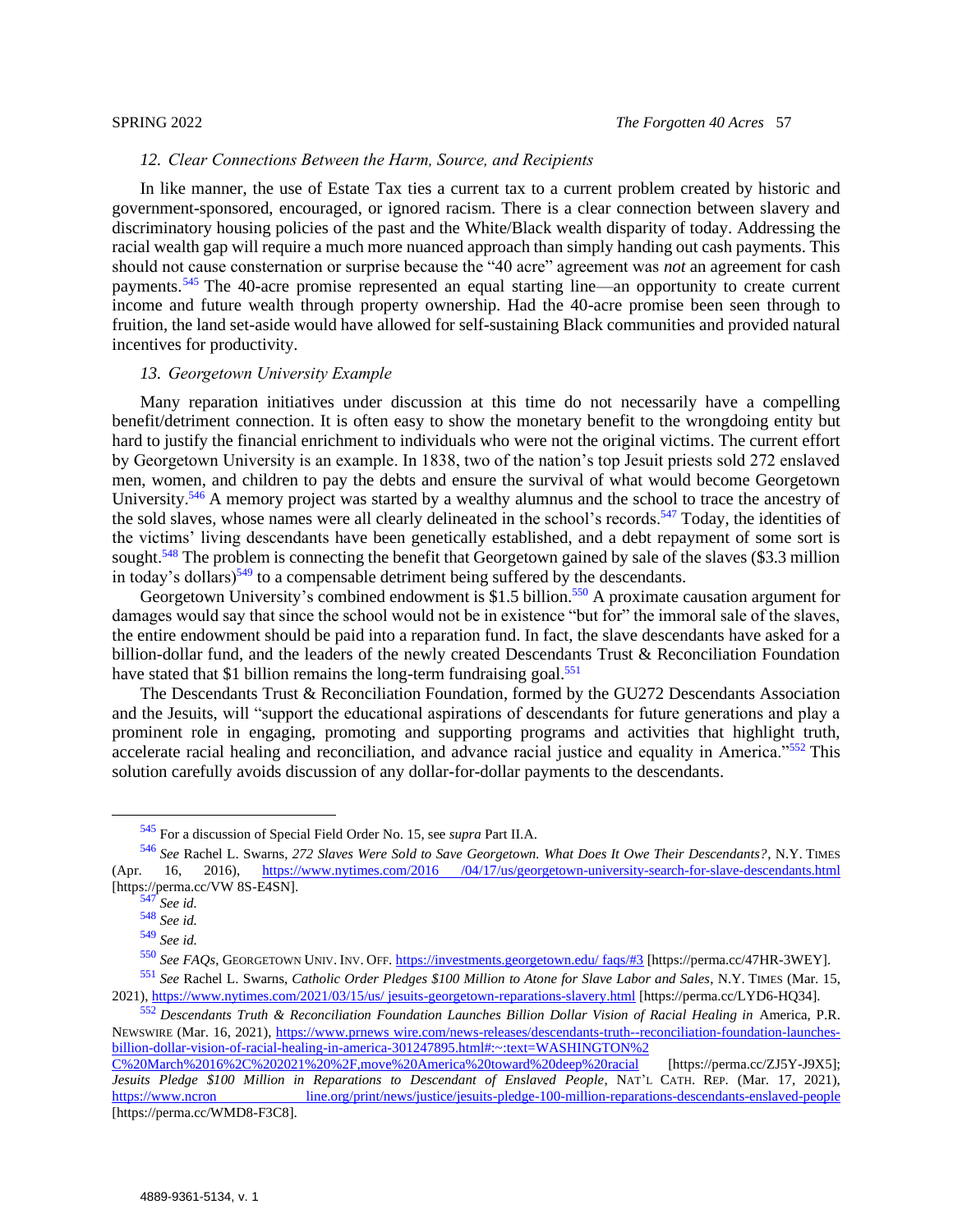If the Descendants Trust & Reconciliation Foundation is true to its stated purpose of "supporting the educational aspirations of descendants [of Georgetown's sold slaves]," the endeavor will almost certainly face the same backlash that is frequently raised as an argument against reparations. Any direct payments will likely be declared to be an unearned and unfair advantage. This is what occurred with affirmative action, which has now become the "reverse discrimination" rallying cry for those who remain actively opposed to racial repair.<sup>553</sup>

## <span id="page-57-0"></span>*14. Black Reparations, Not Slave Reparations*

Use of the Estate Tax as the source of funds, and identifying the White/Black wealth disparity as the targeted problem, avoids the problem faced by the Jesuits of how and whether to provide direct compensation to the identified descendants of the enslaved persons who were sold. The wealth disparity problem in America is well-documented and has led many to advocate for the use of new tax policies as a solution.<sup>554</sup> Establishing that historic racism, from the "forgotten 40 acres" to the segregationist policies that followed, placed Black people at the bottom of this already proven wealth disparity creates the targeted group in need of repair—Black Americans.

Statistically, every person identified or identifiable as an African-American is a victim of wealth disparity. Even if a Black person has accumulated wealth that groups them in an affluent category, the Black person's accumulated wealth will be 1/8th to 1/10th what it should be.<sup>555</sup> Exactly how to remedy the racial wealth gap is a wicked problem indeed and will require the research of the group described in H.R. 40 and ongoing vigilance of the best and brightest Black people and their allies. Solving for Black reparations should be viewed in the same manner as the problems tackled by the Department of Education, the Department of Housing and Urban Development, and the Department of Labor: worthy of its own federal agency (and one that would likely serve some of the same functions as the agencies listed, thereby moving some tax dollars from the old agencies to the new).

### <span id="page-57-1"></span>*15. Black Reparations as a Means to Correct Other Ills*

One obstacle to broadening the scope of reparations from the harm of slavery alone to include all the other racially-motivated wrongs that have put Black Americans at the bottom of economic measures of success is that other groups who have been victims of systemic discrimination in the United States may object. Surely, Black Americans felt overlooked when the government turned its attention to Native Americans and Japanese Americans in the 1990s but did not embark on a similar program of reparations for them. Nevertheless, the past has shown us that a financial investment specifically targeted to alleviate the effects of past and current discrimination for one group can also benefit the public as a whole. This was particularly true in the case of the Americans with Disabilities Act ("ADA"),<sup>556</sup> which helped more than just the disabled. Ultimately, Congress used tax code expenditures as a reparation-like subsidy to redress discrimination against disabled Americans.<sup>557</sup>

<sup>553</sup> *See, e.g.*, Vann R. Newkirk, II, *The Myth of Reverse Racism*, ATLANTIC MAG. (Aug. 5, 2017) (describing how the idea of White victimhood is increasingly central to the debate over affirmative action), [https://www.theatlantic.com/education/archive/2017/08/ myth-of-reverse-racism/535689/](https://perma.cc/QU2S-N5XF) [https://perma.cc/QU2S-N5XF].

<sup>554</sup> *See, e.g.*, Greg Leiserson et al., *The Distribution of Wealth in the United States and Implications for a Net Worth Tax*, WASH. CTR. FOR EQUITABLE GROWTH (Mar. 21, 2019), [https://equitablegrowth.org/the-distribution-of-wealth-in-the-united-states-and](https://perma.cc/R2YE-J5JE)[implications-for-a-net-worth-tax/](https://perma.cc/R2YE-J5JE) [https://perma.cc/R2YE-J5JE].

<sup>555</sup> *See* Collins et al., *supra* not[e 535.](#page-54-2)

<sup>556</sup> *See* 42 U.S.C. §§ 12101–12213.

<sup>557</sup> The Disabled Access Credit provides a non-refundable credit for small businesses that incur expenditures for the purpose of providing access to persons with disabilities. An eligible small business is one that earned \$1 million or less or had no more than 30 full time employees in the previous year; they may take the credit each and every year they incur access expenditures. *See Tax Benefits for Businesses Who Have Employees with Disabilities*, I.R.S., [https://www.irs.gov/businesses/small-businesses-self-employed/tax](https://perma.cc/EB6P-H9JQ)[benefits-for-businesses-who-have-employees-with-disabilities](https://perma.cc/EB6P-H9JQ) (last updated June 26, 2021) [https://perma.cc/EB6P-H9JQ].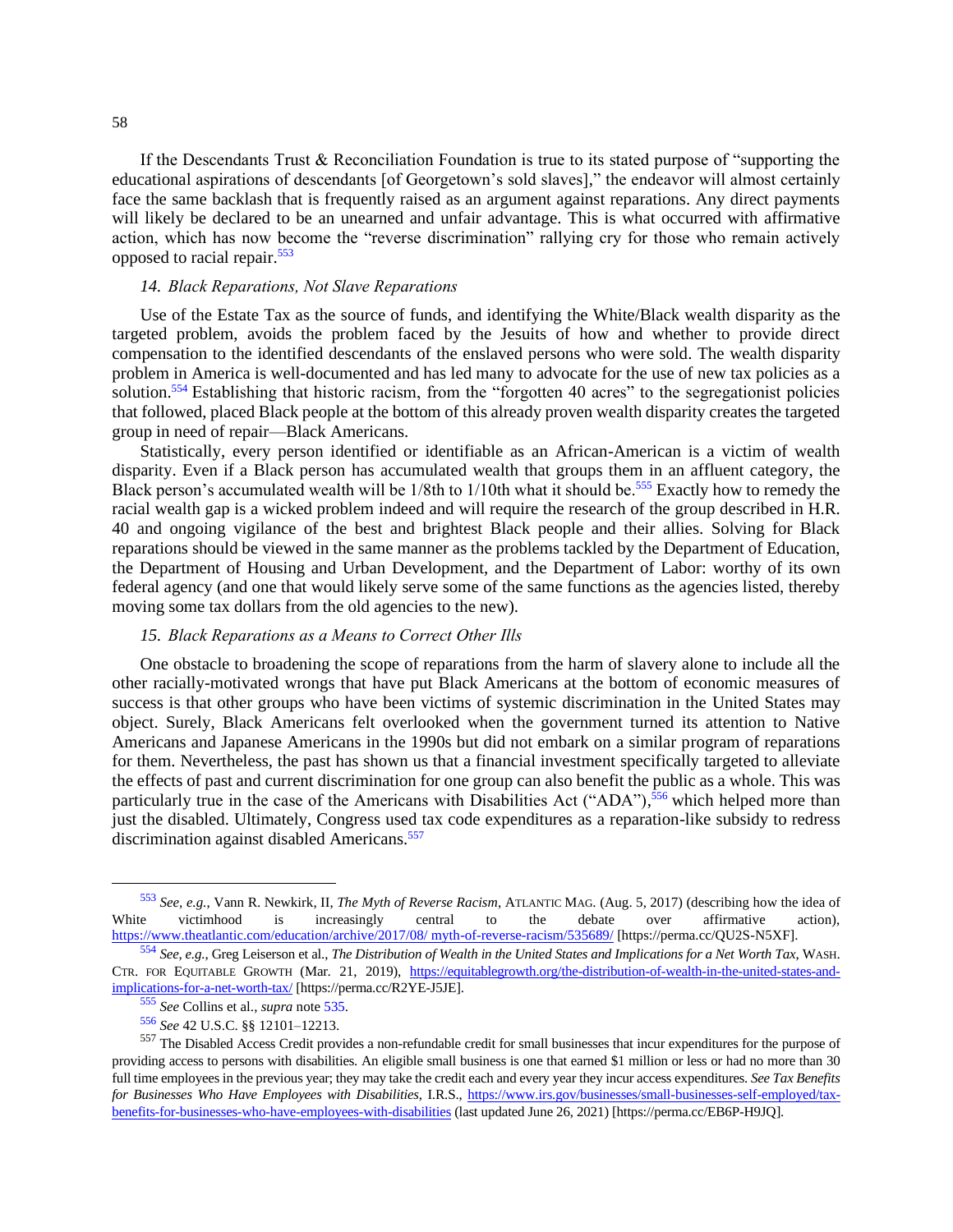The public access benefits created by the ADA benefit all Americans and is celebrated each time a mother with a baby stroller, a young athlete with a sports injury, a traveler with a rolling suitcase, a college student moving in with a hand cart or dolly, or a millennial jetting around town on an electric scooter approaches a sidewalk crossing that is level with the street. In like manner, reparations aimed at the racial wealth divide will break down barriers for all Americans. The elimination of the zero-sum, win-lose binary argument is critical to the success of reparations. This and other important win-win commentary relevant to any reparations program is discussed in Heather McGhee's book, *The Sum of Us*. 558

If the Estate Tax is earmarked for the study and implementation of Black reparations, the answer to the question of "how much to pay" will be self-evident—the country will pay what it can afford. The federal estate and gift taxes collected in 2019 were \$16 billion.<sup>559</sup> One suggestion might be to use the Estate Tax revenue amount as the budget for a new Department of Black Reparations. Interestingly, \$16 billion is roughly the current budget for the Department of Commerce.<sup>560</sup> It is imperative that the victimized people determine and administer the reparations due to them. While Estate Tax is a compelling *source* for Black reparations, the Estate Tax revenues have no relationship to the *dollar-value* of the reparations that are owed.

In terms of who to pay, the Evanston, Illinois example provides a framework.<sup>561</sup> If you are Black and you or your direct ancestors lived in the United States between 1619 (the inception of slavery)<sup>562</sup> and 1968 (the enactment of the Fair Housing Act),  $563$  you should be eligible for relief. These dates or parameters could change based on an alternative logical premise, but the gist is the same—any Black American who has lived in the United States long enough has been the victim of the country's caste system. If ancestry must be proved, DNA and genealogy developments are readily available today. One Black-owned company has more DNA samples of Africans than any company in the world.<sup>564</sup>

The final question of what form of payment reparations should take is harder to answer. We propose this should not be answered until a truth-seeking and listening process has been undertaken, following the formula of the past examples of reparations outlined in Part IV of this Article.

### <span id="page-58-0"></span>*16. Charitable Contributions Create Public-Private Partnership in Wealth Reallocation*

Racial repair is a matter of justice based on broken promises and human rights violations. By definition, reparations do not and cannot proceed from a request for benevolence. Nonetheless, the tax incentives provided for transfers of wealth that can be categorized as charitable provide an opportunity for a voluntary form of transfers to an injured individual on behalf of the government that inflicted the injury. Individuals have historically sought to ameliorate past evils through charity. The meaning of the word philanthropy is "love of Anthropos-humankind." Andrew Carnegie was so effective in making lifetime charitable gifts that

<sup>558</sup> *See* HEATHER MCGHEE, THE SUM OF US: WHAT RACISM COSTS EVERYONE AND HOW WE CAN PROSPER TOGETHER 274 (2021) ("As our country becomes more diverse, there's a way to design our policy making to get the best out of all our communities and create from the bottom of the social hierarchy an upward spiral of mutual benefit. . . . Policy advocate Angela Glover Blackwell calls this 'the curb-cut' effect, after a fix created by people using wheelchairs that now also helps non-disabled people carrying large loads or pushing strollers.").

<sup>559</sup> *See The Budget and Economic Outlook: 2020 to 2030*, CONG. BUDGET OFF. (Jan. 2020)[, www.cbo.gov/publication/56020](https://perma.cc/YF6C-JZW5) [https://perma.cc/YF6C-JZW5]. "For 2019, the total net estate tax reported on all estate tax returns filed in the year was just over \$13.2 billion." *Estate Tax Returns Filed for Wealthy Decedents, Filing Years 2010-2019*, I.R.S., [https://www.irs.gov/pub/irs](https://perma.cc/PFA9-CWZM)[pdf/p5332.pdf](https://perma.cc/PFA9-CWZM) [https://perma.cc/PFA9-CWZM] (revised Feb. 2021).

<sup>560</sup> *See Department of Commerce*, USASPENDING.GOV, [https://www.usaspending. gov/agency/department-of](https://perma.cc/7M65-4NKW)[commerce?fy=2022](https://perma.cc/7M65-4NKW) (last visited Jan. 20, 2022) [https://perma. cc/7M65-4NKW].

<sup>561</sup> *See supra* Part V.A.11.

<sup>562</sup> *See supra* note [12](#page-4-3) and accompanying text.

<sup>563</sup> *See supra* note [9.](#page-3-1)

<sup>564</sup> *See* AFRICAN ANCESTRY, [https://africanancestry.com/](https://perma.cc/63F4-STNG) [https://perma.cc/63F4-STNG].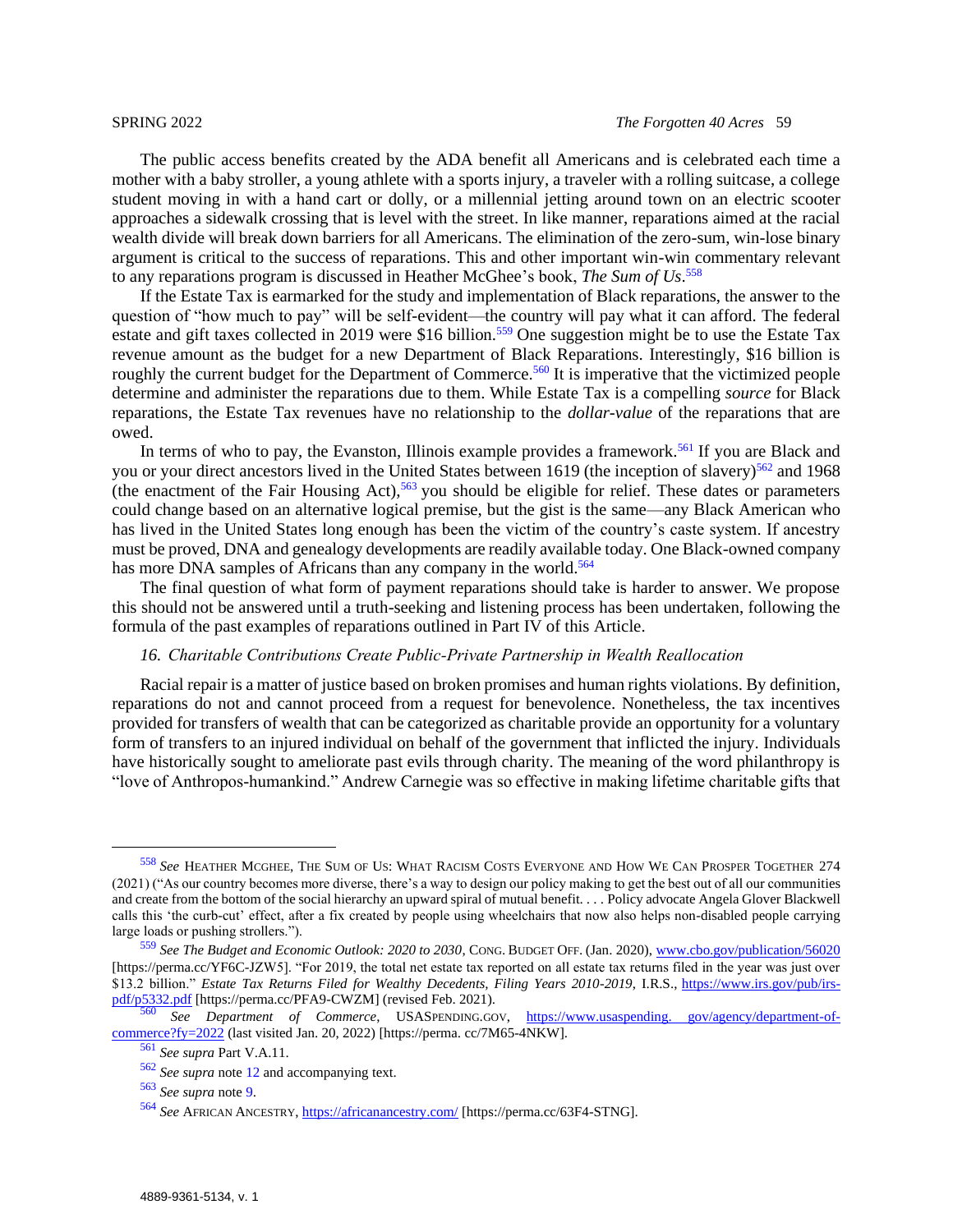his wife and descendants had to downsize their lifestyle after his death. Carnegie's pattern of charitable giving was a motivating factor for the Giving Pledge started by Bill Gates and Warren Buffett.<sup>565</sup>

The charitable deduction from gift and estate taxes is also definitive proof that our transfer tax system was designed for redistribution of wealth.<sup>566</sup> Unlike the federal income tax, the federal transfer taxes are completely avoidable by post-mortem transfers to tax-exempt organizations.<sup>567</sup> The Estate Tax is a completely voluntary tax. In effect, it is a penalty tax for decedents who have swollen fortunes and no accompanying charitable intent.

There are many Black allies who undoubtedly would support and want to personally fund a Black reparations effort, particularly if a charitable deduction from income, gift, and estate taxes could be obtained while doing so. A charitably inclined person should be able to give directly to Black reparations. Under current law, however, a private reparations trust funded by one donor or one family that makes distributions to individual Black people would not be expressly authorized by the Internal Revenue Code ("IRC"). A donation must be made to a qualifying charitable organization to be deductible.<sup>568</sup>

The Jesuit reparations fund is tax exempt under the church exemption or school exemption.<sup>569</sup> The City of Evanston is tax exempt as a municipality.<sup>570</sup> If Estate Tax is to be the public source of funds for a federal reparations program, then private efforts to redistribute wealth through reparations should be permitted as well, just as a public-private partnership currently exists for all manner of social welfare programs. A privately-funded reparations trust or foundation helping the U.S. government repay its 40-acres debt could qualify as gift to the government, which would qualify as a "public charity" under IRC 501(c)(3)<sup>571</sup> and the accompanying exempt provisions for income, estates, and gifts under IRC sections 170(c)(1), 2055(a)(1),  $2522(a)(1)$ . Public charity status would be possible if the federal government declared that reversing anti-Black racism is a public policy.<sup>572</sup> Then and only then would a transfer to privately-funded reparations trust qualify as a transfer on behalf of the U.S. government.

Even with a public charity status, there are still restrictions that would be counterproductive for the goal of reparations. For example, Section  $501(c)(3)$  requires that "no part of the net earnings . . . inure . . . to the benefit of any private individual." This limitation could be fatal to a fund making regular cash payments to Black individuals. The alternative suggested here is to create a new class of charity by adding an additional subsection to the end of 501(c). Given that Section 501(c) currently ends at 501(c)(29), Congress could

461 U.S. 574, 592 (1983).

<sup>565</sup> *See* Richard Feloni, *Warren Buffett Says These Billionaires' Letters Might Be More Valuable than their Money*, BUS. INSIDER (Sept. 21, 2016, 4:01PM)[, https://www.busi nessinsider.com/warren-buffett-says-giving-pledge-letters-are-more-valuable](https://perma.cc/457U-NAPB)[than-money -2016-9](https://perma.cc/457U-NAPB) [https://perma.cc/457U-NAPB]; *see also History of the Giving Pledge*, GIVING PLEDGE, [https://givingpledge.org/About.aspx](https://perma.cc/WL5V-VXDJ) [https://perma.cc/WL5V-VXDJ].

<sup>566</sup> *See generally* Edward A. Zelinsky, *Why the Buffett-Gates Giving Pledge Requires Limitation of the Estate Tax Charitable Deduction*, 16 FLA. TAX REV. 393, 412–18 (2014).

<sup>567</sup> *See id.* at 426. Professor Zelinsky concludes that because Estate Tax is completely avoidable through the charitable deduction it must be amended to be a dependable source of government revenue. *See id.* at 427.

<sup>568</sup> *See* I.R.C. §§ 170(a) & (c), 501(c)(3); *see also* Thomason v. Comm'r, 2 T.C. 441, 443 (T.C. 1943) ("Charity begins where certainty in beneficiaries ends, for it is the uncertainty of the objects and not the mode of relieving them which forms the essential element of charity.").

<sup>569</sup> *See* I.R.C. § 170(c)(2).

<sup>570</sup> *See* I.R.C. § 170(c)(1).

<sup>571</sup> *See* I.R.C. § 501(a).

<sup>572</sup> *See* I.R.C. § 170(c)(1) (permitting a charitable deduction for income tax where a payment is made to a State, or the United States, but only if the contribution or gift is made for exclusively public purposes). In *Bob Jones University v. United States*, the United States Supreme Court implied that preventing racial discrimination is a fundamental public policy, stating,

We are bound to approach these questions with full awareness that determinations of public benefit and public policy are sensitive matters with serious implications for the institutions affected; a declaration that a given institution is not "charitable" should be made only where there can be no doubt that the activity involved is contrary to a fundamental public policy. But there can no longer be any doubt that racial discrimination in education violates deeply and widely accepted views of elementary justice.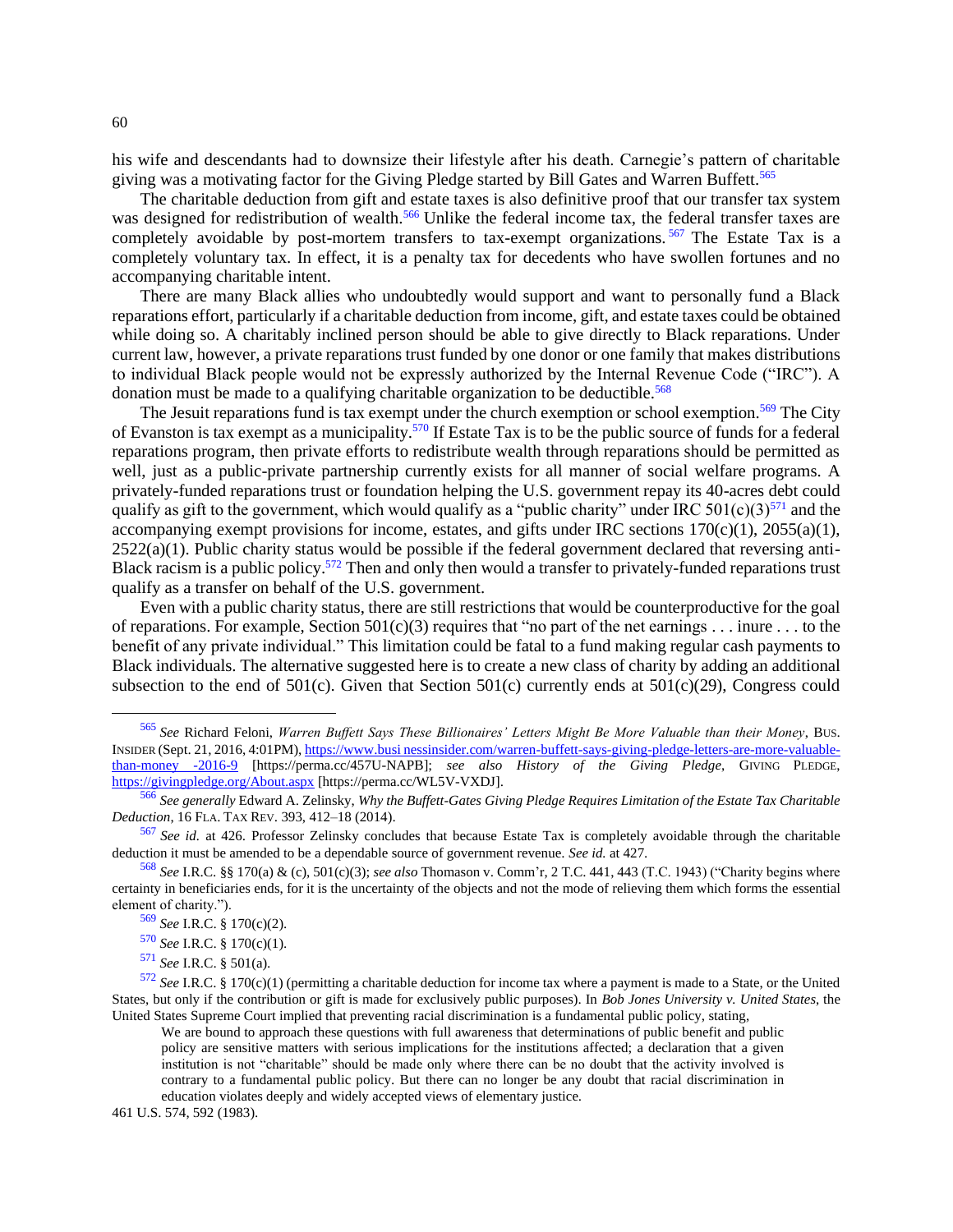reserve subsections (30) through (39) of the Code and refer to the new class of charity as a "501(c)(40) Reparations Organization."

<span id="page-60-0"></span>IRC Section 501(c)(40) would state the governmental purpose of reversing historic anti-Black racism. It could waive the private inurement rules for non-related individuals and even allow for lobbying activities related to its anti-racism exempt purpose. Administratively, the  $501(c)(3)$  exemption process requires the IRS to affirmatively grant exempt status.<sup>573</sup> It should be anticipated that during an era of white supremacy resurgence, the IRS could refuse to grant exempt status to applicants of a  $501(c)(40)$  Reparations Organization. This problem could be addressed by patterning the Reparations Organizations after a 501(c)(4) Social Welfare Organization.

Social Welfare Organizations under  $501(c)(4)^{574}$  are typically thought of as lobbying organizations, but also include homeowners' associations and volunteer fire departments.<sup>575</sup> They are not eligible for a charitable income tax deduction.<sup>576</sup> As such, social welfare organizations are subject to fewer restrictions than  $501(c)(3)$  public charities.<sup>577</sup> The application process for tax-exempt status under  $501(c)(4)$  is a more of a notice than a request for permission.<sup>578</sup> Rather than patterning 501(c)(40) after (c)(3) perhaps it would be easier and better to pattern the new section after Social Welfare Organizations under 501(c)(4), but without the private inurement prohibition of  $501(c)(4)(B)^{579}$  and with a clear income tax and Estate Tax exemption.

The  $501(c)(40)$  should be carefully designed to be simple and more advantageous than any other charitable giving vehicle. For income taxes this should mean that there would be no adjusted-gross income ("AGI") limitation for deductions under IRC Section 170.<sup>580</sup> Giving the  $501(c)(40)$  Reparations Organization the greatest possible advantages would allow the federal government to partially privatize its payment of the "forgotten 40 acres" and create a cottage industry of Reparations Organizations having as their mission a redress of White/Black wealth disparity, and would create a welcome tax shelter drawing the best and brightest minds to develop new planning techniques.

A required limiting factor of all  $501(c)(40)$  Reparation Organizations would be to allow the federal agency created to oversee reparations the power to regulate and enforce the disbursement of funds to ensure the reparations purpose was being met, even as that purpose may evolve over time. The secondary goal of the 501(c)(40) Reparations Organizations would be to create large pools of wealth under the control of descendants of slaves. Studies have shown that it is the power to make strategic gifts to grandchildren during their lives that makes inherited wealth such an advantage. Hopefully, the  $501(c)(40)$  could turn private donors into *de facto* grandparents, creating the possibility of a grandparent gift for Black people lacking financial security so that they could take career, housing, and entrepreneurial risks.

Creating a private wealth charitable industry around 501(c)(40) Reparations Organizations would perfectly allow for wealthy donors to be tax motivated to do Black reparations without social objection.

<sup>575</sup> *See* I.R.S., *supra* note [573,](#page-60-0) at 47–48.

<sup>576</sup> *See* I.R.C. § 501(a).

<sup>573</sup> *See Tax Exempt Status for Your* Organization, I.R.S. 24 (2021), [https://www. irs.gov/pub/irs-pdf/p557.pdf](https://perma.cc/2U8Y-5FZB) [http://perma.cc/2U8Y-5FZB]. Some organizations, such as churches, are automatically exempt under this section. *See id.*

<sup>574</sup> *See* I.R.C. § 501(c)(4)(A):

Civic leagues or organizations not organized for profit but operated exclusively for the promotion of social welfare, or local associations of employees, the membership of which is limited to the employees of a designated person or persons in a particular municipality, and the net earnings of which are devoted exclusively to charitable, educational, or recreational purposes.

<sup>577</sup> *See* I.R.S., *supra* note [573,](#page-60-0) at 28–48.

<sup>578</sup> *See Instructions for Form 1024-A* I.R.S. 1 (2021), [https://www.irs. gov/pub/irs-pdf/i1024a.pdf](https://perma.cc/FBW3-YPJH) [https://perma.cc/FBW3- YPJH].

<sup>579</sup> *See* I.R.C. § 501(c)(4)(B) ("Subparagraph (A) shall not apply to an entity unless no part of the net earnings of such entity inures to the benefit of any private shareholder or individual.").

<sup>580</sup> *See* I.R.C. § 170(a)(1) & (b)(1)(B).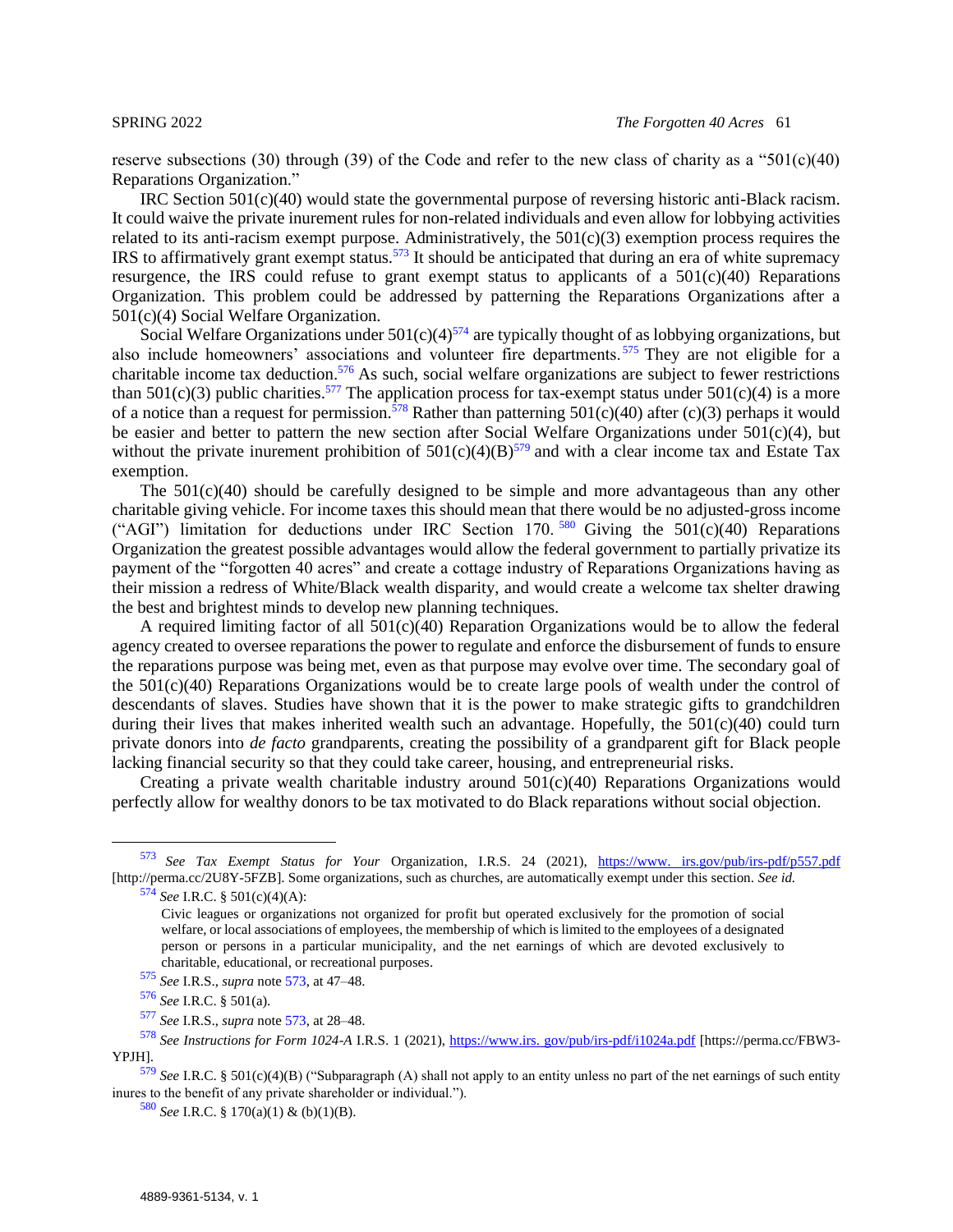#### <span id="page-61-0"></span>B. State and Local Reparations Efforts

At the state and local level reparations can address repair in creative ways that avoid the political compromises often necessitated by Congressional legislation. We may find that Congressional efforts drive state and local efforts, but it is perhaps more likely that state and local efforts will drive the Congressional effort. In addition to the example noted in Evanston, Illinois, similar reparations endeavors have been introduced in Asheville, North Carolina; Providence, Rhode Island; and California.<sup>581</sup>

## <span id="page-61-1"></span>*1. State and Local Support for H.R. 40*

Since the introduction of H.R. 40 in 1989, the National Coalition of Blacks for Reparations in America ("N'COBRA") has been instrumental in urging state legislators and city officials to pass resolutions endorsing and supporting H.R. 40.<sup>582</sup> For example, in 2020, the United States Conference of Mayors at its 88th conference adopted a resolution urging the passage of H.R. 40.<sup>583</sup> City councils governing cities in Arkansas, California, Georgia, Illinois, Maryland, Michigan, Mississippi, Missouri, New Jersey, Ohio, Pennsylvania, Texas, Vermont, Virginia, and the District of Columbia have all passed specific resolutions in support of H.R. 40.<sup>584</sup>

#### *2. State and Local Commissions on Reparations*

<span id="page-61-2"></span>California passed and signed into law AB-3121 Task Force to Study and Develop Reparation Proposals for African Americans, which is virtually identical to H.R. 40.<sup>585</sup> The California mandate has created the first-in-the-nation task force "to study and recommend reparations for African Americans."<sup>586</sup> The task force consists of nine members—five appointed by the Governor, and two each by the leaders of the state Senate and Assembly—"drawn from diverse backgrounds to represent the interests of communities of color throughout the state, and have experience working to implement racial justice reform."<sup>587</sup> The task force held its inaugural meeting on June 1, 2021, launching a two-year process to address the harms of slavery and systemic racism in California.

Kamm Howard, the co-chair of N'COBRA, has published a guide for local reparation efforts.<sup>588</sup> Howard argues that any local reparations effort should have three components: (1) tasking a group of representative Black people to perform an accurate and authoritative study of the wrong; (2) proposals for administration, identification of recipients, and implementation; and (3) funding. H.R. 40 seeks to perform these components in the order listed.<sup>589</sup> Evanston, Illinois developed the commission and study first, then created the funding source before addressing administration and implementation. Several educational and

<sup>581</sup> *See* Richardson, *supra* note [542;](#page-55-2) *see also* Neil Vigdor, *North Carolina City Approves Reparations for Black Residents*, N.Y. TIMES (July 16, 2020), [https://www.ny times.com/2020/07/16/us/reparations-asheville-nc.htm](https://perma.cc/2SKY-QBUQ) [https://perma.cc/2SKY-QBUQ].

<sup>582</sup> *See* NKECHI TAIFA, BLACK POWER, BLACK LAWYER: MY AUDACIOUS QUEST FOR JUSTICE 176 (2020).

<sup>583</sup> *See 88th Annual Meeting In Support of the Commission to Study & Develop Reparation Proposals for African Americans Act* (H.R. 40/S. 1033), U.S. CONF. OF MAYORS, [https://www.usmayors.org/the-conference/resolutions/?category=a0F4N00000P](https://perma.cc/Q6N6-6SND)  [dLmjUAF&meeting=88th%20Annual%20Meeting](https://perma.cc/Q6N6-6SND) [https://perma.cc/Q6N6-6SND] ("NOW, THEREFORE, BE IT RESOLVED, that the United States Conference of Mayors supports the Commission to Study and Develop Reparation Proposals for African-Americans Act[.]").

<sup>584</sup> *See* TAIFA, *supra* note 544, at 177.

<sup>585</sup> *See* Assemb. B. 3121, 2019-2020 Sess. (Cal. 2020).

<sup>586</sup> Janie Har, *California Task Force Launches Study of Slave Reparations*, ASSOC. PRESS (June 1, 2021), [https://apnews.com/article/california-race-and-ethnicity-governme nt-and-politics-19c5c68059a6dd821296ac5fcc24043a](https://perma.cc/7KUV-DEGV) [https://perma.cc/7KUV-DEGV].

<sup>587</sup> *Reparations Task Force Members*, OFF. OF THE ATY'Y GEN. FOR THE STATE OF CAL., [https://oag.ca.gov/ab3121/members](https://perma.cc/G8PZ-PZAR) [https://perma.cc/G8PZ-PZAR].

<sup>588</sup> *See* KAMM HOWARD, LAYING THE FOUNDATION FOR LOCAL REPARATIONS (2020).

<sup>589</sup> *See* Commission to Study & Develop Reparation Proposals for African Americans, H.R. Res. 40, 117th Cong. (2021).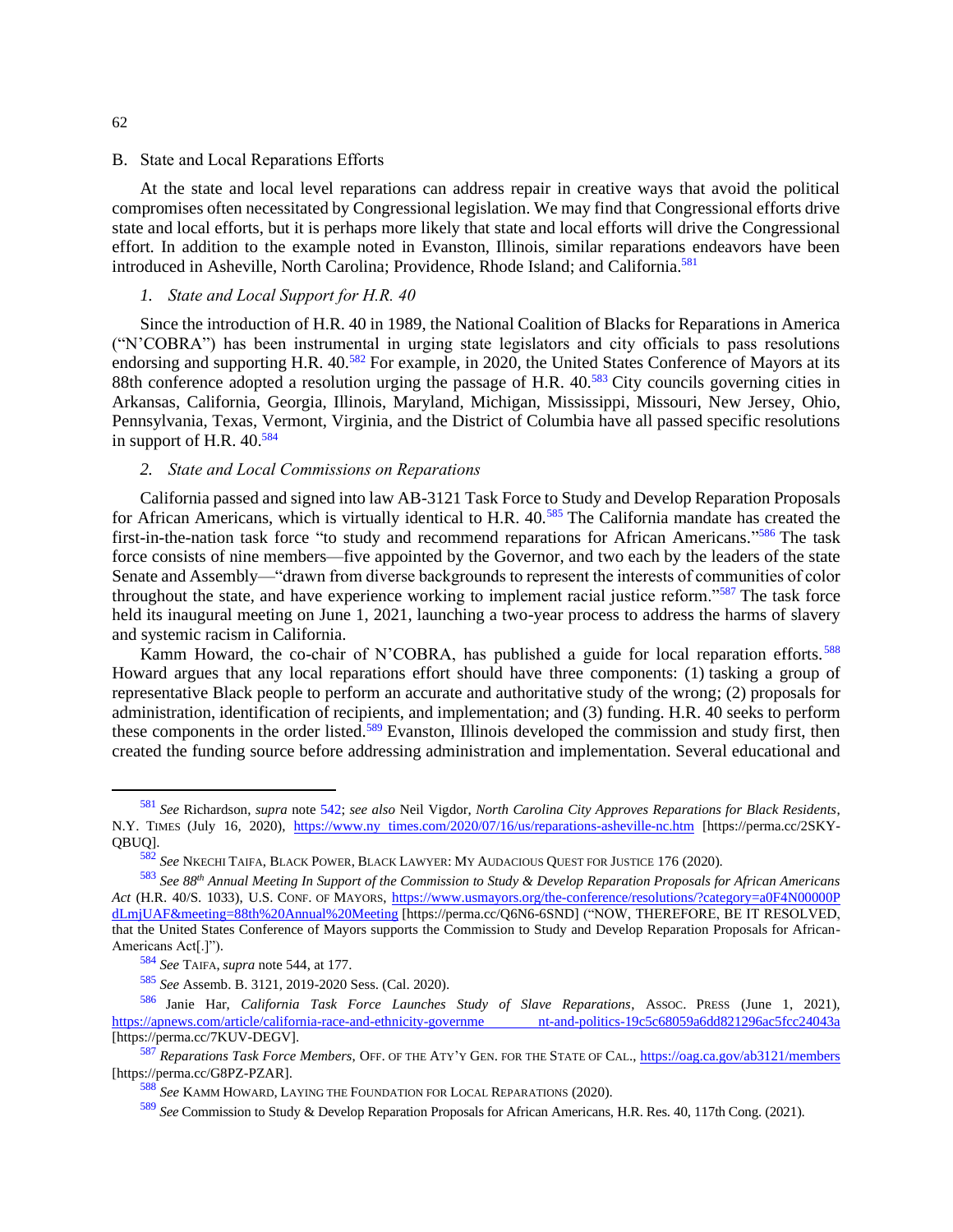religious organizations have essentially started by identifying an amount of funding, and then performing the study and beginning the administration and implementation phases. This Article suggests that H.R. 40 identify the Estate Tax as a source of funds before addressing administration, recipients, and implementation.<sup>590</sup> If reparations are implemented at the state and local level, there are suitable alternatives to the Estate Tax.

## <span id="page-62-0"></span>*3. State and Local Reparations Funding – Alternatives to Federal Estate Tax*

### *a. State Estate Tax*

<span id="page-62-1"></span>At the state level, an estate tax could also be earmarked to provide a source for reparations. Prior to 2001, all states imposed an estate tax at death. The Internal Revenue Code offered a dollar-for-dollar credit on the federal Estate Tax for state estate taxes paid, so the state estate tax did not increase a decedent's overall Estate Tax liability—the states just took their share of the money owed to the federal government, up to a cap of 16% of the taxable estate. The Economic Growth and Tax Relief Reconciliation Act of 2001 ("EGTRRA") repealed the state death tax credit, and now there are only twelve states, plus the District of Columbia, that have an estate tax, and six states that have an inheritance tax. Maryland is the only state that has both.<sup>591</sup> State death taxes (including both estate taxes and inheritance taxes) generated a combined \$5.3 billion in revenue in 2018.<sup>592</sup> Similar to the Estate Tax at the federal level, redirecting the revenue raised from state estate taxes would not have a significant budgetary impact. Prior to the enactment of EGTRRA, the state estate taxes levied in 2000 "still provided less than 1 percent of combined state and local ownsource general revenue."<sup>593</sup>

## *b. Mansion Property Tax*

<span id="page-62-2"></span>An "additional tax" on mansions (the plantations of today's aristocracy) over and above the property tax is another logical way to generate revenue for reparations at the local level. Given that most states' tax policies are regressive and not progressive,<sup>594</sup> a mansion tax would also tilt the balance in the direction of progressivity. Currently, the wealthy are able avoid paying taxes on many of their most valuable assets, which may include "stocks and bonds, real estate and personal possessions like boats, jewelry and artwork."<sup>595</sup> A mansion tax would attempt to correct this tax avoidance by taxing arguably the most valuable asset of wealthy taxpayers.

<span id="page-62-3"></span>Real property taxes on the values of homes "are levied at the local level in all states; sixteen states also have state property taxes."<sup>596</sup> Because governments typically levy taxes annually, "this form of tax would produce revenue from the owners of expensive homes each year; [whereas] real estate transfer taxes produce revenue only when homes are sold."<sup>597</sup>

<sup>590</sup> *See* Richardson, *supra* note [542.](#page-55-2)

<sup>591</sup> *See Estate and Inheritance Taxes*, URB. INST. [https://www.urban.org/policy-center s/cross-center-initiatives/state-and](https://perma.cc/A8BK-6G7E)[local-finance-initiative/state-and-local-backgrounders/ estate-and-inheritance-taxes,](https://perma.cc/A8BK-6G7E) [https://perma.cc/A8BK-6G7E].

<sup>592</sup> *See id.*

<sup>593</sup> *The State of State (and Local) Tax Policy*, TAX POL'Y CTR.[, https://www.tax policycenter.org/briefing-book/how-do-state](https://perma.cc/N64A-QWXW)[estate-and-inheritance-taxes-work](https://perma.cc/N64A-QWXW) [https://perma.cc/N64A-QWXW] (updated May 2020).

<sup>594</sup> *See* discussion *supra* Part III.G.

<sup>595</sup> Michael Leachman & Samantha Waxman, *State "Mansion Taxes" on Very Expensive Homes*, CTR. ON BUDGET AND POL'<sup>Y</sup> PRIORITIES (Oct. 1, 2019), [https://www.cb pp.org/research/state-budget-and-tax/state-mansion-taxes-on-very-expensive-homes](https://perma.cc/4DTW-2E29) [https://perma.cc/4DTW-2E29].

<sup>596</sup> *Id.*

<sup>597</sup> *Id.*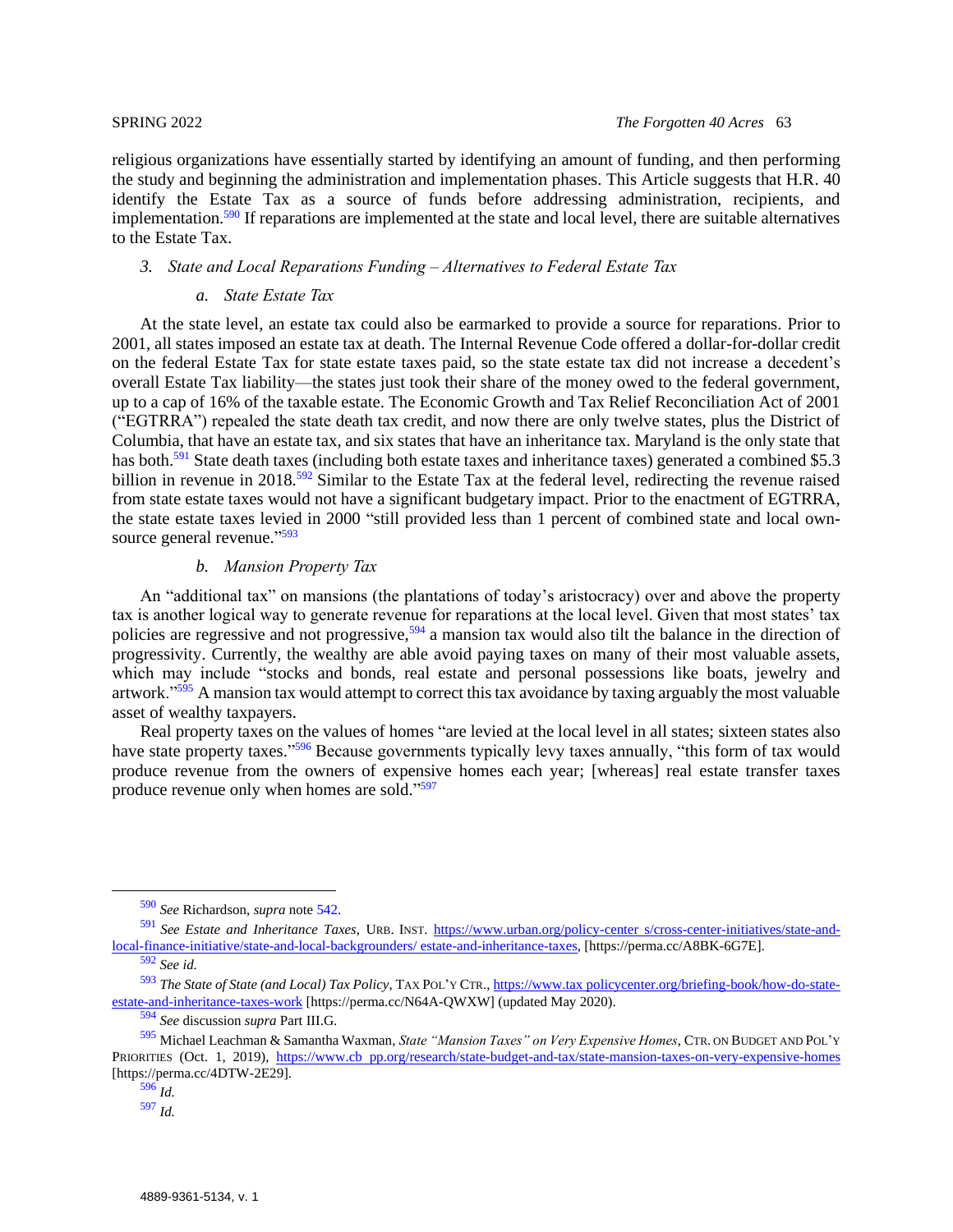It is estimated that a "nationwide tax of 1 percent on homes over \$1 million could generate about \$47 billion per year,"<sup>598</sup> although there are legal barriers (such as constitutional bans on new taxes) in several states $\frac{599}{99}$ 

The Urban Institute estimated the revenue potential of a property tax surcharge of 1 percent on homes worth \$2 million or more and 2 percent on homes worth \$5 million or more in seven states plus the District of Columbia. In all states estimated, such a tax would fall on fewer than 2 percent of all homes, yet it would raise amounts ranging from \$29 million (in Maine) to  $$4.3$  billion (in California).<sup>600</sup>

Together, the states could bring in more revenue through a mansion tax than the federal government currently generates from the Estate Tax.

<span id="page-63-0"></span>*4. Real Estate Transfer Tax*

As a corollary to a mansion tax, a surcharge could also be levied on the real estate transfer tax paid on the sale or transfer of high-value homes. Seven states already do this, with increased rates of transfer tax applying at the following levels: $601$ 

- 1. Connecticut: Increased tax rates on the transfer of property valued over \$800,000 and again at \$2.5 million. $602$
- 2. District of Columbia: Higher transfer tax rates for properties exceeding  $$400,000$ .<sup>603</sup>
- 3. Hawaii: Seven graduated transfer tax brackets with the highest bracket at \$10 million.
- 4. New Jersey: Increased rates on the transfer of property valued over \$350,000 and again at \$1 million.
- 5. New York: Higher transfer tax rates for residences of \$1 million or more, and in New York City, the tax rate is increased for homes valued at over \$3 million, with graduated rates stepping up the tax to the highest bracket for homes over \$25 million.
- 6. Vermont: Higher transfer tax rates for properties exceeding \$100,000.
- 7. Washington State: Graduated rates increase for homes sold that are worth over \$500,000, \$1.5 million and \$3 million.

Even a mansion tax imposed on second homes or vacation homes could raise significant revenue. If Evanston's example of using increased tax revenue to provide funds for new home purchases, home improvements, and loan repayment is successful, more states and localities could implement their own systems of reparations using revenue generated from taxing wealthy landowners.

<sup>598</sup> *Id.* at n.9.

<sup>599</sup> *See id.* at n.10.

<sup>600</sup> *Id.* at n.11.

<sup>601</sup> *See* Leachman & Waxman, *supra* note [595.](#page-62-3)

<sup>602</sup> *See id.*

<sup>603</sup> *See id.*